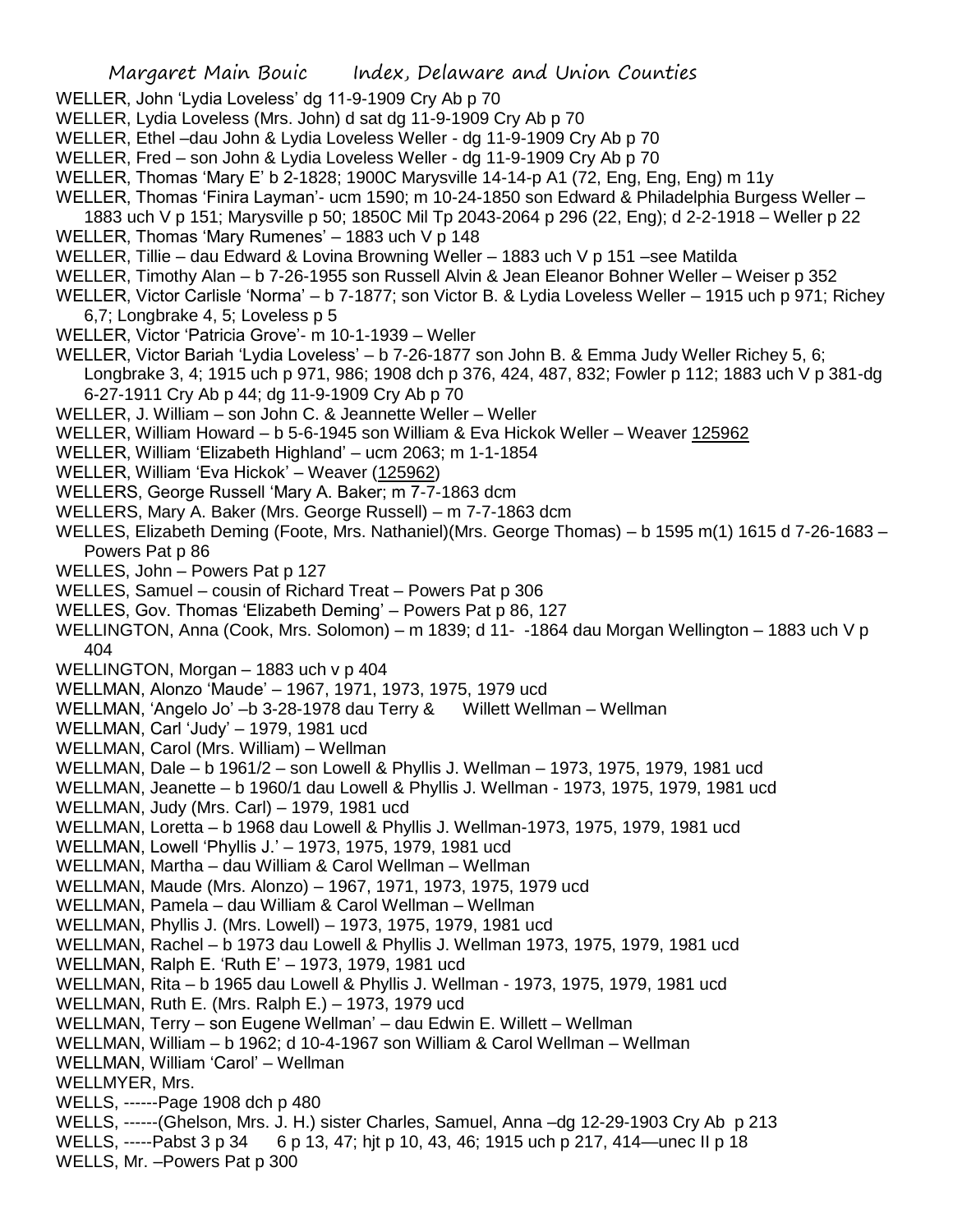- WELLS, Aaron d 10-30-1893 (64-5-3) son Isaac & Sarah Trusler Wells 1840C Mil Tp 1348 (10-15); 1870C Millcreek Tp 48-48 (41, Tn) works for Washington Bouic; 1880C Liberty Tp Un Co 119-122 p 13 (51, Tenn, Md, Va); NM p 7; Wells 113
- WELLS, Aaron son Isaac E. & Alice Wells 1880C Washington Tp 62-65 p 7 (7, O, O, )
- WELLS, Aaron –son Edward & Sophia Trout Wells b 1872; d 1942 NM p 13; Wells 1194- Trusler 1394
- WELLS, Aaron 'Sarah Gance' Wells 1; Hutchisson p 6, 17, 18
- WELLS, Abbie (Maine, Mrs Dairus James) Asp (539)
- WELLS, Abigail J. Pounds (Mrs. Millard) b 1851; d 1941; 1880C Millcreek Tp 48-52 p 6 (28, O, Pa, Pa); NM p 17; dcq SWN:3 dau Richard M. & Sarah Bowersmith Pounds – Powell p 250; Pounds 1423; 1880 dch 733
- WELLS, Abigail (Mrs. Abraham) d 8-1-1853 (69 yrs) Burnside Cem Powell p 107
- WELLS, Abraham 'Samantha Davis' m 1825 Powell p 317
- WELLS, Abraham ' Dixon' 1880 dch p 608, 697; 1908 dch p 455; Pabst 6 p 34
- WELLS, Abram Pabst 6 p 50
- WELLS, Abraham 'Abigail' d 5-19-1842 (71-5-5) Burnside Cem Powell p 107
- WELLS, Abraham son Isaac & Margaret Wells Sue Gunter Letter
- WELLS, A. E. pallbearer for Ann Eliza Hawkins dg 7-22-1910 Cry Ab p 139
- WELLS, Abraham 1838 Bonds- delge 1998 , XIV p 12
- WELLS, Abrahamson; dcc Robert Wells 16
- WELLS, Absalom 'Mary Galland' –ucm 306; m 9-18-1833- heir of Lewis Wells uccp p 50 bk 4 p 516
- WELLS, Absalom 1840C York Tp 261 (20-30)
- WELLS, A. D. 1908 dch p 424
- WELLS, G. Adeline (Boyd, Mrs. William) m 3-24-1859 dcm
- WELLS, Aleline (Maskill, Mrs. John) m 6-20-1850 unec VI p 54, VII p 60 ucm 1544; unec XIV p 17
- WELLS (Walz)(Walles), Ada m Catherine Scheider; dcc Pamela Wicham Docherty 22
- WELLS, Adaline M. dau John B & Nancy J. Wells 1850C Claibourne Tp 209 p 33 (4, Ind)
- WELLS, Addison M. 'Mary Elizabeth Bell b 9-12-1840; m 8-18-1867; d 4-13-1924 bur. Tulare, Calif. Ped Ella E. Wells Gorrell – son William Lewis & Charlotte Shout Wells – 1883 uch IV p 468, 535; hjt p 192; 1850C Dover Tp 811-827 p 122 (10, O) lived with James & Mary S. Guy; 1860C Jerome Tp 41-39 p 6 (19, O); unec XII p 69; unec II p 35
- WELLS, Albert b 8-1851 1900C Millcreek Tp 82-84 p B4 (48, O, Pa, Pa) 7 ch, 5 living, farmer
- WELLS, Albert Dewitt 'Helen Close' b 10-17-1879 son John & Rachel McKirgan Wells opc 379; 1883 uch V p 352; Hutchisson p 50; Wells 1164; Trusler 1364; McKirgan; 1900C Millcreek Tp 116-120pA6 (20, O, O, Tenn) teacher
- WELLS, Albert Francis 'Kathy Irene Soule' b 2-11-1913 m 2-14-1933; son Albert Harper & Emma Jane Longberry Wells – 1985 uch p 145; ped Caroline Wells Longardner 2 unec VI p 61
- WELLS, Albert Harper 'Emma Jane Longberry'- b 5-26-1865 m 12-26-1889 d 11-21-1944 son Jacob Caleb & Mary Jane Lovell Wells –ped Caroline Wells Longardner 4 unec VI p 61; 1985 uch p 145, 146; 1870C Washington Tp 32-30 p 5 (5, Ind)
- WELLS, Albert H. 'Samantha Moffitt' son John D. & Edna Ann Counterman Wells; b 12-14-1835or 1834; d 3- 15-1922 Byhalia Cem; ucm 2885; m 5-7-1859; 1860C Washington Tp 1527-1536 p 207 (24, O);1870C York Tp 7-7 p 1 (34, O); 1880C Washington Tp 197-204 p 22 (44, O, O, O)- 1985 uch p 146; 1900C Washington Tp 134-134 p 6B (65, O, Md, O) m 42 y, farmer; 1910C Washington Tp 250-252 p 10B (74, O, Md, O) wid, farmer
- WELLS, Albert S. 1880C Richwood 365-384 p 34B (35, Va, Va, Va) shoe maker
- WELLS, Alcey Artis d 1-22-1832 (15 y, 3 m) Oakdale Cem 1697 (1SE  $3<sup>rd</sup>$  row)
- WELLS, Alexander 'Rhoda' will dcw Bk 3 p 128 b 1783; d 1852 Oak Grove Cem Powell 443
- WELLS, Alfred son William a. & Stella Wells Wells; 1961 dcd
- WELLS, Alice E. (Hazen, Mrs. Henry)-dau John F. & Forotha Wells Powell p 310 m 1- -1864; 1883 uch V p 506
- WELLS, Allice (Mrs. Isaac E.) 1880C Washington Tp 62-65 p 7 )32, O, O, O)
- WELLS, Alice Elizabeth (Lamiell, Mrs. Don E.) b 10-9-1906; m 10-1-1939 dau Guy & Grace Bigelow Wells Wells; McKitrick p 278
- WELLS, Alpha Hosletter (Mrs. Claude Sedric) –div Fairfield Stuart Bible uned IV p 57
- WELLS, Ambrose 'Margaret J. Clark' ucm 3275; m 1-7-1862 1883 uch IV p 519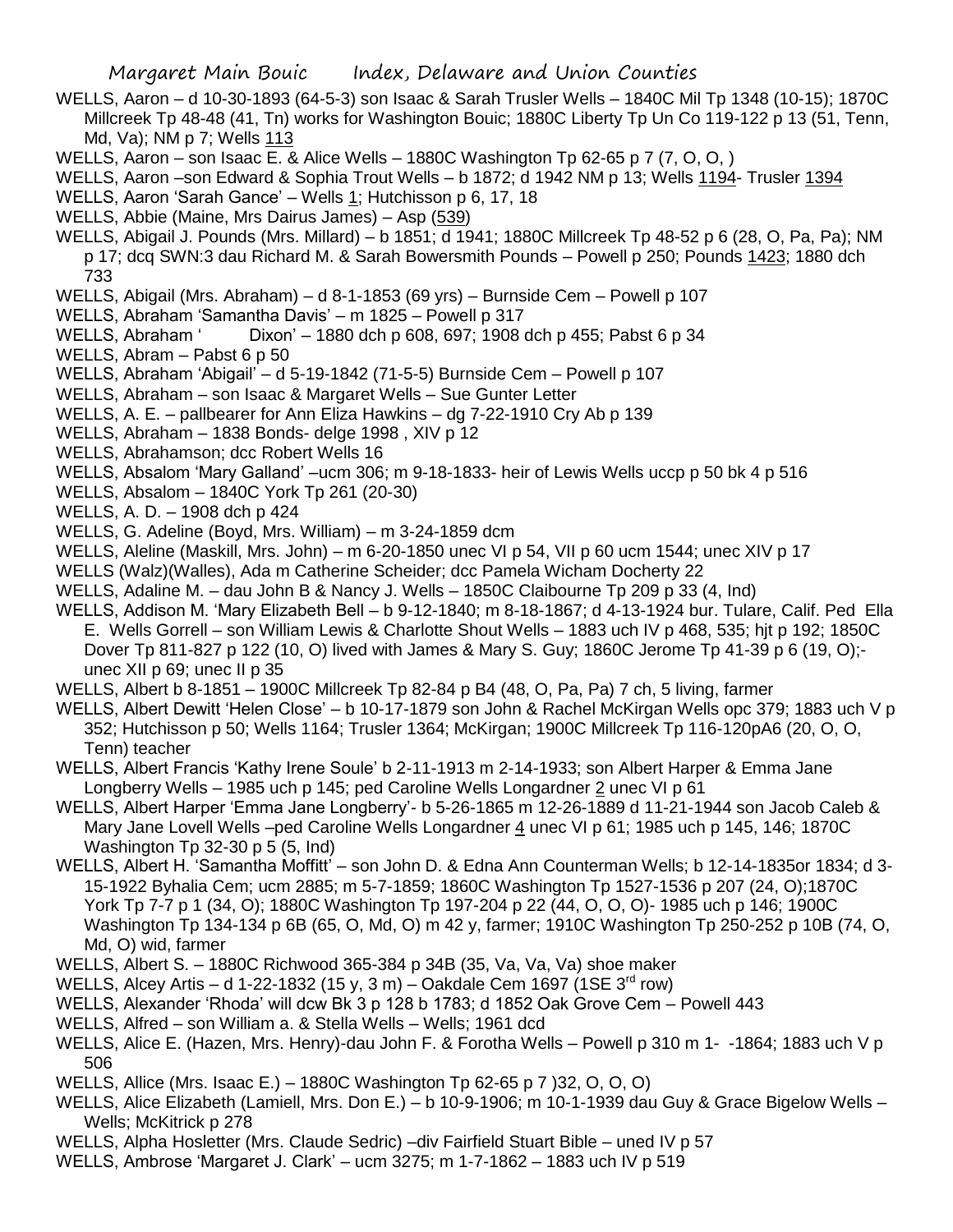- WELLS, Andrew (15-1846) heir of Lewis Wells uccp p 50 rec bk 4 p 516
- WELLS, Angelia Dort (Mrs. Isaac B.) ucm 6113; m 9-11-1877; 1880C Jerome Tp 193-208 (26, O, O, O)

WELLS, Angie Goddard (Mrs. ) – dau Harrison C. & Emily McCutchen Goddard dg 12-22-1905-Cry Ab p 69 WELLS, Ann –b 1847 dau Eliazar & Susan Wells – Hutchisson p 18

- WELLS, Ann Case (Mrs. )- dau William H. Case –1dg 3-24-1899 Cry Ab p 194
- WELLS, Ann Case (Mrs. Joseph) m 10-30-1846 ucm 1171 dau Augustus & Lucinda Curtis Case 1880 dch p 650; 1908 dch p 800-unec VI p 69
- WELLS, Ann Clay dau William & Margaret M. c. Wells 1850C Delaware Town 1161 p 87 (2, O); 1869 wsc; Pabst 8 p 21
- WELLS, Ann (Oglesbie, Mrs. James) dau William Wells 1883 uch V p 421; Powell 262
- WELLS, Ann dau Isaac & Olive Wells 1850C Jerome Tp 1762-1782 p 259 (8, O); 1860C Jerome Tp 62-61 p 9 (17, O); 1870C Jerome Tp 143 p 20 (28, O)
- WELLS, Ann dau Aaron & Sarah Gance Wells b 1814- Hutchisson p 18; Wells 17
- WELLS, Ann b 1847 dau Eliegar & Susan Wells Hutchisson p 18
- WELLS, Ann B dau William & Jane H. Gregg Wells 1850C Paris Tp, Marysville 480-489 p 74 (2, O)
- WELLS, Ann G dau Mary Jane Wells- 1860C Mil Tp 34 (2, O)-Wells 111; 1870C Millcreek Tp 49-49 p 6 (12, O)
- WELLS, Anna E. Rosette (Mrs. Charles E., Sr.)-dau George G. & Ann E. Eagan Rosette-dcq EW:5; funeral Wed, Oak Grove dg 1-24-1913 Cry Ab p 10 d Monday (69 y), member St. Peters Episcopal Church – sister John E, Firman, George Rosette – dg 6-30-1905 Cry Ab 34
- WELLS, Anna (Jordan, Mrs )-sister Samuel G, Charles Sr, Susan Goldston-dg 5-7-1912 Cry Ab p 123; dg 12-29-1903 Cry Ab p 213
- WELLS, Anna (Mrs. Osmond) –ped Joy Wells Dyer # 63 17 unec V p 52
- WELLS, Anna Belle 1910 Richwood 12-12 p 1A (54?, O, O, O) wid, 3 ch 1 living
- WELLS, Anna Nusbaum (Mrs. Nelson Ewing) Wells (11642); Trusler (13642)
- WELLS, Anna (Shindollar, Mrs. John) m 3-23-1865 dcm
- WELLS, Anna Phelps (Mrs. Phineas) ucm 3685; m 2-23-1865
- WELLS, Anna (Asbury, Mrs. Dr. T. B.) dau Isaac & N. Wells m 7-4-1872; ucm 5112
- WELLS, Anna B (Cassil, Mrs. David C)- ucm 4145; m 2-19-1867
- WELLS, Anna Archer (Mrs. Ira) 1949 ucd; Wells
- WELLS, Anna dau Sarah Wells 1850C York Tp 343-348 p 53 (9, O)
- WELLS, Annabella –b 3-1856; 1900C Richwood 46-50 p 2B (44, O, O, O) wid 3 ch, 1 living
- WELLS, Anna D. (Justice, Mrs. Joe M.) m 5-2-1981 dau Leroy Wells Wells
- WELLS, Annette L. (Mrs. Richard D.) 1975, 1979 ucd
- WELLS, Annie dau Elisha & Elizabeth Wells 1860C Liberty Tp Un Co 1087-1097 p 148 (13, O)
- WELLS, Annie dau Levi & Caroline Poling Wells 1860C Allen Tp 800-809 p 111 (1, O)
- WELLS, Annie Miller (Mrs. Lewis) Wells
- WELLS, Arizona Burkam (Mrs. George) –dau Dr. Stephen & Rebecca J. Maple Burkam dumch p 101
- WELLS, Arlene Lamont (Mrs. Donald S.) d 2-24-1982 (71) bur. Mich dau James W. & Maybelle Johnson Lamont – Wells
- WELLS, Arnold son Bazzell & Mary wells 1850C Genoa Tp 400 p 41 (15, O)
- WELLS, Arthur 1869 wsc p 11
- WELLS, Arthur son Jane T. Wells 1870C Leesburg Tp 112-117 p14 (10, O)
- WELLS, Arvesta Welch (Mrs. Robert A.) m 1861 dcm; Pabst Pion I p 81
- WELLS, Athalinda (Dort, Mrs. Levi) ucm 582; license 12-12-1839- unec III p 38
- WELLS, Athotimda
- WELLS, Audrey Jane d 7 day or 7 mo- dau Mr. & Mrs. Garfield Wells dg 10-20-1914 p 154, bur. Caldwell
- WELLS, Barbara (Gear, Mrs. ) dau Kenneth Eugene & Dora E. Ballard Wells Wells
- WELLS, Barbara (Timmons, Mrs. R. Jerome) dau Donald S. & Arlene Talmont Wells Wells
- WELLS, Barbara (Mrs. Gerald) 1961 dcd
- WELLS, Barbara Jo (Anderson, Mrs. David Lee) b 1952; m 7-1-1972 dau Calvin L. & Joan Wiley Wells Wells – 1959, 1967, 1971 ucd (Milhisor, Mrs. Patrick)
- WELLS, Barbara (Hankins, Mrs. )- dau Ervin R. & Helen M. Ladd Wells Wells
- WELLS, Basil/Bazil 'Mary Moure' b 6-6-1804 Va d 3-1-1895 (90-8-20) Genoa Tp; dg 3-8-1895 Cry Ab p 11 dg 8-9-1895 Cry Ab p 33; dg 6-23-1911 Cry Ab p 94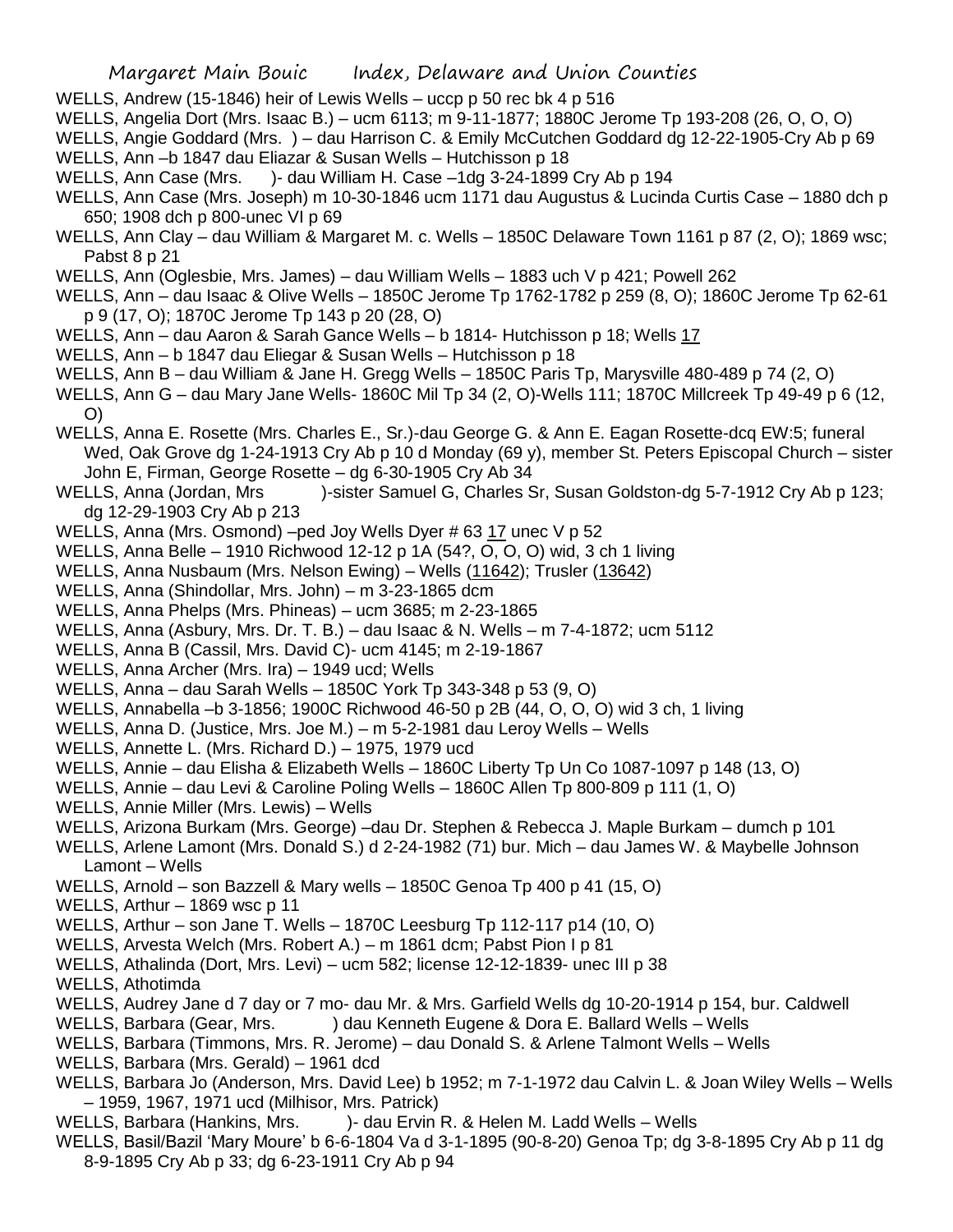- WELLS, Basil –son Abrahamson Wells b 6-6-1802 d 3-1-1893 m Mary Moore; dcc Robert Wells 8
- WELLS, Bazaleel son John & Margaret Wells 1870C Claibourne Tp 97-95 (13, O)
- WELLS, Bazalell/Bezaleel 'Mary unec VIII p 2; dcga p 8 Delaware Patron & Franklin Chronicel 12-4-1822
- WELLS, Bazzelleel ch Rhoda Wells dcw Bk 3 p 317
- WELLS, Bazel 'Mary' b 6-6-1802; d 3-1-1893 Burnside Cem Powell p 106 –see Brazzle
- WELLS, Bazlier -1835 men p 27 #34 p 45 Genoa Tp
- WELLS, Beatrice (Mrs. Shirley) 1949 ucd
- WELLS, Ben son Aaron & Sarah Gance Wells Hutchisson p 18; Wells 15
- WELLS, Benjamin 'Hannah Hewitt' m 9-10-1835; d 6-11-1839 see Asp 159
- WELLS, Benjamin 'Maryette' 1850C Milford Center, Un Tp 1185-1203 p 177 (32, Mass)
- WELLS, Benjamin unec IV p 8
- WELLS, Benjamin Theodore –son of Mary E. Carpenter & George B. Wells b 1-16-1883 d 2-13-1939; m Effie Della Bale 12-28-1910; dcc Robert Wells 2
- WELLS, Bernice (Mary) Cathcart (Mrs. Wilbur) d 7-6-1959 bur. Green Mound, Kilb Wells
- WELLS, Bert b 1885; d 12-5-1953 son Hillard & Abigail Pounds Wells Wells 11111; Trusler 13111 not m Pounds 14231; NM p 17; pallbearer for Henry Scott Pounds dg 4-14-1914 Cry Ab p 113
- WELLS, Bertha B. b April 1870; 1870C Leesburg Tp 229-236 p 29 (2/12, O)-dau Levi & Mary Baker Wells
- WELLS, Bertha G. dau L. K. & E. M. Wells Newhouse Cem p 1; d 9-15-1881 (3mo 2 d)
- WELLS, Bertha Johnson (Mrs. George) d 6-27-1957 (56) Pounds (14235), Wells (11115) Trusler (13115)
- WELLS, Bertha M. 1969 dcd
- WELLS, Bertha (Mrs. Oshie) Wells
- WELLS, Bertie b Jan 1885 son Albert Wells 1900C Millcreek Tp 82-84 p 4B (15, O, O, O)
- WELLS, Bessie Goodsell (Mrs. William) b 11-29-1879 dau Neman B. & Mary Stoddard Goodsell Asp 932-4
- WELLS, Beth Ann Schmelzer(Mrs. Wells) mother of Jeremy Wells 1985 uch p 123- dau John David & Ann Heizer Schmelzer
- WELLS, Betsy (Sprowl, Mrs. ) dau Aaron & Sarah Gance Wells Hutchisson p 18
- WELLS, Betsy dau Abraham & Samantha Davis Wells Powell p 317
- WELLS, Betsy- 1860C Allen Tp 848-858 p 116 (60, Pa)
- WELLS, Betty A. (Mrs. Robert L.) 1961, 1969, 1971, 1980 dcd
- WELLS, Betty Valentine (Mrs. Frederick L.) Wells
- WELLS, Betty Ann Mozingo dau of Margie May Moore & Edward Oscar Mozingo b 2-11-1929 m Robert Lee Wells 5-18-1950; dcc Betty Mozingo Wells 1; dcc Robert Wells 1
- WELLS, Bina J. 1981 ucd
- WELLS, Bird-d Colorado Springs, CA bur. Memphis, brother Marie & Mattie Wells –dg 6-8-1906 Cry Ab p 102
- WELLS, Blanche- dau Osburn W. & Sallie Wells 1880C Liberty Tp 181-186 p 20 (6, O, O, O)
- WELLS, Blanche (Kilbury, Mrs. Clark Richard) Kilbury Bible –unec VII p 61
- WELLS, Bliss –son John & Rachel Wells 1900C Millcreek Tp 116-120 p A6 (24, O, O, Tn), student; unec VIII p 40 Ostrander Grad
- WELLS, Bonnie –b 3-23-1895 Fairfield Stuart Bible –unec IV p 56
- WELLS, Bonnie Lou dau Frederick L. & Betty Valentine Wells Wells
- WELLS, Brazzle 'Mary Moore' dcw Bk 3 p 376; 1850C Genoa Tp 400 p 41 (46, Va) see Bazel
- WELLS, Brenda dau Bertha & Oshie Wells Wells 1969 dcd
- WELLS, Brent son Robert L. & Betty A. Wells b 1959- 1961, 1969, 1980 dcd
- WELLS, Bruce son Robert L. & Betty A. Wells- 1961 dcd (8); 1969, 1971 dcd
- WELLS, Bruce- 1869 wsc 11; Pabst 8 23
- WELLS, Bruce-son James W. & Susan Hensel Wells- 1860C Jerome Tp 55-53 p 8 (5, O)
- WELLS, B. W. d 1-30-1940 (85) father Dr. Frank Wells bur. Otterbien Cem –Wells; Mr. & Mrs. B. W. attended the funeral of E. J. Healley Sunday–dg 9-28-1915 Cry Ab p 79
- WELLS, Bryon 'Kate Brannon' –b 4-13-1871 d 1-5-1915 –Fairfield Stuart Bible; son Orlando & Elizabeth Stewart Wells – 1850C Liberty Tp Un. Co 16-17 p 3 (9, O, O, O)
- WELLS, Byron W. –son Isaac & Olive Wells -1860C Jerome Tp 62-61 p 9 (5, O); 1870C Jerome Tp 143 p 20  $(16, 0)$ ;
- WELLS, Bros. 1976 dch p 267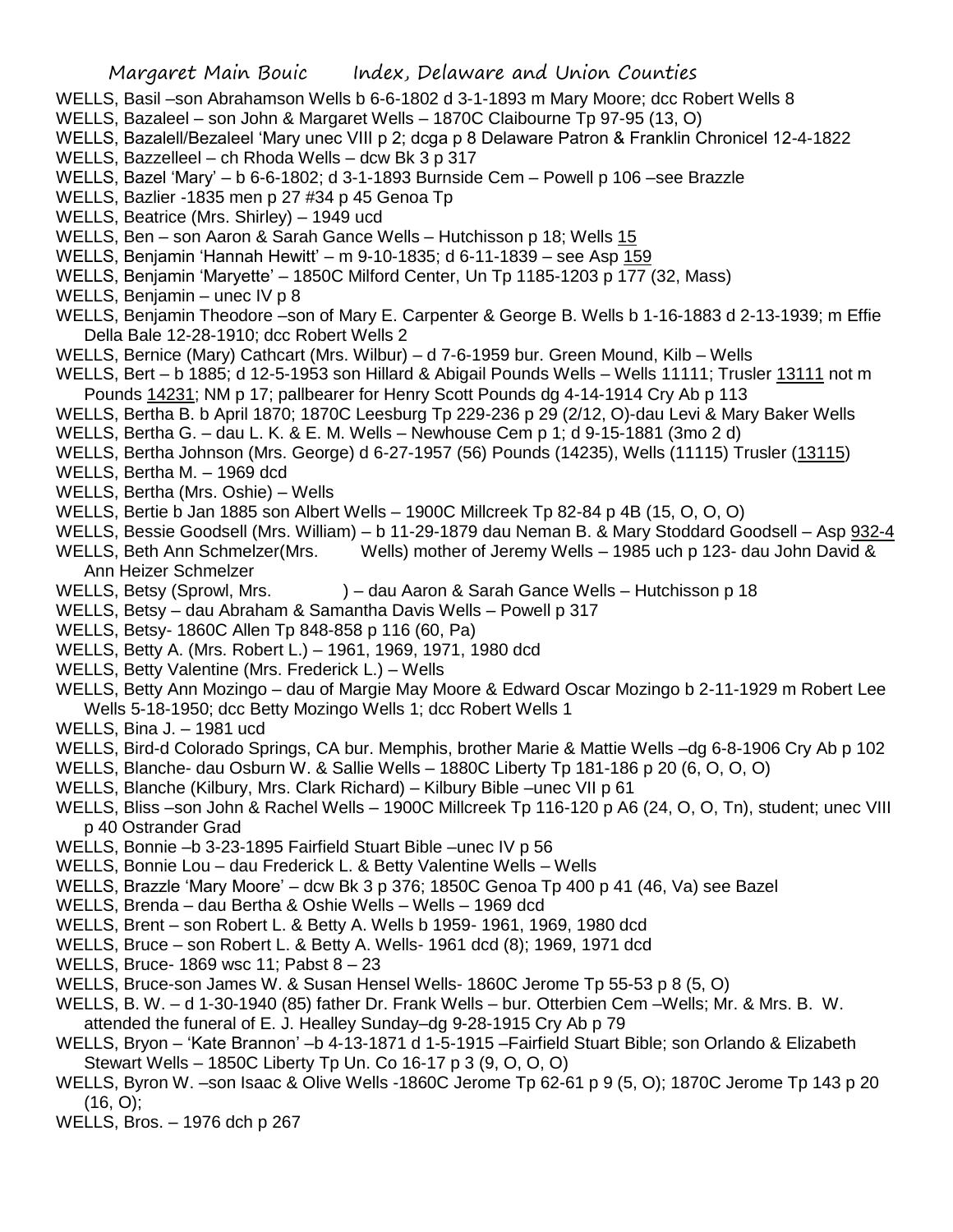- WELLS, Bryon Bliss 'Gladys Grane'-b 11-6-1875; d 7-5-1953 bur. Mich. Son John & Rachel McKirgan Wells-Hutchisson p 40; 1883 uch V p 352; opc 738-Wells 1162; Trusler 1362; 1880C Millcreek Tp 50-55 p 6 (4, O, O, Tenn)
- WELLS, Calvin L. 'Joan Wiley' b 10-6-1925; m 1944; d 11-7-1967 bur. Claibourne Cem –son Ira & Anna Archer Wells – 1959, 1949, 1967, 1971 ucd; 1985 uch p 147
- WELLS, Carl brother Charles David Wells Wells
- WELLS, Carl son George & Bertha Johnson Wells Pounds 142353; Wells 11115-Trusler 13115
- WELLS, Carl E. 'Julia K. Oleshire' b 1965 ch Kay C. & Charlene Wells 1969, 1971, 1980 dcd; m 9-2-1989
- WELLS, Carlyle son J. Tilden & Jean Wells Wells
- WELLS, Carol dau Earl Wells 1969 dcd
- WELLS, Carol (Chapman, Mrs. )- dau Frederick L. & Gladys Malone Wells Wells
- WELLS, Carol Helen (16-1966) dau Earl R. & Patricia Wells 1961 dcd (10)
- WELLS, Caroline Mae (Longardner, Mrs. John K) b 2-24-1943 m 12-22-1962-dau Albert Francis & Kathryn Irene Soule Wells- ped Caroline Wells Longardner 1 unec VI p 61- 1985 uch p 145
- WELLS, Caroline 1860C Jerome Tp 17-15 p 3 (38, O)
- WELLS, Caroline mother-in-law of Gideon Artz- 1880C Concord Tp 195
- WELLS, Caroline (Mrs. )- Hutchisson p 17, 18
- WELLS, Caroline dau Rhoda Wells dcw Bk 3 p 317
- WELLS, Caroline Dort (Wells, Mrs. John W.) ucm 847; m 11-8-1842; uccp p 29 JB 4 p 11 unec V p 60; uccp p 28 JB 3 p 394
- WELLS, Caroline Poling (Mrs. Levi) ucm 2686; m 2-13-1858; 1860C Allen Tp 848-858 p 116 (21, O)-also 800-809 (22, O
- WELLS, Carolyn Sue Chaffin (Mrs. Thomas Lee) m 7-9-1977 dau Leonard Chaffin Wells
- WELLS, Carrie B. (Parks, Mrs. William S.) b 8-12-1871 d 3-9-1911 Cry Ab p 19
- WELLS, Catharine Sanders (Mrs. William V)- m 4-22-1860 dcm
- WELLS, Catherine b 1810; d 1878 Oak Grove Cem Powell p 444
- WELLS, C. E. –son Ira & Anna Archer Wells Wells
- WELLS, Cathy dau Richard & Ramona Wells 1961 dcd (7)
- WELLS, Catherine 1870C Allen Tp 104-99 p 7 (26, O)
- WELLS, Catherine 1850C Concord Tp 2287 p 133 (34, O)
- WELLS, Catherine Crane (Mrs. George) m 11-8-1838 dcm
- WELLS, Catharine R. (Killpatrick, Mrs. Daniel) ucm 6608; m 12-4-1879
- WELLS, Catherine Vatura (Smiley, Mrs. Ralph Cameron) b 1909, dau Harry Burham & Louisa Ernst Wells ped Linda Smiley H #97 unec VII p 16
- WELLS, (WALZ)(WALLES), Catherine Schneider m Ada Wells; dcc Pamela Wickham Docherty 23
- WELLS, Celia M. (Hunt, Mrs. Richard A.) ucm 3196; m 6-29-1961
- WELLS, Celcillia (Wursbaugh, Mrs. John) ucm 4677; lic 1-18-1870
- WELLS, Chambers 1870C Allen Tp 14 p 4 (17, O)
- WELLS, Charles son Aaron wells Wells 1131
- WELLS, Charles E. son William & Margaret mary Catherine Bogan Wells dcq EW:4 'Anna E. Rosette' 1850C Delaware Town 1161 p 87 (2/12, O)
- WELLS, Charles son Daisy V. Morey Wells Wells
- WELLS, Charles D. 1967, 1971, 1973, 1975 ucd
- WELLS, Charlie son Orlando & Elizabeth Stewart Wells - 1880C Liberty Tp Un C 16-17 p 3 (5, O, O, O) 'Ethel Stirenett Fairfield Stuart Bible – unec IV p 56, 57
- WELLS, Charles son Kenneth Eugene & Virginia Wells b 1961; 1969 dcd; Wells
- WELLS, Charles brother William A. Wells Wells
- WELLS, Charles M. son Samantha Wells 1860C Dover Tp 303 (7, O)
- WELLS, Charles David 'Velman' d 6-27-1978 (64) Wells
- WELLS, Charlie 1869 wsc p 12; Pabst 8 p 25
- WELLS, Charles 'Emma' son Hillard & Abigail Pounds Wells Wells 11112; Pounds 14232; Trusler 13112; pallbearer fro Henry Scott Pounds –dg 4-14-1914 Cry Ab p 113
- WELLS, Charles S. 'Ruby M.'- 1910C Washington Tp (27, O, O, O) m 3 y farmer
- WELLS, Charles brother Chauncy Welk –dg 1-19-1912 Cry Ab p 88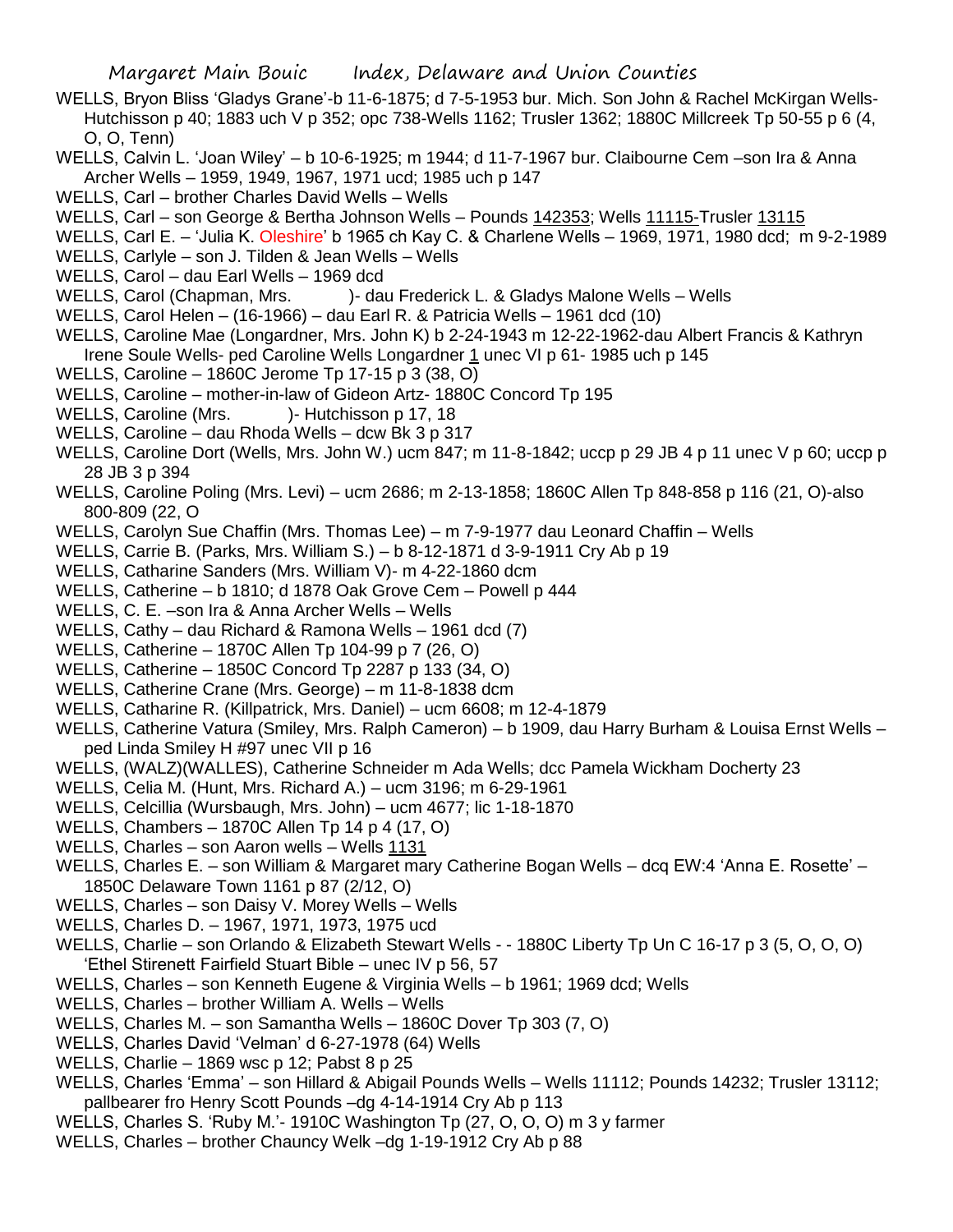- WELLS, Charles –brother Samuel G. Wells dg 5-7-1912 Cry Ab p 123; dg12-29-1903 Cry Ab p 213; dg 5-10- 1912 Cry Ab p 124
- WELLS, -----(Mrs. Charles J.) dau Silas Morey- dg 7-21-1914 Cry Ab p 138
- WELLS, Charles pallbearer for James Jameson dg 2-24-1914 Cry Ab p 98
- WELLS, Charles son Albert Wells 1900C Millcreek Tp 82-81 p B4 (19, O, O, O) day laborer b 3-1881
- WELLS, Charles E. 'Anna E' –dg 1-21-1913 Cry Ab p 9
- WELLS, Charles E, Jr. son Charles E. & Anna E. Wells- dg 1-21-1913 Cry Ab p 9
- WELLS, Charles W.- b 3-8-1859; d 1-2-1873 Marlborough Cem Powell p 285
- WELLS, Charlota dau Caroline Wells 1960C Jerome Tp 17-15 p 3 (16, O) idiotic
- WELLS, Charlotte A. (Mrs. Harold G) 1980 dcd
- WELLS, Charlene (Mrs. Kay C) 1969, 1971, 1980 dcd
- WELLS, Charlotte Shout (Mrs. William L.)- b 10- -1820; m 2-27-1838 dcm; d 1-27-1866 dau Henry & Elizabeth Smith Shout – ped Ella Wells:15
- WELLS, Charlotte (Thrasher, Mrs. Enoch) ucm 2385; m 2-4-1856
- WELLS, Chauncey funeral at home of br. Charles Wells- dg 1-19-1912 Cry Ab p 88
- WELLS, Chester 'Mary Armstrong' m 10-21-1844 dcm
- WELLS, Cheryl (Mrs. Randy) Wells
- WELLS, Cheryl Jean b 1955 dau Earl R. & Patricia Wells 1961, 1969, 1971 dcd
- WELLS, Chloe (Wright, Mrs. David) dau Israel Wells 1908 dch p 707
- WELLS, Christiana (Spain, Mrs. Enoch) b 9-5-1834 m 1-25/22-1852; d 12-8-1916; ucm 1760; 1850C Allen Tp 1536-1556 p 227 (16, O); 1870C Allen Tp 207-199 p 13 (35, O); 1880C Allen Tp 63-68 p 7 (48, O, Va, Va); unec XIV p 66, 19; ped Gladys Elaine Spain Chapman 9
- WELLS, Christiana (10-1846) heir of Levi Wells uccp p 50 red Bk 4 p 516
- WELLS, Christine Marie b 3-8-1944 dau William Woodrow & Victoria Habbegger Wells wells 116431; Trusler 136431
- WELLS, Christopher b 1970 son Richard D. & Mary Wells 1975, 1979, 1981, 1983 ucd
- WELLS, Clara (Powers, Mrs. Louie) dau Edward Wells wells 11956; Trusler 13956- Schultz p 9
- WELLS, Clara b 9-1886 dau Joseph & Allie Wells 1900C Jerome Tp 282-291 p 12B (13, O, O, O)
- WELLS, Clara (Helphenstine, Mrs. Oliver) b 1-18-1879 dau Orlando & Elizabeth Stuart Wells –Fairfield Stuart Bible; unec IV p 56
- WELLS, Clara Mae Couch (Mrs. Dan Wellington) b 1911-dau Sylvester Clarence & Edith Elizabeth Little Couch – ped Joy Wells Dyer  $\#$  68 3 unec V p 52
- WELLS, Clara E. Sawtelle (Maine, Mrs. George W.)(Mrs. Henry W.) m(1) 12-25-1872 (2) 1-31-1890 dau John M. & Susan Judkins Sawtelle – Asp (1661)
- WELLS, Clare Smith 'Laura R. Gossaage' m 6-18-1902; d 4-4-1969 (93) bur. Oak Grove –dau Joseph t. & Viola smith McKitrick Wells – Wells; 1880C Jerome Tp 271-281 p 30 (4, O, O, O)
- WELLS, Clarence M.-'Maud Smart'-son John & Rachel McKirgan Wells b 5-1878; d 4- -1923; NM p 41; Hutchisson p 50; Wells 1163; Trusler 1363; W. Smart (11754); opc 382; 1915 uch p 1088; 1883 uch V p 352; 1880C Millcreek Tp 50-55 p 6 (2, O, O, Tn); 1900C Millcreek Tp 116-120 p A6 (22, O, O, O) farmer
- WELLS, Clarence 'Mattie Newhouse' Newhouse p 69; (13453), (11353)
- WELLS, Clarissa Ellen (Robinson, Mrs. Lemuel) b 12-29-1851-dau John D. & Eda Ann Counterman Wells; m 5-13-1871; ucm 4933; 1985 uch p 146; 1860C Washington Tp 1437-1447 p 195 (5, O); 1870C Washington Tp 31-29 p 5 (16, O)
- WELLS, Clarry dau Orlando & Elizabeth Stewart Wells 1880C Liberty Tp Un Co 16-17 p 3 (1, O, O, O)
- WELLS, Clark son G. W. & Margaret Williams Wells 1880 dch p 697; 1850C Genoa Tp 348 p 36 (18, O); dcw Bk 4 p 429 (45) wit
- WELLS, Claude Lacy b 1907; d 1927 son Clarence M. & Maud Smart Wells W. Smart 117541; Wells 11631; Trusler 13631
- WELLS, Claude Sedric 'Alpha Hostetter' 'Lousie Moore' b 11-25-1902 m(2) 1952 –son Seymocer & Jeanette Hannar Wells – Fairfield-Stuart Bible – unec IV p 57
- WELLS, Clyde 'Nora' Wells
- WELLS, Colesta J. (Sifritt, Mrs. Joseph J.) ucm 5990; m 12-17-1876-dau Jane T. Wells; 1870C Leesburg Tp 112-117 p 14 (13, O)
- WELLS, Cora b 1885; d 1887 Oak Grove Cem Powell p 443
- WELLS, Daisy V. Morey (Mrs.  $\longrightarrow$  ) d 12-19-1963 (81) bur W. Va Wells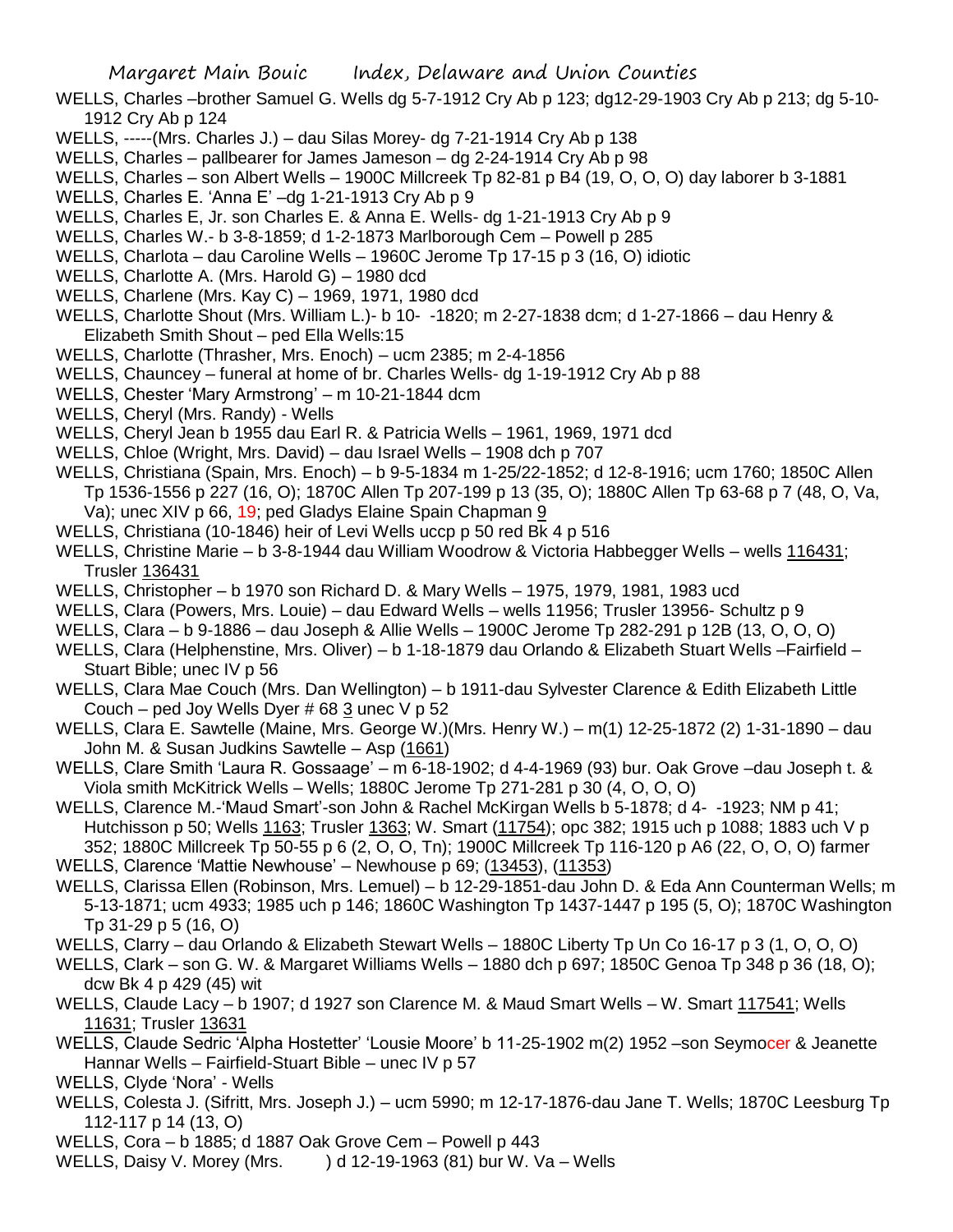- WELLS, Daisy G. dau L. L. & E. M. Wells Newhouse Cem p 1; d 9-29-1881 (3mo, 16d)
- WELLS, Dale F. d 7-2-1968 (46) bur. Oak Grove son William A. & Stella Wells- 1967, 1971 ucd
- WELLS, Daniel –b 3-22-1863 son Jacob Caleb & Mary Jane Lovell wells 1985 uch p 146; 1870C Washington Tp 32-30 p 5 (7, O)
- WELLS, Daniel son Theodore B. & Mabel G. Wells Wells
- WELLS, Daniel son Nelson Ewing & Anna Nusbaum Wells Wells 116423; Trusler 136423
- WELLS, Daniel W. 1883 uch IV p 471, 536 b 3-4-1842 son John d. & Eda Counterman Wells; d small pox, Civil War 3-3-1864 – 1985 uch p 146; 1860C Washington Tp 1437-1447 p 195 (18, O)
- WELLS, Dannie b 1959 son Harold J. & Mary I. Wells 1969, 1971 dcd
- WELLS, Danny- b 1955 son Harold A. & Ruth I. Wells 1973 ucd
- WELLS, David uccp 14 JB 1 p 303 –unec XV p 69
- WELLS, David son George & Bertha Johnson Wells –Pounds 142352; Wells 1111152 Trusler 131152
- WELLS, David Edward b 7-20-1847 d 1-26-1865 Tenn. of pneumonia, Byhalia Cem; son John d & Eda Counterman Wells – Civil War – 1985 uch p 145; 1860C Washington Tp 1437-1447 p 195 (13, O)
- WELLS, David Glenn son Rollen & Elma Shoup Wells Pounds 121621
- WELLS, David 'Kesiah Amrine' ucm 199; m 2-21 or 27 -1830; 1830C Paris Tp 292 (20-30); 1840C Marysville 821 (30-40); unec II p 27
- WELLS, David d 4-26-1863; 1883 uch V p 501, 519, V p 31
- WELLS, David brother Kenneth Eugene Wells Wells
- WELLS, David 'Wanda' Wells
- WELLS, David son Frederick L. & Betty Valentine Wells Wells
- WELLS, David brother Earl R. Wells Wells
- WELLS, David –son Kenneth E. & Virginia Wells Wells; 1969 dcd
- WELLS, David son Thomas & Elizabeth Wells 1850C Leesburg Tp 242-243 p 37 (13, O); 1860C Leesburg Tp 410 (23, O)
- WELLS, David B. 'Florence' 1961, 1969, 1971 dcd
- WELLS, David M.  $-$  1844 unec X p 54, unec XI p 12
- WELLS, David P. –son Denver P. & Doris Wells Wells
- WELLS, Davis M. 1851 unec VIII p 48
- WELLS, Deanna dau Gerald & Barbara Wells 1961 dcd
- WELLS, Deborah (Norris, Mrs. Isaac) ucm 4292; m 12-3-1867
- WELLS, Deborah dau Edward & Iona Wells 1961 dcd (17 mo)
- WELLS, Deborah dau Isaac N. & Olive Wells 1850C Jerome Tp 1762-1782 p 259 (10/12, O); 1860C Jerome Tp 62-61 p 9 (10, O); 1870C Jerome Tp 143 p 20 (20, O)
- WELLS, Delina Page dau William Page dcw Bk 2 p 380
- WELLS, Delilah Eliza (Mrs. John) m 2-28-1824 Madison Co- unec IV p 64
- WELLS, Della, Miss (90 7-8-1989)
- WELLS, Dennis son Ossie O. & Margaret Bohan Wells Wells
- WELLS, Dennis 1980 dcd
- WELLS, Denver son Frederick & Gladys Malone Wells d 3-17-19 (48) bur. Arlington 1967 ucd; Wells
- WELLS, Dewitt E. 'Mary C.' d 1-3-1977 (70) bur. Green Mound, Kilb. brother Earl C. Wells 1961, 1969, 1971, dcd; Wells
- WELLS, Dewitt L. b 7-1879 son John W. & Elizabeth Rachel McKirgan Wells; 1880C Millcreek Tp 50-55 p 6 (7/12, O, O, Tenn)
- WELLS, D. F. 1883 uch IV p 520, 541
- WELLS, Dian (Dine) Gregory (Mrs. Ray)- 1959, 1967, 1971, 1973, 1979, 1981, 1983 ucd-dau Thomas & Tennessee Green Gregory -
- WELLS, Diana b 1964 dau Harold J. & Mary I. Wells 1969, 1971 dcd
- WELLS, Diane b 1958 dau Harold A. & Ruth I. Wells 1973 ucd
- WELLS, Don Wellington 'Clara Mae Couch' b 1906 son Byron & Kate Braman Wells; ped Joy Wells Dyer 2 unec  $V$  p 52
- WELLS, Donald brother Earl R. Wells Wells
- WELLS, Donald S. 'Arlene Lamont' Wells d 3-2-
- WELLS, Donald brother Kenneth Eugene Wells Wells
- WELLS, Donna J. (Mrs. Michael L.) 1980 dcd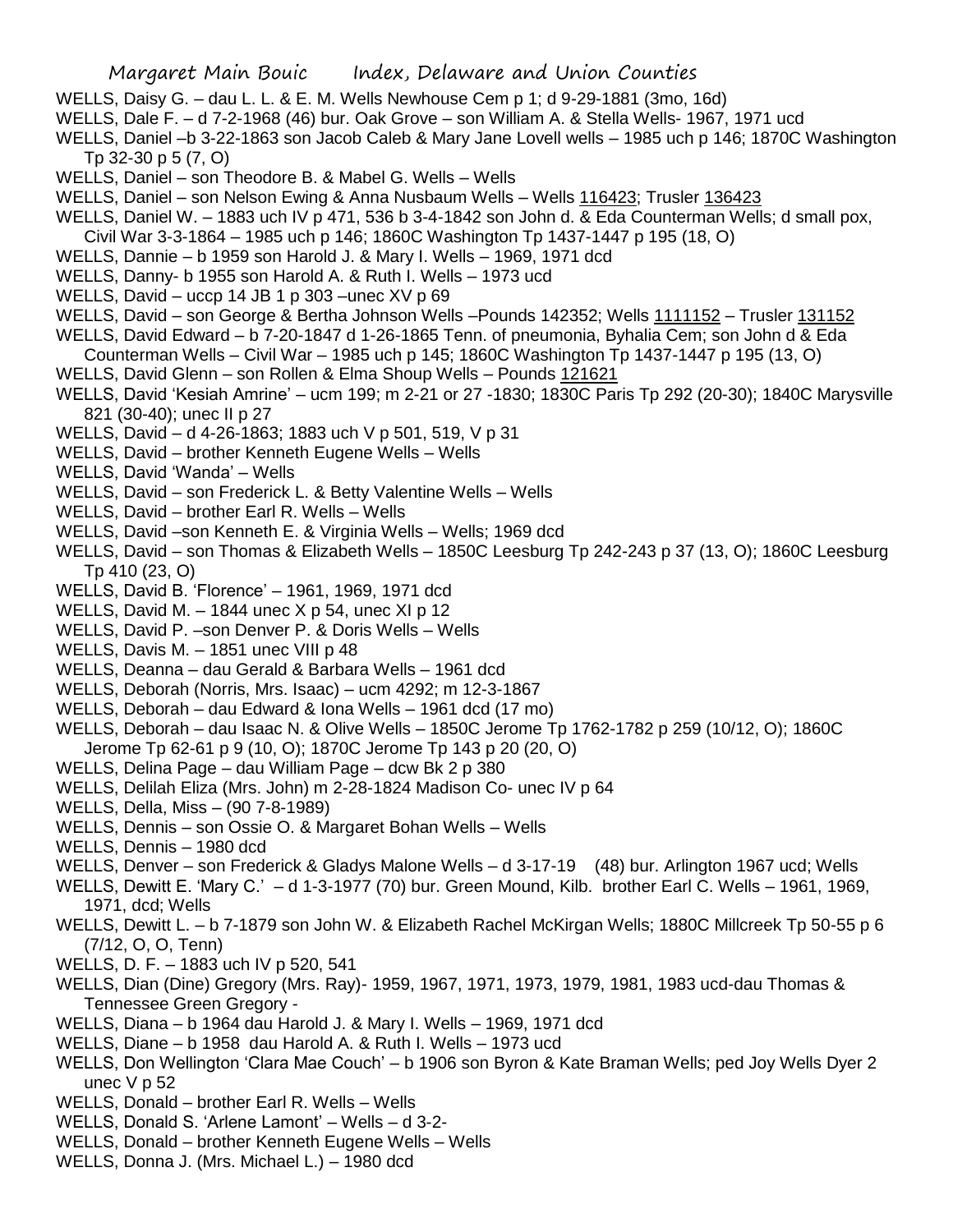- WELLS, Donnabell (Windsor, Mrs. ) dau William A. & Stella Wells Wells
- WELLS, Dora E. Ballard (Mrs. Kenneth Eugene) d 2-19-1975 (57) bur. Westerville dau Mabel Ballard Wells
- WELLS, Dorothy Eva b 7-26-1902 Paulding Co Ohio, dau Albert Harper & Emma Jane Longberry Wells 1985 uch p 145
- WELLS, Doris M. (Mrs. E. B.) 1980 dcd
- WELLS, Doris (Mrs. Denver P.) Wells
- WELLS, Dorotha (Mrs. John F.) 1883 uch V p 506
- WELLS, Doroth 1870 Allen Tp 14 p 1 (19, O)
- WELLS, Dotty S. 1968 dcd
- WELLS, E. 1915 uch p 446; 1883 uch V p 402
- WELLS, Earl R. 'Patricia' (Pete) d 12-7-1966 (38) 1961 dcd; Wells
- WELLS, ------------(Noble, Mrs. Paul) sister Earl R. Wells Wells
- WELLS, Earl 'Janis Denise Weiser' 'Suzanne' (17-1966); m 3-8-1969 son Earl R. & Patricia Wells 1961 dcd (11); Wells
- WELLS, Earl son Clarence & Mattie Newhouse Wells Newhouse p 69, 134531, 113531
- WELLS, Edd son Orlando & Elizabeth Stewart Wells 1880C Liberty Tp Un co 16-17 p 3 (17, O, O, O)
- WELLS, Eda Ann Counterman (Mrs. John D) m 3-11-1831, d 1867 bur. Byhalia Cem unec II p 38; 1985 uch p 145, 146; ped Caroline Mae Wells Longardner #86 17 unec VI p 61 m 3-11-1831; 1860C Washington Tp 1437-1447 p 195 (47, Pa); 1870C Washington Tp31-29 p 5 (57, O)
- WELLS, Eddie son De Witt E. & Mary C. Wells 1971 dcd
- WELLS, Edgar b Apr 1855, son John W. & Sabine Wells 1880C Allen Tp 78-86 p 9 (30, Vt, Vt, Vt); 1900C Allen Tp 132-136 p 6B (45, Vt, Vt, Vt); 1910C Allen Tp 166-168 p 6B (62, Vt, Vt, Vt)
- WELLS, Edith  $-$  1883 uch V p 465 unec XV p 12
- WELLS, Edith (Ryan, Mrs. Elling T.) ucm 2362; m 12-7-1855; 1860C Leesburg Tp 537-511 p 71 (34, Va) unec V p 10; marriage slip –unec VIII p 35
- WELLS, Edgar A. d 5-5-1912 (64 y) b. Vermont, Oakdale Cem 2457 (165D)
- WELLS, Edgar son Osburn W. & Sallie Wells 1880C Liberty Tp, Union Co p 20 (4, O, O, O)
- WELLS, Edmund –son Earl & Janice Denise Weiser Wells Wells
- WELLS, Edna dau John & Sabine Wells 1880C Allen Tp 78-86 p 9 (25, Vt, Vt, Vt) b Feb 1859; 1900C Allen Tp 132-136 p 6B (41, Vt, Vt, Vt); 1910C Allen Tp 166-168 p 68 (55, Vt, Vt, Vt)
- WELLS, Edna dau Rollen & Elma Shoup Wells Pounds 12162?
- WELLS, Edward 1883 uch V p 338
- WELLS, Edward son Rusha Caudill Wells Wells
- WELLS, Edward 'Iona' 1961, 1969 dcd
- WELLS, Edd/Edward 'Mittie Hixon' Fairfield/Stuart Bible b 5-20-1863 d 12-27-1915; unec IV p 56, 57
- WELLS, Edward son Orlando & Elizabeth Wells 1870C Liberty Tp Un Co 252-252 p 30 (7, O)
- WELLS, Edward 'Sophina Trout' son Isaac & Sarah Trusler Wells 1850C Mil Tp 2008-2029 p 292 (8, O); Wells 119
- WELLS, Edward brother Lewis L. Wells 1880C Sc Tp 72
- WELLS, Edward 1883 uch IV p 534, 541
- WELLS, Edwin R. 1908 dch p 407 'Percy Freshour' m 9-24-1868 dcm 515; delge 1998 XIV, p 6
- WELLS, Effie dau J. & Nancy E. Wells 1880C Jackson Tp 7-7 p 224 ( O, O, O) b May, 1880
- WELLS, Effie Della Bale dau Dulcina Naomi Hulburt & David Bale b 6-26-1883 d 12-13-1954 m Benjamin Theodore Wells 12-28-1910; dcc Robert Wells 3
- WELLS, Effie (Hasher, Mrs. Forrest E.) –dau Jay & Jane Morrison Wells m 2-24-1902; 1915 uch p 856
- WELLS, Electa (McGriffin, Mrs. Archibald) m 1-10-1849 dcm
- WELLS, Elisha 1883 uch IV p 512 'Elizabeth' 1860C Liberty Tp Un Co 1087-1097 p 148 (40, O); 1870C Taylor Tp 197-188 (50, O)
- WELLS, Eliza Deck (Mrs. Aaron) ucm 2497; m 12-18-1856
- WELLS, Eliza dau Bazzell & Mary Wells 1850C Genoa Tp 400 p 41 (17, O)
- WELLS, Elizabeth Lawson (Mrs. John Thomas) Wells ped Christopher Jay Chapman 13 unec XIV p 57
- WELLS, Elizabeth (Mrs. Thomas T.) 1840C Leesburg 139 (50-60); 1850C Leesburg Tp 242-243 p 37 (50, Va); 1870C Leesburg Tp 229-237 (70, Va)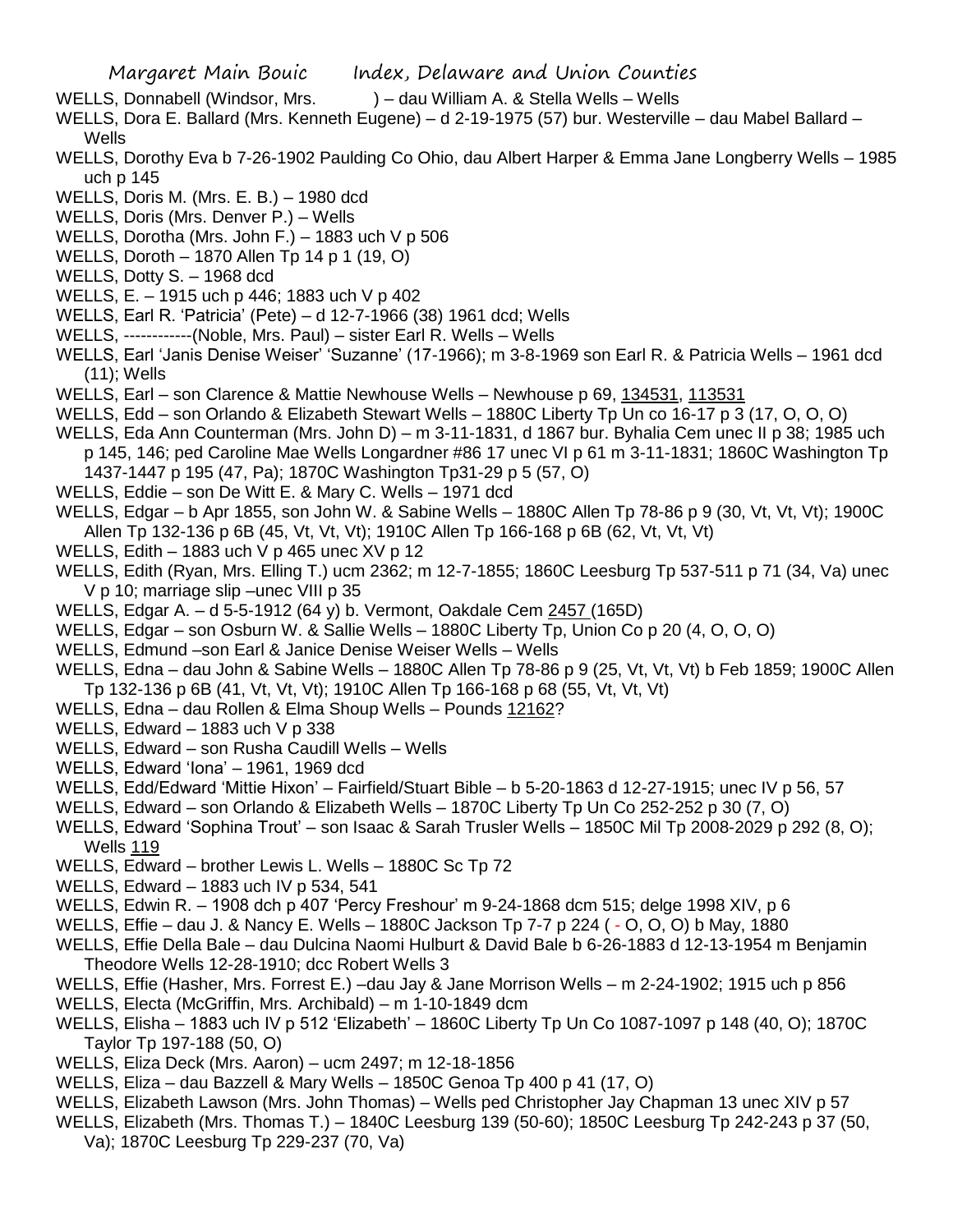WELLS, Elizabeth – dau Joseph & Sarah Wells – 1850C Jerome Tp 1788-1809 p 262 (21, Va); 1860C Jerome Tp 65-64 p 9 (31, Va); 1870C 158-151 p 21 (44, Va)

- WELLS, Elizabeth Reams (Mrs. James) m 1-7-1888; ucm 2665; 1915 uch p 837-836; 1860C Allen Tp 786- 794 p 108 (23, O); 1870C Allen Tp 208-200 p 13 (35, O)
- WELLS, Elizabeth Blackstone (Mrs. James T.) 1883 uch V p 435; 1850C Leesburg Tp 242 (50, Va); 1860C Leesburg Tp 410 (60, Va); 1880C Leesburg Tp 4-4 p A175 (80, Va, Va, Va)
- WELLS, Elizabeth Stewart/Stuart (Mrs. Orlando) b 11-7-1840 d 12-26-1915 dau Orlando & Elsey Benedict Fairfield Stuart-ped Jay Wells Dyer # 63 9 unec V p 52 – ped Linda Smiley # 9 725; ucm 2835; m 2-21- 1859 – 1860C Liberty Tp Union Co 1058-1068 p 144 (19, O); 1870C Liberty Tp Union Co 252-252 p 30 (29, O); 1880C Liberty Tp Un Co 16-17 p 3 (39, O, NY, O); unclaimed letter 1852 unec IV p 19; unec IV p 56, 57; Fairfield Stuart Bible
- WELLS, Elizabeth (Mrs. Henry) 1850C Delaware Town 1052 p 82 (27, O) dg 5-18-1866 Cry Ab p 55
- WELLS, Elizabeth (Holycross, Mrs. George) ucm 766; m 1-1-1842 unec V p 59; uccp p 50 heir of Levi Wells rec Bk 4 p 516
- WELLS, Elizabeth Tharp (Mrs. Richard) m 10-28-1856 dcm
- WELLS, Elizabeth Griste (Mrs. Nathaniel) m 4-13-1837 dcm
- WELLS, Elizabeth (Fish, Mrs. David) b 9-17-1827; m 10-21-1854 ucm 2183; d 4-5-1897 dcq EF:15; Fish (112) dau Isaac & Sarah Trusler Wells – 1850C Mil Tp 2008-2029 p 292 (22, Tenn); 1915 uch p 1102; Wells 112; Trusler 138; unec XVI p 59A
- WELLS, Elizabeth Stillman (Mrs. Elder) Asp p 127
- WELLS, Elizabeth (Mrs. Elisha) 1860C Liberty Tp, 1087-1097 p 148 (38, O); 1870C Taylor Tp 197-188 (47, O); 1880C Liberty Tp Un Co 187-192 p 20
- WELLS, Elizabeth Mason (Mrs. John) ped Marjorie Cody Dunn #67 27; unec VI p 20
- WELLS, Elder 'Elizabeth Stillman' Asp p 127
- WELLS, Elisha 1880C Liberty Tp Un Co 176-180 p 19 (19, O, O, Va)
- WELLS, Elisha 'Elizabeth' 1880C Liberty Tp Un Co 187-192 p 20 (60, O, NY, NY)
- WELLS, Eliezar 'Susan' –son Aaron & Sarah Gance Wells Hutchisson p 18
- WELLS, Ellan dau Mary Jane Wells Wells 1112; Trusler 1312
- WELLS, Ella E. Wells (Gorrell, Mrs. William F.) b 6-27-1878; m 8-6-1899; d 4-19-1954; dau Addison M. & Mary Elizabeth Bell Wells – ped Ella Wells:1
- WELLS, Ella (Mrs. Lewis L.) 1880C Sc Tp p 72
- WELLS, Ella Richey dau William W. & Ethel Richey Wells dcq EW:1; ERW:1 Wells
- WELLS, Ella Palmer (Mrs. ) dau William & Mary Jane Claypool Palmer dg 11-10-1914 Cry Ab p 157
- WELLS, Ellen dau Bazzell & Mary Wells 1850C Genoa Tp 400 p 41 (3, O)
- WELLS, Elma Shoup (Mrs. Rollen) –dau John B. Weller & Margaret Bonar Shoup Pounds 12162
- WELLS, Emaline Corey (Mrs. Isaac H.) m 11-2-1859 dcm
- WELLS, Emeline (Toland, Mrs. Aaron) m 4-2-1840 dcm
- WELLS, Emily Lavina –b 12-27-1852 dau John D. & Eda Ann Counterman Wells- 1985 uch p 146
- WELLS, Emily (Batcher, Mrs. William) m 3-23-1871 ucm 4893
- WELLS, Emma dau James & Susan Hensel Wells 1880C Jerome Tp 179-193 p 21 (9, O, O, O)
- WELLS, Emma Jane Longberry (Mrs. Albert Harper) b 2-2-1872 m 12-20-1889 d 11-21-1944 dau Owen & Amanda E. Cossett Longberry – ped Caroline Wells Longberry 5 unec VI p 61; 1985 uch p 145 d 12-24-1933 Mich) 1146
- WELLS, Emma (Mrs. Charles) Wells 11112; Trusler 13112; Pounds (14232)
- WELLS, Emma (Hale, Mrs. Harry) 1908 dch p 737
- WELLS, Erma b 1881; d 1882 Oak Grove Cem Powell p 443
- WELLS, Erma Jean (Henson, Mrs. Earl) dau DeWitt E. & Mary C. Wells Wells
- WELLS, Erik E. d 10-19-1985 (15) bur. Green Mound son Earl & Janice Wells Wells
- WELLS, Ervin R. 'Helen Ladd' d 6-1-1976 (67) bur. Mesa, Ariz son George & Bertha Johnson Wells Pounds 142351; Wells 11151 Trusler 131151
- WELLS, Esta Rausch (Mrs. John) (Hickman, Mrs. Frank) b 11-9-1904 m (1) 5-10-1930 m(2) 12-31-1958 dau Leo & Magdalena Wolff Rausch - Rausch (1681) II 275
- WELLS, Rev. E. T. son of Mrs. Olive Wells –dg 1-13-1891 p 44 Cry Ab
- WELLS, Ethel –b 8- -1891 dau Joseph & Ollie Wells 1900C Jerome Tp 282-293 p 12B (8, O, O, O)
- WELLS, Ethel Stinnett (Mrs. Charlie) unec IV p 56 Fairfield Stuart Bible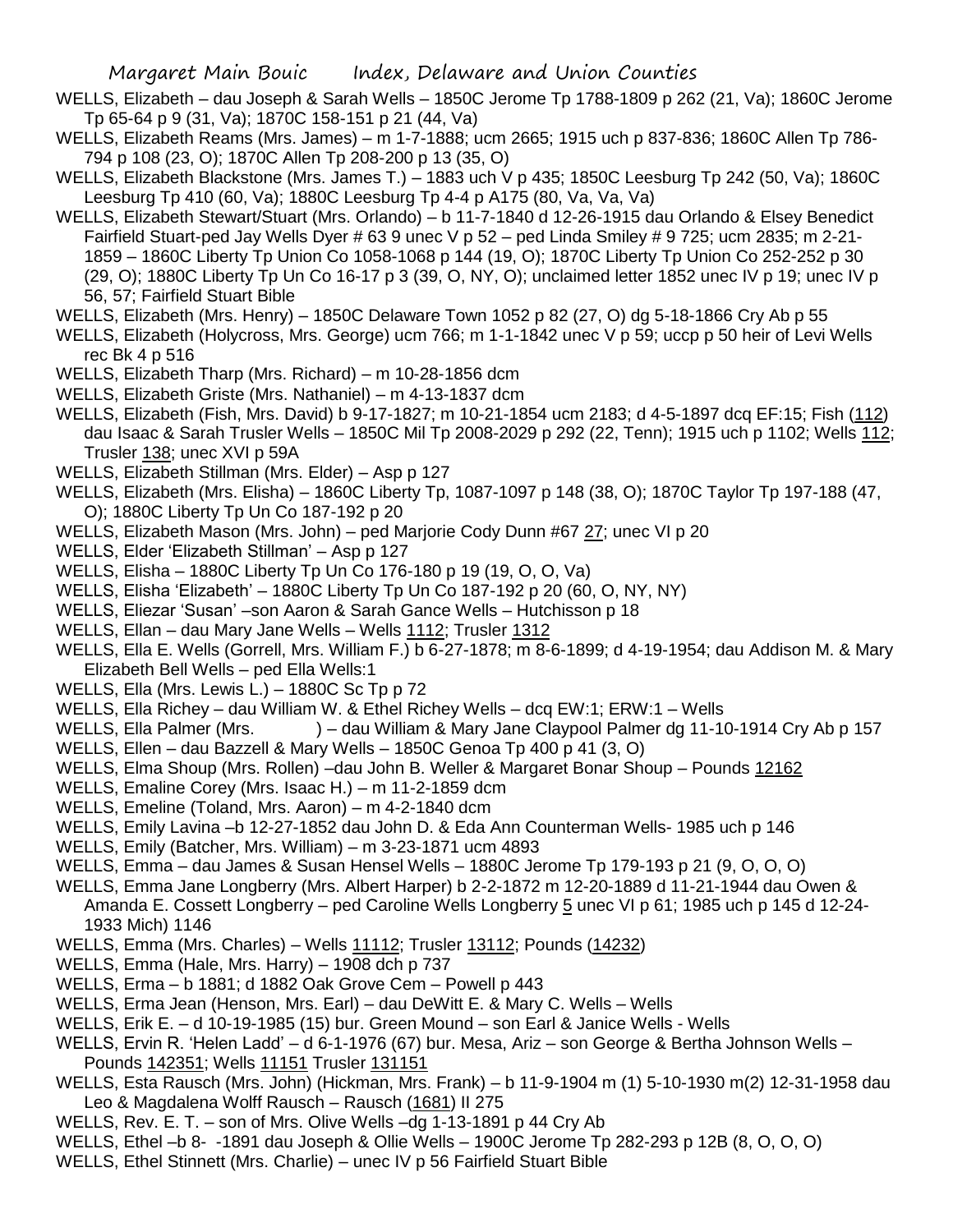- WELLS, Ethel Richey (Mrs. William) dau James McClure & Ella Susan Bartlett Richey dcq SW:3; ERW:1; dpc p 84; Richey; b 5-9-1875; m 4- -1909; d 3-6-1976 Oak Grove Cem; Newhouse p 55, 132122; Richey 158122; 1908 dch p 430, 521; 1880C Sc Tp 331
- WELLS, Etta G. d 3-10-1960 (83) mother of Tilden Wells Wells
- WELLS, Eugene son Daivy V. Morey Wells Wells
- WELLS, E(unice) (McNames, Mrs. Welcome) b 1826; m 10-29-1838 dau Isaac & Margaret Wells Sue Gunter Letter ogs Nov 1980 p 151
- WELLS, Eva Jane dau James & Elizabeth Reams Wells 1870C Allen Tp 208-200 p 13 (1/12, O);-b 4- 1870
- WELLS, Eva dau Caroline Wells 1860C Jerome Tp 17-15 p 3 (6, O)
- WELLS, Eva Belle (Bale, Mrs. Ezra Hulbert) m 3-29-1899 dg 8-25-1905 Cry Ab p 46
- WELLS, Evangeline M. (Artz, Mrs. Elisha L.) ucm 5766; m 10-21-1875; mt 3 p 17
- WELLS, Eve Elizabeth b 1819; d 1870 Oak Grove Cem Powell p 443
- WELLS, Everett b 1878; d 1891 (13) son Joseph T. & Viola Smith McKitrick Wells –McKitrick p 278; 1880C Jerome Tp 271-281 p 36 (1, O, O, O)
- WELLS, Ezekiel 'Phebe Meacham' m 11-5-1778 Asp (147)
- WELLS, F. pallbearer for John L. Norton –dg 6-6-1905 Cry Ab p 31
- WELLS, Fanny (Hutchisson, Mrs. John Jefferson) Hutchisson p 68
- WELLS, Fanny A. Peabody (Mrs. Russell) b 6-29-1825 dau Benjamin & Martha Peckman Peabody Asp  $(147)$
- WELLS, Female- 1870C Orange Tp 429 (1)
- WELLS, Female- 1870C Radnor Tp 468 (2m)
- WELLS, Fermine Sbc p 47; 1870C Leesburg Tp 152-159 p 19 (19, Va)
- WELLS, Flo- bookkeeper Crystal Ice Co, also Oak Grove Ce delge 2004 p 22
- WELLS, Flora Emma (Berridge, Mrs. John) b 9-6-1905 dau Albert Harper & Emma Jane Longberry Wells 1985 uch p 145
- WELLS, Flora I. Hildreth (Mrs. William Luther' m 4-9-1890; 1985 uch p 146
- WELLS, Flora E. b 1-13-1870 d 2-12-1870 Union Co Prob. Ct. Vol I p 14- dau Jacob Caleb & Mary Jane Lowell Wells – 1985 uch p 146 Byhalia Cem
- WELLS, Florence (Beebe, Mrs. )- dau James & Mary Woodford Wells- Wells
- WELLS, Florence Suver(Mrs. David B)- m 3-6-1945 Wells; 1961, 1969, 1971 dcd
- WELLS, Forrest 'Cynthia'- parents of Marc A. Wells- Wells
- WELLS, Francis L.- Union Co Prob. Ct. Vol I p 14
- WELLS, Frank- Union Co Prob. Ct. Vol I p 20
- WELLS, Frank b 1-2-1862 –Fairfield Stuart Bible- unec IV p 56
- WELLS, Frank- 1870C Delaware Town 306 (8)
- WELLS, Frank 'Bessie Edwards'- parents of Ray Wells- Wells
- WELLS, Frank F. son James & Susan Hensel Wells 1870C Jerome Tp 149-147 p 20 (8, O); 1880C Jerome Tp 179—193 p 21 (19, O, O, O)
- WELLS, Dr. Frank E. 'Nell' son B. W. Wells; d 1-29-1966 (77) bur. Otterbein Cem 1961 dcd
- WELLS, Frank T. 'Rosa Dodds' b 1861; Dodds 3, 4; Powell p 248
- WELLS, Frank M. d 2- -1946 Wells
- WELLS, Frank pallbearer for Calvin H. Blair dg 10-5-1915 Cry Ab p 82
- WELLS, Mrs. Frank –funeral dg 7-9-1909 Cry Ab p 44
- WELLS, Frank 'Mattie Roberts' –dg 10-4-1895 Cry Ab p 40
- WELLS, Frank son J. A. Wells –brother Mrs. W. S. Parks dg 3-14-1911 Cry Ab p 17; dg 3-21-1911 Cry Ab p 19
- WELLS, -------- (Prichard, Mrs. Benjamin R.) dau Frank W. Wells Wells
- WELLS, -------- (Jones, Mrs. Harry) –sister Frank W. Wells Wells
- WELLS, Freamloe- 1870C Delaware Town 316 (6)
- WELLS, Franklin –son Orlando & Elizabeth Wells 1870C Liberty Tp Un Co 252-253 p 30 (8, O)
- WELLS, Fred b 10-26-1865 Fairfield Stuart Bible- unec IV p 57
- WELLS, Fred 'Nell Woodard' son Orlando & Elizabeth Stewart Wells 1850C Liberty Tp Un Co 16-17-p 3
	- (10, O, O, O); 1870C Liberty Tp Un Co 252-252 p 30 (9/12, O) b Sept; d 8-22-1914 Fairfield Stuart Bible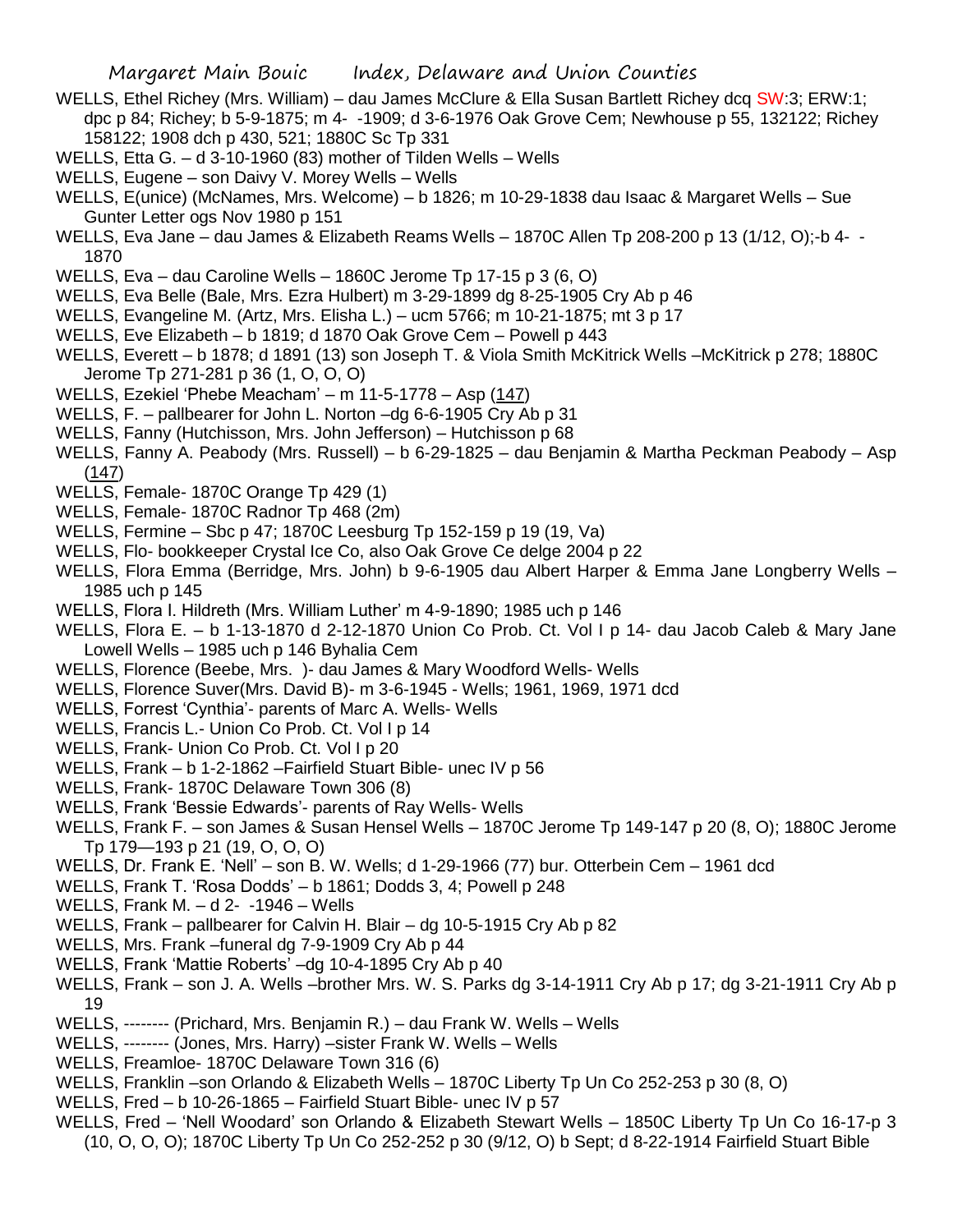- WELLS, Frederick Lee . 'Gladys Luli Mabery or Malone' 'Betty Valentine' b 4-3-1906; d 9-20-1965 bur Rockhill, S.C. –son John Thomas & Elizabeth Lawson Wells – Wells- ped Christofer Jay Chapman 6
- WELLS, --------- (Lee, Mrs. John) dau Frederick L. & Gladys Malone Wells Wells
- WELLS, --------- (Burnett, Mrs. Vernon) dau Frederick L. & Gladys Malone Wells Wells
- WELLS, F. T. ' Dodd' parents of Robert Ashley dg 12-30-1890 Cry Ab p 42
- WELLS, ----------Mrs. F. T. sister Mrs. Wells Fleming dg 1-4-1916 p 2
- WELLS, F. W. 1908 dch p 430
- WELLS, G. (Mrs. J. W.) D J Cem p 98, 104
- WELLS, Garfield dg 10-20-1914 Cry Ab p 154
- WELLS, Gary L. 'Merrell' 1973, 1975 ucd
- WELLS, Gary son Oshie & Bertha Wells Wells
- WELLS, Gene Core son John Eugene & Imogene Core Wells Wells 11641; Trusler 13641 b 8-13-1935
- WELLS, George- 1870C Thompson Tp 496 (11)
- WELLS, George- 1870C Genoa Tp 354 (19)
- WELLS, George- b Penn d 12-5-1893(82-2-26) Galena- son Abram & Abigal Jones Wells- dcdeaths
- WELLS, George 'Arizonia Burkam' dumch p 101
- WELLS, George 'Bertha Johnson' son Millard & Abigail J. Pounds Wells Pounds 14325; Wells 11115, Trusler 13115; pallbearer for Henry Scott Pounds –dg 4-14-1914 Cry Ab p 113
- WELLS, George B/W. 'Mary Simons'- query Susan Hobbs, delge 2003 p B11; unec XX p 38; query by Susan **Hobbs**
- WELLS, George 'Catherine Crane' m 11-8-1838 dcm
- WELLS, George son Orlando & Elizabeth Stewart Wells 1870C Liberty Tp 252-252 p 30 (10, O); 1880C Liberty Tp Un Co 16-17 p 3 (20, O, O, O); b 5-20-1860 – Fairfield Stuart Bible – unec IV p 56, 57 d 10-25- 1936
- WELLS, George d 11-10-1847 (31 y, 26 d) NM p 19; Powell p 250
- WELLS, George son John & Margaret Wells 1870C Claibourne Tp 97-95 (2, O); 1880C Claibourne Tp 13-14 p B191 (11, O, O, Md); b 1869 unec VIII p 2
- WELLS, George 1840C Sc Tp (20-30)
- WELLS, George b 9-1883 son Albert Wells -1900C Millcreek Tp 82-84 p B4 (16, O, O, O) farm labor
- WELLS, George son Charles E. & Anna Wells dg 1-21-1913 Cry Ab p 9
- WELLS, George E. son J. W. & S. Wells d 5-13-1860 (3-6-17) Jerome Cem D J Cem p 99
- WELLS, infant d 4-15-1886 (1da) Genoa Tp ch George G. & Mary Carpenter Wells- dcdeaths
- WELLS, George M. son Catherine Wells 1850C Concord Tp 2287 p 133 (5, O)
- WELLS, George 'Mary Carpenter'- query from Susan Hobbs,- unec 2001, XVII p A9
- WELLS, George W. Hutchisson p 63
- WELLS, George son Aaron & Sarah Gance Wells Wells 1(10)
- WELLS, George son Isaac & Margaret Wells Sue Gunter Letter
- WELLS, George W.- Tax duplicate 1890/91 Galena, delge 1995, XI p 47
- WELLS, George W. 'Margaret Williams' –son Abraham & Dixon Wells 1880 dch p 696; 1850C Genoa Tp 348 p 36 (38, Pa); Powell p 22; dcw Bk 4 p 429 (45) exec of James Ross; dcw Bk 4 p 55 (7) exec Joshua W. Pierce; dcw Bk 4 p 124 (14) wit; dcw Bk 4 p 327 (34) wit, surety Peter Hoy
- WELLS, George W.- 1870C Berkshire Tp 218 (\*59)
- WELLS, George 'Zona Burkham' b 1860 d 1936 son Orlando & Elizabeth Stuart Wells- ped Linda Smiley #97 12 , unec VII p 16
- WELLS, Gerald –'Barbara' –son William A. & Estella GlennWells Wells; 1969, 1971, 1980 dcd- 1961 dcd
- WELLS, Gerry (Kuehne, Mrs. )- dau Raymond E. & Katie Wells- Wells
- WELLS, Gertrude dau Orlando & Elizabeth Stewart Wells 1880C Liberty Tp Un Co 16-17 p 3 (7, O, O, O) b 2-24-1873 Fairfield Stuart Bible unec IV p 57
- WELLS, Gertrude Isabel d 6-11-1899 Fairfield Stuart Bible unec IV p 57
- WELLS, Gertrude Ellenor b 5-30-1905 d 1937 dau Seymour & Jeanett Hannar Wells Fairfield Stuart Bible  $-$  unec IV p 57
- WELLS, Gladys Crane (Mrs. Bryson Eliss) Hutchisson p 50; Wells (1162) Trusler (1362)
- WELLS, Gladys Malone (Mrs. Frederick Lee) or Gladys Luli Mabery b 11-17-1905 d 12-23-1976; dau Charles Henry & Orha Pearl Simpson Mabery –ped Christofer Jay Chapman 7 unec XIV p 57; unec XXI p 38; 1967, 1971, 1973 ucd; Wells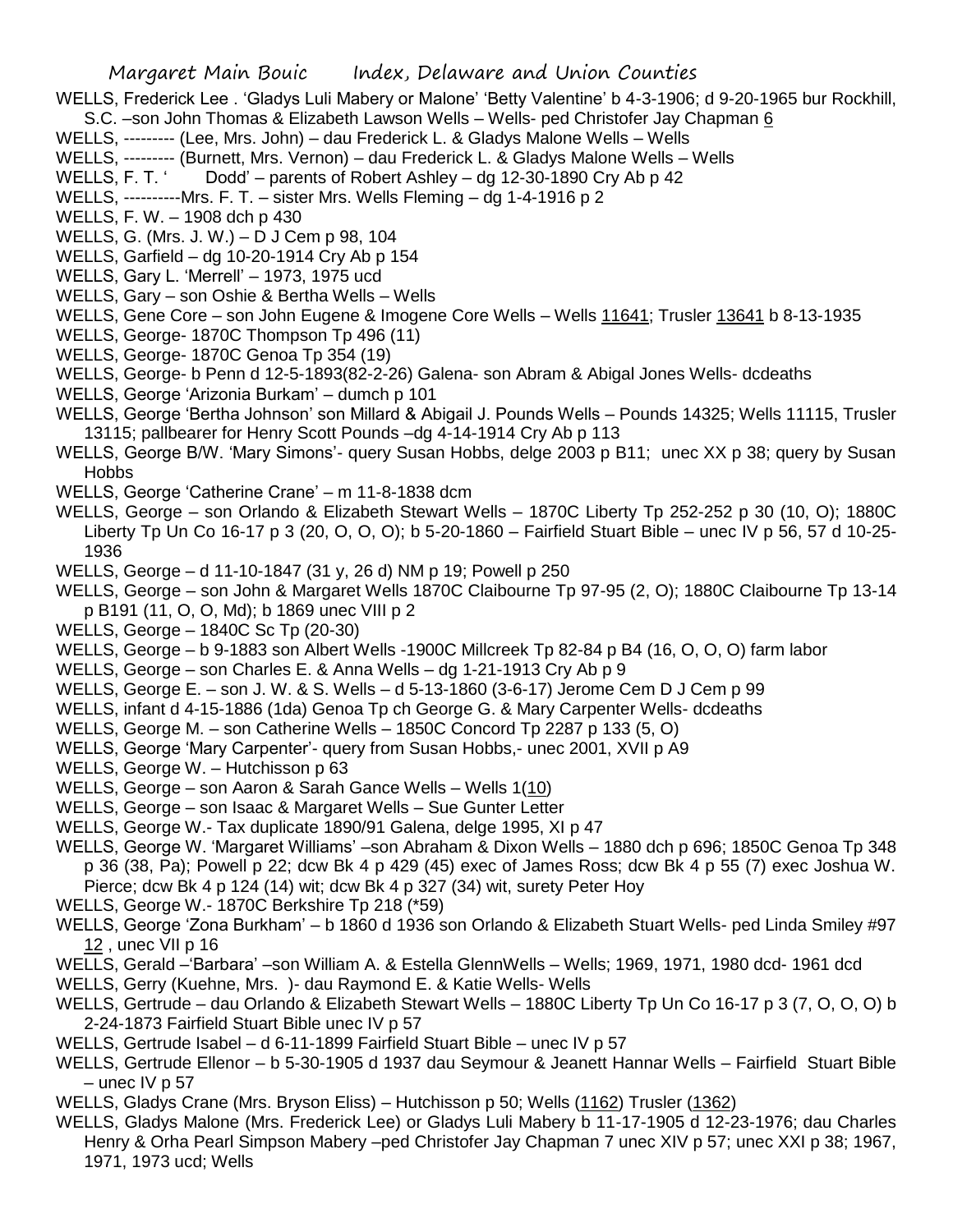- WELLS, Gladys (Huey, Mrs. Floyd) d 1976 1985 uch p 78
- WELLS, Gladys Y. Smith (Mrs. Harold "Jim")- b 5-15-1953 W. Va d 9-11-2003 (50) dau Orville & Gadys Plumley Smith- Wells
- WELLS, Grace (Bonker, Mrs. John) b 12-26-1867; dau Orlando & Elizabeth Stewart Wells; 1870C Liberty Tp Un Co 252-252 p 30 (2, O) – 1880C Liberty Tp Un Co 16-17 p 3 (12, O, O, O)-Fairfield Stuart Bible – unec IV p 57
- WELLS, Grace Bigelow (Mrs. Guy) b 11-19-1885; m 12-24-1905 d 3-22-1979 bur. Forest Grove Cem dau E. McClelland & Elizabeth Manning Bigelow – McKitrick p 278; Wells
- WELLS, Grace (Cumston, Mrs. ) sister LeWitt E. Wells Wells
- WELLS, Greg- Ralph Bender Scholarship- son Mr. and Mrs. Lorne Stump- Wells
- WELLS, Griffin- 1870c Troy Tp 521 (\*30)
- WELLS, Griffin 'Catherine Ingle'- lic 8-21-1869 dcm 724; delge 1999 p 6
- WELLS, Griffin 'Sarah Tonguet' m 8-6-1863; ucm 3459 unec XXI p 8- son Bazzell & Mary Wells; 1850C Genoa Tp 400 p 41 (13, O)
- WELLS, Grandma Oakdale Cem 1691 13E 2<sup>nd</sup> row
- WELLS, G. R. 1980 dcd
- WELLS, G. W. performed mar 33, 60 dcm, delge 1996, XII p 10,11; 489U dcm delge 1998, XIV p 5; delge 1995, XI p 12
- WELLS, G. W. 'Susan Hensel' 1883 uch V p 312
- WELLS, Gwen Ellen dau John F. Wells Wells
- WELLS, M. Guy 'Grace Bigelow' b 10-27-1880; m 12-24-1905; d 3-10-1963 son Joseph T. & Viola Smith McKitrick Wells – McKitrick p 278
- WELLS, Hannah Hewett (Maine, Mrs. Henry) (Mrs. Benjamin) dau Elknah & Elizabeth Miner Hewett Asp (159)
- WELLS, Hannah 1870C Allen Tp 104-99 p 7 (36, O)
- WELLS, Hannah (Benjamin, Mrs. Nathan) Powers Pat p 74
- WELLS, Harold son William A. & Estella Glenn Wells –Wells; 1961 dcd
- WELLS, Harold A. 'Ruth I.' 1973 ucd
- WELLS, Harold G. 'Charlotte A.' 1980 dcd
- WELLS, Harold "Jim"' Gladys Y. Smith'- Wells
- WELLS, Harold J. 'Mary I' 1969, 1971 dcd
- WELLS, Harold- son James & Mary Woodford Wells- Wells
- WELLS, Harriet- 1870C Kingston Tp 383 (\*52)
- WELLS, Harriet –b 1801; d 1876 Oak Grove Cem Powell p 443; 1870C Delaware Town (\*69)
- WELLS, Harriet dau Thomas T. & Elizabeth Wells 1850C Leesburg Tp 242-243 p 37 (23, O)
- WELLS, Harriet (Clevenger, Mrs. John F.) b 1-2-1827, dau James & Elizabeth Blackstone Wells -1915 uch p 827, 835, 836; 1883 uch V p 435; m 9-8-1850 ucm 1605; m 12-8-1857 –unec VIII p 3; unec XIV p 18; 1880C Leesburg Tp 4-4 p 175A (52, P, Pa, Va)
- WELLS, Harriet (Baker, Mrs. John) m 4-2-1842 dcm
- WELLS, Harry 'Margaret Belfield' 1915 uch p 775
- WELLS, Harry son William A. & Stella Wells 1961 dcd
- WELLS, Harry Burham 'Louisa Ernst' b 1884 d 1962, son George & Zona Burkham Wells ped Linda Smiley #97 6 unec VII p 16
- WELLS, Harry Casper 'Jean Peck' b 3-1891 son Albert Harper & Emma Jane Longberry Wells- 1985 uch p 145
- WELLS, Hattie (Klingle, Mrs )-sister William A. Wells Wells
- WELLS, Hattie (Mrs.  $) -$  Pabst 5 p 20
- WELLS, Hazel G.- b Cincinnati d 8-9-1886 (1-8-1)Scioto Tp- dcdeaths
- WELLS, Hazel (Mrs. Ronnie)- Gregory; Wells
- WELLS, Hazel b 5-26-1913 d 12-9-1914 scarlet fever dau William Wells; dg 12-11-1914 Cry Ab p 163, 12- 15-1914 p 164
- WELLS, Heath 'Belle Browning' dg 2-22-1907; son Richard & Marianda Denman Wells- query Don Wellsdelge 1996, XII p 17, tax duplicate 1890/1, Delaware City, p 35
- WELLS, Helen Cackler (Mrs. Ancel)(Conway, Mrs. )- parents of Raymond Edward Wells- Wells
- WELLS, Helen Close (Mrs. Albert Dewitt) Wells (1164); Trusler (1364); McKirgan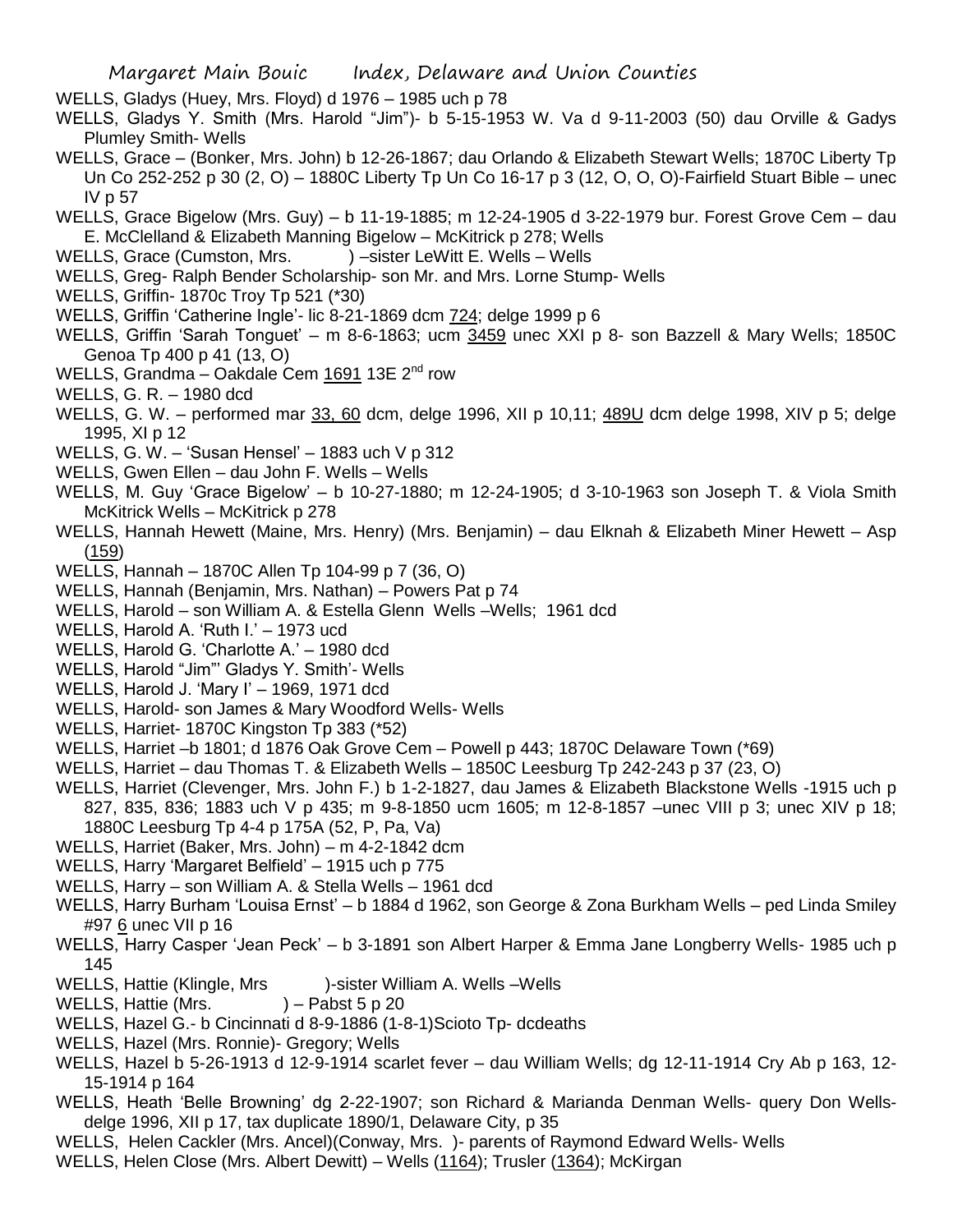- WELLS, Helen Hortense (Stauffer, Mrs. Allen) dau Albert Dewitt & Helen Close Wells Wells 11644; Trusler 13644; Trusler 13644; Hutchisson p 50
- WELLS, Helen Ladd (Mrs. Ervin R.) d 8-16-1966 (51) bur. Mesa Ariz Wells
- WELLS, Helen L. Arnold (Mrs. Theodore B.) b 3-26-1916 d 10-15-1888 (92) bur Marion Wells
- WELLS, Helen Marie –dau William Wells –dg 12-11-1914 Cry Ab p 163 d Wm Wells (6 yr) Oak Grove; dg 12- 15-1914 Cry Ab p 164
- WELLS, Henry- 1870C Concord Tp 256 (3)
- WELLS, Henry son Rhoda Wells dcw Bk 3 p 317
- WELLS, Henry b 1814; d 1871 Oak Grove Cem Powell p 443; hadc p 22; 1870C Delaware Town 305 (\*56)
- WELLS, Henry- to mortgage for Chery, Reid & Eaton Bk- delge 1999 p 71
- WELLS, Henry son Edward & Sophia Trout Wells Wells 1191; Trusler 1391
- WELLS, Henry- brother Elmer Wells- dg 2-1-1883; delge 2002, XVIII p 67
- WELLS, Henry W. 'Clara E. Sawtell' m 1-31-1891 see Asp (1661)
- WELLS, Henry 'Elizabeth' 1850C Delaware Town 1052 p 82 (30, O); dg 5-18-1866 Cry Ab p 55
- WELLS, Henry –son Orlando & Elizabeth Wells 1860C Liberty Tp Un Co 1058-1068 p 144 (2/12, O)
- WELLS, Herbert- son Tony & Catherine Cooper Wells- Wells
- WELLS, H. G. McKitrick p 9, 10, 14
- WELLS, Hiram 'Lodornia Brown' ucm 1829; m 7-12-1852; unec IV p 161, XV p 19
- WELLS, Hiram son Thomas T. & Elizabeth Wells 1850C Leesburg Tp 242-243 p 37 (19, O)
- WELLS, Hosea- 1870C Delaware Town 306 (14)
- WELLS, Howard b 1852, son John & Margaret Wells 1870C Claibourne 97-95 (18, O); unec VIII p 2
- WELLS, Hugh –son Isaac & Margaret Wells Sue Gunter letter
- WELLS, Hugh 'Polly Vining' Powell p 313
- WELLS, Hugh 1835 men p 51 #71 p 93 Porter Tp; 1838 bonds delge 1998, XIV p 12
- WELLS, Hugh R.- d 6-15-1895 (2-1-8) Delaware dcdeaths
- WELLS, I. E. 1860C Mil Tp 50 (17, O) (male)
- WELLS, Ida  $E = m t 3 p 8$
- WELLS, Ida dau Sarah Wells -1870C Claibourne Tp 222-220 p 28 (8, O)
- WELLS, Llse Mariette (Mann, Mrs. Melford Thompson, Jr.)- m 8-7-1971 dau J. Tilden & Jean Wells Wells
- WELLS, Imogene Core (Mrs. John Eugene) –dau Judge Harry Core Wells (11641) Trusler (13641)
- WELLS, I. N. (J.P.) Performed marriages 3216, 3309; unec XX p 19, 43m XXI p 18, 44
- WELLS, Iona (Mrs. Edward) 1961 dcd
- WELLS, Ira 'Anna Archer' Wells
- WELLS, Isaac 1835 men p 51 #70 p 93 Porter Tp
- WELLS, Isaac- 1870C Concord Tp 256 (\*27)
- WELLS, Isaac son Abraham & Samantha Davis Wells 1850C Porter Pt 3060 p 166 (15, O)- Powell p 317
- WELLS, Isaac E. 'Alsofena Trop'- m 10-8-1866, 956, delge 1995, XI p 57
- WELLS, Isaac E. 'Allice' 1880C Washington Tp 62-65 p 7 (36, O, O, O)
- WELLS, Isaac H. 'Emaline Corey' son Isaac E. & Allice Wells m 11-2-1859 dcm; 1880C Washington Tp 62- 65 p 7 (13, O, O, O) - - 2 different people here
- WELLS, Isaac B. 'Angelia Dort' ucm 6113; m 9-11-1877-son James & Susan Hensel Wells; 1870C Jerome Tp 149-147 p 20 (15, O); 1880C Jerome Tp 193-208 p 22 (25, O, O, O) stone mason
- WHITE, Isaac E.- Union Co Prob. Ct. Vol II p 38
- WELLS, Isaac 'Margaret' d 10-20-1849 Oglo Co Ill. Sue Gunter letter
- WELLS, Isaac N. 'Olive' 1850C Jerome Tp 1762-1782 p 259 (33, Va); 1860C Jerome Tp 62-61 p 9 (43, Va); 1870C Jerome Tp 143 p 19 (53, Va)- 1915 uch p 422; 1883 uch V p 286; uccp p 34 wit JB 4 p 4 unec XVI p 30 (JP), XIX p 6, Frankfort; XXII p 8
- WELLS, Isaac 'Margaret'- d 10-20-1849 Sue Gunter letter; 1820C Bennington Tp
- WELLS, Isaac 1838 bonds delge 1998, XIV p 12
- WELLS, Isaac 'Sarah Trusler' b 9-15-1798 m 3-8-1825 d 10-26-1844; son Aaron & Sarah Gance Wells-Hutchisson p 18; 1883 uch V p 278, 346, 346, 352; 1840C Mil Tp p 58 (40-50); hjt p 45, 47; dcq EF:10; NM p 7; Wells 11
- WELS, Isle (Mann, Mrs. Tom)- dau Tilden & Jean Jacob Wells- Wells
- WELLS, Israel 1908 dch p 707
- WELLS, J. –Powers p 249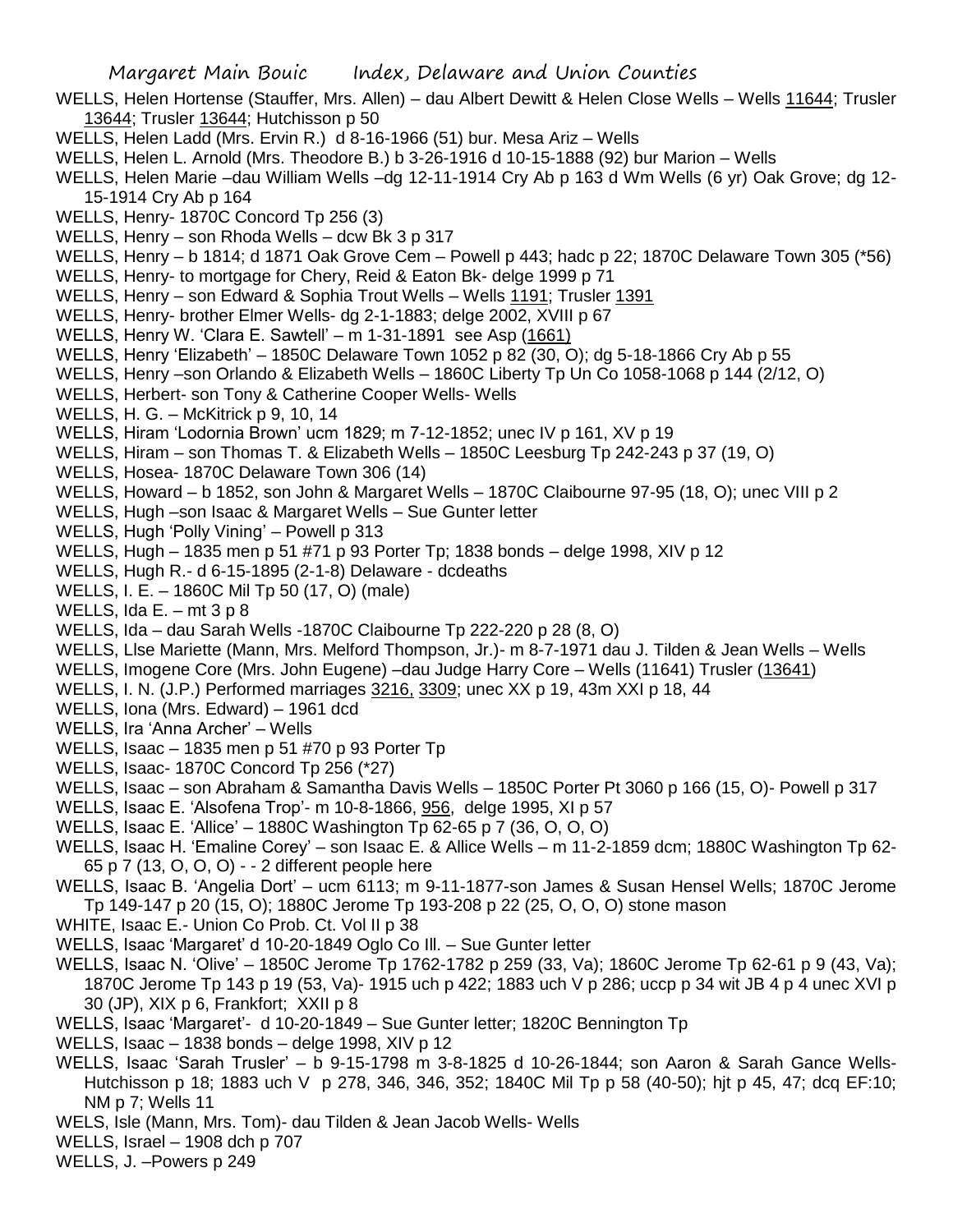- WELLS, J. petit juror unec IV p 59
- WELLS, J. A.- b Maryland d 10-10-1903 (70-0-5) Delaware dcdeaths
- WELLS, J. A. (Mrs. )-mother Mrs. W. S. Parks, Frank, Mary, etc. –dg 3-14-1911 Cry Ab p 17
- WELLS, Mrs. J. relative of Mary J. Wells dg 3-17-1903 Cry Ab p 174
- WELLS, Jack- son Ancel & Helen Cackler Wells- Wells
- WELLS, Jack son Daisy Wells Wells
- WELLS, Jacob Caleb 'Mary Jane Lovell' unec II p 38 VI p 61 m 5-25-1854 Ind; b Oct 14 1833 d July 18, 1915 son John D. & Eda Ann Counterman Wells – 1985 uch p 146; ped Caroline Mae Wells Longardner # 86 8; 1870C Washington Tp 32-30 p 5 (36, O)
- WELLS, James 'Lovina'- 1870 Concord Tp 260 (\*53)
- WELLS, James 'Sarah Hicks' ucm 245; m 1-11-1832; unec II p 34
- WELLS, James M. 'Lucy Allen' m 7-4-1859 dcm d 4-7-1889 (54-0-8) Genoa Tp- dcdeaths- son George W.. & Margaret Williams Wells; 1880 dch p 697; 1850C Genoa Tp 348 p 36 (15, O)
- WELLS, James P. 'Sarah Keener' ucm 480; m 2-16-1838 unec III p 30
- WELLS, James P.- b 1832 request by Vance Woodard- unec XXII p 50
- WELLS, James B. son Jesse & Mary Warrick Wells 1908 dch p 529
- WELLS, James L. Pabst 3 p 17
- WELLS, James son Abraham & Samantha Davis Wells Powell p 317
- WELLS, James N 1860C Leesburg Tp 511 (9, Va)
- WELLS, James 'Levina Hollenbeck' b 5-10-1831-son Joseph & Sarah Wells 1850C Jerome Tp 1788 p 262 (20, Va) – Robert Wells letter
- WELLS, James 'Mary Woodford'- parents of Lawrence Wells- Wells
- WELLS, James T Pabst Pion I p 128
- WELLS, James T.- Claibourne Tp unec XI p 11
- WELLS, James Thomas 'Elizabeth Blackstone' 1883 uch V p 435; mt 7-31-1852; 1850C Leesburg Tp 240 (60); 1860C Leesburg Tp 410 (70, Pa)
- WELLS, James T. uccp p 30 adm JB p 244 adm of Isaac White uned III p 61; unec IV p 34, XI p 11, XII p 54
- WELLS, James Thomas 'Elizabeth Blackstone' 1883 uch V p 435; mt 7-31-1852; 1850C Leesburg Tp 240 (60); 1860C Leesburg Tp 410 (70, Pa)
- WELLS, James W. 'Susan Hensel' –ucm 2009; m 10-9-1853; 1860C Jerome Tp p 55-53 p 8 (28, Va); 1870C Jerome Tp p 148-147 p 20 (39, Va); 1880C Jerome Tp 179-193 p 21 (49, O, Va, Va) farmer; unec VIII p 11; unec XVI p 30
- WELLS, James 'Elizabeth Reams' –ucm 2666; m 1-7-1858; 1915 uch p 827, 836; 1860C Allen Tp 786-794 p 108 (27, O); 1870C Allen Tp 208-100 p 13 (35, O); mt 1-27-1858; unec XII p 30 marriage slip; XVIII p 56
- WELLS, James 'Lovina' 1883 uch V p 325 b 3-7-1817 d 5-11-1901 Jerome Cem 1OOF DJ Cem p 114, 122
- WELLS, James son Susanna Wells 1850C Allen Tp 1536-1556 p 227 (16, O)
- WELLS, James 'Susannah Miller' parents of John D. Wells 1985 uch p 145
- WELLS, James 'Margaret Crall' Freshwater p 118
- WELLS, James son Isaac & Margaret Wells Sue Gunter Letter
- WELLS, James 'Peggy'– son David B. & Florence Suver Wells Wells; 1961 dcd (15)
- WELLS, James –brother Maggie, Lewis Wells dg 6-3-1910
- WELLS, James Christian (10-1846) heir of Levi Wells uccp p 50 re
- WELLS, James D. b 2-26-1832 son John D. & Eda Ann Counterman Wells 1985 uch p 145, 146
- WELLS, James W. 'Nola Susan Davis' m 1-2-1976 son Oshie Wells Wells son Bertha Wells
- WELLS, Jane- 1870C Thompson Tp 496 (30)
- WELLS, Jane- 1870C Troy Tp 521 (4)
- WELLS, Jane Ann (Foulk, Mrs. Jack M.)- dau Robert Chapman & Ruth E. Wells- Wells
- WELLS, Jane H. Gregg (Mrs. William H) m 5-13-1839 ucm 558; 1850C Paris Tp, Marysville 480-489 p 74  $(25, 0)$
- WELLS, Nancy Jane Morrison (Mrs. Jay) ucm 6447; m 3-7-1879; 1915 uch p 856
- WELLS, J. 'Nancy' 1880C Jackson Tp 7-7 p 224 (23, O, O, Md)
- WELLS, Jane T. 1870C Leesburg Tp 112-117 p 14 (45, O)
- WELLS, Janell b 1971 dau Gary L. & Merrill Wells 1973, 1975 ucd
- WELLS, Janie 1980 dcd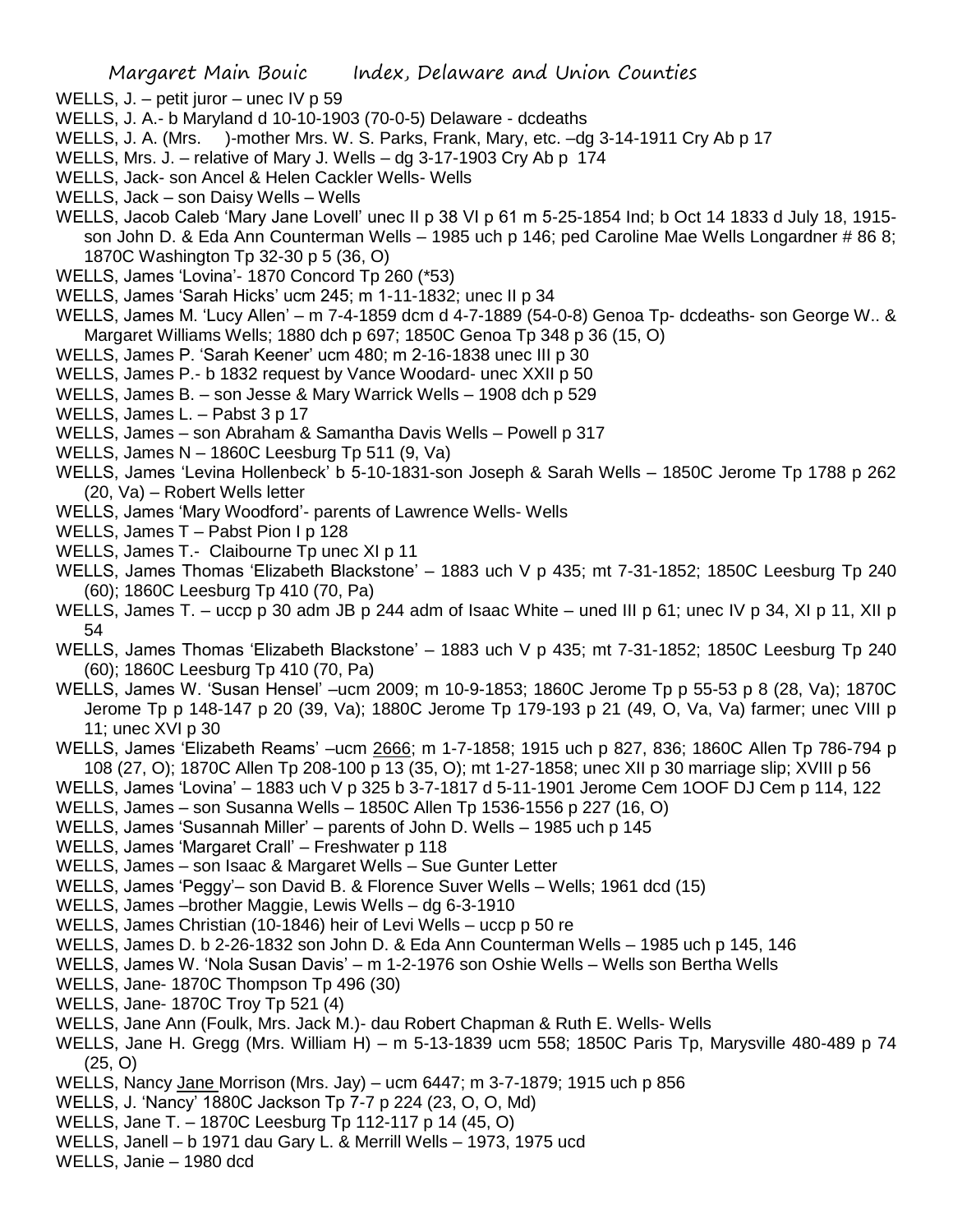- WELLS, Janis D. Weiser (Mrs. )(Kinkleman, Mrs. Chris) m 1-12-1981 dau Gerald E. & Frena A. Weiser 1961 dcd (9); 1969 dcd
- WELLS, Janet Marie (Robertson, Mrs. ) dau Ervin r. & Helen Ladd Wells m 1-1-1961; Wells
- WELLS, Jay b 1854 d 3-4-1930 York Cem B119 p 73
- WELLS, ------(Mrs. Dr. J. B.)-dau Elizabeth, Nuss dg 2-13-1912 Cry Ab p 97
- WELLS, Jay –b 1965 son Ronnie & Judy Young Wells 1967, 1971 ucd; Gregory; Wells
- WELLS, Jay 'Nancy Jane Morrison' b 1854, d 1930; son John & Margaret Wells m 3-7-1879 ucm 6447; 1915 uch p 856; 1860C Claibourne Tp 97-95 (16, O); unec VIII p 2
- WELLS, Jean Jacob (Mrs. J. Tilden) b 11-11-1910 m 47y d 11-2-2003 N. C.- Wells
- WELLS, Jean H. research Wells, Simpson Page Mabery unec XI p 14, XII p 3
- WELLS, Jeanette Hanner (Mrs. Seymour) m 9-14-1901 Fairfield Stuart Bible unec IV p 56-57
- WELLS, Jeannie b 1971 dau M.B. & Doris M. Wells 1980 dcd
- WELLS, Jean Peck (Mrs. Harry Casper) 1985 uch p 145
- WELLS, Jeff 'June'- son Robert E. & Betty Coyle Wells- Wells
- WELLS, Jennie K. b 1962 dau Kay C. & Charlene Wells 1969, 1970, 1980 dcd; Wells
- WELLS, Jennie 1915 uch p 422
- WELLS, Jennie- Union Co Prob. Ct. Vol II p 19
- WELLS, Jennie Jon (Mrs. Waylan J.)- Wells
- WELLS, Jennie M. dau James W. & Susan Hensel Wells- Jerome Tp Cem- DJ Cem p 99; d 10-24-1881 (15- 3-21); 1870C Jerome Tp 149-147 p 20 (4, O); 1880C Jerome Tp 179-193 p 21 (14, O, O, O)
- WELLS, Jeremiah d 1-17-1873; 1883 uch IV p 534; Hutchisson p 17
- WELLS, Jeremiah 'Sarah Trusler' son Aaron & Sarah Gance Wells Wells 12
- WELLS, Jeremy dau Beth Ann Schmelzer Wells 1985 uch p 123
- WELLS, Jeremy 'Esther' b 1972 son Richard D'Wayne. & Mary or Annette Wells Wells; 1975, 1979, 1981, 1983 ucd
- WELLS, Jesse 'Mary Warrick' 1908 dch p 529
- WELLS, Jessie- b 12-2-1888 dau Richard & Mary Slaine Wells- dcbirths
- WELLS, Jessie Marie (Jolliff, Mrs. Thornton "Jim" )- b 2-28-1924 Delaware Co m 8-25-1944 d 10-27-1989 (65) Maskell Cem- dau William A. & Estella Glenn Wells – Wells
- WELLS, J. N. (J.P) performed marriages unec XVII p 35, 73, 3196; , XVIII p 33, 47; unec XIX p 66, XXI p 18, 58
- WELLS, Joan Patricia (Soloman, Mrs. R. Jack) m 7-29-19; dau Ray E. & Dine M. Gregory Wells Gregory, Wells; 1959 ucd (17)
- WELLS, Joan (Cuthbert, Mrs. Roy) dau DeWitt E. & Mary C. Wells Wells
- WELLS, Joan Wiley (Mrs. Calvin L) dau Fern Wiley; m 1944; 1949, 1959, 1967, 1973, 1975, 1979 ucd- Wells -1985 uch p 147
- WELLS, Joan (Devanna, Mrs. ) dau Ervin R. & Helen Ladd Wells Wells
- WELLS, Joe L. 'Zada Mae Malone' -- 12-10-1906 m 9-2-1936 d 12-20-1993 (87); Oakdale -- K-138-SW 1/4son Levi & Melvina Poling Wells- Wells
- WELLS, John- 1870C Radnor Tp 468 (\*38)
- WELLS, John 'Elizabeth Mason' ped Majorie Cody Dunn # 67 26 unec VI p 26
- WELLS, John –son Frederick L. & Betty Valentine Wells Wells
- WELLS, John 'Esta Rausch' b 3-4-1898 m 5-10-1930; d 1-7-1957 –Rausch (1681), II p 275, III p 299
- WELLS, John –son John & Margaret Wells 1870C Claibourne Tp 97-95 (10, O) –unec VIII p 2
- WELLS, John B. 'Nancy J.' 1850C Claibourne Tp 209 p 33 (31, O)
- WELLS, John B b 1848; d 1869 Oak Grove Cem Powell p 443; wounded at Shiloh- mt 4-29-1865, unec XXII p 32
- WELLS, John B.- son Henry Wells; gr-son Rhoda Wells –dcw Bk 3 p 317
- WELLS, John 'Blanche Brown'- parents of Marie Wells Brown- Wells
- WELLS, John D. 'Eda Ann Countermen' b 1807 d 1871 Union Co Prob. Ct. Vol I p 30; ped Caroline Mae Wells Longardner #86 16 unec VI p 61 m 3-11-1831 son James & Susannah Miller Wells; d 1867 bur Byhalia – unec II p 38; unec XXII p 50; 1985 uch p 145, 146; 1860C Washington Tp 1437-1447 p 195 (52, Md)farmer WELLS, John D. 'Mary A.' – 1870C Washington Tp 31-29 p 5 (62, Md)
- WELLS, John Eugene 'Imogene Core' –son Albert Dewitt & Helen Close Wells- Hutchisson p 50; Wells 11641; Trusler 13641; b 12-16-1908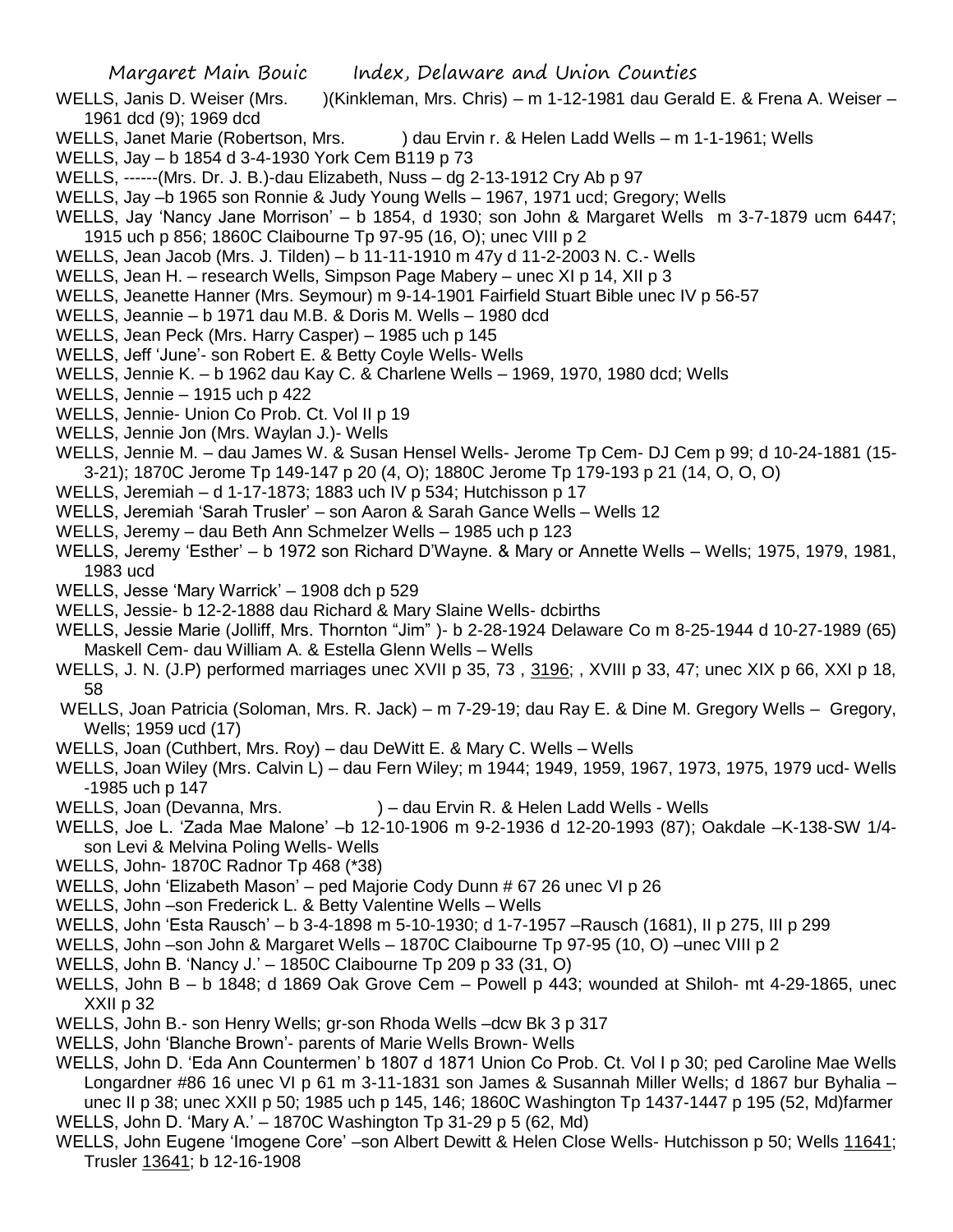- WELLS, John F. –son A. & E. Wells NM p 7
- WELLS, John F. 1870C Claibourne Tp 244-241 (17, O)
- WELLS, John F.'Dorotha' 1883 uch V p 506
- WELLS, John H. b 1855-son Jacob Caleb & Mary Jane Lovell Wells 1870C Washington Tp 32-30 p 5 (13, Indianna); 1985 uch p 146
- WELLS, John R. 'Malinda Murrey'- parents of Della G. Wells- Wells
- WELLS, John S. son Donald S. & Arlene Lamont Wells Wells
- WELLS, John W. 'Rachel McKirgan' b 11-7-1835; d 2-6-1887; Union Co Prob. Ct. Vol 3; 1840C Mil Tp 1348 (- 5); 1850C Mil Tp 2008-2029 p 292 (14, O); 1860C Mil Tp 50 (24, O) 1870C Millcreek Tp 46-46 p 6 (34, O; 1880C Mil Tp 50-55 p 6 (44, O, Tenn, Va);–son Isaac & Sarah Trusler Wells – Hutchisson p 18; Wells 116; Trusler 136; NM p 41; 1883 uch V p 352
- WELLS, J. W. 'S' DJ Cem p 99, 104
- WELLS, John W. d 5-3-1855 (33-7-15) Jerome Cem DJ Cem p 98
- WELLS, John W. –son J. W. & G. d 2-3-1857 (10-4-21)- Jerome Cem DJ Cem p 98
- WELLS, John W. 'Sabine' Allen Tp 1880C 78-86 p 9 (65, Vt, Vt, Vt)
- WELLS, John W. 'Caroline Dort' ucm 847; m 11-8-1942 uccp p 28 JB 3 p 394; unec V p 60; uccp p 29 JB 4 p 11
- WELLS, John W. lot 103, Richwood; unec XIX p 6
- WELLS, John Barness Marysville p 43
- WELLS, John Thomas 'Elizabeth Lawson' Wells; ped Christopher Jay Chapman 12 unec XIV p 57
- WELLS, John b 1844 son Eliezar & Susan Wells Hutchisson p 18
- WELLS, John –son Henry & Elizabeth Wells 1850C Delaware Town 1052 p 82 (2, O)
- WELLS, John 'Margaret' 1850C Genoa Tp 371 p 39 (23, O); 1870C Claibourne 97-95 (43, O); unec VIII p 2 son Bazaleel & Mary Wells, query from Kaye Fobar # 11,
- WELLS, John 1915 uch p 374; 1883 uch V p 606
- WELLS, John 'Dehlah Eliza' m 2-28-1824 Madison Co unec IV p 64
- WELLS, John brother Oshie Wells Wells
- WELLS, John 1880C Jackson Tp 10-10 p 228B (23, O, O, O) farm hand with Joseph Temple
- WELLS, John 'Margaret'- ped Janet Cook Payne # 274 30; unec XI p 19
- WELLS, John 'Margaret' 1880C Claibourne Tp 13-14 p B 191 (52, O, Va, O)
- WELLS, John son John & Margaret Wells; unec VIII p 2; 1880C Claibourne Tp 13-14 p B 191 (20, O, O, Md)
- WELLS, Joseph P stepson William M. & Malvina Denman 1910C Allen Tp 98-100 o 4B (3, O, O, O)
- WELLS, ------Mrs. Joseph d Wed 9 son 2 dau's –dg 4-29-1904; 5-3-1904 Cry Ab p 242, 243
- WELLS, Joseph unclaimed letter unec IV p 19
- WELLS, Joseph- 1870C Delaware Town 306 (\*44)
- WELLS, Joseph- 1870C Kingston Tp 383 (13)
- WELLS, Joseph –son Rufus Wells, grandson Joseph –d Englewood, Ill. Oak Grove Cem –dg 4-21-1896 Cry Ab p 68
- WELLS, Joseph (town marshall) 1976 dch p 138
- WELLS, Joseph –son Caroline Wells 1860C Jerome Tp 17-15 p 3 (10, O)
- WELLS, Joseph 'Lucinda Ann Case'-b 4-21-1827 m 10-31-1845 d 2-22-1882, query by Robert F. Welles, Sr., unec XVII p 3
- WELLS, Joseph 'Ollie' 1900C Jerome Tp 282-291 p 12B (41, O, O, O) m 15 y
- WELLS, Joseph –son James & Susan Hensel Wells 1880C Jerome Tp 179-193 p 21 (7, O, O, O)
- WELLS, J. N. (J. P.) unec XVI p 599, XVII p 35, 71
- WELLS, Joseph 'Viola' 1880C Jerome Tp 271-281 p 30 (30, O, O, O) farmer
- WELLS, Joseph L. 'Zada Mae' m 9-2-1936; 1949, 1959, 1967, 1971, 1973, 1975, 1979, 1981, 1983 ucd; son Melvina Wells – Wells
- WELLS, Joseph T. Viola Smith McKitrick' McKitrick p 278
- WELLS, Joseph T. 'Mary J' –dg 3-17-1903 Cry Ab p 174
- WELLS, Joseph 'Ann Case' –son Joseph & Sarah Well –m 10-30-1846; ucm 1171; 1880 dch p 650; 1908 dch p 800; unec VI p 69
- WELLS, Joseph H. 'Sarah Ann Jones' m 9-14-1848 dcm; 1869 wsc; Pabst 8 p 21; 1880 dch p 411, 650
- WELLS, Joseph 'Sarah Rogers' b 9-22-1787; m 3-2-1808; d 12-17-1866 son Joseph Wells 1850C Jerome
	- Tp 1788-1809 p 262 (62, Va) EW:8; Jerome Cem DJ Cem p 103; d age 29-2-25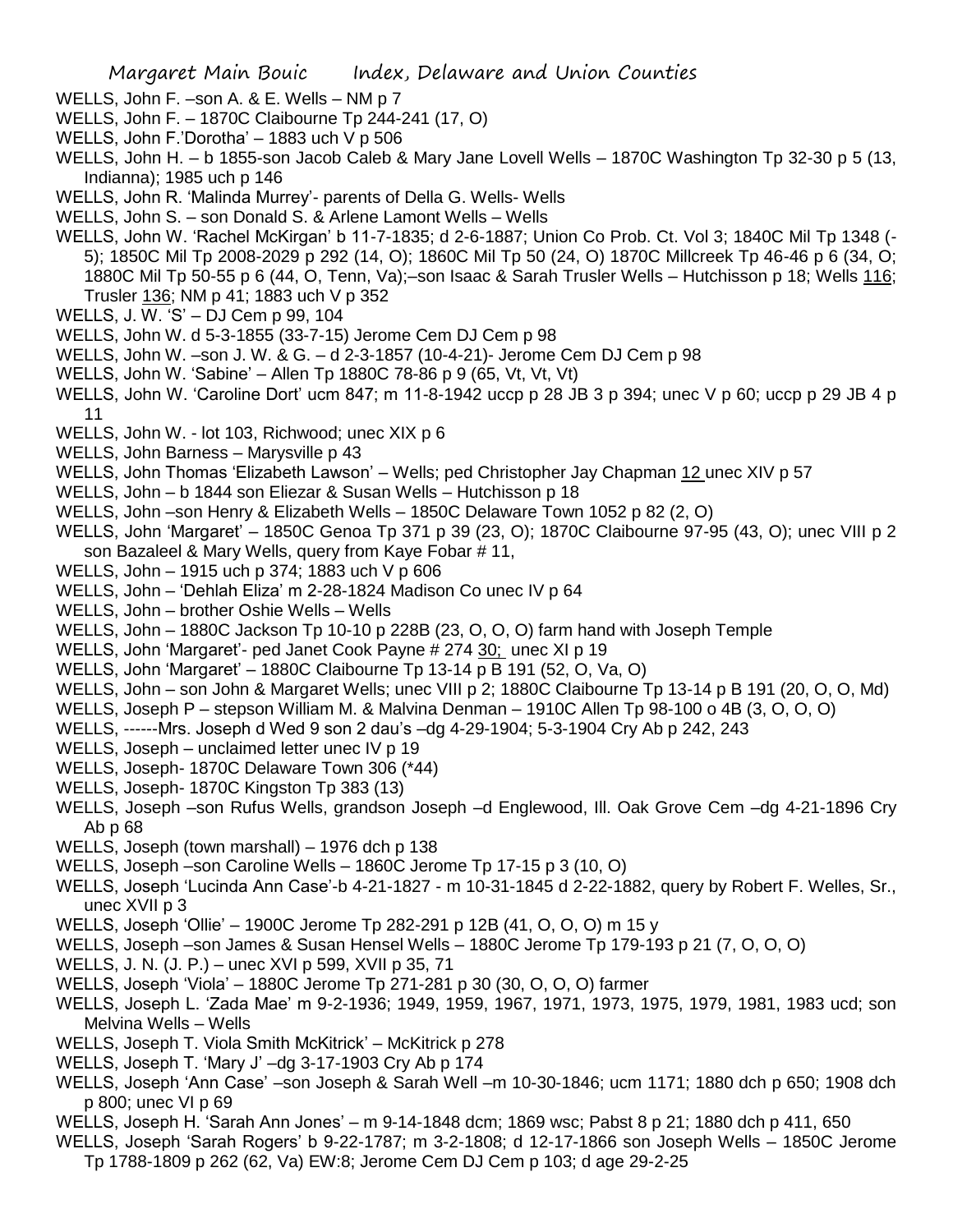- WELLS, Joseph 'Mary' 1883 uch V p 76
- WELLS, Joseph 1883 uch V p 284
- WELLS, Joseph b 1828 d 1882 Oak Grove Cem Powell p 443
- WELLS, Joshua M –son Rhoda Wells dcw Bk 3 p 317
- WELLS, Joyce (Berry ) dau Theodore B. & Mabel G. Wells- Wells
- WELLS, Joy (Dyer, Mrs. )- unec VII p 7
- WELLS, J. R. unclaimed letter –unec XI p 15
- WELLS, J. S. store, Central Union Teehone Directory 1884, delge 1993 IX p 8
- WELLS, J. T. Wells
- WELLS, Judah 'Temperance Mescham' Asp (147j)
- WELLS, Judy Young (Mrs. Ronnie) 1967, 1971 ucd
- WELLS, Judy (Stephenson, Mrs. ) dau Oshie & Bertha Wells Wells
- WELLS, Julia (Mrs. )(Maine, Mrs. Jonas Chapman) Asp (433)
- WELLS, Julia A. (Sollars, Mrs. John H.) m 3-16-1843 dcm
- WELLS, Julia K. Aleshire (Mrs. Carl E.) m 9-2-1989 dau Robert E. & Carol D. Aleshire Wells
- WELLS, Julie b 1959 dau Ronnie & Judy Young Wells 1967, 1971 ucd
- WELLS, June (Mrs. Jeff)- Wells
- WELLS, Karen- dau Daniel Vaughn Wells- Wells
- WELLS, Karen dau Oshie & Bertha Wells Wells; 1969 dcd
- WELLS, Kate dau Mary Jane Wells Wells 1113; Trusler 1313
- WELLS, Kate Brannon (Mrs. Byron) b 1878 d 1956 dau Benjamin & Rebecca Jane Moses Brannon ped Joy Wells Dyer # 635 unec V p 52
- WELLS, Kathryn (Mullins, Mrs. ) dau William A. & Stella Wells Wells
- WELLS, Kathryn (Mrs. Roy) 1949 ucd
- WELLS, Kathryn Irene Soule (Mrs. Albert Francis) b 12-2-1913 m 2-14-1933 dau John James & Gertie Irene Perry Soule – ped Carolyn Wells Longardner 3 unec VI p 61; 1985 uch p 145
- WELLS, Katie Ann- b 4-9-1985 dau Randy & Cheryl Wells Wells
- WELLS, Katie (Giles, Mrs. )- dau Raymond E. & Katie Wells- Wells
- WELLS, K. Adams (Mrs. Russell) Wells
- WELLS, Kathy Hamilton (Mrs. Mark E.) Wells
- WELLS, Katie (Mrs. Raymond E.)- Wells
- WELLS, Kay "Whitey" C. 'Charlene' Wells; 1969, 1971, 1980 dcd
- WELLS, Kay (Mrs. Russsell)- parents of Amber Nicole Wells- dau George & Ginny Adams- Wells
- WELLS, Keith Thomas- b 7-223-1995 son Brian & Christine Clapham Wells- Wells
- WELLS, Kelley 'Lori'- son Robert E. & Betty Coyle Wells- Wells
- WELLS, Kenneth –son Benjamin & Effie Bale Wells, brother Earl R. Wells Wells
- WELLS, Kenneth Eugene 'Dora E. Ballard' 'Virginia' d 9-24-1982 (67) bur. Fairview Memorial 1961, 1969 dcd
- WELLS, Kesia Amrine (Mrs. David) m 2-21 0r 27-1830 ucm 199; 1830C Paris Tp 343 p 292 (15-20) unec II p 27
- WELLS, Kimberly dau Oshie & Bertha Wells Wells 1969 dcd
- WELLS, L. A.- 1870C Delaware Town 306 (45)
- WELLS, Ladorna Brown (Mrs. Hiram) –ucm 1829; m 7-12-1852
- WELLS, Ladorna (Marvin, Mrs. John S.) ucm 4037; m 9-20-1866; unec XXII p 68
- WELLS, Ladyne Allison Smeck (Mrs. Richard B.) Wells; 1980 dcd
- WELLS, Larry son Richard & Ramona Wells 1961 dcd (3)
- WELLS, Larry son Shirley & Beatrice Wells 1949 ucd
- WELLS, Laurinda (Seely, Mrs. Herrick B) m 6-24-1862 dcm
- WELLS, Laura- 1870C Delaware Ton 316 (13)
- WELLS, Laura (Conklin, Mrs. George) m 4-2-1842 dcm
- WELLS, Laura A. Gossage (Mrs. Clare S.)- m 6-18-1902; d 11-5-1969 bur Oak Grove –dau Dallas Gossage McKitrick – 278
- WELLS, Laura (Dryer, Mrs. )- dau Raymond Edward Wells- Wells
- WELLS, Laura (Mooday, Mrs. Rev. William) dau Osmond Wells dcq AJ:11; dumch p 500; 1880 dch p 825
- WELLS, Lavilla (Layman, Mrs. John) –see Savilla ucm 2991; m 2-26-1860; d 1920
- WELLS, Lavina (Mrs. James) b 2-12-1825 d 3-30-1901 –Jerome 1OOF Cem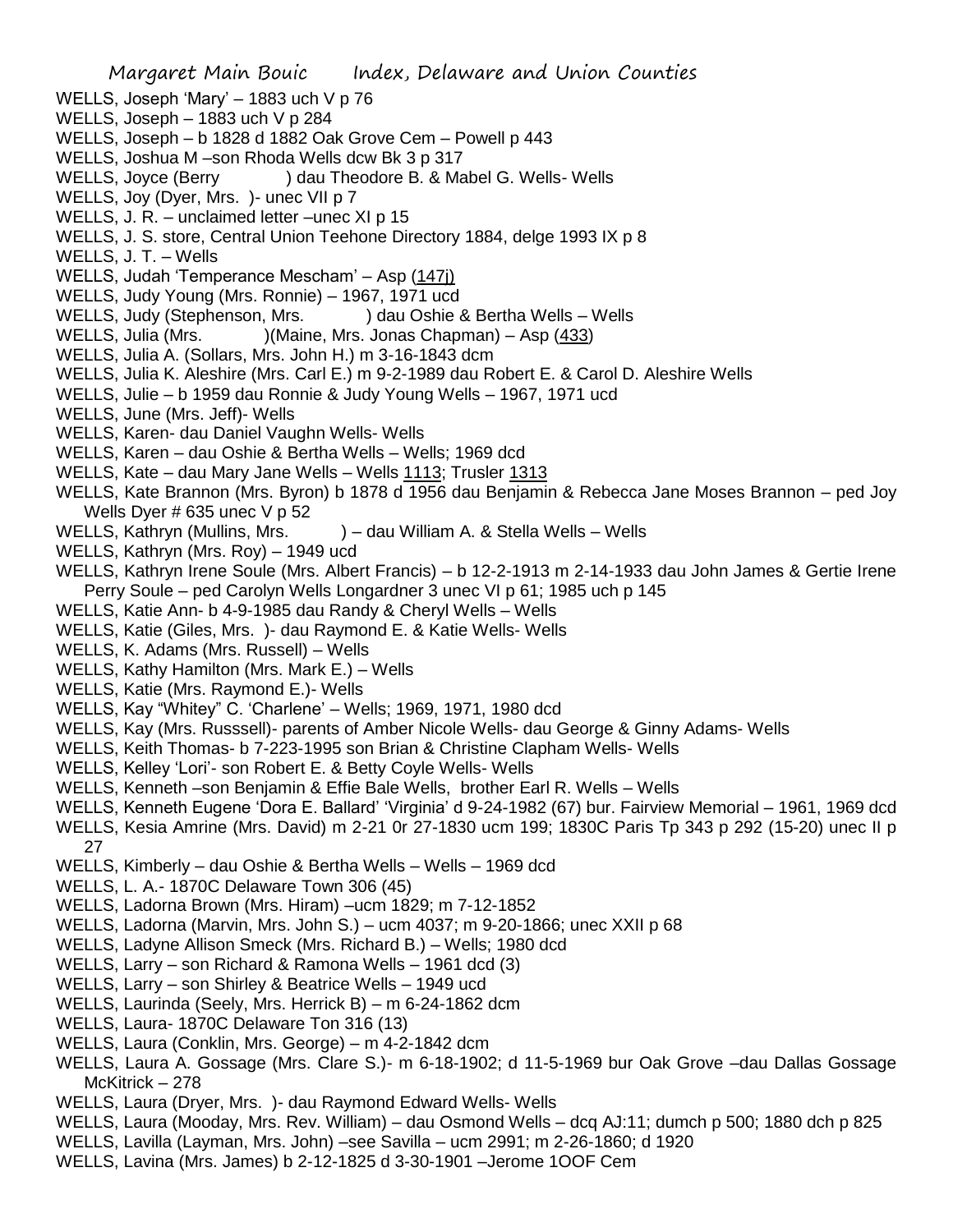- WELLS, Laviia- d 3-30-1900 Union Co Prob. Ct. Vol 3
- WELLS, Lawrence Lester b 8-1897 d Michigan, son Albert Harper & Emma Jane Longberry Wells 1985 uch p 145
- WELLS, Mrs. Lawrence Pabst 8 p 40, 43
- WELLS, Lawrence I. 'Maxine' b 10-12-1915 d 1–27-1991 (75) bur Cambridge- son James & Mary Woodford Wells- Wells
- WELLS, Leanne b 1969 dau Gary L. & Merrill Wells- 1973, 1975 ucd
- WELLS, Lelah Chapman (Mrs. Paul D.)- Wells
- WELLS, Leland' Dolly G. Moore'- m 54y- Wells
- WELLS, Leland brother Kenneth Eugene Wells Wells
- WELLS, Leland brother Earl R. Wells Wells
- WELLS, Lena dau Hollen & Elma Shoup Wells Pounds 12162?
- WELLS, Lena Rose b 4-18-1895 d California dau Albert Harper & Emma Jane Longberry Wells 1985 uch p 145
- WELLS, Leonidas Summerfield- son Richard & Marianda Denman Wells- delge 1996, XII p 13; tax duplicate Delaware Tp 1890/1 Delaware City p 35; 1870C Delaware Town 332 (24)
- WELLS, Leroy Wells
- WELLS, Leroy son Theodore & Mabel G. Wells Wells
- WELLS, Levi- extate, unec XI p 67
- WELLS, Levi- d 8-21-1907, Union Co Prob. Ct. Vol 3
- WELLS, Levi 'Caroline Poling'-ucm 2686; m 2-13-1858; 1883 uch IV p 518 V p 471; unec XII p 30; XVIII p 56; 1860C Allen Tp 848-858 p 116 (24, O), also 1860C Allen Tp 800-809 p 110 (22, O)
- WELLS, Levi 'Mary Baker' m 11-6-1867 ucm 4275; unec XXIII p 65
- WELLS, Levi 'Susannah Teeters' m 5-11-1811 unec VII p 19; 1840C Allen Tp 749 (50-60)- 1883 uch V p 82 uccp p 24 estate JB 2 p 358; uccp p 50, rec bk 4 p 516; unec III p 47 XI p 67, XII p 69; record of affidavitsunec XX p 14
- WELLS, Levi (5-1846)-heir of Levi Wells, uccp p 50 rec bk 4 p 516; unec XII p 69
- WELLS, Levi son Thomas & Elizabeth Wells 1850C Leesburg 242-243 p 37 (10, O); 1860C Leesburg 410 (20, O); 1870C Leesburg 229-236 p 29 (29, O)
- WELLS, Levi son Susanna Wells 1850C Allen Tp 1536-1556 p 227 (13, O); d 8-11-1907 (69 y, 3 m)- Oakdale Cem 2054 (85E)
- WELLS, Lewis son Isaac N. & Olive Wells 1850C Jerome Tp 1762-1782 p 159 (6, O); 1860C Jerome Tp 62-61 p 9 (16, O); 1870C Jerome Tp 143 p 20 (26, O)
- WELLS, Lewis L. 'Ella' 1880C Sc Tp 72
- WELLS, Lewis W. hjt p 192
- WELLS, Lewis 'Annie Miller' Wells
- WELLS, Lewis –brother Maggie Wells dg 6-3-1910 Cry Ab p 128 , brother James Wells
- WELLS, Liddia (Page, Mrs. Robert E.) –dau Isaac & Margaret Wells Sue Gunter letter
- WELLS, Lilly A. dau Albert H. & Samantha Moffitt Wells 1880C Washington Tp 197-204 p 22 (15, O, O, O); 1870C York tp 7-7 p 1 (4, O)
- WELLS, Lillian (Rigsby, Mrs. )-dau Lewis & Annie Miller Wells Wells
- WELLS, Lillian Ann dau Edwin Wells Wells –engaged to Douglas E. Hostetler
- WELLS, Lillie May Tonguet m 1885 unec VIII p 2
- WELLS, Linda (Mrs. Raymond) 1969 dcd
- WELLS, Linda (Caulley, Mrs. )- dau Raymond E. & Katie Wells- Wells
- WELLS, Linda Jean dau Frederick L. & Gladys Malone Wells- 1967 ucd; Wells
- WELLS, Linda Lou- dau Earl R. & Patricia Wells b 1952; 1961, 1969, 1971, 1980 dcd
- WELLS, Lisa Darlene b 1960 dau Earl R. & Patricia Wells 1961, 1969, 1971 ucd
- WELLS, Lodornia Brown (Mrs. Hiram) m 7-12-1852 ucm 1829 unec XV p 19
- WELLS, Logan Tyler d 2-22-1986 (5 m) –son Richard Bruce & Ladyne Wells, bur. Green Mound– Wells
- WELLS, Loisa B. dau John & Margaret Wells 1850C Genoa Tp 371 p 39 (3, O)
- WELLS, Loomis b 1853 d 1868 Oak Grove Cem Powell p 443
- WELLS, Lonnie O. 'Sarah Jane' d 9-24-1983 (77) bur. Forest Grove Wells
- WELLS, Lori (Mrs. Kelley)- Wells
- WELLS, Louis, 1940 draft, delge 1995, XI p 82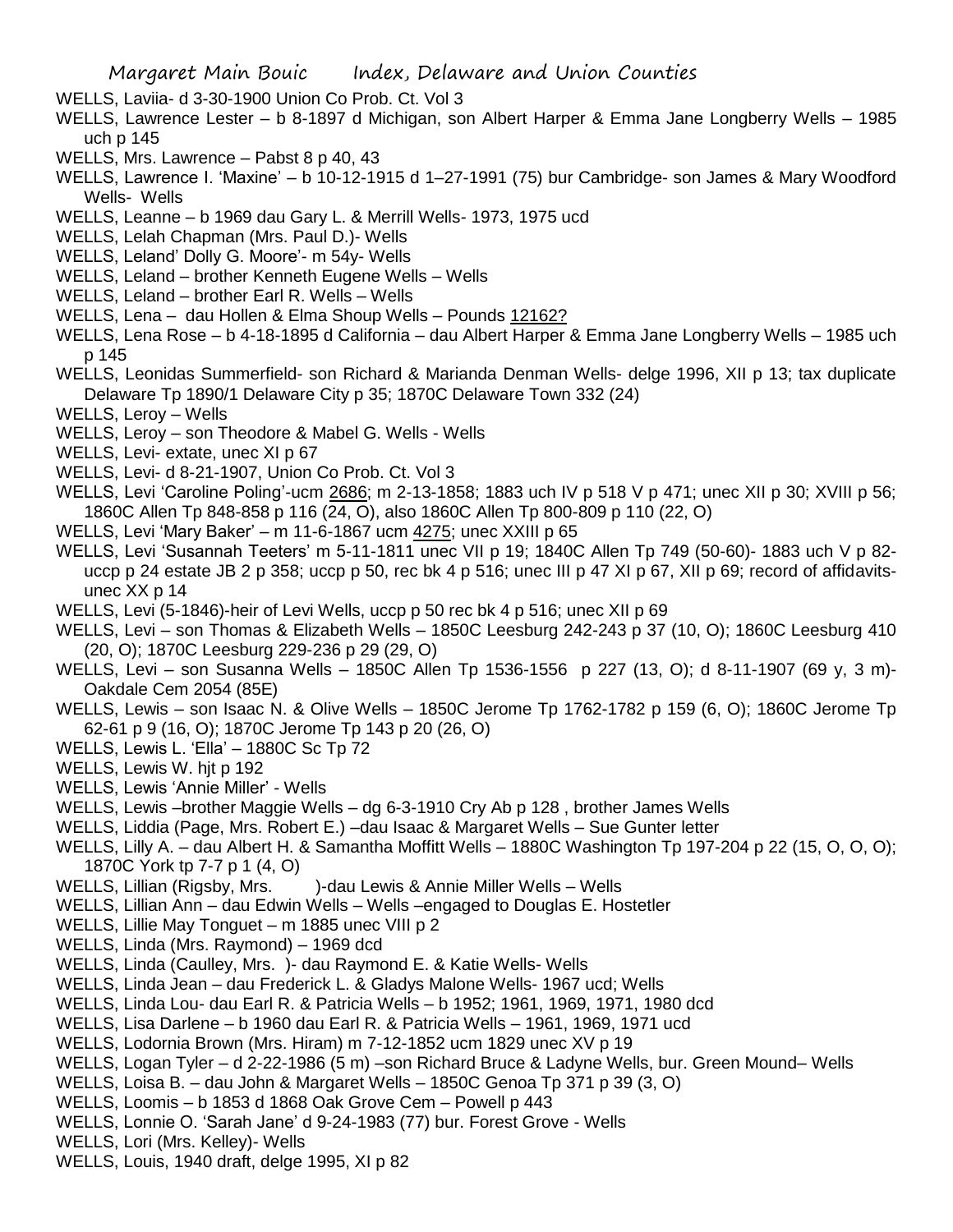- WELLS, Louis- 1870C Delaware Town 305 (13)
- WELLS, Louisa C. (Mackan, Mrs. James) m 2-19-1857; d 2-14-1916 dau Isaac & Sarah Trusler Wells Wells 118, Trusler 138; ucm 2526; Hutchisson p 18; 1840C Mil Tp 1348 (-5); 1850C Mil Tp 2008-2092 p 292 (10,
- O); Fairview p 12; opc 548; 1880C Sc Tp 119 –Hutchisson p 18; unec V p 10, XVIII p 8; 1985 uch p 65
- WELLS, Louisa Ernst (Mrs. Harry Burham) b 1883 d 1948 dau Joseph & Catherine Meyer Ernst –ped Linda Smiley #97 7 unec VII p 16
- WELLS, Louise (Hobbs, Mrs. Frank)- b 1871 dau George W. & Mary Simons Wells- unec XX p 38; delge 2003 p B11
- WELLS, Louise Moore (Mrs. Claude Sedric) m 1952 Fairfield Stuart Bible- unec IV p 57
- WELLS, -----Mrs. L. C. –sister Mrs. F. L. Wharton dg 8-22-1916 Cry Ab p 86
- WELLS, L. S. received telegram of death of S. J. Blanpid dg 3-23-1897 Cry Ab p 111
- WELLS, L. S. 1869 wsc; 13; Pabst 8 p 22, 25, 52; Central Union Telphone Directory- delge 1993, IX p 8
- WELLS, -----Mrs. L. S. –sister S. J. Blanpid
- WELLS, ------Mrs. L. S. –sister Mrs. F. L. Wharton –dg 8-22-1916 Cry Ab p 86; dg 9-1-1916 Cry Ab p 89
- WELLS, Lovina (Stillman, Mrs. John) see Asp 1119
- WELLS, Lovina (Mrs. James) 1883 uch V p 325; 1870C Concord Tp 260 (45)
- WELLS, Lucinda b 1840 dau Eliezar & Susan Wells Hutchisson p 18
- WELLS, Lucinda Ann Case (Mrs. Joseph)- b 3-19-1825 Licking Co m 10-31-1845 d 4-26-1904 (79-1-8), dcdeaths; query by Robert F. Wells, Sr.- unec XVII p 3
- WELLS, Lucretia- tax duplicate, Porter Tp from Samantha Wells- delge 1999 p 24
- WELLS, Lucy Allen (Mrs. James) m 7-4-1859; dcm; 1880 dch p 697
- WELLS, Lurinda (Seely, Mrs. H. B.) dau James & Lovina Wells 1883 uch V p 325
- WELLS, L. W. –son Donald S. & Arlene Lamont Wells Wells
- WELLS, Mable dau Wm Wells –dg 12-11-1914 Cry Ab p 163, dg 12-15-1914 Cry Ab p 164; d age 3 Oak Grove – Cry Ab p 165
- WELLS, Mabel (McIntire, Mrs. Walter Edward) McIntire (1733)
- WELLS, Mabel (Owens, Mrs. )- dau James & Mary Woodford Wells- Wells
- WELLS, Mabel d 12- -1914 (3) dau William Wells Wells
- WELLS, Mabel G. (Mrs. Theodore B.)- d 5-28-1986 (73) bur. Mason
- WELLS, Madonna White (Mrs. Perry) m 6-19-1993 dau Donald & Linda White -Wells
- WELLS, Mae Hilton (Mrs. Ralph) Maugans Anc p 155
- WELLS, Maggie d Sunday (21) –sister Lewis Wells, James Wells, teacher at Radnor- dg 6-3-1910 Cry Ab p 128
- WELLS, Maggie dau John & Margaret Wells 1880C Claibourne Tp 13-14 p B191 (13, O, O, Md)
- WELLS, Malinda dau Lonnie O. & Sarah Jane Wells Wells
- WELLS, Malinda Murrey (Mrs. John R.)- Wells
- WELLS, Marc A. 'Carla F. Hyland'- m 8-9-1997 son Forrest & Cynthia Wells- Wells
- WELLS, Margaret 1850C Delaware Town 1161; p 87 (80, NJ)
- WELLS, Margaret A. Grier (Mrs. Mason) dpc p 36, 97, 98, 103; hmp p 328
- WELLS, Margaret 1850C Delaware Town 1161; p 87 (80, NJ)
- WELLS, Margaret A. Grier (Mrs. Mason) dpc p 36, 97, 98, 103; hmp p 328
- WELLS, Margaret 1850C Delaware Town 1161; p 87 (80, NJ)
- WELLS, Margaret- 1870C Berkshire Tp 218 (60)
- WELLS, Margaret A. (Bice, Mrs. Walter) b 1-4-1943 d 1-2-1988 bur. Westerville dau Ossie O. & Margaret Bahan Wells – Wells
- WELLS, Margaret A. Grier (Mrs. Mason) dpc p 36, 97, 98, 103; hmp p 328
- WELLS, Margaret Belfield (Mrs. Harry) 1915 uch p 775
- WELLS, Margaret (Bouic, Mrs. Washington Allen) b 5-12-1833; m 12-20-1849 ucm 1484; d 1-6-1908 NM p 12 dau Isaac & Sarah Trusler Wells - Wells 1151; Trusler 1351; Bouic (13); Lakin (1(10)76) ; 1840C Mil Tp 1348 (5-10); 1860C Mil Tp 49 (26, O); 1880C Mil Tp 134; 1850 Mil Tp (17, O); unec VII p 59, XIII p 24
- WELLS, Margaret J. Clark (Mrs. Ambrose) ucm 3275; m 1-7-1862 ucm 3275; unec XX p 33
- WELLS, Margaret (Mrs. John) 1850C Genoa Tp 371 p 39 (Md); 1870C Claibourne Tp 97-95 (41, O); unec VIII p 2
- WELLS, Margaret (Joliff, Mrs. Eli P.)(Holt Mrs. William) m 2-11-1856 ucm 2378; unec XVII p 54; 1883 uch V p 441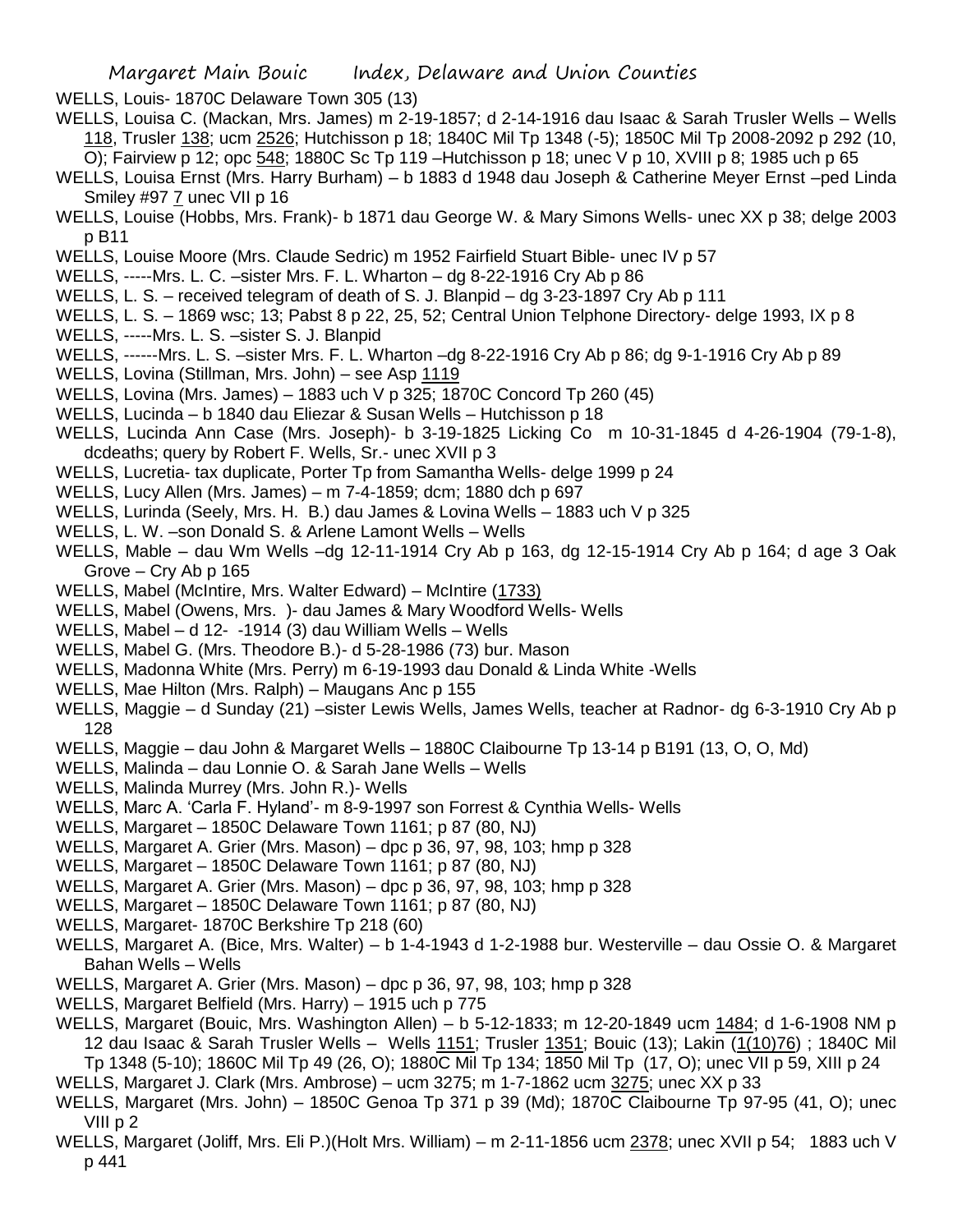- WELLS, Margaret M. C. (Mrs. William) 1850C Delaware Tp 1161 p 87 (38, Mass)
- WELLS, Margaret Mary Catherine Bogan (Mrs. William) dcq EW:9
- WELLS, Margaret Williams (Mrs. G. W.)- d 6-9-1880 (70 y 9m) Powell p 22; 1850C Genoa Tp 348 p 36 (41, Pa); 1880 dch p 697; Galena Cem
- WELLS, Margaret Grall (Mrs. James) Freshwater p 118
- WELLS, Margaret (Freshwater, Mrs. John) b 6-23-1847; m 12-15-1870; d 9-14-1935; Freshwater p 118, 122, 149, 150
- WELLS, Margaret dau Thomas & Elizabeth Wells 1850C Leesburg Tp 242, 243 p 37 (16, O)
- WELLS, Margaret (Bruce, Mrs. John W.) b 1867 m 1885; unec VIII p 2; -dau John & Margaret Wells 1870C Claibourne Tp 97-95 (3, O)-
- WELLS, Margaret (Mrs. Isaac) Sue Gunter letter
- WELLS, Margaret Bohan (Mrs. Ossie) Wells
- WELLS, Margaret (Mrs. John) ped Janet Cook Payne #274 30, unec XI p 67; 1880C Claibourne Tp 13-14 p B191 (51, Md, Md, Md)
- WELLS, Margaret E. (Stevens, Mrs. A. L.) (74) Oak Grove Cem dg 5-26-1914 Cry Ab p 124
- WELLS, Margaret (Mrs. John) –ped Janet Cook Payne #274; unec XI p 19 31
- WELLS, Margarite- b Va. d 6-15-1880 (69y) Galena, dcdeaths
- WELLS, Margie (Mrs. William Jr.) 1961 dcd
- WELLS, Margie V. (Griffith, Mrs. Everett B) b 7-22-1913 Ky m 6-18-1930; d 8-29-1983 (70) bur. Milford dau Lewis & Annie Miller Wells- Wells
- WELLS, Margie dau William Jr. & Margie Wells 1951 dcd (15)
- WELLS, Maria, Tax dupicate, 1890/1 Berkshire Tp p 46, Sunbury School Dis. delge 1995, XI p 48
- WELLS, Maria J.- 1870C Kingston Tp 383 (15)
- WELLS, Mariah- Tax duplicate 1890/91 Galena, delge 1995, XI p 47
- WELLS, Marianda Denman (Mrs. Richard)-m 1845, query from Don Wells- delge 1996, XII p 48
- WELLS, Marianne dau Lawrence I. & Maxine Wells Wells
- WELLS, Marie Pabst 7 p 28
- WELLS, Marie (Brown, Mrs. Dean)- b 3-31-1895 d 6-1-1984 (89) Oakdale Cem- dau John & Blanche Brown Wells- Wells
- WELLS, Marie sister Mattie & Bird Wells dg 6-8-1906 Cry Ab p 102
- WELLS, Marinda (Matthews, Mrs. Rev. Henry) m 1-12-1820 dcga p 10- Franklin Chronicle
- WELLS, Marilla W. dau Isaac N. & Olive Wells 1850C Jerome Tp 1762-1782 p 259 (4, O); 1870C Jerome Tp 143 (22, O)
- WELLS, Marilyn Ann (Beals, Mrs. Marvin) b 9-2-1936 dau Albert Francis & Kathryn Souls Wells 1985 uch p 145
- WELLS, Marion brother Kenneth Eugene Wells Wells
- WELLS, Marion (Kirkpatrick, Mrs. James) 1880C dch p 665
- WELLS, Marion 1870C Millcreek Tp 7-7 p 1 (21, O)farm laborer for George Longbrake
- WELLS, Mariona b 1813; d 1885 Oak Grove Cem Powell p 443
- WELLS, Marjorie (Justice, Mrs )- dau Tony & Catherine Cooper Wells- Wells
- WELLS, Marjorie (Ruebush, Mrs. Max Edwin) b 1-19-1919; m 4-12-1941 dau Ralph & Mae Hilton Wells Maugans Anc p 155
- WELLS, Dr. Mark W. 'Kathy Hamilton' 'Felicia Jones' b 2-17-1949 Kenton d 9-14-1987, Franklin County; son Calvin & Joan Wiley Wells – 1959, 1967 ucd; veterinarian- Ohio Death Record
- WELLS, Martha- 1870C Kingston Tp 383 (12)
- WELLS, Martha- 1870C Thompson Tp 496 (21)
- WELLS, Martha A. b 1-12-1859 d 7-10-1859 Byhalia Cem dau Jacob Caleb & Mary Jane Lovell Wells-1985 uch p 146
- WELLS, Martha (Fryman, Mrs. Thomas) d Sunday Thompson Tp (63) Shoup Cem –dg 5-30-1911 Cry Ab p 39
- WELLS, Martha Ann (Spooner, Mrs. James) m 2-7-1855 dcm
- WELLS, Martha (Edwards, Mrs. ) dau Frederick L. & Gladys Malone Wells Wells
- WELLS, Martha (Mattie) Newhouse (Mrs. Clarence) dau Stiles & Mary Ann Oliphant Newhouse Newhouse p 69, 13453. 11353; 1870C Sc Tp 142; 1880C Sc Tp 36
- WELLS, Martha Ann (Mrs. Nathaniel) dcw Bk 3 p 126
- WELLS, Martha 1850C Delaware Town 1052 p 82 (18, Pa)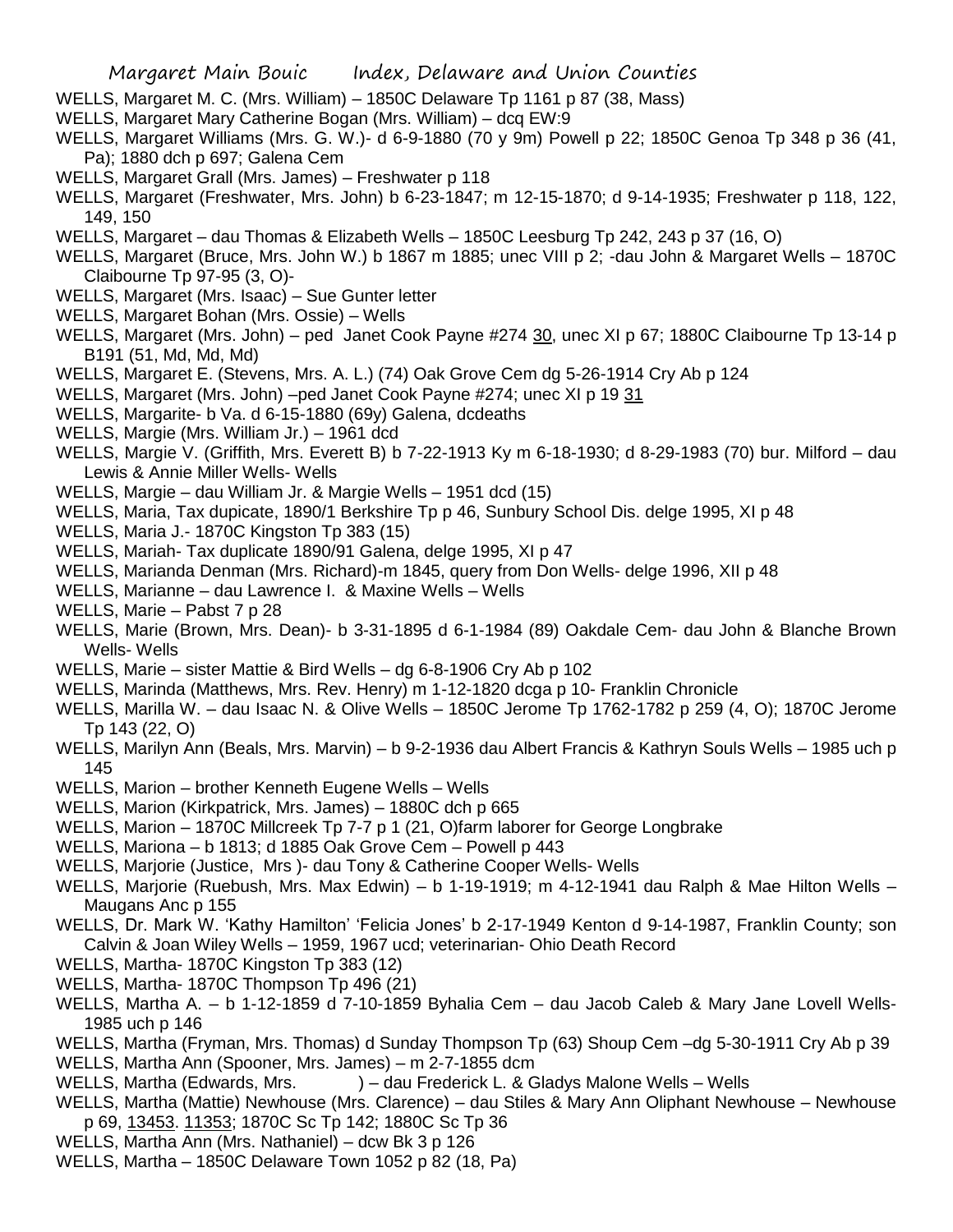- WELLS, Marvel W.– hjt p 199-son Isaac & Olive Wells 1850C Jerome Tp 1762-1782 p 258 (2, O); 1860C Jerome Tp 62-61 p 9 (12, O); 1870C Jerome Tp 143 p 20 (22, O)
- WELLS, Mary 1870C Allen Tp 104-99 p 7 (64, O)
- WELLS, Mary- 1870C Brown Tp 293 (13)
- WELLS, Mary- 1870C Concord Tp 260 (15)
- WELLS, Mary- 1870C Delaware Town 316 (16)
- WELLS, Mary- 1870C Genoa Tp 354 (60)
- WELLS, Mary- b Richland Co d 12-9-1900 (47-8-15) Orange Tp- dcdeaths
- WELLS, Mary- b Harrison Co, O. d 6-18-1886 (78-5-17) Genoa Tp- dcdeaths
- WELLS, Mary Ann Brodrick (Mrs. Richard) b 11-8-1823; d 4-12-1880 dau Isaac Sr. & Hannah Wood Brodrick-1883 uch V p 457, 472; 1870C Allen Tp 55-54 p 4 (37, O) dumch p 91; 1915 uch p 463; ucm 2151; license 8-6-1854; d 1878
- WELLS, Mary Ann (Fout, Mrs. William) b 6-5-1844 m 6-16-1864 ucm 3601; dau John d. & Eda Counterman Wells –unec XXI p 18; 1986 uch p 146; 1860C Washington Tp 1437-1447 p 195 (16, O)
- WELLS, Mary Armstrong (Mrs. Chester) m 10-21-1844 dcm
- WELLS, Mary Baker (Mrs. Levi) m 11-6-1867 ucm 4275; unec XXIII p 65; 1870C Leesburg 229-236 p 29 (21, O)
- WELLS, Mary (Mrs. Bazaleel) –unec VIII p 2; query from Susan Hobbs. Imec XVII p A9
- WELLS, Mary (Bird, Mrs. Albert) m 1854 unec II p 38, VIII p 9, XV p 30 ucm 1891
- WELLS, Mary B. dau William & Margaret M. C. Wells 1850C Delaware Town 1161 p 87 (8, O)
- WELLS, Mary dau Calvin & Joan Wiley wells 1949 ucd
- WELLS, Mary (Carson, Mrs. Roy) m 10-20-1984
- WELLS, Mary -1880C Millcreek Tp 61-65 p 7 mother of Catherine Kilpatrick (54, Tenn, Md, Va)
- WELLS, Mary E. b 1848; d 1884 Oak Grove Cem Powell p 443
- WELLS, Mary E.- 1870C Delaware Town 306 (20)
- WELLS, Mary E. Carpenter d 12-9-1900 m George B. Wells; dcc Robert Wells 5
- WELLS, Mary E. –dau Samantha Wells 1860C Dover Tp 303 (3, O)
- WELLS, Mary E. (Platt, Mrs. Edward W.) –m 12-30-1858 dcm
- WELLS, Mary Galland (Mrs. Absolem) m 9-18-1832 ucm 306 unec II p 35
- WELLS, Mary I. (Mrs. Harold J.) 1969, 1971 dcd
- WELLS, Mary –dau Isaac & Olive Wells 1860C Jerome Tp 62-61 p 9 (8, O); 1870C Jerome Tp 143 p 20 (17, O);
- WELLS, Mary J.- b, d Muskingum Co d 5-9-1884 (39-8-20) dcdeaths
- WELLS, Mary Jane Lovell (Mrs. Jacob Caleb) b 6-28-1836 Dayton, Ohio m 5-25-1854 Ind –d 2-20-1890; ped Caroline Wells Longardner 9; 1985 uch p 145- dau John & Margaret Knapp Lovell – Byhalia Cem ; unec II p 38, VI p 61; 1870C Washington Tp 32-30 p 5 (34, O)
- WELLS, Mary dau James & Susannah Miller Wells- sister John D. Wells 1985 uch p 145
- WELLS, Mary dau John & Margaret Wells 1870C Claibourne Tp 97-95 (8, O); 1880C Claibourne Tp 13-14 p b191 (18, O, O, Md)
- WELLS, Mary J. (Mrs. Joseph T) b 1885 d Kansas dg 3-17-1903 Cry Ab p 174
- WELLS, Mary J. (Stith, Mrs. Samuel)- m 10-7-1869 dcm, delge 1999 p 22
- WELLS, Mary dau Mrs. J. A. Wells sister Frank & Mrs. W. S. Parks, Mrs. Samuel Shohn dg 3-14-1911 Cry Ab p 17
- WELLS, Mary K. dau Isaac E. & Alice Wells 1880C Washington Tp 62-65 p 7 (2/12, O, O, O); b 3- -1880
- WELLS, Mary (Lauer, Mrs. James) –b 1862/1 ucm 6941 m 3-19-1881 d 1954 dau John & Margaret Wells- ped Janet Cook Payne #274 15; unec VIII p2, XI p 19
- WELLS, Mary L.- dau Elisha & Elizabeth Wells 1860C Liberty Tp Un Co 1087-1097 p 148 (12, O); 1870C Taylor Tp 197-188 p 24 (21, O)
- WELLS, Mary (Maine, Mrs. Ezekiel) d 1-12-1963- dau Thomas & Naomie Wells Asp (2)
- WELLS, Mary dau Oshie & Bertha Wells Wells
- WELLS, Mary Lee (Chapman, Mrs. Carroll Leon) b 3-3-1936 m 7-28-1954 dau Frederick Lee & Gladys Luli Mabery Wells -ped Christopher Jay Chapman 3 unec XIV p 57
- WELLS, Mary dau Joseph Wells sister Rufus M. Mattie dg 5-8-1905 Cry Ab p 24
- WELLS, Mary (Van Vorhes, Mrs. )(Laura Mrs. James) b 6-19-1861 d 1-15-1954 unec XI p 5 –ped Janet Cook Payne #275 15; unec XI p 19- dau John & Margaret Wells XII p 7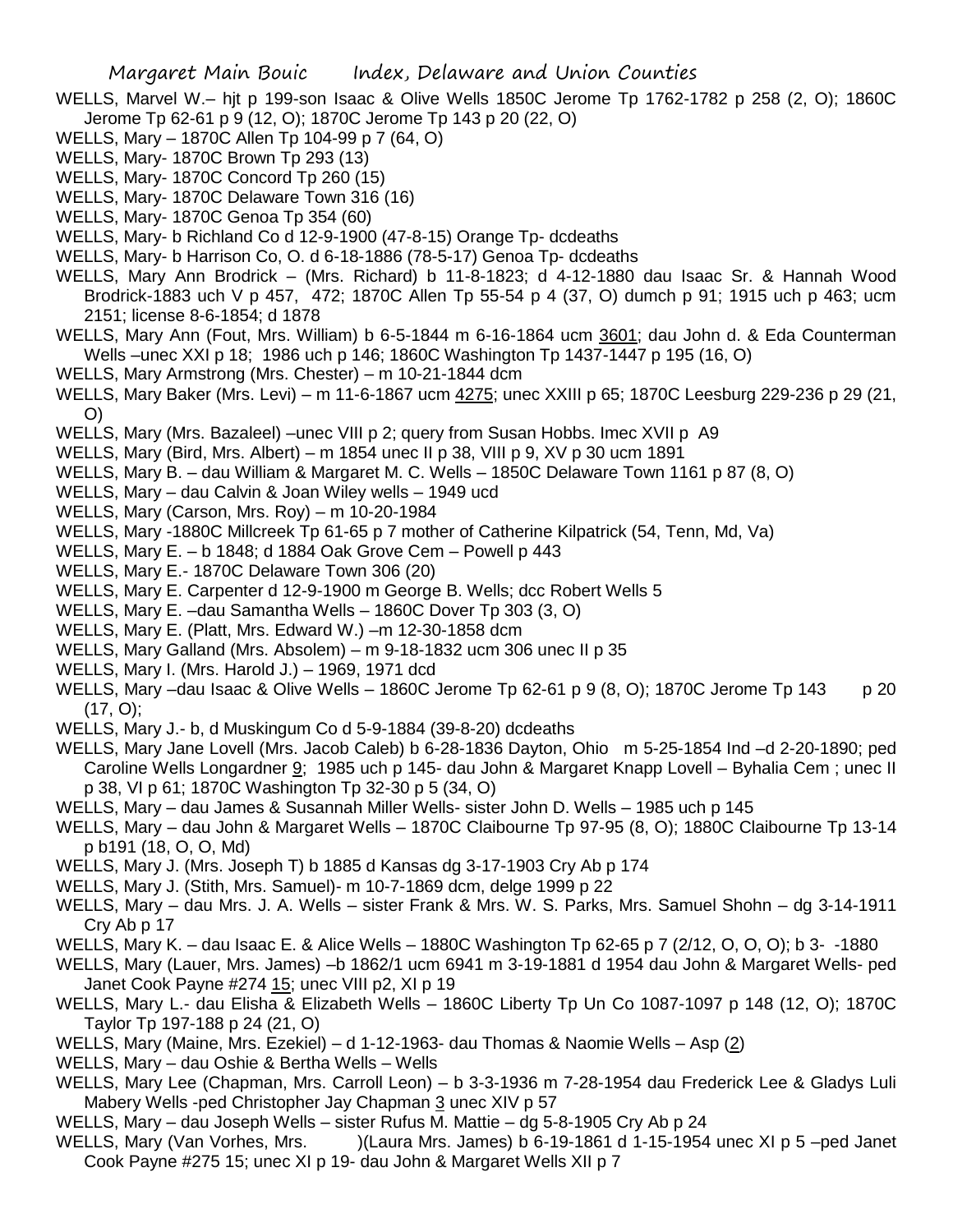- WELLS, Mary Moore (Mrs. Brazzle)– b 1-1-1808 m Basil Wells; d 6-18-1886 Burnside Cem- dau Daniel Moore – dcw bk 3 p 376; Powell p 106; dcc Robert Wells 9- dg 6-23-1911 Cry Ab p 44; 1850C Genoa Tp 400 p 41 (42, O);
- WELLS, Mary (Marques, Mrs. William) m 11-19-1813 Madison Co unec VII p 10
- WELLS, Mary G. (Mrs. DeWitt E.) 1961, 1969, 1971, 1980 dcd; Wells
- WELLS, Mary 1975 ucd
- WELLS, Mary (Mrs. Richard D.) 1981, 1983 ucd
- WELLS, Mary (Mrs. William C.) 1979, 1981 ucd
- WELLS, Dr. Mary Anna (McVay, Mrs. Tom D.) m 12-21-1968- dau Calvin L. & Joan Wiley Wells- 1959 ucd (12) 1967 ucd
- WELLS, Mary dau William & Jane H. Gregg Wells 1850C Paris Tp Marysville 480-489 p 74 (4, O)
- WELLS, Mary J. dau Samuel & Nancy Dunlap Wells 1850C Allen Tp 1533-1553 p 227 (1, O)
- WELLS, Mary L. (Mrs. William) 1880C Washington Tp 91-95 p 10 (30, O, O, O)
- WELLS, Mary Jane dau Isaac & Sarah Trusler Wells Wells 111; Trusler 132; 1840C Mil Tp 1348 (10-15);
- 1850C Mil Tp 2008-2029 (24, Tenn); NM p 7 d 1-25-1892 (66 yr, 14 d); 1870C Millcreek Tp 49-49 (44, Tn) WELLS, Mary Warrick (Miller, Mrs. Hiel)(Mrs. Jesse) – 1908 dch p 529
- WELLS, Mary (Schultz, Mrs. Alfred) dau Edward Wells Wells 1195; Schultz p 9 –Trusler 1395
- WELLS, Mary Simons (Mrs. George B.)- query by Susan Hobbs- unec XX p 39; delge 2003 p B11
- WELLS, Mary C dau Clarence & Martha Newhouse Wells Newhouse p 69, 13463, 11353
- WELLS, Mary (Jordan, Mrs. James) 1883 uch V p 441
- WELLS, Mary (Mrs. William) 1850C Marysville, Paris Tp 517-516 p 78 (64, Md)
- WELLS, Mary (Wilcox, Mrs. ) sister B. W. Wells Wells
- WELLS, Mary Woodford (Mrs. James)- parents of Lawrence I. Wells- Wells
- WELLS, Mary Ellen (Poyhonen, Mrs. ) dau Donald S. & Arlene Wells Wells
- WELLS, Maryette (Mrs. Benjamin) 1850C Union Tp Milford Center 1185-1203 p 177 (30, Vt)
- WELLS, Mary (Utley, Mrs. Dr.) dau G. W. & Margaret Williams Wells 1880 dch p697 (Polly); 1850C Genoa Tp 348 p 36 (9, O)
- WELLS, Mary (Mrs. Joseph) 1883 uch V p 76
- WELLS, Mary (Bird, Mrs. Albert) m 12-16-1852 ucm 1891
- WELLS, Mary Miller (Mrs. William) m 1-12-1845 ucm 1018; unec VI p 16; XXI p 40
- WELLS, Mary (Haines, Mrs. Joshua B.) 1915 uch p 936
- WELLS, Mary E. –dau Catherine Wells 1850C Concord Tp 2287 p 133 (10, O)
- WELLS, Mary Cunningham (Mrs. Joseph)(Belt, Mrs. Robert) dau Ezekiel & Sarah Cunningham b 9-2-1832; m 1-29-1866; 1883 uch V p 81
- WELLS, Mary M. (Heller, Mrs. E. Martin)- m 3-6-1867, dcm 104, delge 1996, XII p 29; sister Samuel, Charles Wells – Oak Grove, dg 12-29-1903 Cry Ab p 213
- WELLS, Mary R. (Shultx, Mrs. Alfred E.)- m lic, dg 2-1-1901, p5c4, delge 1996, XII p5c4
- WELLS, Mary Slaine (Mrs. Richard)- dcbirths (Jessie\_
- WELLS, Mary V. b 9- -1888 dau Annabella Wells 1900C Richwood 46-50 (11, O, WVa, O)
- WELLS, Mary Vesta Brokaw (Bennett, Mrs. )(Mrs. )- b 3-18-1924 Delaware d 12-31-2001 (77) Fairview Mem. Pk.- dau Paul & Mary Christian Brokaw- Wells
- WELLS, Mason 'Margaret A. Grier' hmp p 328
- WELLS, Matilda dau Rhoda Wells dcw Bk 3 p 317
- WELLS, Matilda dau Isaac N. & Olive Wells 1850C Jerome Tp 1762-1782 p 259 (4, O); 1860C Jerome Tp 62-61 p 9 (14, O); 1870C Jerome Tp 143 p 20 (24, O)
- WELLS, Matilda dau Henry & Elizabeth Wells 1850C Delaware Town 1052 p 82 (4, O)
- WELLS, Mattie sister of Marie Bird Wells dg 6-8-1906 Cry Ab p 102; sister of Rufus M. dg 5-8-1905 Cry Ab p 24
- WELLS, Miss Mattie Pabst 8 p 31
- WELLS, Mattie- 1870C Delaware Town 306 (2)
- WELLS, Mattie Roberts (Mrs. Frank) d 10-4-1895 Cry Ab p 40
- WELLS, Mattie (Hixon, Mrs. Guy) –unec IV p 56 b 9-25-1886
- WELLS, Maude Myrtle dau Albert Harper & Emma Longberry Wells b 4-1893 d California- 1985 uch p 145
- WELLS, Maud Smart (Mrs. Clarence) b 1881; d 3-6-1945 dau Asa R. & Laura Edson Smart Wells (1163), Trusler (1363); dumch p 353; 1915 uch p 1088; opc 576; NM 41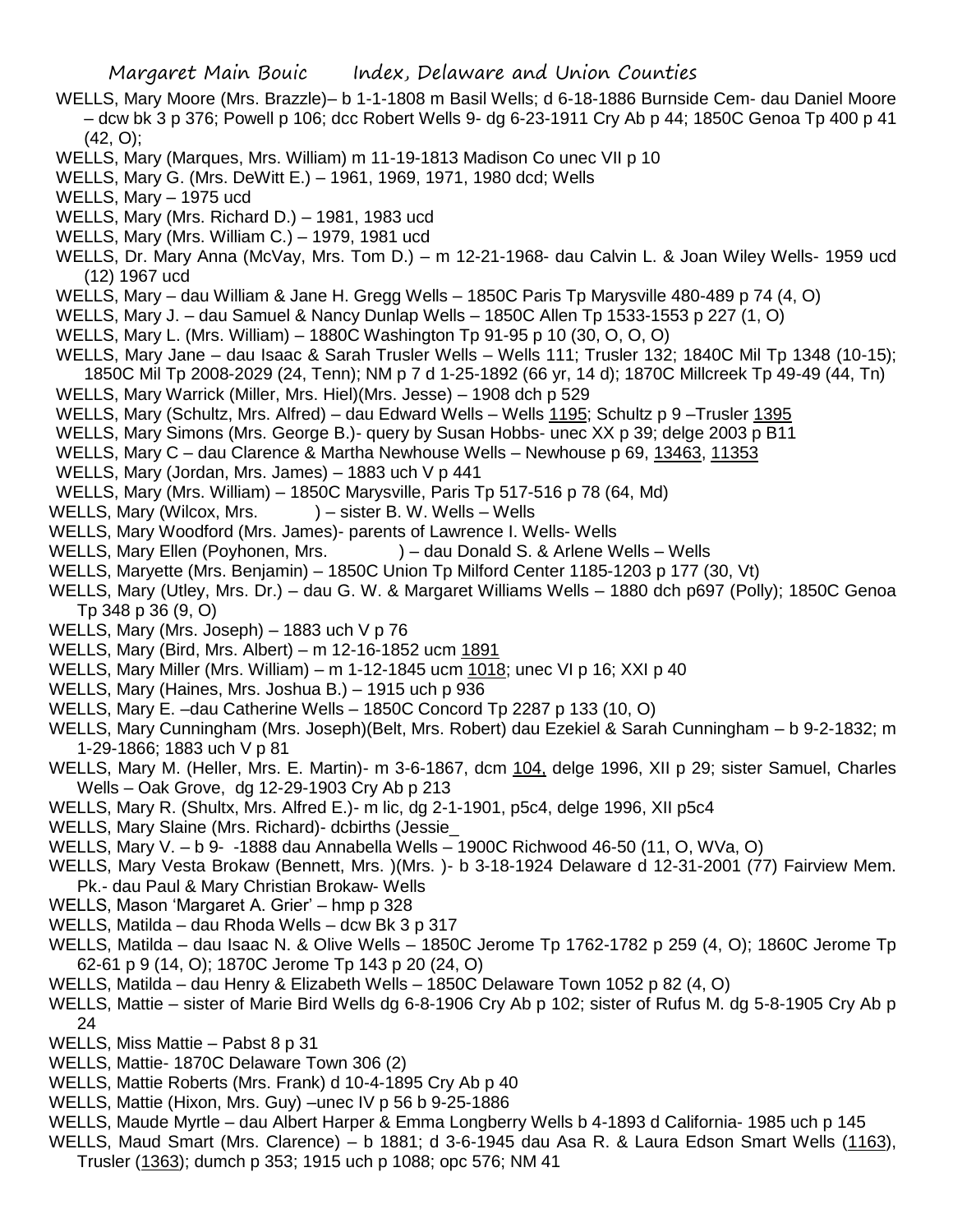- WELLS, Maxine (Cawley, Mrs. William) dau Rusha Caudil Wells
- WELLS, Maxine (Mrs. Lawrence I.) Wells
- WELLS, M. B. 1880 dch p 301
- WELLS, M. G. son J. T. Wells Wells
- WELLS, May D. -dau Millard & Abigail Pounds Wells Wells 11117; Pounds 14237; NM 17; Trusler 13117
- WELLS, May E.- b Centerburg, d 3-22-1884 (35y4m)- dcdeaths
- WELLS, Mehitable- delge 1992, VIII p 52
- WELLS, Melissa Rine b 6- -1978 dau James W. & Nola Susan Davis Wells Wells
- WELLS, Melody (Neighbor, Mrs. Walter)- dau Harold & Gladys Y. Smith Wells- Wells
- WELLS, Melton D. d Sat dg 1-13-1911 Cry Ab p 2; Co P 121<sup>st</sup> OVI Regiment Quartermaster
- WELLS, Melvina 1949 ucd
- *WELLS, Melvina (Burnizer, Mrs. Thomas) b5-30-1861 dau Jacob Caleb & Mary Jane Lovell Wells – 1985 uch p 146; 1870C Washington Tp 32-30 p 5 (9, O)*
- *WELLS, Merrill J. (Mrs. Gary L.)- 1973, 1975 ucd*
- *WELLS, Metta C.- b Marion, O. d 10-1-1895 (29) Delaware - dcdeaths*
- *WELLS, Michael Josh- son Paul,Sr. & Stella Gray Wells- Wells*
- *WELLS, Michael – b 1966 son M. B. & Doris M. Wells – 1980 dcd*
- *WELLS, Michael – b 1955 son Robert L. & Betty A. Mozingo Wells – Wells 1961, 1969, 1971 dcd*
- *WELLS, Michael L. 'Donna J.' – 1980 dcd*
- *WELLS, Mike – son Oshie & Bertha Wells – Wells*
- *WELLS, Mildred Margaret Wells (Black, Mrs. Lee William) b 12-21-1915; m 11-14-1940 d 8-24-1969 dau Seymour & Jeanette Hannar Wells – unec IV p 57*
- *WELLS, Milrd- 1870C Radnor Tp 468 (1)*
- *WELLS, Millard Filmore 'Abigail Jane Pounds' – son Mary Jane Wells –Pounds (1423); Wells 1111; Trusler 131l dcq Sarah Jane Wells Morris 2; dcbirths Sarah Jane (28-1880); 1860C Mil Tp 34 (7, O); 1870C Millcreek Tp 49-49 p 6 (17, O)*
- *WELLS, Milton – son Abraham & Samantha Davis Wells – Powell p 317; 1850C Porter Tp 3060 p 166 (18, O)*
- *WELLS, Milton A. – b 1843; d 5-13-1866; 1908 dch p 408; Oak Grove Cem p 443- son Henry & Elizabeth Wells (22); 43 Ohio Veterans Volunteers –dg 5-18-1866 Cry Ab p 56; delge 1992, VIII p 26* WELLS, Milton D. -1908 dch p 408
	- WELLS, Milton son Henry & Elizabeth Wells 1850C Delaware Town 1052 p 82 (6, O)
- WELLS, Minerva (Sifrit, Mrs. Thomas L.) ucm 5278; m 5-7-1873- dau Jane T. Wells; 1870C Leesburg Tp 112- 117 p 14 (15, O)
- WELLS, Mintie (Osborn, Mrs. George W.) m 12-29-1881 ucm 7107; dau Jane T. Wells; 1870C Leesburg Tp 112- 117 p 14 (8, O); unec XIV p 13
	- WELLS, Miriam b 3-1892 dau Albert Wells; 1900C Millcreek Tp 80-84 p B4 (8, O, O, O)
	- WELLS, Miriam (Davis, Mrs. A.)- dau Millard & Abigail Pounds Wells Pounds 14233; Wells 11113; Trusler 13113
	- WELLS, Miriam sbc p 47
	- WELLS, Missouri ch Henry & Elizabeth Wells 1850C Delaware Town 102 p 82 (9, O) b 1842; d 1863 bur. Oak Grove Cem – Powell p 443
	- WELLS, Mittie Hixon (Mrs. Edd) Fairfield Stuart Bible –unec IV p 56
	- WELLS, Morrison b 9-6-1871 ch of Albert H. & Samantha Moffitt Wells 1985 uch p 146
	- WELLS, M. W. 1883 uch IV p 519
	- WELLS, Myrtle I b 1886; d 1890 NM p 17; Wells 11116; Trusler 13116; Pounds 14236
	- WELLS, N. A.- tax duplicate 1890/91 Galena, delge 1995, XI p 47
	- WELLS, Nancy R. d 3-27-1848 (3 yr) dau Isaac & Sarah Trusler Wells Wells 11(10) W
	- ELLS, Nancy dau Aaron & Sarah Gance Wells Hutchisson p 18
	- WELLS, Nancy (Mrs. William) 1883 uch V p 63; d 9-27-1842 (59) Oakdale Cem 1696 (15E, 3<sup>rd</sup> row): unec XXII p 64
	- WELLS, Nancy (Holycross, Mrs. Daniel) m 5-27-1844; ucm 967; unec VI p 15, XXI p 40
	- WELLS, Nancy Dunlap (Mrs. Samuel) m 9-26-1844 ucm 987; unec VI p 16, XXI p 40; 1850C Allen Tp 1533- 1553 p 227 (30, O)
	- WELLS, Nancy J. (Mrs. John B.) 1850C Claibourne Tp 209 p 33 (22, Ky)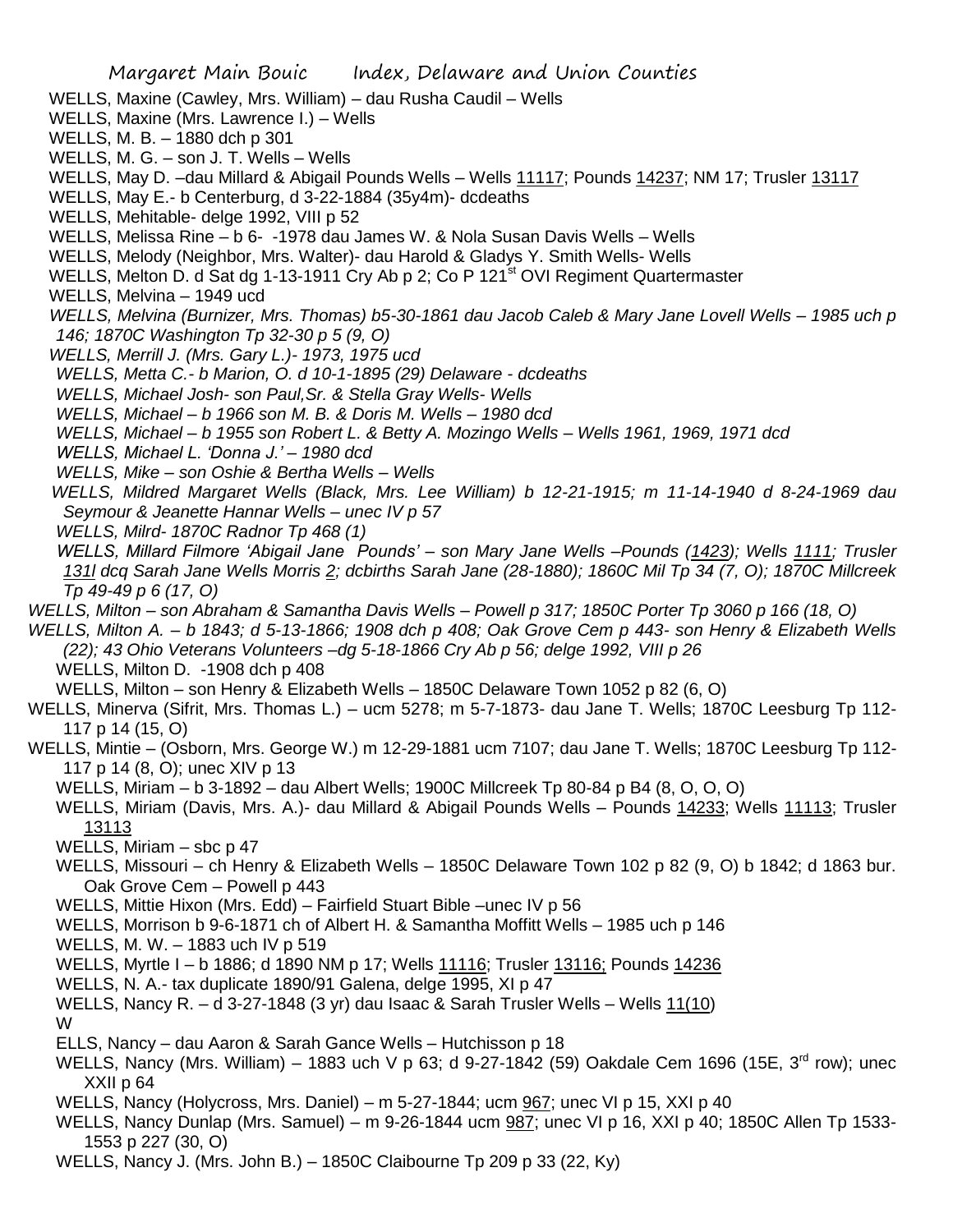- Margaret Main Bouic Index, Delaware and Union Counties WELLS, Nancy (Mrs. J.)- 1880C Jackson Tp 7-7 p 224 (18, O, O, O) WELLS, Nancy – 1850C Paris Tp 591-605 p 91 (18, O) WELLS, Nancy (Davis, Mrs. ) – dau Dora E. Ballard Wells – Wells WELLS, Nancy – 1969 dcd WELLS, Nancy L. Partridge (Mrs. Robert H.) – dau Ephraim & Nancy A. Maine Partridge –Asp 1113 WELLS, Nancy S. (Butler, Mrs. Joel D.) – m 5-24-1839 dcm WELLS, Nancy (17-1846) heir of Levi Wells – uccp p 50 rec bk 4 p 516; unec XI p 69 WELLS, Nancy Morrison (Mrs. Jay) – m 1879 unec VIII p 2 WELLS, Naomi (Mrs. Thomas) – Asp p 5 WELLS, Nathan – son Aaron & Sarah Gance Wells – Hutchisson p 18 WELLS, Nathan – 1908 dch p 424 WELLS, Nathan- 1870C Thompson Tp 436 (2) WELLS, Nathan – uccp p 24 adm –JB 2 p 358 uccp p 50 adm rec bk 4 p 516; unec XI p 67,adm estate Levi Wells, XII p 69' ad WELLS, Nate – dcw Bk 4 p 55 (7) wit WELLS, Nathaniel- 1870C Berkshire Tp 218 (\*33) WELLS, Nathaniel 'Elizabeth Griste' – m 4-13-1837 dcm; 1850C Genoa Tp 348 p 36 (14, O)- son G. W. & Margaret Williams Wells – hadc p 26; 1880 dch p 697; 1835 men p 26 #19 p 4 Genoa Tp WELLS, Nathaniel 'Martha Ann' – dcw Bk 3 p 126 WELLS, Nathaniel – d 2-15-1831 (39 y, 4 m)- Burnside Cem – Powell p 104 WELLS, Nell (Mrs. Dr. Frank) – 1961 dcd; Wells WELLS, Nell Woodard (Mrs. Fred) – Fairfield Stuart Bible – unec IV p 56 WELLS, Nellie – d 6-18-1985 (83) bur. Otterbein Cem - Wells WELLS, Nellie Andrus- niece, will of Mathew Wilson- delge 1993, IX p 17 WELLS, Nellie Long (Mrs. Edward R.)- (21-1904) dcbirths (Earl Charles Wells) WELLS, Nelson Ewing 'Anna Nusbaum' – b 1911 son Albert Dewitt & Helen Close Wells – Hutchisson p 50; Wells 11642; Trusler 13642 WELLS, Nelson E. – 1969 dcd WELLS, Nelson N.- d 2-9-1893, (25-5-0) Thompson Tp- dcdeaths WELLS, Nettie- 1870C Delaware Town 316 (8) WELLS, Noble –son Benjamin & Maryette Wells – 1850C Milford Center, Un Tp 1185-1203 p 177 (1, O) WELLS, Nola Susan Davis (Mrs. James W)- m 1-2-1976 – dau Raymond Davis & Mrs. Noel Cunningham – Wells WELLS, Nora Senter ( Hay. Mrs.--) (Mrs. Clyde) – d 11- -1986 (80) bur. Hilliard - Wells WELLS, Norman H.- 1870C Orange Tp 429 (13) WELLS, Norwood – son Etta G. Wells – Wells WELLS, Oddie (Powell, Mrs. ) – sister Oshie Wells – Wells WELLS, Octavia (Billingsley, Mrs. Samuel T.) – ucm 6863; m 12-21-1880 – dau James & Susan Hensel Wells; 1870C Jerome Tp 149-147 p 20 (6, O); 1880C Jerome Tp 179-193 p 24 (16, O, O, O) WELLS, Octavia – dau J. W. & G. Wells – d 6-16-1884 (17-5-1) Jerome Cem D. J. Cem p 104 WELLS, Olive (Mrs. Isaac N) – 1850C Jerome Tp 1762-1782 p 259 (27, O); 1860C Jerome Tp 62-61 p 9 (36, O); 1870C Jerome Tp 143 p 19 (47, O) WELLS, Olive (Mrs. Rev. Wesley) – parents of Rev. E. T. Wells dg 1-13-1891 Cry Ab p 44 WELLS, Olive McMaster (Mrs. )--aunt of Olive Wells McMaster Thrall –dg 3-17-1903 Cry Ab p 174 WELLS, Olive "Oley" – dau James & Susan Hensel Wells 1870C Jerome Tp 149-147 p 20 (2, O); 1880C Jerome Tp 179-193 p 21 (11, O, O, O) WELLS, Ollie (Mrs. Joseph)- b 10-18-1860; 1900C Jerome Tp 282-291 p 12B (39, O, O, O) m 15 y, 5 ch WELLS, Orlando 'Elizabeth Stewart' –b 4-8-1830 d 1884 son Osmond & Anna Wells – ped Joy Wells Dyer #638 unec V p 52; ped Linda Smiley #97 24, unec VII p 16, XIV p 14; ucm 2835; m 2-21-1859; 1883 uch V p 398; 1860C Liberty Tp 1058-1068 p 144 (30, O); 1870C Liberty Tp Un Co 252-252 p 30 (40, O) farmer; 1880C Liberty Tp Un Co 16-17 p 3 (50, O, Conn, NY); Fairfield Stuart Bible; unec IV p 56, 57; unec XVII p 3, XXIII p 30 WELLS, Orlene Adeline (Waters, Mrs. Lyman J) b 10-9-1843 d (67y 8m 8d)- dau Basil & Mary Wells – dg 6-23- 1911 –Cry Ab p 44 m 10-21-1869 Galena Cem WELLS, Orville – brother Oshie Wells – Wells
- 
- WELLS, Orville son Rusha Gaudill Wells Wells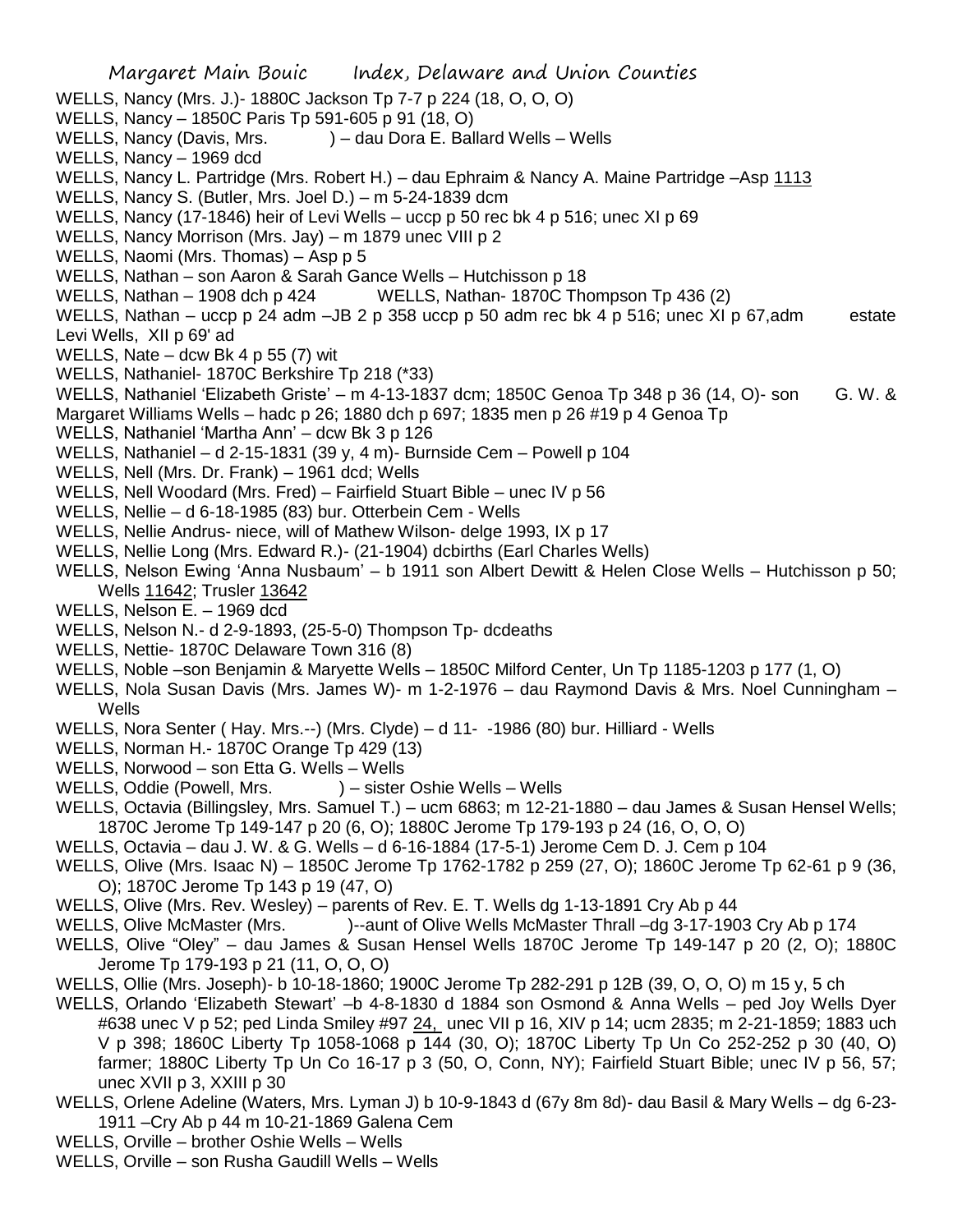- WELLS, Osburn W. 'Sallie' 1880C Liberty Tp 181-186 p 20 (42, O, NY, O)
- WELLS, Oshie 'Bertha' d 1-4-1969 (51) bur. St. Joseph's, Col. Wells
- WELLS, Osie b 5-1896 dau Joseph & Ollie Wells 1900C Jerome Tp 282-291 p 12B (4, O, O, O)
- WELLS, Osmond -1870C Liberty Tp Union Co252-252 (32, O) lived with Orlando
- WELLS, Osmond dcq AJ:22 'Anna' b 1794 d 1858 ped Joy Wells Dyer #63  $16$  unec V p 52
- WELLS, Ossie 'Margaret Bohan' -brother Oshie Wells Wells 1980 dcd
- WELLS, Otto D. son Levi & Mary Baker Wells 1870C Leesburg
- WELLS, Parl- son Theodore & Mabel Wells- Wells
- WELLS, Patricia (Mrs. Earl R) 1961, 1969, 1971, 1980 dcd; Wells
- WELLS, Patricia Jane (Gottschalk, Mrs. Robert) b 11-30-1933 dau Albert Francis & Kathryn Soule Wells 1985 uch p 145 no ch
- WELLS, Paul –son Daisy V. Morey Wells Wells
- WELLS, Paul D. 'Lela Chapman'- parents of Robert Chapman Wells- Wells
- WELLS, Paul, Sr. 'Stella Gray'- Wells
- WELLS, Paul, Jr.- son Paul,Sr. & Stella Gray Wells- Wells
- WELLS, Pearle L. –d 9-19-1982 (77) dau Clare Smith & Laura A. Gossage Wells bur. Oak Grove Cem McKitrick p 278; Wells
- WELLS, Percy Ann Freshour (Mrs. Edwin R.) m 9-24-1868 delge 1998 XIV p 6
- WELLS, Perry Andre- b Genoa Tp d 10-6-1901 (70-5-2) Genoa Tp; dcdeaths
- WELLS, Perry 'Madonna White'- m 6-19-1993 dau Russell & Patricia Wells Wells
- WELLS, Perry A. 1880C Claibourne Tp 37-39 p B192 (50, O, Va, O)farmer, niece & nephew lived with him
- WELLS, Peter son Samuel Wells unec VII p 19
- WELLS, Peter son Isaac & Margaret Wells Sue Gunter letter
- WELLS, Peter- son William & Estella Glenn Wells- Wells
- WELLS, Peter heir of William Page dcw Bk 2 p 38
- WELLS, Phebe Meacham (Mrs. Ezekiel) b 12-5-1763; m 11-5-1778 dau Samuel & Phebe Maine Meacham Asp 147
- WELLS, Philip McKirgan son William Woodrow & Victoria Habbeger Wells Wells 116432; Trusler 136432; **McKirgan**
- WELLS, Phineas 'Anna Phelps' m 2-23-1865 ucm 3685; unec XXI p 58
- WELLS, Phyllis Joy (Dyer, Mrs. ) b 1930 ped 1 #63 unec V p 52- dau Don Wellington & Clara Mae Couch Wells
- WELLS, Polly (Greene, Mrs. Nicholas) m 1808; d 1-24-1871 (80 yrs, 10 mo) dau Elder & Elizabeth Stillman Wells – Asp p 127
- WELLS, Polly Vining (Mrs. Hugh) d 10-11-1833 (26-4-19); Bennington Tp Powell p 313
- WELLS, Polly d 8-11-1838 (21-11-10) dau Abraham & Abigail Wells Burnside Powell p 107
- WELLS, Polly (Corner, Mrs. Richard) dau Isaac & Margaret Wells Sue Gunter letter
- WELLS, Elizabeth Rachel McKirgan (Mrs. John) dau James L. & Elizabeth McKirgan Wells opc 565; b Tenn 6-11-1844/5; m 2-25-1873; d 7-21-1925 Trusler (136); Wells (116); 1883 uch V p 352; NM p 41; 1880C Millcreek Tp 50-55 p 6 (35, Tenn, Tenn, Tenn); 1900C Millcreek Tp 116-120 p A6 (54, Tn, Tn, Tn) b 6- 1845, wid 5 ch, 3 living
- WELLS, John Ralph b 2-8-1881; d 8-28-1881 –Union Co Prob. Ct. Vol II p 20- son John & Rachel McKirgan Wells- Wells 1165; Trusler 1365; McKirgan; NM p 41; Hutchisson p 50
- WELLS, Ralph 'Mae Hilton' Maugans Anc p 155
- WELLS, Ralph Leland b 10-26-1916 son William A. & Estella Glenn Wells dcbirths; 1961 dcd
- WELLS, Ramona (Mrs. Richard) (Maloney, Mrs. ) Wells 1961 dcd
- WELLS, Randy son Eddie Wells Wells
- WELLS, Randy son Edward & Iona Wells 1961 dcd (2)
- WELLS, Randy 'Cheryl'
- WELLS, Randy- son Tony & Catherine Cooper Wells- Wells
- WELLS, Ray 'Dian Gregory' b 8-21-1915 Ky d 10-9-2001 (86) Fla- son Frank & Bessie Edwards Wells- bur Avon Park, Fla- Wells; Gregory1959, 1967, 1971, 1973, 1975, 1979, 1981, 1983 ucd
- WELLS, Raymond E. 'Katie'- b 9-13-1927 d 9-29-1990 (63) Oller Cem- son Tony & Catherine Cooper Wells-Wells; WWII, Army
- WELLS, Raymond 'Linda' 1961, 1969 dcd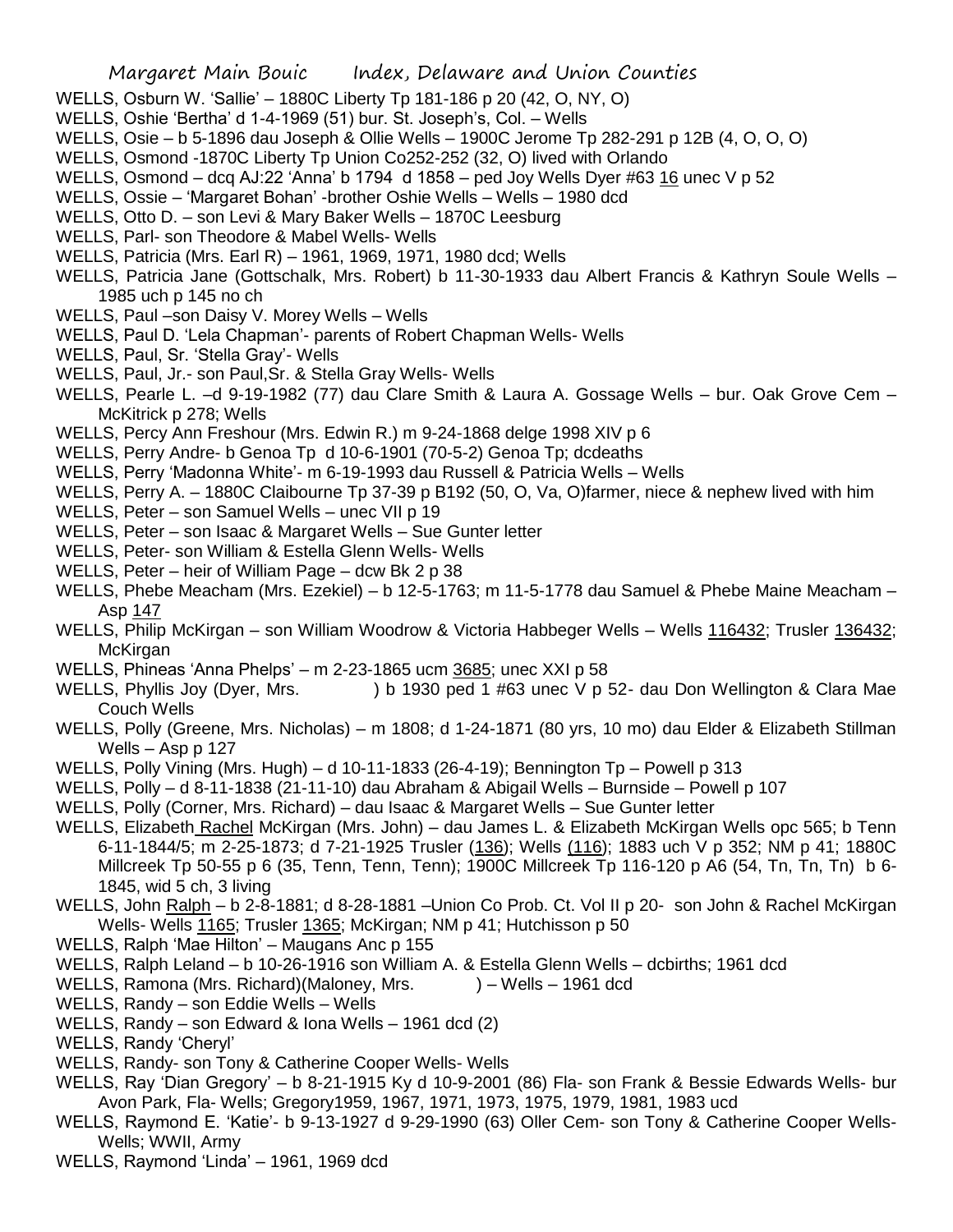- WELLS, Raymond son Ossie & Margaret Bohan Wells Wells
- WELLS, R. E. son Ira & Anna Archer Wells Wells
- WELLS, Rebecca Jean b 11-27-1978 dau Michael & Donna J. Wells 1980 dcd
- WELLS, Rebecca –dau James Thomas & Elizabeth Wells 1850C Leesburg 242-243 p 37 (21, O); 1860C Leesburg Tp 410 (28, O); 1870C Leesburg 229-237 (39, O)
- WELLS, Rebecca (Reeves, Mrs. William) unec XII p 69
- WELLS, Rebecca R. (Chase, Mrs. Rev. Philander Jr.) m 11-10-1822 dau Bezaleel Wells dcga p 8 Del Patron & Franklin Chronicle
- WELLS, Rex W. 1908 dch p 415
- WELLS, Rhoda (Mrs. Alexander) b 1783; d 1856; dcw Bk 3 p 128; will dcw Bk 3 p 17 Oak Grove Cem Powell p 443
- WELLS, Richard- 1870C Orange Tp 429 (\*36)
- WELLS, Richard- 1870C Thompson Tp 496 (\*45)
- WELLS, Richard b 1799; d 1870 Oak Grove Cem Powell p 443
- WELLS, Richard E. 'Ramona' 1961 dcd; Wells
- WELLS, Richard (20-1846) heir of Levi wells uccp p 50 rec bk 4 p 516; unec XII p 69
- WELLS, Richard B. b 1858 'Lille May Tonguet' –son John & Margaret Wells unec VIII p2; 1880C Claibourne Tp 13-14 p B191 (22, O, O, Md)
- WELLS, Richard d 5-27-1870 (71) dg 6-10-1870 Cry Ab p 81
- WELLS, Richard D. 'Annette' 1975, 1979 ucd
- WELLS, Richard b 1969 son William C. & Mary Wells 1975, 1979, 1981 ucd
- WELLS, Richard Broice 'Lydyne Allison'- 1980 dcd
- WELLS, Richard D'Wayne. 'Mary Smith' b 2-13-1947 d 4-5-2005 (58) Plumwood Cem- son Robert E. & Betty Coyle Wells- Wells; 1981, 1983 ucd
- WELLS, Richard 'Mary Ann Brodrick' ucm 215; license 8-6-1854; 1883 uch V p 472; 1870C Allen Tp 55-54 p 4 (48, O)
- WELLS, Richard 'Mary Slaine'- dcbirths (Jessie)
- WELLS, Richard 'Marinda Denman'- query f rom Don Wells- delge 1996, XII p 17
- WELLS, Richard 'Mary Brodrick' dumch p 91; 1915 uch p 463; 1883 uch V p 457; delge 1995, XI p 58
- WELLS, Richard son Ervin R. Wells Wells
- WELLS, Richard 'Elizabeth Tharp' m 10-28-1856 dcm
- WELLS, Richard- son Ramond Edward Wells- Wells
- WELLS, Richard 'Stephanie'- Wells
- WELLS, Ricky son Richard E. & Ramona Wells 1961 dcd (11)
- WELLS, Ricky son Oshie & Bertha Wells Wells
- WELLS, Ricky b 1959 –son Harold A. & Ruth Wells 1973 ucd
- WELLS, Robbie d 12-11-1891 (5m 26d); Fairview Cem Powell p 248; son Frank & Rosa Dodds Wells
- WELLS, Robert- 1870C Brown tp 244 (\*78)
- WELLS, Robert (15-1956) son Nelson Ewing & Anna Nusbaum Wells Wells 116421; Trusler 136421
- WELLS, Robert A. 'Arvesta Welch' m 4-24-1861 dcm; 1908 dch p 408; Pabst I 81
- WELLS, Robert brother Kenneth Eugene Wells Wells
- WELLS, Robert b 1967 son William C. & Mary Wells 1975, 1979, 1981 ucd
- WELLS, Robert L. 'Betty A.' 1961, 1969, 1971, 1980 dcd
- WELLS, Robert heir of Mary Lott dcw Bk 2 p 331
- WELLS, Robert Chapman 'Ruth E.'- d 10-23-2004 (87) Fairview Cem- son Paul D. & Lela Chapman Wells-Wells
- WELLS, Robert son Charles David & Velma Wells Wells
- WELLS, Robert –son Benjamin & Effie Bale Wells, brother Earl R. Wells Wells
- WELLS, Robert 'Elizabeth Stover'- m 4-6-1867 dcm 130; delge 1996, XII p 30
- WELLS, Robert H- father of Sandra Diane Wells Rounds- Wells
- WELLS, -----(Mrs. Robert H.))(Robertson, Mrs. James)- Wells
- WELLS, Robert H. 'Nancy L. Partridge' Asp (1113)
- WELLS, Robert 1835 men p 26 #13 p 44 Genoa Tp
- WELLS, Robert Ashley b 6-15-1890 d 12-11-1890 (6 mo) bur. Fairview dg 12-30-1890 Cry Ab p 42
- WELLS, Robert- son Tony & Catherine Cooper Wells- Wells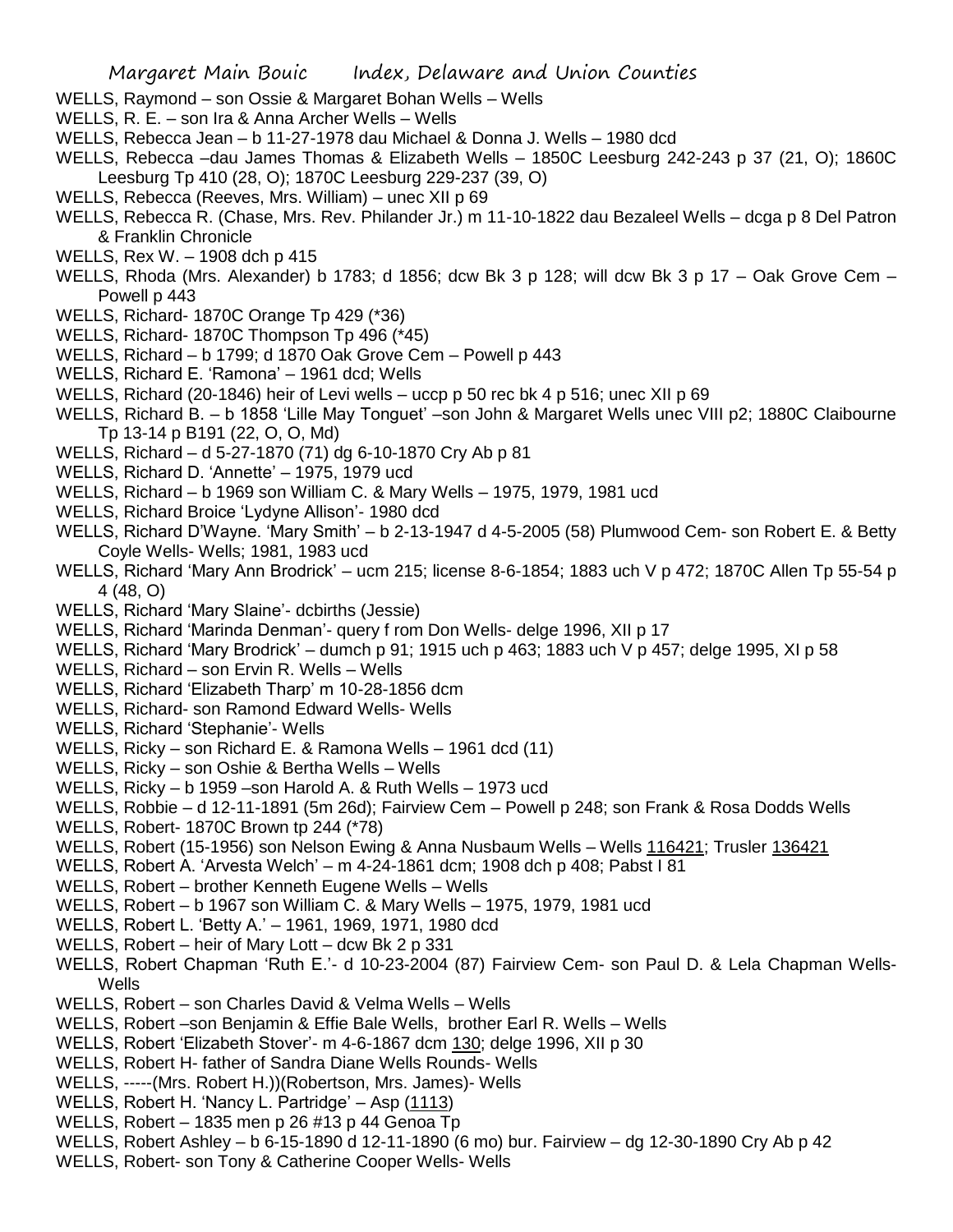- WELLS, Roberta (Beaver, Mrs. Paul)- m 4-18-1959- dau Joseph & Zada Malone Wells Wells; 1949, 1959 ucd
- WELLS, Roberta (Collins, Mrs. ) dau Dora E. Ballard Wells Wells
- WELLS, Rollen 'Elma Shoup' Pounds (12162)
- WELLS, Ronald son Charles David & Velma Wells Wells
- WELLS, Ronnie 'Judy Young''Hazel' son Ray & Dina Gregory Wells Gregory, Wells; 1967, 1971 ucd
- WELLS, Rosa b 3-25-1874; d 10-9-1875 dau John & Rachel McKirgan Wells Wells 1161; Trusler 1361; McKirgan; NM 41; 1883 uch V p 352; Hutchisson p 50; mt 3 p 29; Union Co Prob. Ct. Vol I p 60
- WELLS, Rosa Dodds (Mrs. Frank) b 1861; d 1926 dau Robert A. & Cynthia Long Dodds Dodds 3, 4; opc 319; Fairview p 1; Powell p 248; dg 2-27-1900 Cry Ab p 10
- WELLS, Rosa Olive- d 9-1-1872 (2m18d) Thompson Tp- dcdeaths
- WELLS, Rosalinda (Morton, Mrs. Edmond M) m 9-24-1844 dcm; b 1826; d 1903 Fargo Cem (Chambers, Mrs. Harvey) – dau Abraham & Samantha Davis Wells – Powell p 312, 317
- WELLS, Rosanna- 1870C Delaware Town 316 (37)
- WELLS, Rosanna (Mrs. ) half sister Lillian Riddle Saeman dg 5-19-1914 Cry Ab p 121
- WELLS, Rosanna dau Aaron & Sarah Gance Wells b 1819; Hutchisson p 18; Wells 19
- WELLS, Rosemary (Ladigo, Mrs. ) dau Theodore B. & Mabel G. Wells Wells
- WELLS, Roxanna (Vanausdle, Mrs. William N) ucm 6758; lic 7-26-1880
- WELLS, Roxana –"Roxy M." dau Albert H. & Samantha Moffitt Wells 1870C York Tp 7-7 p 1 (9, O); 1880C Washington Tp 197-204 p 22 (19, O, O, O)
- WELLS, Roy 'Kathryn' 1949 ucd
- WELLS, Roy b 10-1893 son Joseph & Alice Wells 1900C Jerome Tp 282-291 p 12B (7, O, O, O)
- WELLS, Royann (Wilson, Mrs. )- dau Donald H. & Virginia R. Neibarger Wells- Wells
- WELLS, Ruby (Jolliff, Mrs ) dau William A. & Stella Wells Wells
- WELLS, Rufus 'Stella Jones' 1908 dch p 689
- WELLS, Rufus M. son Joseph Wells, father of Joseph Wells dg 4-21-1896 Cry Ab p 68 d 5-8-1905 (59) dg 5-8-1905 Cry Ab p 24
- WELLS, Rusha Caudill (Mrs.  $\longrightarrow$  ) d 10-3-1980 (79) bur. Mlb Wells
- WELLS, Russell Leroy III b 2-22-1983 son Russell & K. Adams Wells Wells
- WELLS, Russell 'Kay Adams' Wells; parents of Amber Nicole Wells- Wells
- WELLS, Russell son Rucha Caudill Wells Wells
- WELLS, Russell 'Fanny A. Peabody' Asp (394-3)
- WELLS, Ruth 1850C Marysville, Paris Tp 507-516 p 78 (16, O)
- WELLS, Ruth (Amrine, Mrs. Andrew) ucm 186; m 4-28-1829 unec II p 27
- WELLS, Ruth C. (Stone, Mrs. Edwin E.) –ucm 2079; m 2-19-1854; mt 2-22-1854; unec XVI p 42; unec VIII p 20
- WELLS, Ruth E. -b Licking Co d 6-21-1870 (52y5d) Delaware -dcdeaths
- WELLS, Ruth E. (Mrs. Robert C.)- d 11-4-1997 (80) Fairview Cem-
- WELLS, Ruth I 1969 dcd
- WELLS, Ruth I (Mrs. Harold) 1973 ucd
- WELLS, Ruth M. (Mrs. Charles S.) 1910C Washington Tp 12-12 p 1A (26, O, O, O) m 3 yr, no ch
- WELLS, Ruth (Cahill, Mrs. Vaughn D.) 1915 uch p 1038
- WELLS, Ruth gr-ch Rhoda Wells dcw Bk 3 p 317
- WELLS, Ruth (Ackerman (Mrs. ) dau Guy & Gladys Bauman Ackerman Ackerman
- WELLS, Ruth M. b 1846; d 12-31-1868/7 Oak Grove Cem Powell p 443; dcdeaths- dau Henry & Elizabeth **Wells**
- WELLS, Ruth dau Daisy V. Morey Wells Wells
- WELLS, Ruth (Sprout, Mrs. )- dau James & Mary Woodford Wells- Wells
- WELLS, Ruth (Tenety, Mrs. Edward J.) m 4-26-1986 Wells
- WELLS, -----------(Ebling, Mrs. Ralph) dau Daisy V. Morey Wells Wells
- WELLS, ----------(Wyant, Mrs. Robert) dau Daisy V. Morey Wells Wells
- WELLS, Ryan Benjamin b 11-3-1981 son Bruce & Ladyne Smock Wells Wells
- WELLS, S. (Mrs. J. W.) DJ Cem p 99
- WELLS, Sabine (Mrs. John W.) 1880C Allen Tp 78-86 p 9 (60, Vt, Mass, Vt)
- WELLS, Sabra (Maine, Mrs. Rufus) m 2-3-1803 Asp (329)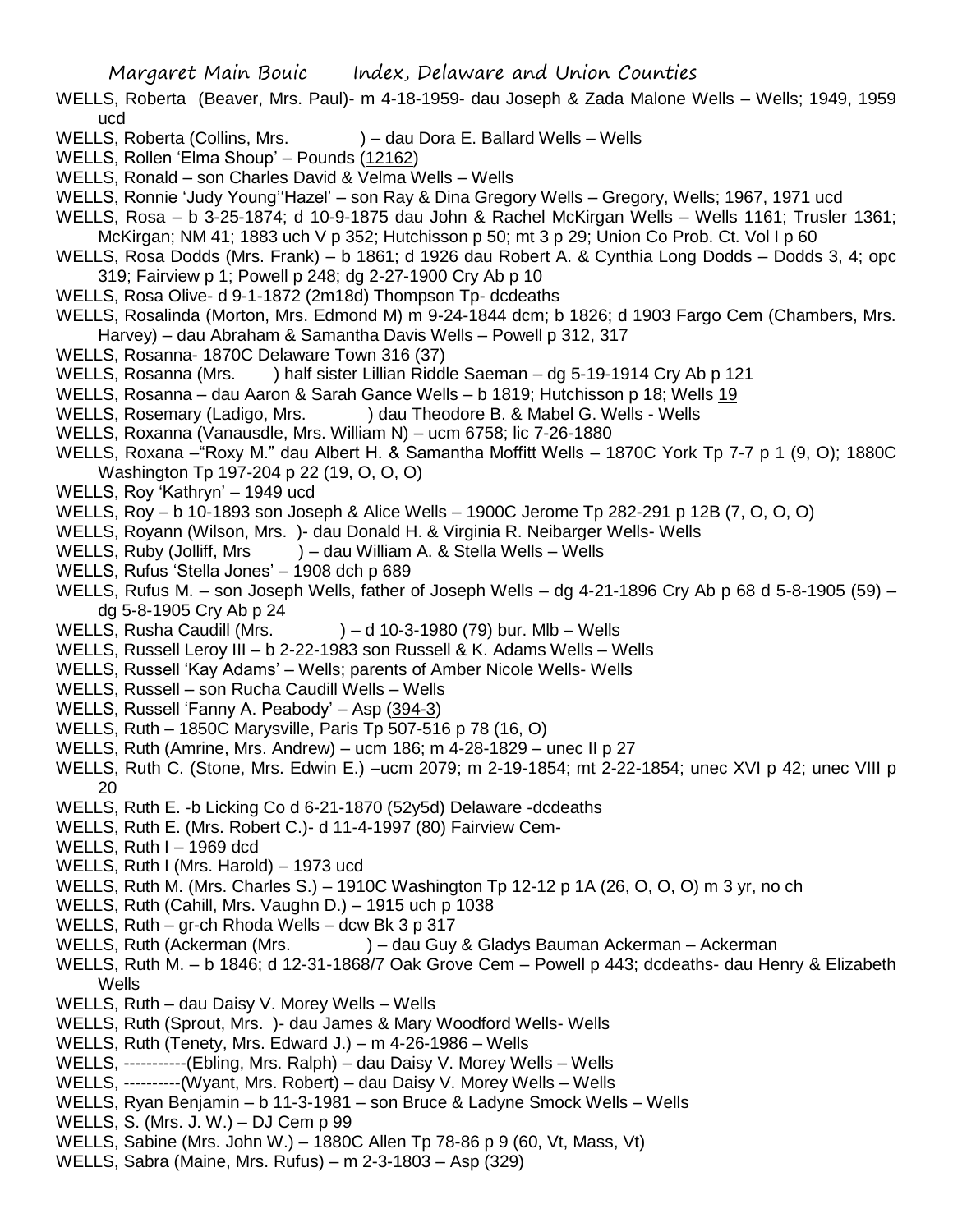- WELLS, Safina d 1-9-1892 (73 y 4 m) b Va; Oakdale Cem 704 (165D)
- WELLS, Sallie- d 3-13-1897 Union Co Prob. Ct. Vol 3
- WELLS, Sallie (Mrs. Osburn W.) 1880C Liberty Tp Un Co 181-186 p 20 (33, O, O, O)
- WELLS, Sally (Rosecrans, Mrs. Jacob) dau Isaac & Margaret Wells sue Gunter letter
- WELLS, Sally (Watson, Mrs. Del) dau DeWitt E. & Mary C. Wells Wells
- WELLS, Sally Jean (Hutchison, Mrs Jeffrey b 1967 m 4-3-1992- dau Kay C. & Charlene Wells Wells; 1969, 1971, 1980 dcd
- WELLS, Sam brother Mrs. Daniel Sharidan who d 7-18-1896 Cry Ab p 79
- WELLS, Samantha- d 1-1-1904, Union Co Prob. Ct. Vol 3
- WELLS, Samantha (Mrs.) d 12-19-1898 (91) resided near Morton's Corners dg 12-23-1898 Cry Ab p 176
- WELLS, Samantha, tax duplicate Porter Tp to Lucretia Wells- delge 1999 p 24
- WELLS, Samantha Davis (Mrs. Abraham) b 7-18-1808; m 1825 dau Isaac & Betty Vining Davis Powell p 317; 1850C Porter Tp 3060 p 166 (42, NY); 1870C Porter Tp 448 (61)
- WELLS, Samantha 1860C Dover Tp 303 (27, O)
- WELLS, Samantha Moffitt (Mrs. Albert) –ucm 2885; m 5-7-1859;1860C Washington Tp 1527-1536 p 207 (20, O) b 5-1841; 1870C York Tp 7-7 p 1 (29, O); 1880C Washington Tp 197-204 p 22 (39, O, O, O); 1900C
- Washington Tp 134-134 p 6B (59, O, O, O) m 42y, 4 ch, 2 living; 1985 uch p 146
- WELLS, Sampson 'Ada'- parents of Altie Wells Combs- Wells
- WELLS, Samuel 1860C Leesburg Tp unec VII p 19
- WELLS, Samuel unclaimed letter unec III p 40
- WELLS, Samuel heir of Levi Wells uccp p 50 rec bk 4 p 516-unec XII p 69
- WELLS, Samuel G. Co I 4<sup>th</sup> OVI d Thompson Tp Sunday (73)-brother Charles, Susan Goldston & Anna Jordan dg 5-7-1912 Cry Ab p 124, dg 5-10-1912 Cry Ab p 124- dg 12-29-1903 Cry Ab p 213 dg 5-31- 1912 Cry Ab; dg 12-29-1903 Cry Ab p 213 dg 5-31-1912
- WELLS, Samuel 1820C; 49; 1880 dch p 528; 1908 dch p 408, 492
- WELLS, Samuel son William & Margaret M. C. Wells 1850C Delaware Town 116 p 87 (11, O)
- WELLS, Samuel 'Nancy Dunlap' m 9-26-1844 ucm 987; unec XXI p 40; hadc p 28 (1849 Harlem Tp); 1850C Allen Tp 1533-1553 p 227 (30, O); unec VI p 16
- WELLS, Samuel Powers p 87
- WELLS, Samuel son James & Elizabeth Reams Wells- 1860C Allen Tp 786-794 o 108 (2, O); 1870C Allen Tp 208-200 p 13 (10, O)
- WELLS, Sandra Ann b 1953 dau Earl R. & Patricia A. Wells 1961, 1969, 1971 dcd
- WELLS, Sandra Diane (Rounds, Mrs. Gregg Eric)- m 4-3-1982 dau Robert H. Wells- Wells
- WELLS, Sandra Leigh dau Richard & Ramona Wells Wells engaged to Martin Robert Crosby
- WELLS, Sandy dau Richard E. & Ramona Wells 1961 dcd (2)
- WELLS, Sarah dau Albert Wells b 9-1880; 1900C Millcreek Tp 82-84 p B4 (19, O, O, O)
- WELLS, Sarah Ann b 3-23-1838 dau John D. & Eda Ann Counterman Wells 1985 uch p 146
- WELLS, Sarah dau Caroline Wells 1860C Jerome Tp 17-15 p 3 (15, O)
- WELLS, Sarah 1860C Jerome Tp 41-39 p 6 (18, NH)
- WELLS, Sarah 1870C Claibourne Tp 222-220 p 28 (28, O)
- WELLS, Sarah Jane -(Mrs. Lonnie O.) d 1977 Wells
- WELLS, Sarah (Kniss, Mrs. John) b 1819 d 1898 dau John & Elizabeth Mason Wells ped Marjorie Cody Dunn #67 13 unec VI p 26
- WELLS, Sarah dau Nelson Ewing & Anna Nusbaum Wells Wells 116422; b 2-24 ; Trusler 136422
- WELLS, Sarah (McPeak, Mrs. Tobias) d 9-2-1895 dau Edward & Sophina Trout Wells Wells 1192; Trusler 1392
- WELLS, Sarah A. d 1-25-1892 (66y 14 d); 1840C Mil Tp 1348 Mil Tp (5-10); NM p 7; Wells 114; Trusler 134
- WELLS, Sarah (Morris, Mrs. G. Emmet) b 9-12-1880; m 1-29-1911; d 1-6-1967; dcq SWM:1; dau Millard Filmore & Abigail Jane Pounds Wells 11113, Trusler 13113; Pounds 14233; dcbirths
- WELLS, Sarah McConnell (Mrs. Jesse)(Miller, Mrs. Jacob)(Hinerman, Mrs. John); 1908 dch p 529
- WELLS, Sarah 1908 dch p 429
- WELLS, Sarah- Union Co Prob. Ct. Vol II p 3
- WELLS, Sarah- 1870C Thompson Tp 496 (17)
- WELLS, Sarah- 1870C Radnor Tp 468 (36)
- WELLS, Sarah- 1870C Concord Tp 256 (5m)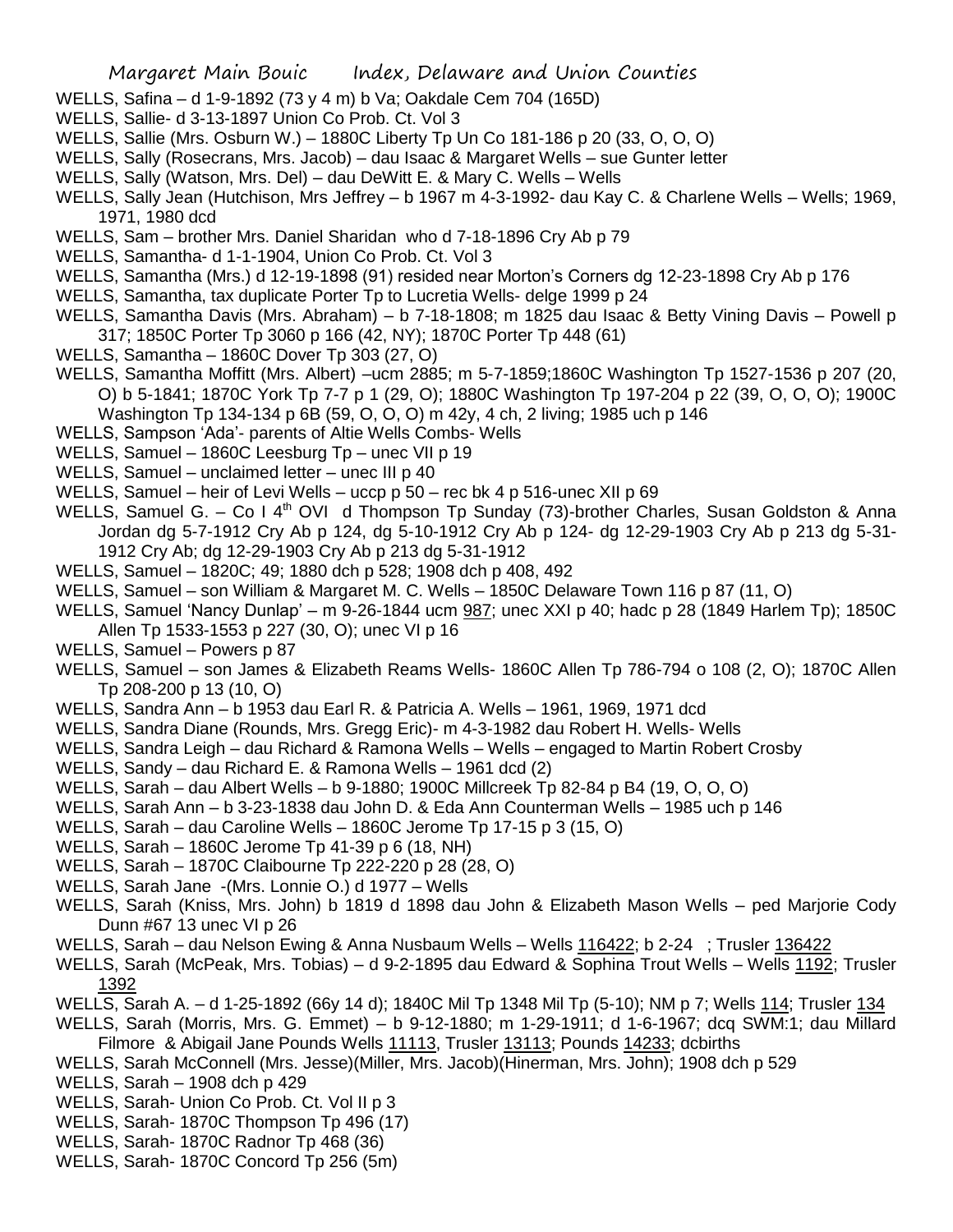- WELLS, Sarah Ann Jones (Mrs. Joseph) m 9-14-1848 dcm; 1880 dch p 650
- WELLS, Sarah E. dau Mary Jane Wells 1860C Mil Tp 34 (13, O)
- WELLS, Sarah E. 1860C Mil Tp 45 (14, O) probably same as above
- WELLS, Sarah Keener (Mrs. James P.) ucm 480; m 2-16-1838 unec III p 30
- WELLS, Sarah Trusler (Mrs. Isaac) b 2-15-1804; m 3-8-1825; d 7-12-1872 Union Co Prob. Ct. Vol I p 38; dau John & Elizabeth Trusler; Wells (11); Trusler 13; Hutchisson p 18; 1850C Mil Tp2008-2029 (48, Va); 1860C Mil Tp 50-49 (54, Va); dcq EF:11 SWM:11; 1883 uch V p 346, 352; NH p 7; 1870C Mil Tp 46-46 p 6 (66, Va)
- WELLS, Sarah Hicks (Mrs. James) ucm 245; m 1-11-1832; unec II p 34
- WELLS, Sarah M. –dau Joseph & Sarah Wells- 1850C Jerome Tp 1788-1809 p 262 (16, Va) b 4-11-1835- Robert Welles letters
- WELLS, Sarah 1850C York Tp 343-348 p 53 (37, O)
- WELLS, Sarah S. (McVay, Mrs. Rufus) –ucm 5119; m 7-22-1872
- WELLS, Sarah 1870C Allen Tp 138-131 p 9 (55, O)
- WELLS, Sarah dau S. & M. –Burnside Cem Powell p 106
- WELLS, Sarah E. (Amrine, Mrs. Henry) b 2-11-1852 dau Joseph & Mary Cunningham Wells ucm 5144; m 10-3-1872; 1883 uch v p 76, 81
- WELLS, Sarah dau Isaac E. & Alice Wells 1880C Washington Tp 62-65 p 7 (13, O, O, O)
- WELLS, Sarah E. (Bradshaw, Mrs. Thomas) m 2-28-1864 ucm 3545; unec XXI p 29
- WELLS, Sarah W. (Hughes, Mrs. Adam) –b 4-15-1845 m 1-26-1865 ucm 3674 d 9-24-1926 Jerome IOOF DJ Cem p 117; unec XXI p 58
- WELLS, Sarah Rogers (Mrs. Joseph) b 12-12-1788; d 6-3-1878 ped Ella Wells 9 –dau James Rogers 1850C Jerome Tp 1788-1809 p 262 (62, Ireland); 1860C Jerome 65-64 p 9 (70, Ireland); 1870C Jerome Tp 158-151 p 21 (81, Ireland); d age 89-7-21 Jerome Cem DJ Cem p 103
- WELLS, Sarah Tonguet (Mrs. Griffin) m 8-6-1863 ucm 3459; unec XXI p 8
- WELLS, Sarah dau Bazzell & Mary Wells 1850C Genoa Tp 400 p 41 (10, O)
- WELLS, Sarah Gance (Mrs. Aaron) dau Rudolf & Widow McDade Gance Hutchisson p 6, 17 Wells (1)
- WELLS, Sarah Steitz (Mrs. )dau Jacob S. & Catherine Steitz-dg 8-20-1912 Cry Ab p 14 8
- WELLS, Savilla (Layman, Mrs. John) dau Isaac & Elizabeth Trusler Wells see Lavilla; 1850C Mil Tp 2008- 2029 p 292 (12, O); m 2-26-1860; unec V p 10
- WELLS, Scharlott (Thrasher, Mrs. Enoch) marriage slip unec VIII p 66
- WELLS, Scott b 1968 son Gary L. & Merrill Wells 1973, 1975 ucd
- WELLS, Seymour –son Orlando & Elizabeth Stewart Wells 1880C Liberty Tp Un Co 16-17 p 3 (3, O, O, O; 'Jeannette Hanner' – b 2-24-1877 m 9-14-1901 Fairfield Stuart Bible unec IV p 56, 57; d 10-30-1938
- WELLS, Selinda (Fount, Mrs. Andrew J.) query, unec XI p 63 Byhalia Cem
- WELLS, S. H. pallbearer for Cyrus Platt dg 1-31-1899 Cry Ab p 185; S. H. & Family started to California dg 5-1-1902, delge 2004 p 55
- WELLS, Mrs. S. H. dau Mrs. H. C. Goddard dg 12-12-1908 Cry Ab p 67
- WELLS, Sharlotte- Union Co Prob. Ct. Vol II p 38
- WELLS, Sharon (Starkey, Mrs. ) dau Ossie O. & Margaret Bohan Wells Wells
- WELLS, Sharon (Pepple, Mrs. Lon)- dau Leland & Dolly G. Moore Wells- Wells
- WELLS, Shirley 'Beatrice' 1949 ucd; son Lewis & Annie Miller Wells Wells
- WELLS, Simeon son Samuel & Nancy Dunlap Wells 1850C Allen Tp 1533-1553 p 227 (5, O)
- WELLS, Simeon –son Samantha Wells 1860C Dover Tp 303 (4, O)
- WELLS, Simon W. –son Isaac & Olive Wells 1870 Jerome Tp 143 p 20 (9, O)
- WELLS, Sophrona (Hartman, Mrs. James) m 7-20-1843 Madison Co; unec IX p 66
- WELLS, Stanley James –son William Woodrow & Victoria Habbegger Wells Wells 116433 Trusler 136433
- WELLS, Stella Jones (Mrs. Rufus) dau Nocholas & Elizabeth Warner Jones 1908 dch p 689
- WELLS, Stella Glenn (Mrs. William A.) 1961 dcd; Wells; dcbirths (Ralph Leland)
- WELLS, Stella Gray (Mrs. Paul, Sr.)- b 5-1-1926 Ky d 12-13-2003 (77) Glendale Cem, Cardington- dau Josh & Glayds Bentley Gray- Wells
- WELLS, Stephanie (Mrs. Richard)- parents of Tiffany Marie- Wells
- WELLS, Sue (Myers, Mrs. Harold E.)– m 9-21-1985 dau Ray & Dine M. Gregory Wells Wells; Gregory; 1959 ucd (15)
- WELLS, Susala dau William & Jane H. Gregg Wells 1850C Paris Tp Marysville 480-489 p 74 (9, O)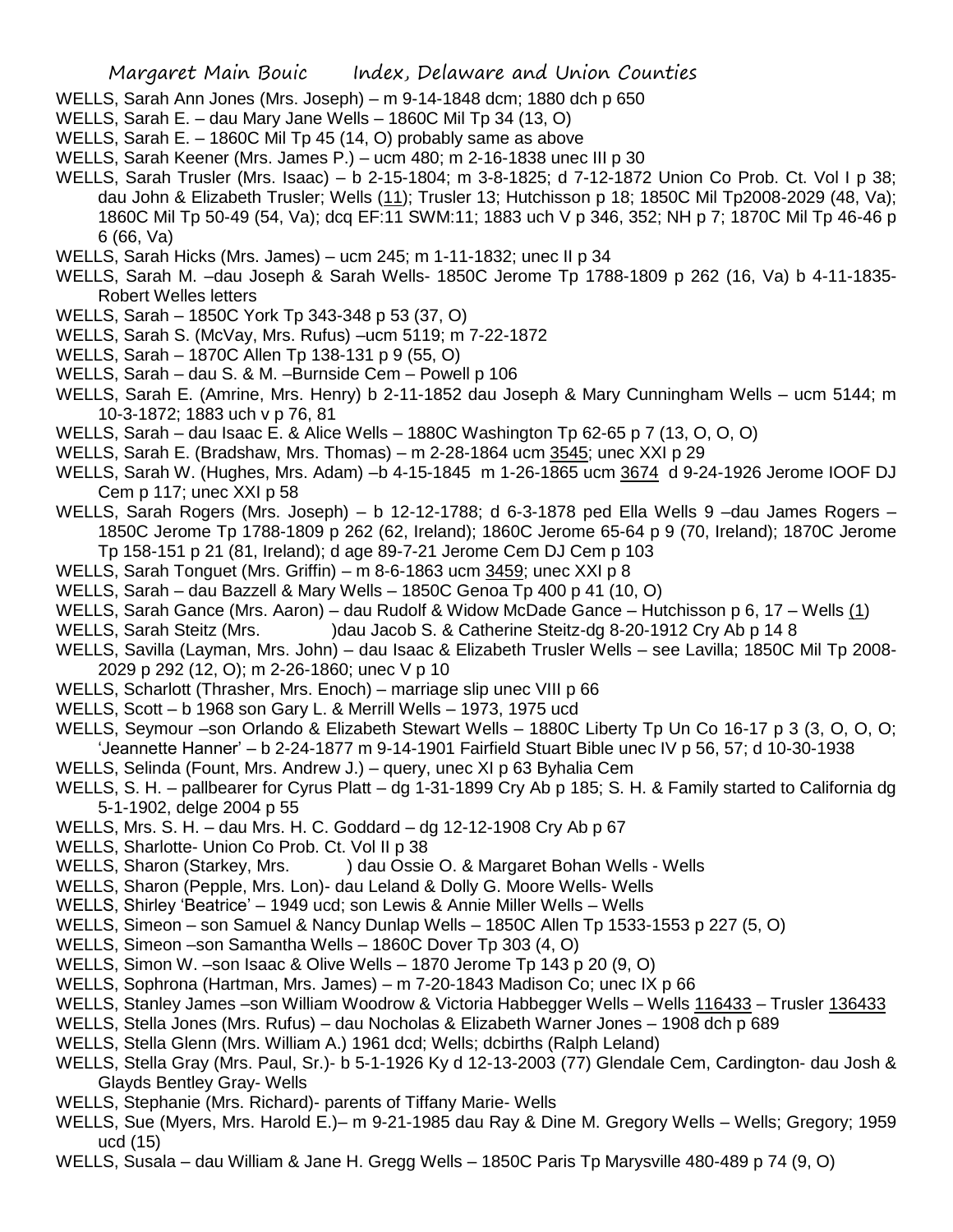- WELLS, Susan (Goldston, Mrs. ) sister Samuel, Charles, Sr., Anna Jorden
- WELLS, Susan (Mrs. Eliezar) Hutchisson p 18; b 1823
- WELLS, Susan Hensel (Mrs. James) ucm 2009; m 10-9-1853 dau George & Mary Howell Hensel 1883 uch v. p 312; 1860C Jerome Tp 55-53 p 8 (26, O); 1870C Jerome Tp 149-147 p 20 (37, O); 1880C Jerome Tp 179-190 p 21 (47, O, Pa, Pa)
- WELLS, Susan (Mrs. Levi) 1883 uch V p 82
- WELLS, Susanna (Blue, Mrs. Adrian C.) 1915 uch p 729
- WELLS, Susannah (Blue, Mrs. Josiah) b 1832 d 1909 ped John Robert Gray #23 19 unec III p 35
- WELLS, Susanna (Orahood, Mrs. Joseph) (Blue, Mrs. Jonah) dau Levi & Susan Wells; 1883 uch V p 82 unec VII p 58, m 10-30-1852 ucm; 1872 unec XV p 19
- WELLS, Susanna 1850C Allen Tp 1536-1556 p 227 (56, Pa)
- WELLS, Susanna dau Susanna Wells 1850C Allen Tp 1536-1556 p 227 (19, O)
- WELLS, Susannah dau James & Elizabeth Reams Wells 1870C Allen Tp 208-200 (5, O)
- WELLS, Susanna Teeters (Mrs. Levi) –uccp p 50 rec bk 4 p 516 m 5-16-1811; unec VII p 19, XII p 69
- WELLS, Susanna (13-1846) heir of Levi Wells ucp p 50 rec bk 4 p 516
- WELLS, Susannah Miller (Mrs. James) parents of John D. Wells 1985 uch p 145
- WELLS, Susannah (Orahood, Mrs.)(Gray, Mrs. Silas George) b 1832 d 1903; 1985 uch p 62; unevc VII p 58
- WELLS, Susanna (Reichert or Richarts, Mrs. Tobias Frederick) m 1861 dg 9-11-19/4 Cry Ab p 147; 1908 dch p 652; m 2-7-1861 dcm
- WELLS, Susie 1869 wsc 11; Pabst 8 p 24; 1870C Delaware Town 302 (17)
- WELLS, Sylvia (Walters, Mrs. ) dau William A. & Stella Wells Wells
- WELLS, Ted brother Kenneth Eugene Wells Wells
- WELLS, Temperance Meacham (Mrs. Judah) dau Samuel & Phebe Maine Meacham Asp 1471
- WELLS, Terri b 1975 ch William C. & Mary Wells 1979, 1981 ucd
- WELLS, Terry- son Leland & Dolly G. Moore Wells- Wells
- WELLS, Theodore –son Benjamin & Effie Bale Wells, brother Earl Wells Wells
- WELLS, Theodore- 1870C Delaware Town 306 (6)
- WELLS, Theodore B. 'Mabel G' Wells
- WELLS, Theodore B. 'Helen L. Arnold' Wells
- WELLS, T. A. pallbearer for Emanuel Corbin dg 5-26-1911 Cry Ab p 37
- WELLS, Thomas A. son James & Susan Hensel Wells- 1860C Jerome Tp 55-53 p 8 (1, O); 1870C Jerome Tp 149-147 p 20 (10, O)
- WELLS, Thomas 'Naomi' Asp p 5
- WELLS, Thomas Lee 'Carolyn Sue Chaffin' son Robert L. & Betty A. Wells m 7-9-1977 –Wells; 1961 dcd (10); 1969, 1980 dcd
- WELLS, Thomas Powers Pat p 300
- WELLS, James Thomas 'Elizabeth Blackstone' 1850C Leesburg Tp 242-243 p 37 (60, Pa); mt 10-9-1859 (70); 8-15-1860 (71); 1915 uch p 273; 1883 uch IV p 433, 434; Claibourne Cem
- WELLS, Thomas son Samuel Wells unec VII p 19
- WELLS, Thomas soldier (70-1859) unec XIII p 34
- WELLS, Thomas Edward b 11-26-1871 d ca 1892 son Jacob Caleb & Mary Jane Lovell Wells 1985 uch p 146
- WELLS, Thomas pallbearer for Mrs. Catherine Steitz dg 8-23-1912
- WELLS, Thorneton gr-son Rhoda Wells dcw Bk 3 p 317
- WELLS, Tiffany Marie- b 11-19-1999 dau Richard & Stephanie Wells- Well
- WELLS, Tilden 'Jean' d 3-25-1988 (79) Cremated Wells
- WELLS, Tobias Nash p 391
- WELLS, Tony 'Catherine Cooper'- parents of Raymond E. Wells- Wells
- WELLS, Tony –son Ronnie & Judy Young Wells Wells; Gregory; b 1961; 1967, 1971 ucd
- WELLS, Travis Noel b 10-21-1974 son Dr. Mark & Hamilton Wells Wells
- WELLS, Unati L. dau John D. & Eda A. Wells 1860C York Tp 1437-1447 p 195 (7, O)
- WELLS, Unice (McNames, Mrs. Welcome) b 1826 m 10-29-1838 dau Isaac & Margaret Wells Sue Gunter letter
- WELLS, Uriah H.- 1870C Delaware Town 332 (16)
- WELLS, Valandingham –b 1864 son John & Margaret Wells 1870C Claibourne Tp 97-95 (5, O) unec VIII p 2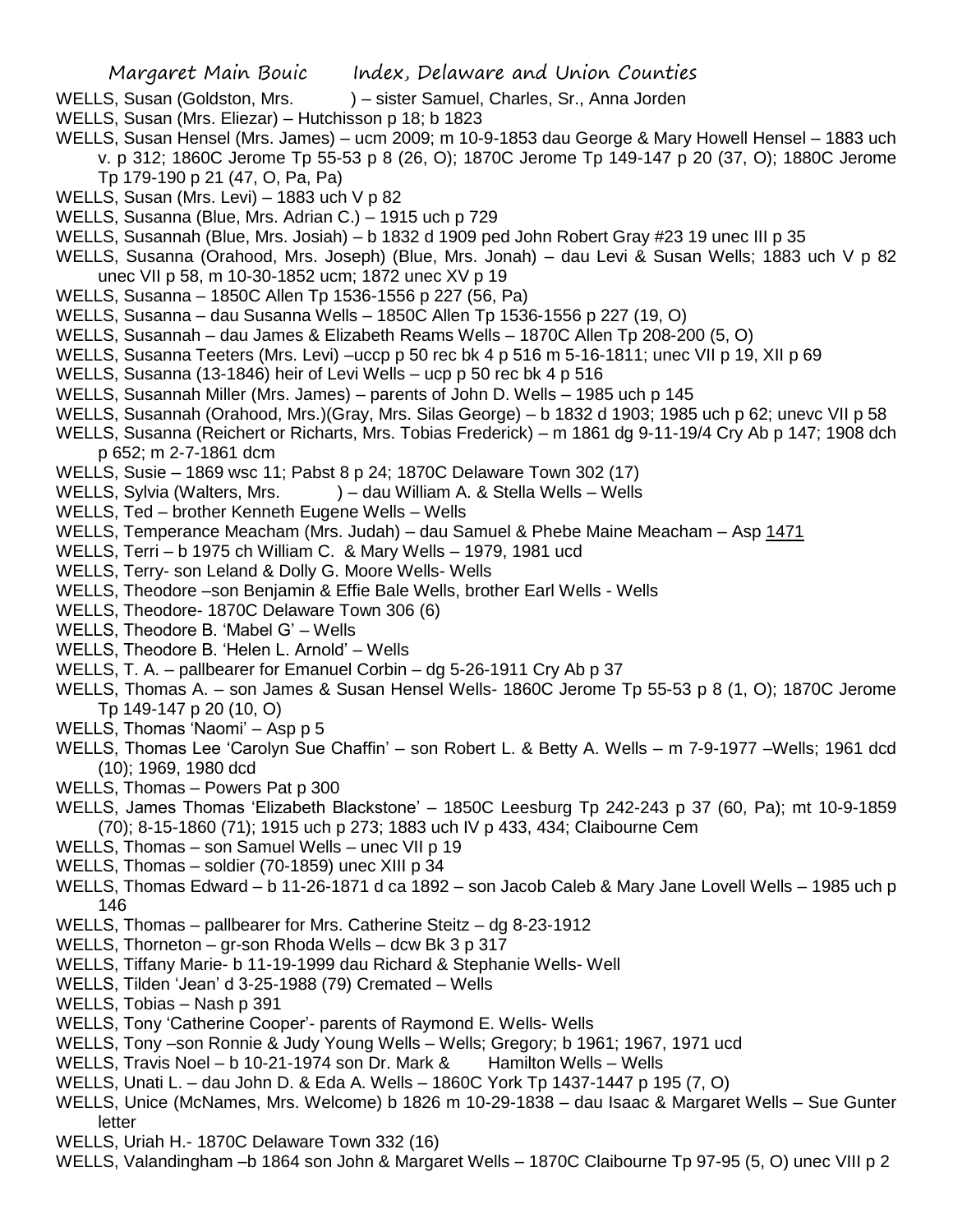WELLS, Velma (Mrs. Charles David) – Wells

WELLS, Verda Marie (Rutherford, Mrs. Hal) b 1-11-1908 dau Albert Harper & Emma Jane Longberry Wells – 1985 uch p 145

WELLS, Vickie – b 1964 ch Kay C. & Charlene Wells – 1969, 1971, 1980 dcd

- WELLS, Victoria Habbegger (Mrs. W. Woodrow) Wells (11643); Trusler (13643); McKirgan
- WELLS, Victoria Ellen (Jones, Mrs. Paul) m 1-17-1867 dcm 61, delge 1996, XII p 11; unec VIII p 15
- WELLS, Viola Smith McKitrick (Mrs. Joseph T.) b 6-4-1851; d 1931 dau Harvey Smith & Harriet Cleora Hemenway McKitrick – McKitrick p 278;1880C Jerome Tp 271-281 (29, O, O, Va); 1900C Jerome Tp 85- 92 p 4A (48, Ill, O, O) wid, 3 ch, 2 living
- WELLS, Virginia Neibarger (Mrs. Donald H.)- d 11-1-2000 (75) dau Harvey & Ada Reiter Neibarger- Wells
- WELLS, Virginia (Mrs. Kenneth Eugene) 1961, 1969 dcd; Wells
- WELLS, Virginia W. (Sharadin, Mrs. Daniel) dau William & Margaret M. C. Wells 1850C Delaware Town 1161 p 87 (7, O); m 12-7-1865 dcm
- WELLS, Virginia (Rupert, Mrs. ) dau Ervin R. Wells Wells
- WELLS, Vivian (Dearing, Mrs. ) dau Ossie O. & Margaret Bohan Wells Wells
- WELLS, Volley –son John & Margaret Wells 1880C Clark Tp 13-14 p B191 (16, O, O, Md)
- WELLS,  $W h$  it p 45
- WELLS, Wanda (Mrs. David) Wells
- WELLS, Waylan J. 'Jennie Jones'- son Haarold & Glayds Y. Smith Wells- Wells
- WELLS, Wealthy (Wilson, Mrs. Elias) –b 3-20-1806; Penn d 10-27-1887 dumch p 260
- WELLS, Welcome- 1870C Concord Tp 260 (17)
- WELLS, Wendy (Smith, Mrs. )- dau Tony & Catherine Cooper Wells- Wells
- WELLS, Wesley J. 1880 dch p 383; Monnett p 13
- WELLS, Wesley d 1899 –NM p 13 WELLS, Wesley- 1870C Delaware Town 327 (16)
- WELLS, Rev. Wesley 'Olive' parents of Rev. E. T. Wells' dg 1-13-1891 Cry Ab p 44
- WELLS, Wellington –b 6-9-1859 Fairfield Stewart Bible; son Orlando & Elizabeth Stewart Wells; 1860C Liberty Tp 1058-1068 p 144 (1, O); 1870C Liberty Tp 252-252 p 30 (11, O); 1880C Liberty Tp Un Co 16-17 p 3 (20, O, O, O); unec IV p 56, 57
- WELLS, Kay "Whitey";Charlene '- mechanic, father of Carl Wells- Wells
- WELLS, Wilbur 'Berniece Cathard' Wells
- WELLS, Wilbur –son Abraham & Samantha Davis Wells Powell p 317; 1850C Porter Tp 3060 p 166 (12, O)
- WELLS, William 1840C Concord Tp p 119 (20-30)
- WELLS, William 1915 uch p 452, 517; 1883 uch V p 418, 421, 71; Powell p 262
- WELLS, William, constable- unec V p 39
- WELLS, William- Wills 2-11-1814, delge 1996, XII p 55
- WELLS, William –son Hazel & Mary Moore Wells d 6-15-1846 (9m 15d) Burnside Cem Powell p 106
- WELLS, William Jr. 'Margie' 1961 dcd
- WELLS, William –son William Jr. & Margie Wells 1961 dcd (9)
- WELLS, William 'Nancy' d 2-3-1857 (77); Oakdale Cem 1695 (1SE,  $3<sup>rd</sup>$  row)
- WELLS, William C. 'Mary' 1975, 1979, 1981 ucd
- WELLS, William 'Estella Glenn'- parents of Jessie Marie Jolliff- Wells
- WELLS, William Jr. b 1966 son William C. & Mary Wells 1975, 1979, 1981 ucd
- WELLS, William Jr. son William & Margaret M. C. Wells 1850C Delaware Town 1161 p 87 (16, O)
- WELLS, William 'Margaret M. C.' 1850C Delaware Town 1161 p 87 (47, NY)
- WELLS, -----(Mrs. William)- letter 7-31-1863, delge 2002, XVIII p 15
- WELLS, William 'Nancy' 1883 uch IV p 541 bur. Claibourne Cem V 6, 63; d 2-3-1887 (77)
- WELLS, William d 9-1-1862 1883 uch IV p 468
- WELLS, William d 3-9-1864 uch IV p 458
- WELLS, William Lewis 'Charlotte Shout' b 3- -1814; m 2-27-1838 d 10-18-1843 son Joseph & Sarah Rogers Wells – ped Ella E. Wells
- WELLS, William 'Mary Miller' m 1-12-1845 ucm 1018; unec VI p 16, XXI p 40
- WELLS, William 'Bessie Goodsell' Asp (932-4)
- WELLS, William V. 'Catharine Sanders' m 4-22-1860 dcm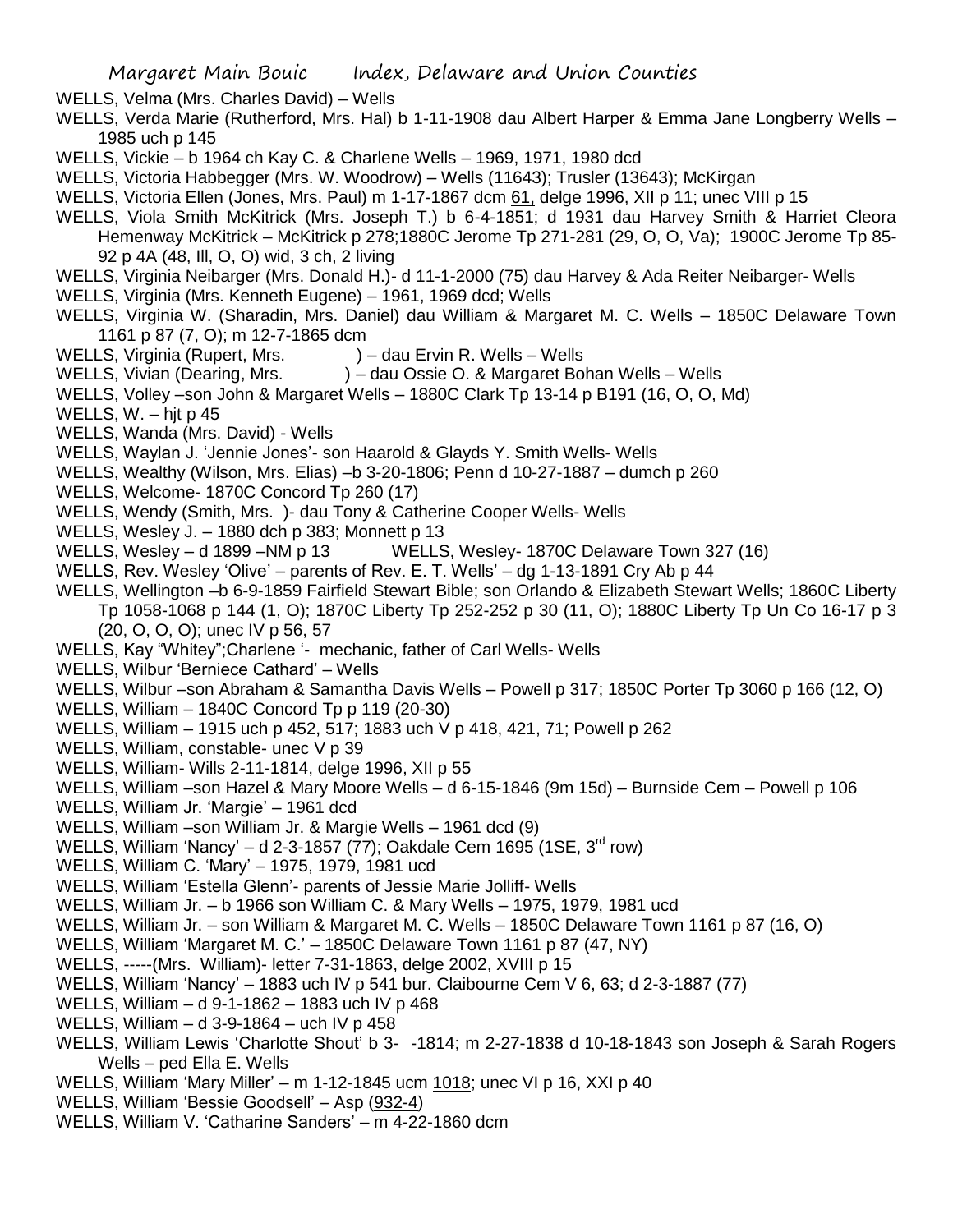- WELLS, William Henry 'Mary L.' b 12-1-1849 –1860C York Tp 1437-1447 p 195 (11, O); 1870C Washington Tp 31-29 p 5 (20, O); 1880C Washington Tp 91-95 p 10 (30, O, O, Ky) – son John D. Eda Ann Counterman Wells
- WELLS, William J. mt 2-11-1857
- WELLS, William mt 2-11-1857
- WELLS, William L. 'Charlotte Shout' m 2-27-1838 dcm
- WELLS, William –son James & Elizabeth Reams Wells 1870C Allen Tp 208-200 p 13 (2, O)
- WELLS, William 'Mary' d 2-3-1857 mt 2-11-1857; 1850C Marysville, Paris Tp 507-516 p 18 (70, Delaware); 1840C Paris Tp 917 p 40 (60-70)
- WELLS, William 'Jane' 1850C Marysville, Paris Tp 480-489 p 74 (37, O)
- WELLS, William son Thomas T. & Elizabeth Wells 1850C Leesburg Tp 242-243 (27, O); 1860C Leesburg Tp 410 (36, O)
- WELLS, William Dover Tp unec XII p 51
- WELLS, William A. 1910C Paris Tp 55-56 p 4A (82, O, Unk, Unk); inmate
- WELLS, William A. son Denver P. & Doris Wells Wells
- WELLS, William pallbearer for Mrs. R. D. Conger dg 8-2-1910 Cry Ab p 210
- WELLS, William d 6-18-1916 York Cem B31 p 63
- WELLS, William uccp p 38 sec JB 4 p 157
- WELLS, William constable unec III p 39, V p 30
- WELLS, William Leesburg Tp 1825; unec XVI p 31
- WELLS, William L. d 10-18-1843 (29-7-11) Jerome Cem D J Cem p 98
- WELLS, William Luther 'Flora I. Hildreth' b 7-26-1867 m 4-9-1890, d 4-3-1959 Indiana , son Jacob Caleb & Mary Jane Lovell Wells; 1985 uch p 146; 1870C Washington Tp 32-30 p 5 (3, Indiana)
- WELLS, William b 1872 son John & Margaret Wells unec VIII p 2; 1880C Claibourne Tp 13-14 p B191 (8, O, O, Md)
- WELLS, W. W. b 1833; d 1855 Oak Grove Cem Powell p 443
- WELLS, William A. 'Stella Glenn' d 11-14-1961 (80) bur. Green Mound, Kilb Wells; dcbirths (Ralph Leland)
- WELLS, William son Frederick L. & Gladys Malone Wells Wells
- WELLS, Capt. William Powers Pat p 164
- WELLS, William M. –son John B. & Nancy J. Wells 1850C Claiboune Tp 209 p 33 (3/12, O)
- WELLS, William –Pabst 1 p 4, 6; 1840C Berlin Tp 202 (40-50)
- WELLS, William T. son Aaron Wells 1880C Mil Tp 218
- WELLS, William T. 1880C Milcreek Tp 78-82 p 7 (20, O, O, O) farm laborer for Enoch Piersol
- WELLS, William W. 'Ethel Richey' –son Charles E. & Anna E. Rosette Wells dcq EW:2 REW:1
- WELLS, William Woodrow 'Victoria Habbegger' b 4-7-1913 son Albert DeWitt & Helen Close Wells Wells 11643; McKirgan; Hutchisson p 50; Trusler 13643
- WELLS, William H. 'Jane F. Gregg' ucm 558; m 5-13-1839; 1840C Perry Tp 918 (15-20)
- WELLS, William 'Margaret Mary Catherine Bogen' dcq EW:8
- WELLS, William 1880 dch p 313; 1908 dch p 307, 451; hjt p 194
- WELLS, William b 1818 Watkins Cem Civil War
- WELLS, William 1870C York Tp 77-76 p 10 (45, O) day laborer. Family of Peltiah Webster
- WELLS, William W. son Charles E. & Anna Wells dg 1-21-1913 Cry Ab p 9
- WELLS, Willis 1908 dch
- WELLS, Wilma (Noble, Mrs. )- dau Benjamin & Effie Bale Wells- Wells
- WELLS, W. R. son Etta G. Wells Wells
- WELLS, W. T. pallbearer for Frederick Berlit dg 5-12-1905 Cry Ab p 26
- WELLS, Zada Mae Malone (Mrs. Joseph) b 8-27-1917 Un Co m 9-2-1936 d 10-22/24-1986 Oakdale Cem, K-138-SW 1/4- dau Elmer & Bessie J. Masher Malone- Wells; 1949, 1959, 1967, 1971, 1973, 1975, 1979, 1981, 1983 ucd
- WELLS, Zelinda (Selinda) (Fout, Mrs. Andrew Jackson) b 3-17-1840 dau John D. & Eda Counterman Wells ucm 1-11-1858; 1985 uch p 146 Byhalia Cem; unec V p 10 XII p 29
- WELLS, Zona Burkham (Mrs. George) b 1865 d 1929 dau Stephen & Rebecca Jane Marple Burkham ped Lerida Smiley #97 13 unec VII p 16
- WELLSB&, Geralds- baptized 6-1-1919 St. Mark's Lutheran Ch, Children's Home- delge 2002, XVIII p 38 WELLWOOD, Catherine Cooper (Mrs. John) – 1915 uch p 942; 1883 uch V p 673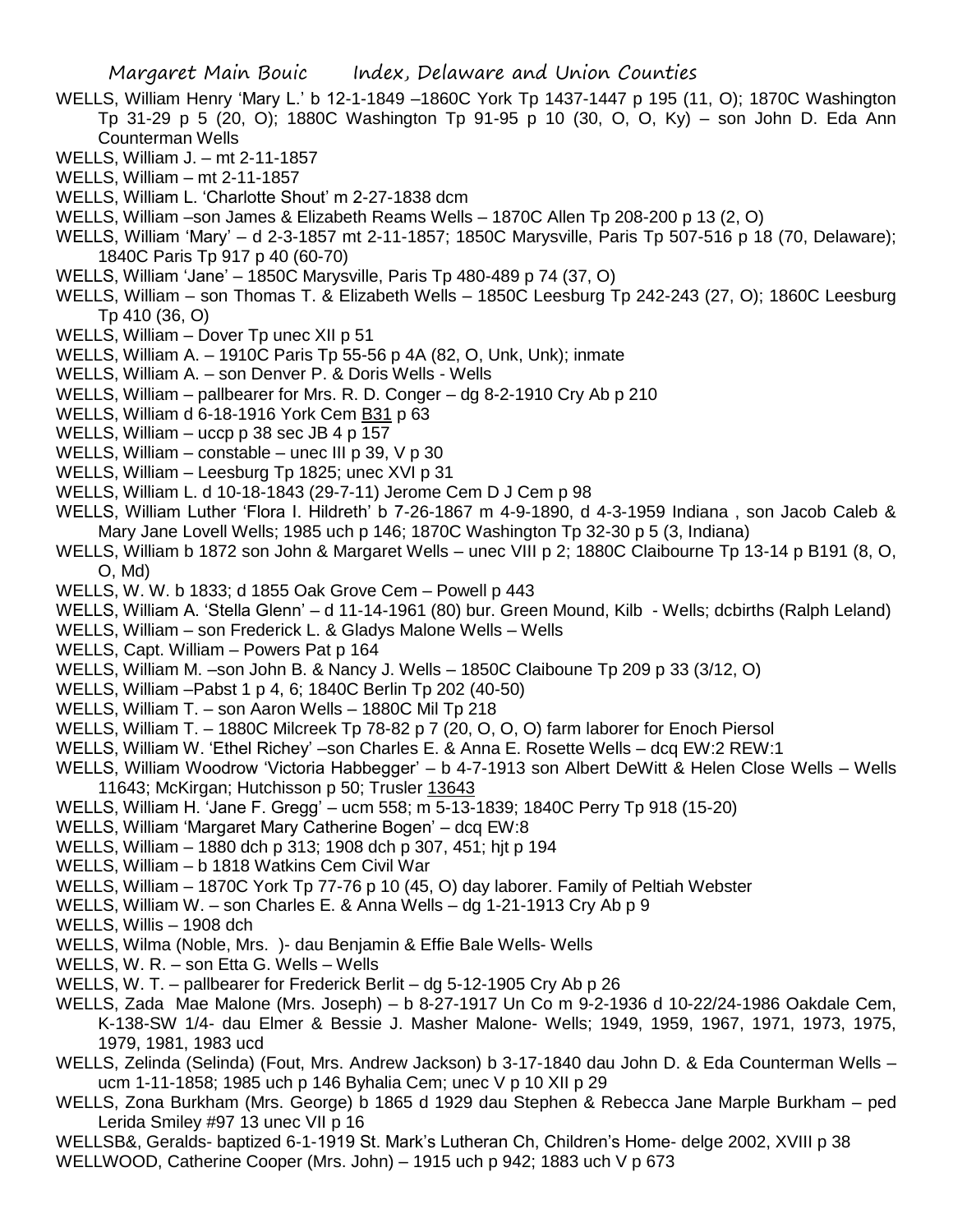- WELLWOOD, Catherine Vetter (Mrs. William W.) b 10-10-1842; m 11-19-1866 dau Adam & Eve Vetter 1880C Washington Tp 82-86 p 9 (36, O, Baden, Baden)
- WELLWOOD, Charles- Union Co Prob. Ct. Vol I p 22
- WELLWOOD, Florence U. dau William & Catherine Vetter Wellwood 1915 uch p 943; 1883 uch V p 673; 1880C Washington Tp 82-86 p 9 (6, O, Irel, O)
- WELLWOOD, Harry C. 'May Hiddlesworth' son William W. & Catherine Vetter Wellwood; 1883 uch V p 673; 1915 uch p 943; 1880C Washington Tp 82-86 p 9 (2/12, O, Irel, O)
- WELLWOOD, John 'Catherine Cooper' 1915 uch p 942; 1883 uch V p 673
- WELLWOOD, Joseph W. son William W. & Catherine Vetter Wellwood 1915 uch p 942; 1883 uch V p 673; 1880C Washington Tp 82-86 p 9 (9, O, Irel, O)
- WELLWOOD, John –son William W. & Catherine Vetter Wellwood 1915 uch p 942; 1883 uch B p 673; 1880C Washington Tp 82-86 p 9 (2, O)
- WELLWOOD, May Middlesworth (Mrs. Harry) 1915 uch p 943
- WELLWOOD, Modjeska (Gibson, Mrs. Delbert L.)- m 7-14-1936 d 11-22-1998- Wellwood
- WELLWOOD, William Ernest son William W. & Catherine Vetter Wellwood 1915 uch p 942; 1883 uch V p 673; 1883 uch Washington Tp 82-86 p 9 (2, O, Irel, O)
- WELLWOOD, William W. 'Catherine Vetter' b 7- -1833 son John & Catherine Cooper Wellwood 1915 uch p 942; 1883 uch V p 673; 1880C Washington Tp 82-86 p 9 (39, Irel, Scot, Eng)
- WELLYN, Ellen- 1870C Concord Tp 265 (17)
- WELMAN, Abigail (Cooper) dau Abigail Boston & Stephen Welman b ca 4-26-1719 m Thomas Cooper 7-16- 1743; dcc Helen Wornstaff Kern 85
- WELMAN, Abigail Boston –dau Hannah Boston b 8-5-1683 d 11-22-1768 m Stephen Welman 4-27-1706; dcc Helen Wornstaff Kern 171
- WELMAN, Elizabeth d after 1672/3 m Thomas Welman 1642; dcc Helen Wornstaff Kern 681
- WELMAN, Hannah Adams dau Elizabeth & Richard Adams b 1-1662 m Isaac Welman 3-13-1678; dcc Helen Wornstaff Kern 341
- WELMAN, Isaac son Elizabeth & Thomas Welman b ca 1647 d after 1724 m Hannah Adams 3-13-1678/9; dcc elen Wornstaff Kern 340
- WELMAN, Stephen son Hannah Adams & Isaac Welman b 9-6-1681 d 1-21-1767 m Abigail Boston 4-27- 1706; dcc Helen Wornstaff Kern 170
- WELMAN, Thomas b ca 1620 d 10-10-1672 m Elizabeth 1642; dcc Helen Wornstaff Kern 680
- WELSCH, Doris Montague (Mrs. Robert L.)- b 12-12-1914 Elida d 2-10-1991 (76)- dau Rev. W,. O. & Gearchie Keller Montague- Welsch
- WELSCH, Martha W. (Mrs. Paul)- b 1-20-1920 Delaware d 2-23-1989 (69) Oak Grove Cem- Welsch
- WELSCH, Paul 'Martha W.'- d 1-5-1974- Welsch
- WELSCH, Robert L. 'Doris Montague'- d 8-1991- Welsch
- WELSH -----mt 10-26-1859; 1915 uch p 532; see Welch; family history, Marysville Liberty- delge 2004 p 24
- WELSH A. Pabst 1 p 37
- WELSH, Dunlap Reunion Bk- delge 2003 p 35
- WELSH, Addie Rogers (Mrs. Paden M.)- Welsh
- WELSH Adele d 11-21-1969 (83) dau A. T. & Bridgette Welsh 1959 ucd; Welsh
- WELSH Adeline S. –dau Frederick & Sopha Welsh 1850C Troy Tp 2643 p 138 (12, O)
- WELSH Agnes Belle Shirley (Jackson, Mrs. Ronald)(Mrs. Kenneth M. Welsh) b 10-21-1917 m(1) 9-19-1937 (2)
	- 7-11-1958 dau Carmi Joseph & Edna Marie Milligan Shirley Maine 13161544433; Milligan V p 6; d June 4, 1999 Mlb Cem; dcc Agnes Shirley Jackson Welsh 1; dcc Kenneth Welsh 1
- WELSH Agnes Zimmerman (Mrs. W. J.) dau Isaac & Anna Ober Zimmerman dumch p 262
- WELSH Alice Elaine (Ayers, Mrs. Carl Thomas) m 7-18-1968 dau Herbert Franklin & Lucille Naomie Welsh Ayers – Welsh
- WELSH Alice dau Elizabeth Welsh 1860C Leesburg Tp 589-560 p 77 (9, O)
- WELSH Alma A. –dau D. D. & Mary Welsh 1860C Marysville 1508-1500 p 198 (9, O)
- WELSH Alva Diana Glabreath (Mrs. )(Freshwater, Mrs. Reuben) Freshwater p 133
- WELSH Angeline Dildine (Mrs. Jesse H) ucm 2397; m 3-18-1856; unec XVII p 54
- WELSH Ann Pabst 3 p 5, 16
- WELSH, Anna- 1870C Thompson Tp 496 (24)
- WELSH, Anna- 1870C Thompson Tp 496 (41)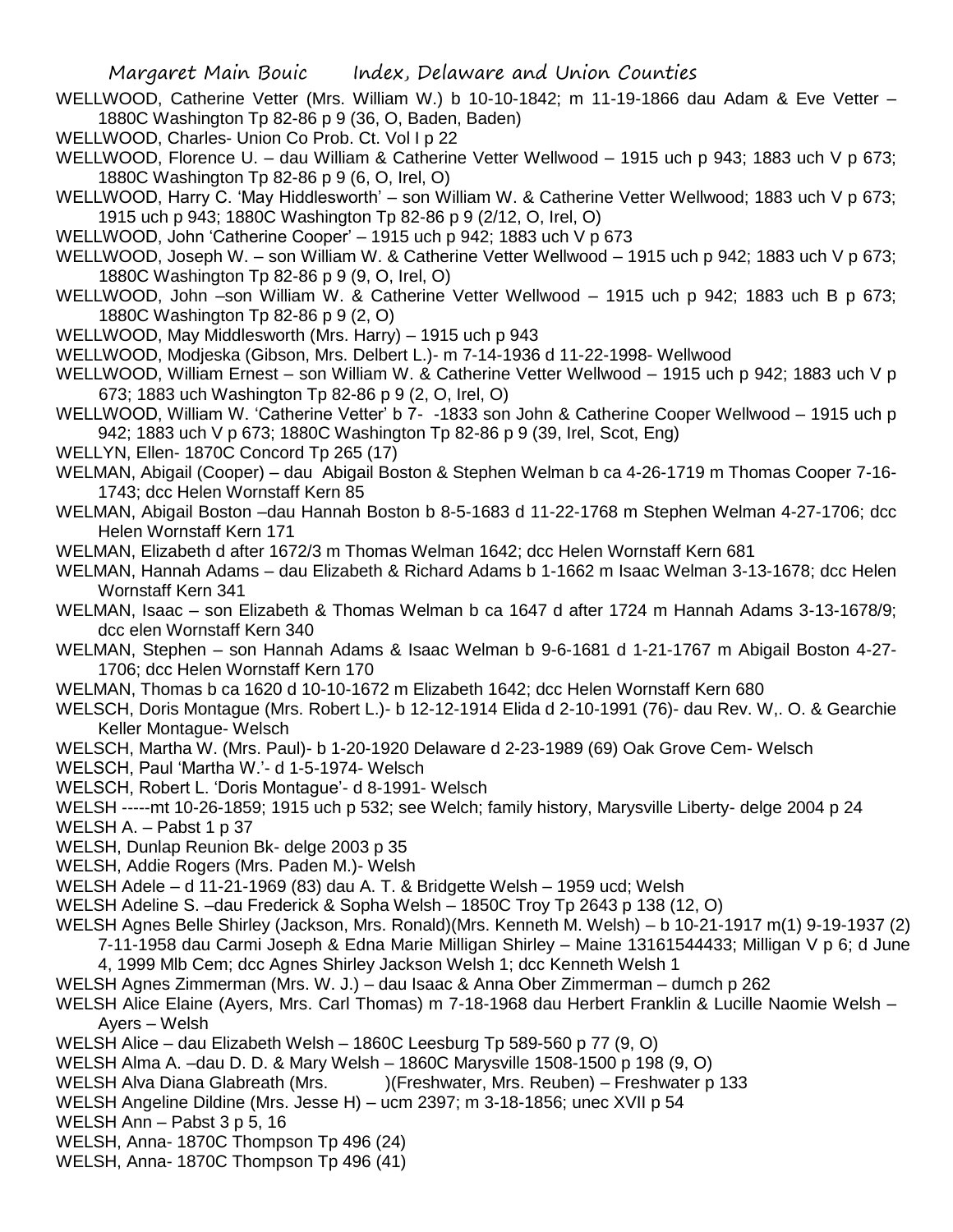- WELSH Anna (Mrs. James) 1870C Marysville Paris Tp 7-7 p 1 (31, Ireland); 1880C Marysville Corp 186-190 (44, Irel, Irel)
- WELSH Annie 1860C Marysville 1549-1542 (25, Irel)
- WELSH, Anna Louise Nicol (Mrs. Bradley Wayne)- dau Lavern Nichol & Thelma Scheiderer Nicol Rausch 11922?. 14182?
- WELSH, Ardella Holt (Mrs. Paden Money Paden) b 3-31-1878; m 7-10-1941; d 10-9-1961 dau William Lester & Juliette Miller Holt – Welsh – 1961 dcd; dcc Kenneth Welsh 3
- WELSH, A. T. 'Bridgette' Welsh
- WELSH, Augustus A. surety dcw Bk 4 p 405 (42) see Welch; surety dcw Bk 4 p 433 (46)
- WELSH, B. 1908 dch p 528
- WELSH, Baden M. son Beorge Carpenter & Elizabeth Ann Money Welsh 1880C Leesburg Tp 53-53 p A 177 (10, O, O, O)
- WELSH, Benjamin 'Elizabeth' 1860C Leesburg Tp 598-569 p 79 (45, O); 1870C Leesburg Tp 93-95 p 12 (55, O); 1880C Leesburg Tp 232-232 p c 186 (65, O, Pa, O); 1883 uch V p 447
- WELSH, Benjamin F.- 1870C Thompson Tp 496 (\*24)
- WELSH, Bernerd Dunlap son Edmund Brush & Iva Dunlap Welsh Howison 1315; Welsh
- WELSH, Bessie Kingrey (Mrs. Calvin Stanley) m 1935-Welsh
- WELSH, Betty (Mrs. )(Dennis, Mrs. Larry Gene) mother of Ty Welsh- 1985 uch p 41
- WELSH, Betty L. Greenwood (Mrs. Russell) b 2-1-1937; m 8-2-1958 dau James R. & Martha Ann Renn Greenwood – Weiser p 555
- WELSH, Bill 1915 uch p 527
- WELSH, Bill 'Elizabeth Kirk'- m slip- unec VIII p 66
- WELSH, Bradley b 1962 lived with Raymond C. & Mary Dort -1971, 1973 ucd
- WELSH, Bradley Wayne 'Anna Louise Nicol' m 9-19-1981 –son Donald Welsh Rausch 11922?, 141827?, 1983 ucd
- WELSH, Brian b 1971 lived with Raymond C. & Mary Dort -1971, 1973 ucd
- WELSH, Bridgett (Mrs. A. T.) d 4-4-1891 (35y) dcdeaths; Welsh
- WELSH, Brownie Cross (Mrs. Richard F.) b 6-13-1933 Tenn m 43y d 2-12-1995 (61) Oller Cem- dau E. G. & B. Leora Collier Cross- Welsh; 1971, 1980 dcd
- WELSH, Bunuld (?) dau James K. P. & Josephine Welsh 1880C Marysville 414-458 p 31 (4/12, O, O, ) b 2- -1880
- WELSH, Cairl ch Gaylord & Doris Welsh 1959 ucd (11)
- WELSH, Calvin Stanley 'Bessie Kingrey' –b 3-22-1904; m 1935; d 12-18-1878 bur. Kan. –son E. Brush & Ivy G. Dunlap Welsh – 1908 dch p 832; Howison 1308
- WELSH, Calvin son Elizabeth Welsh 1860C Leesburg 5889-560 p 78 (11, O)
- WELSH, Carolyn Sue (Sharp, Mrs. )(Ryan, Mrs. ) dau Herbert Franklin & Lucille Naomi Fields Welsh – Welsh
- WELSH, Carrie B. dau George & Elizabeth Ann Money Welsh 1880C Leesburg Tp 53-53 p 177A (5, O, O, O)
- WELSH, Carrie M. dau James K. P. & Josephine Welsch 1880C Marysville 414-458 p 31 (8, O, O, O)
- WELSH, Catherine Barnitz (Mrs. Henry) b 1803; m 1836; d 1886 dau John & Catherine Hay Barnitz Nash p 406
- WELSH, Catharine (Kerns, Mrs. Cyrus) ucm 3019; m 4-41-1860
- WELSH, Celesta dau D. D. & Mary Welsh 1860C Marysville 1508-1500 p 198 (18, O)
- WELSH, Charles son James M. & Mariah Hempstead Welsh 1860C Paris Tp Marysville 1430-1420 p 188 (6, O)
- WELSH, Charles Lee son Ross & Janet Welsh 1949 ucd
- WELSH, Charlie- Union Co Prob. Ct. Vol I p 76
- WELSH, Christopher b 1966 son Jerry L. & Paula Welsh 1973 ucd
- WELSH, Clara "Sis"Coleman (Mrs. Lewis Francis)- m 12-24-1963- Welsh
- WELSH, Clara dau D. D. & Mary Welsh 1860C Marysville 1508-1500 p 198 (7, O)
- WELSH, Clara E. (Louden, Mrs. George W.) ucm 5197; m 12-26-1872
- WELSH, Clara Griffin (Mrs. John C.)- b 9-6-1926 Chillicothe m 50y d 4-14-2003 (76) Oak Grove Cem- dau Lawrence T. & Lucy VanZandt Griffin- Welsh
- WELSH, Clarence "Blackie"'Nellie Franklin;- parents of Richard F. Welsh- Welsh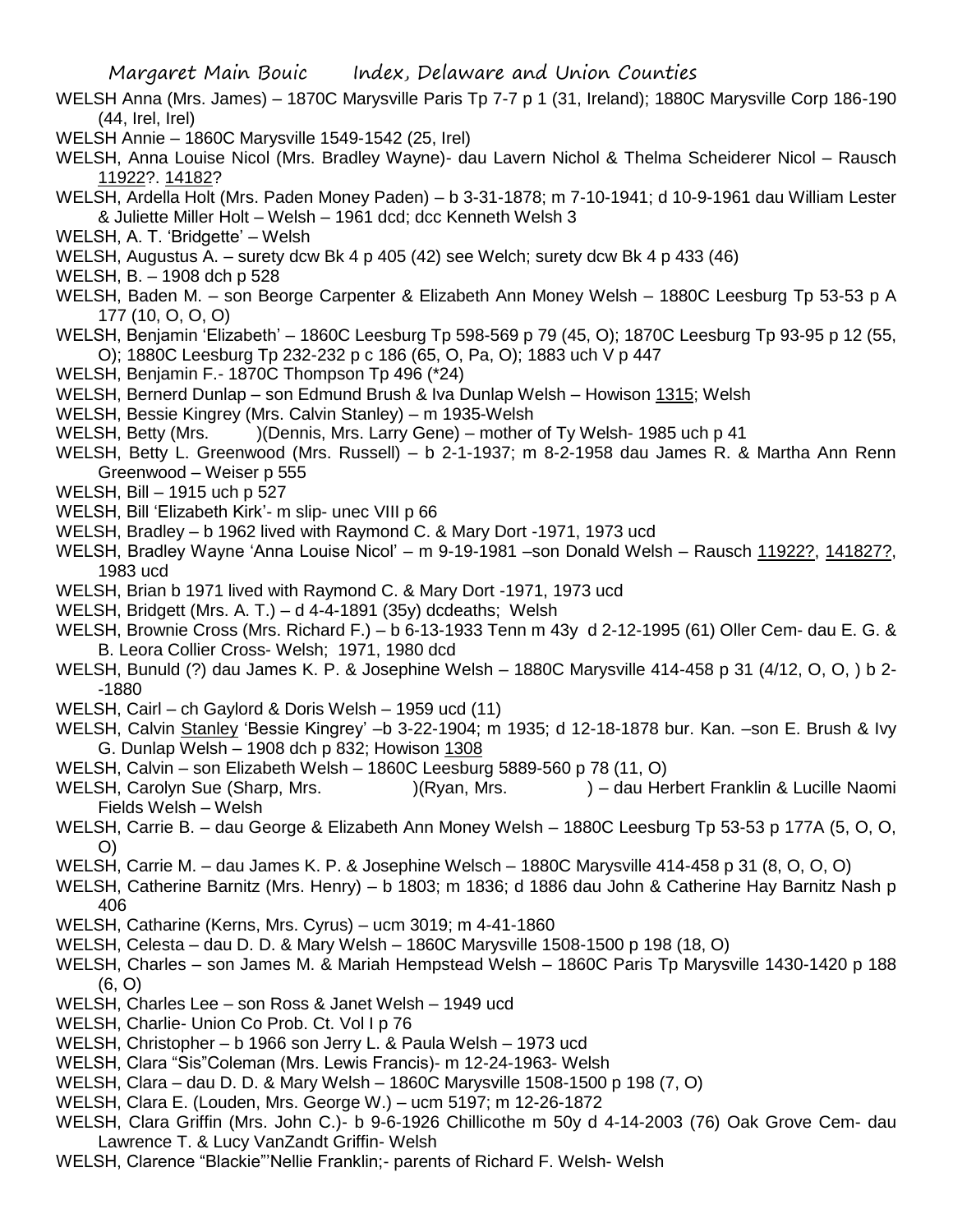- WELSH, Clarence son Paden & Ardella Holt Welsh d 9-24-1933 Welsh
- WELSH, Clarence D. d 8-19-1854 (1y 1m) Oakdale Cem 871 (C94)
- WELSH, Clarence P. 1961 dcd
- WELSH, Clifford 'Helen Lucille Virden' m 2-22-1930; Graham (1274111)
- WELSH, Columbus Eli son W. Scott & Ella Welsh 1910C Jerome Tp 84-89 p 4A (18, O, O, O)
- WELSH, Content (Mrs. Aaron)(Warren, Mrs. Thomas) Powell p 220
- WELSH/Walsh, Cory (Mrs. John J.) 1900C Marysville 3<sup>rd</sup> Ward 197-203 p 8A (25, O, O, O); m 3yr, no ch
- WELSH, Dr. CCC (1875 Delaware Tp)
- WELSH, Daniel 1980 dcd
- WELSH, David 'Sarah Elliott' ucm 893; m 8-3-1843
- WELSH, David son Gaylord & Doris Welsh 1959 ucd (10)
- WELSH, David D. d 12-27-1854 (3 m) Oakdale Cem 872 (C94)
- WELSH, David B. 1980 dcd
- WELSH, David L. 'Joan' 1980 dcd
- WELSH, David 'Margaret Scott' ucm 438; m 9-7-1837
- WELSH, Dr. David D. 'Elizabeth Hempstead' b 8-25-1817 m 9-26/29-1839 ucm 579 d 5-17-1836 (45); 1915 uch p 134, 144, 151, 251, 373; 1883 uch III p 328, 331, 343, 372, 388; V p 45, 51, 57, 63, 77, 78, 728; XXII, mt 5-20-1863, 5-27-1863 unec XXII p 55
- WELSH, Delpha Dell b 3-24-1933 dau Clifford & Helen Lucille Virden Welsh Graham 12741111
- WELSH, Dennis Walter 'Velma' b 1-13-1908; d 5-21-1970 bur. Bloomingburg son Mephie C. Welsh Welsh; Adam Wolfe vs Dennis Welsh, sheriff cale, unec XII p 6
- WELSH, D. D. 'Mary' -1860C Marysville 1508-1500 p 198 (43, O) farmer; d 5-17-1863 (45y 8m) Oakdale Cem 873 (C94)
- WELSH, Donald d 12-29-1928 (11 m) Oakdale Cem 4092 (H29)
- WELSH, Donald son Dennis Walter & Velma Welsh Welsh
- WELSH, Donald- son Lewis Francis & Clara Coleman Welsh- Welsh
- WELSH, Donald Ross son Ross & Janet Welsh 1949 ucd
- WELSH, Donald Ty b 4-2-1974 son Donald Welsh Welsh
- WELSH, Donna (Stevenson, Mrs. ) sister Dennis Walter Welsh Welsh
- WELSH, Doris (Mrs. Gaylord) 1959 ucd
- WELSH, Doris (Gabriel, Mrs. ) dau Ray L. & Nellie M. Northrup Welsh Welsh
- WELSH, Dorothy (Gruntz, Mrs. ) sister Dennis Walter Welsh
- WELSH, Dorothy L. (Doering, Mrs. ) dau Herbert Franklin & Lucille Naomie Welsh Welsh
- WELSH, Earl son Dennis Walter & Velma Welsh Welsh
- WELSH, Earl 'Elsbeth'- Welsh
- WELSH, Mr. and Mrs. E. B.- dau born- dg 3-5-1901, p5c5; delge 1996, XII p 48
- WELSH, Ed 1980 dcd
- WELSH, Edith 1860C Leesburg Tp 375 (40, O); letter 1845, unec XI p 15
- WELSH, Edith E. dau W. Scott & Ella Welsh 1910C Jerome Tp Plain City 84-91 p 4A(20, O, O, O) school teacher
- WELSH, Edna Ross dau James K. P. & Josephine Welsh 1880C Marysville 414-458 p 31 (5, O, O, O)
- WELSH, Edmund Brush 'Iva Dunlap' m 9-26-1899 son William W. & Margaret J. Welsh Dunlap, Converse
- Bible; delge 1995, XI p 7; 1880C Scio Tp Howison 571; dcbirths (Russel Ghordon)(30-1907)
- WELSH, Edmund Murray son Kenneth Money Welsh b 5-17-1947; dcc Kenneth Welsh 1
- WELSH, Edward- 1870C Delaware Town 3349 (15)
- WELSH, Edward- d 10-28-1882 (23y11m) dcdeaths
- WELSH, Edward M. 'Dronda' son Kenneth Welsh
- WELSH, Edward M. d today (38) dg 5-9-1905 Cry Ab p 25
- WELSH, Edward P. 'Mary Foley'- m10-18-1869 dcm 763; delge 1999 p 22
- WELSH, Eileen (Motts, Mrs. ) dau Herbert Franklin & Lucille Naomi Fields Welsh Welsh
- WELSH, Elinor Pritchard dau Elizabeth & Samuel Pritchard b 1800; d 1846 m Moses Welsh 9-26-1833; dcc Kenneth Welsh 9
- WELSH, Elizabeth Ann Money dau Susan Cunningham & Nicholas Money b 10-31-1843; d 3-10-1916 m George Carpenter Welsh 2-13-1866; dcc Kenneth Welsh 5; 1880C Leesburg Tp 53-53 p 177A (37, O, O, Pa)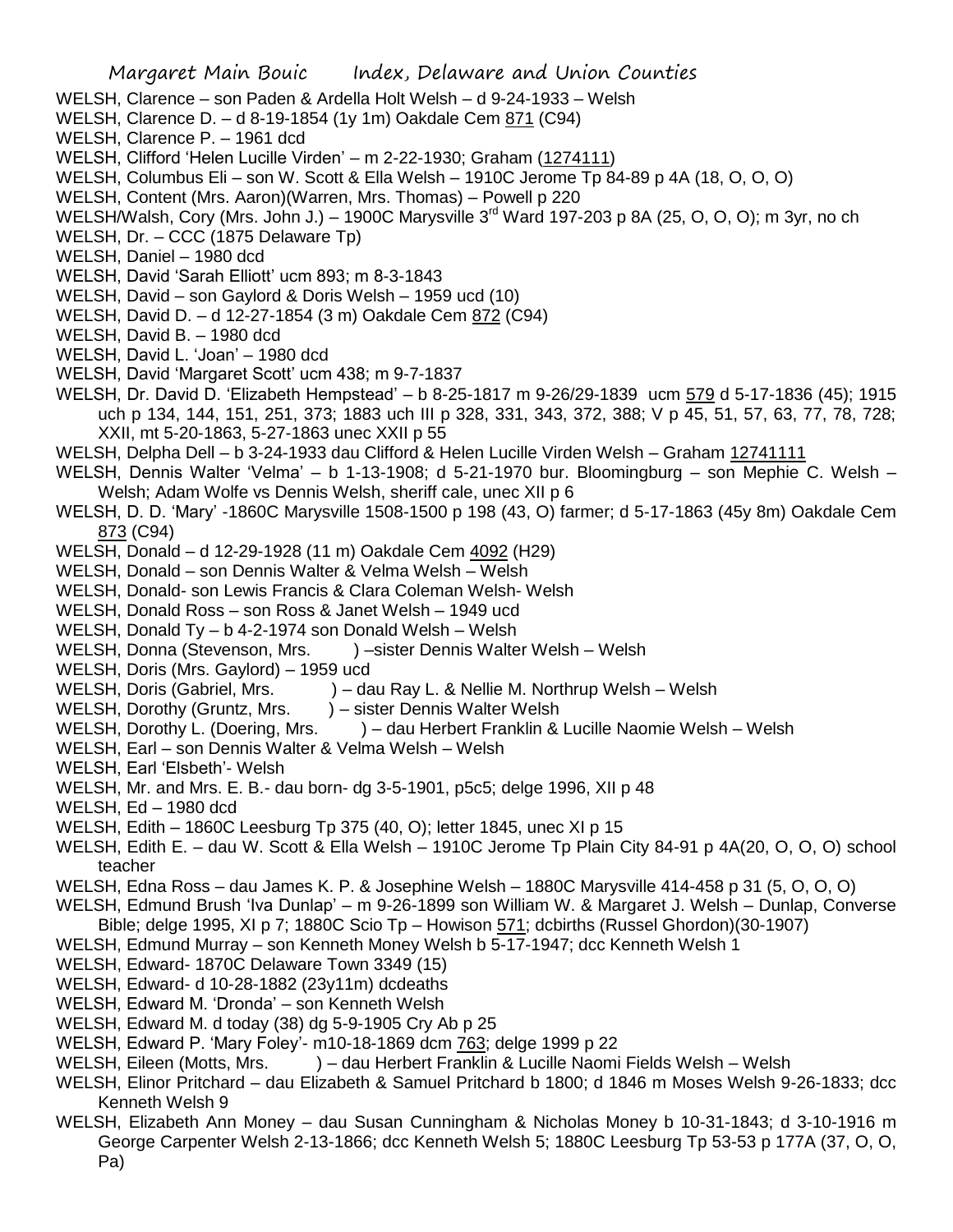- Margaret Main Bouic Index, Delaware and Union Counties
- WELSH, Elizabeth Devereaw (Mrs. Mathias) ucm 3177; m 4-30-1861

WELSH, Elizabeth (Mrs. Benjamin) – 1883 uch v p 447; 1860C Leesburg Tp 598-569 p 79 (42, O); 1870C Leesburg 93-95 p 12 (52, O); 1880C Leesburg Tp 232-232 p C 186 (62, O, Va, Pa)

- WELSH, Elizabeth 1860C Leesburg Tp 589-560 p 77 (45, Pa)
- WELSH, Elizabeth Hempstead (Mrs. David D.) ucm 579; m 9-26-1839
- WELSH, Elizabeth Flenniken (Mrs. ) b 10-29-1779 dau James & Jane Dunlap Flenniken Powers p 135
- WELSH, Elizabeth (Fletcher, Mrs. Martin)- dau John C. & Clara Griffin Welsh- Welsh
- WELSSH, Elizabeth Kirk (Mrs. Bill); m slip, unec VIII p 66
- WELSH, Ella- 1870C Delaware Town 349 (7)
- WELSH, Ella dau D. D. & Mary Welsh 1860C Marysville 1508-1500 p 198 (2, O)
- WELSH, Ella (Mrs. W. Scott) 1910 Jerome Tp, Plain City 84-89 p 4A (42, O, O, O) m 20 yr, 7 ch
- WELSH, Ellen Prichard (Mrs. Moses) 1883 uch V p 438
- WELSH, Elsbeth (Mrs. Earl)- parents of Rebecca Welsh- Welsh
- WELSH, Emma dau Benjamin & Elizabeth Welsh 1860C Leesburg Tp 598-569 p 79 (18, O)
- WELSH, Emma Boyd dau W. Scott & Ella Welsh 1910C Jerome Tp, Plain City 84-91 p 4A (9, O, O, O)
- WELSH, Emma J. (Martin, Mrs. Thomas W.) ucm 4398; m 6-18-1868
- WELSH, Eunice dau James M. & Margaret A. Welsh 1850C Marysville 371-409 p 26 (14, O, O, O)
- WELSH, Ev 'Germaine'- parents of Michael W. Welsh- Welsh
- WELSH, Fay 'Suzanne Ebright' Hutchisson p 37
- WELSH, Rev. Father funeral of John Hanraham Jr. d 2-6-1912 Cry Ab p 94
- WELSH, Francis son Robert & Nancy Burns Welsh 1860C Marysville 1500-1492 p 197 (17, O)
- WELSH, Frank 1883 uch IV p 493, 494, 458
- WELSH, Frank son D. D. & Mary E. Welsh 1860C Marysville 1508-1500 p 198 (3, O); 1880C Marysville 6- 9- p 1 (22, O, O, NY) – Marble cutter
- WELSH, Frankie (Rowland, Mrs. Ellsworth A.) dau William W. & Margaret J. Welsh; Howison 570; 1880C Sc Tp 65 – Pabst 3:11, 19
- WELSH, Franklin 'Mary A. Reed' ucm 2778; m 10-5-1858; mt 10-6-1858; 1883 uch V p 518; d 3-10-1865; unec XVIII p 66
- WELSH, Frederick 'Sopa' 1850C Troy Tp 2643 p 138 (49, O)
- WELSH, Frederick son Frederick & Sopa Welsh 1850C Troy Tp 2643 p 138 (7, O)
- WELSH, F. W.- d 6-30-1890 Union Co Prob. Ct. Vol 3
- WELSH, Garison 'Susanna' 1880C Leesburg Tp 149-149 p c 192 (49, NJ, NJ, NJ) farmer
- WELSH, Gaylord 'Doris' 1959 ucd
- WELSH, George W. Mc son Garison & Susanna Welsh 1880C Leesburg Tp 149-149 p c 182 (14, O, O, O)
- WELSH, Georgianna (Chamberlain, Mrs. Verne) dau Herbert Franklin & Lucille Naomi Fields Welsh Welsh
- WELSH, Georgia (Georganna) dau William W. & Margaret Jane Howison Welsh Newhouse Cem p 4 b 1867; d 1877 – Howison 568; Pabst 3 p 21
- WELSH, George- 1870C Thompson Tp 496 (\*28)
- WELSH, George A.- 1870C Thompson Tp (2)
- WELSH, George "Bob"– son Watt L. & Rosie Welsh Welsh; 1949 ucd
- WELSH, George b 1757 d 6-11-1837 m Nancy Cannon 5-4-1780; dcc Kenneth Welsh 16
- WELSH, George Carpenter son Elinor Pritchard & Moses Welsh b 8-2-1842; d 5-3-1910 m Elizabeth Ann Money 2-13-1866; dcc Kenneth Welsh 4; 1880C Leesburg Tp 53-53 p A177 (39, O, O, O)
- WELSH, Germaine (Mrs. Ed)- Welsh
- WELSH, Gertrude dau W. Scott & Ella Welsh -1910C Jerome Tp Plain City 84-89 p 4A (13, O, O, O)
- WELSH, Margaret Gladys (Redman, Mrs. E. T.) (Shoemaker, Mrs. Tim) dau Edmund Brush & Iva G. Dunlap Welsh 1306
- WELSH, Gloria Jean (Simmons, Mrs. Thomas E.) m 12-16-1967 dau Herbert Franklin & Lucille Naomi Fields Welsh – Welsh
- WELSH, Grace Germaine- b 5-11- dau Mike & Robin Welsh- Welsh
- WELSH, H. A. tax duplicate from Joseph A. McGonigle, Oxford Tp 1890/1; delge 1999 p 8
- WELSH, Hanah dau James M. & Maria Hempstead Welsh 1860C Paris Tp Marysville 1430-1420 p 188 (10, O)
- WELSH, Hanora- 187C Delaware Town 349 (11)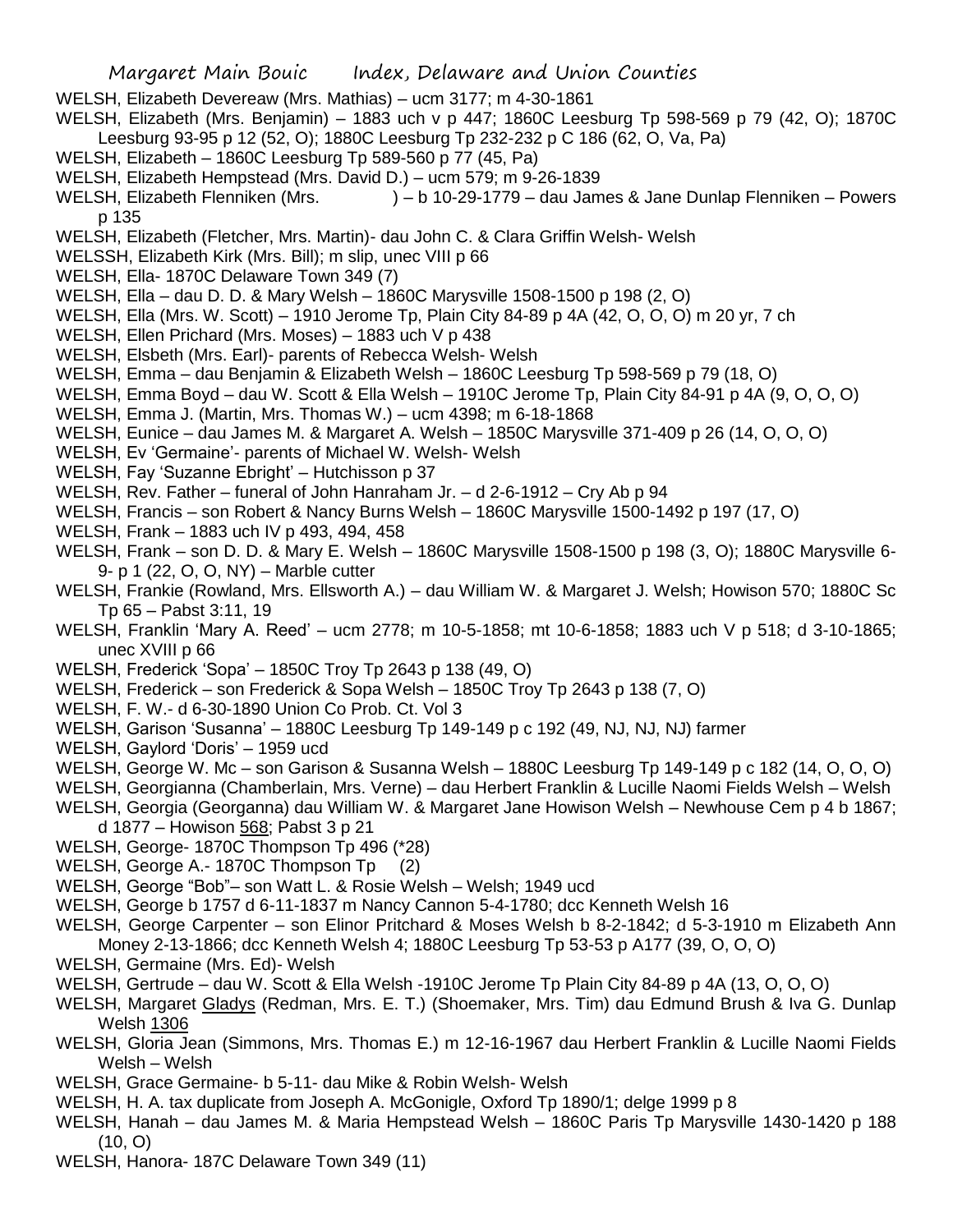WELSH, Harold Brush –son Edmund Brush & Iva Dunlap Welsh – Howison 1313

WELSH, Harold B. "Ted"'Virginia Jane Jones' –b 1-23-1923 m 9-6-1953 d 10-6-2000 ; son Watt L. & Roxie Evans Welsh- Welsh; 1961, 1969, 1971, 1980 dcd; Weiser p 17

- WELSH, ---------son Harrison R. & Rachel Welsh d 10-25-1853 (1 yr) Oakdale Cem 1625 (27E)
- WELSH, Hattie- 1870C Delaware Town 349 (9m)
- WELSH, H. E. 1971 dcd
- WELSH, Helen Lucille Virden (Mrs. Clifford) b 6-28-1913; m 2-22-1930 dau Clarence & Delpha Dell Virden Graham 1274111
- WELSH, Henry 'Catherine Barnitz' b 1800; m 1836; d 1883 Nash p 406
- WELSH, Herbert Franklin 'Lucille Naomi Fields' d 4-4-1976 (67) bur. Oak Grove; Howison 1310 son Edmund Brush & Iva Dunlap Welsh – Welsh
- WELSH, Henrietta C (Wickes, Mrs. Peregrine Letherbury) b 1840; d 1918 dau Henry & Catherine Barnitz Welsh – Nash p 406
- WELSH, Hester A. (Guthrie, Mrs. Joseph K.) m 6-23-1863 ucm 3449; unec XX p 66, XXII p 55
- WELSH, Hester A. dau James M. & Maria Welsh 1860C Paris Tp Marysville 1430-1420 p 188 (14, O)
- WELSH, Hosea S. b 12-5-1885 Scioto Tp d 6-26-1961 (76) bur. Newhouse Cem son Wesley W. & Margaret Howison Welsh- dcbirths; Welsh
- WELSH, Houston son Elizabeth Welsh 1860C Leesburg Tp 589-560 p 77 (16, O)
- WELSH, Howard d 10-9/6-1890 (23-2-24) Thompson Tp; dcdeaths, typhoid dg 10-24-1890 Cry Ab p 3; 1870C Thompson Tp 496 (3)
- WELSH, Howard son George Carpenter & Elizabeth Ann Money Welsh; 1880C Leesburg Tp 53-53 p A177 (12, O, O, O)
- WELSH, Ira 1820C Delaware Tp; Pabst 5 p 1
- WELSH, Isaac 'Mary Shaw' m 1-29-1807 onwq I
- WELSH, Isabel (Judy, Mrs. Richard)- m 12-12-1851 ucm 1741; unec XIV p 66
- WELSH, Isabel Scott (Mrs. James) ucm 1339; m 8-29-1848
- WELSH, Iva Gertrude Dunlap (Mrs. Edmund Brush) –b 4-16-1860 m 9-20-1899 Dunlap, Converse Bible; delge 1995, XI p 7; (28-1907), dcbirths (Hosea Stanley)- dau Calvin G. & Mary S. Converse Dunlap 1908 dch p 832; Howison (571); rtc p 10;
- WELSH, Iva Marie (Askew, Mrs. ) dau Herbert Franklin & Lucille Naomi Fields Welsh Welsh
- WELSH, J.- Auditor's sale- unec XII p 52
- WELSH, Jack- father of Susan Welch Zacharias- Welsh
- WELSH, James 'Anna' 1870C Marysville Paris Tp 7-7 p 1 (31, Ireland); 1880C Marysville Corp 186-190 p 19 (45, Irel, Irel, Irel)
- WELSH, James F. grandson Thom Dorsey; b 9-1878; 1900C Milford Center 47-51 (21, O, O, O)
- WELSH, James Jr. –son James & Anna Welsh; 1880C Marysville Corp 186-190 p 19 (8, O, Irel, Irel)
- WELSH, James K. 1883 uch IV p 52, 493, 458
- WELSH, James K. son Robert & Nancy Burns Welsh 1860C Marysville 1500-1492 p 197 (16, O)
- WELSH, James K. P.- d 7-2-1895 Union Co Prob. Ct. Vol 3
- WELSH, James, K. P. 'Joice E. Snodgrass' m 12-25-1867 ucm 4309; unec XXIII p 78
- WELSH, James K. P. 'Josephine' 1880C Marysville 414-458 p 31 (34, O, Pa, O); 1870C Marysville Paris Tp 284-290 p 33 (25, O)
- WELSH, James M. 1915 uch p 144; 1883 uch III p 329, 331, V p 51; uccp p 39 tavern JB 4 p 193; uccp p 42 JB 4 p 288 town council – mt 4-6-1852 unec II p 46; uccp p 44 sec JB 4 p 374
- WELSH, James M. 'Mariah Hempstead' license 10-11-1843 ucm 913; mt 2-26-1862, unec XXI p 9; 1860C Paris Tp Marysville 1430-1420 p 188 (39, O) livery business
- WELSH, James M. 'Margaret A. Davids'- mt 9-3-1862, unec XXI p 52, XXII p 9; 1880C Marysville 371-409 p 27 (49, O, O, O) auctioneer
- WELSH, James 'Isabell Scott' ucm 1339; m 8-29-1848; 1883 uch IV p 493
- WELSH, James- b 10-1-1878 son Patrick & Kate Delsey Welsh- unec XIV p 23
- WELSH, Jane dau James & Anna Welsh; 1880C Marysville Corp 186-190 p 19 (1, O, Irel, Irel)
- WELSH, Janet (Mrs. Ross) 1949 ucd
- WELSH, Janis Lorene Patrick (Mrs. Paden Eugene) b 2-27-1927 m 10-26-1947- dau Afton & Edna Hudson Bell Patrick – 1985 uch p 111; 1967, 1971, 1973, 1975, 1979, 1981, 1983 ucd
- WELSH, Jason- son John C, & Clara Griffin Welsh- Welch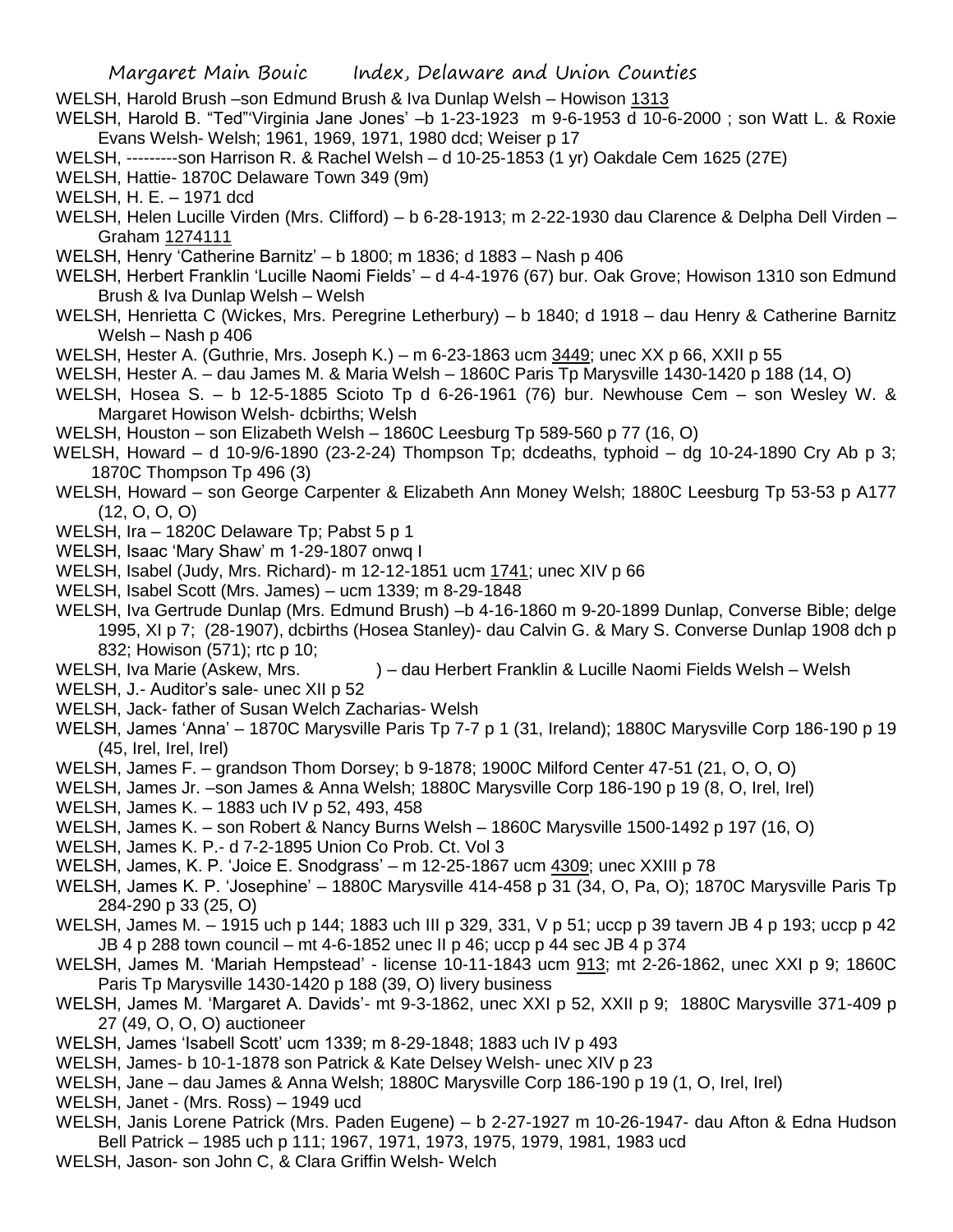- WELSH, —Turner (Mrs. J. C.)- dau Luther Turner- unec XIV p 15
- WELSH, Jeremiah son Elizabeth Welsh 1860C Leesburg Tp 589-560 p 77 (19, O)
- WELSH, Jerry L. 'Paula' 1973 ucd
- WELSH, Jerry son Dennis Walter & Velma Welsh Welsh
- WELSH, Jerry son Fay & Susanne Ebright Welsh Hutchisson p 37
- WELSH, Jerry C. grandson William Reed; 1880C Darby Tp 149 p 16 (20, O, O, Va)
- WELSH, Jesse H. 'Angeline Dildine' ucm 2397; m 3-18-1856; unec XVII p 54
- WELSH, Jessica b 1972 dau Robert J. & Patricia M. Welsh 1975, 1979 ucd
- WELSH, Jill dau Lawrence a. & Lenora Welsh 1961 dcd (4)
- WELSH, Joan (Mrs. David L.) 1980 dcd
- WELSH, Johana- 1870C Delaware Town 349 (12)
- WELSH, John 'Kim'– b 1955 son Richard F. & Brownie G. Welsh Welsh; 1971 dcd
- WELSH, John 1880C Darby Tp p 237A (22, O, Irel, Irel) –farm labor
- WELSH, John C. 'Clara Griffin'- b 9-30-1922 Columbus m 50y d 10-10-1996 (74)- bur Circleville- son John C.,Sr. & Mae Blue Welsh- WWII, korean War, Columbus policeman- Welsh
- WELSH, John C. III- d 4-29-1985 son John C. & Clara Griffin Welsh- Welsh
- WELSH/Walsh John J. 'Cory' 1900C Marysville 3<sup>rd</sup> ward 197-203 p 8A (24, O, Can(Fr), Irel) cigar maker
- WELSH, John K.- son Richard F. & Brownie Cross Welsh- Welsh
- WELCH, John M.- owned Buick Touring car- delge 2002, XVIII p 6,
- WELSH, Joice E. Snodgrass (Mrs. James K. P. m 12-25-1867 ucm 4309; unec XXIII p 78
- WELSH, Josephine (Mrs. James K. P) 1880C Marysville 414-458 p 31 (32, O, O, O); 1870C Marysville Paris Tp 284-290 p 33 (20, O)
- WELSH, Julia- 1870C Delaware Town 349 (4)
- WELSH, Julia- 1870 Delaware Town 349 (42)
- WELSH, Julie Michelle–(Morris, Mrs. Randolph Russell)(Schmidt, Mrs. )- b 2-5-1957 dau Paden E. & Janis Lorene Patrick Welsh; m 6-27-1980; – 1967, 1971, 1973 ucd; 1985 uch p 111
- WELSH, Kate Delsey (Mrs. Patrick)- unec XIV p 23
- WELSH, Katherine d 7-12-1978 aunt of Mary Ann Taylor Welsh
- WELSH, Kahryne M. (Mrs. Thomas J.)- d 7-12-1978, St,. Joseph Cem, Columbus- Welsh
- WELSH, Katy dau James & Anna Welsh 1870C Marysville Paris Tp 7-7 p 1 (2/12, O) b March; 1880C Marysville Corp 186-190 (10, O, Irel, Irel)
- WELSH, Kenneth 'Agnes Shirley' son Paden & Ardella Holt Welsh Welsh; Main (13161 54433); d 2- -1994
- WELSH, Kenneth Money son Ardella Holt & Paden Money Welsh b 7-11-1917 m Agnes Belle Shirley 1937, 1958; dcc Kenneth Welsh 1; dcc Agnes Shirley Welsh
- WELSH, Kim (Mrs. John)- Welsh
- WELSH, L. A. 1883 uch IV p 494, 513, 534
- WELSH, Laura (Mrs. Richard C.)- Welsh
- WELSH, Lawrence son Ray L. & Nellie M. Northrup Welsh Welsh
- WELSH, Lawrence A. 'Lenora' 1961 dcd
- WELSH, Lawrence son Lawrence A. & Lenora Welsh 1961 dcd (5)
- WELSH, Leah- letter, 1845; unec XI p 15
- WELSH, Lena- d 12-16-1890 (4-10-0) dcdeaths; Thompson Tp
- WELSH, Lenora (Mrs. Lawrence A.) 1961 dcd
- WELSH, Leona Moore (Mrs. Richard F.)- Welsh
- WELSH, Leroy hjt p 53, 54; 1915 uch p 246
- WELSH, Lettia A. (Phelps, Mrs. William)- m 5-15-1861 mt 5-15--1861 unec XX p 28
- WELSH, Lewis Francis 'Clara "Sis"Coleman b 11-17-1940 Delaware m 12-24-1963 d 10-27-2004 (63) Oak Grove Cem- son Herbert Franklin & Lucille Naomi Fields Welsh – Welsh; 1980 dcd
- WELSH, Lillian Gertrude (McCullough, Mrs. Don) dau Edmund Brush & Iva Dunlap Welsh Howison 1314
- WELSH, Lillian Neville (Coleman, Mrs. Ted)- b 11-4-1916 Magnetic Springs m 8-21-1978 d 2-16-1989 (72) Colo.bur Denver, Colo. dau Edwin Bush & Iva Dunlap Welsh- Welsh
- WELSH, Lillie F. (Wilkin, Mrs. Charlie V.) m 6-2-1897 Whipps p 12
- WELSH, Loranna (Drake, Mrs. Willaim W.) m 2 -18-1830 dcga p 49 Delaware Patron & Franklin Chronicle- dau Zachariah Welsh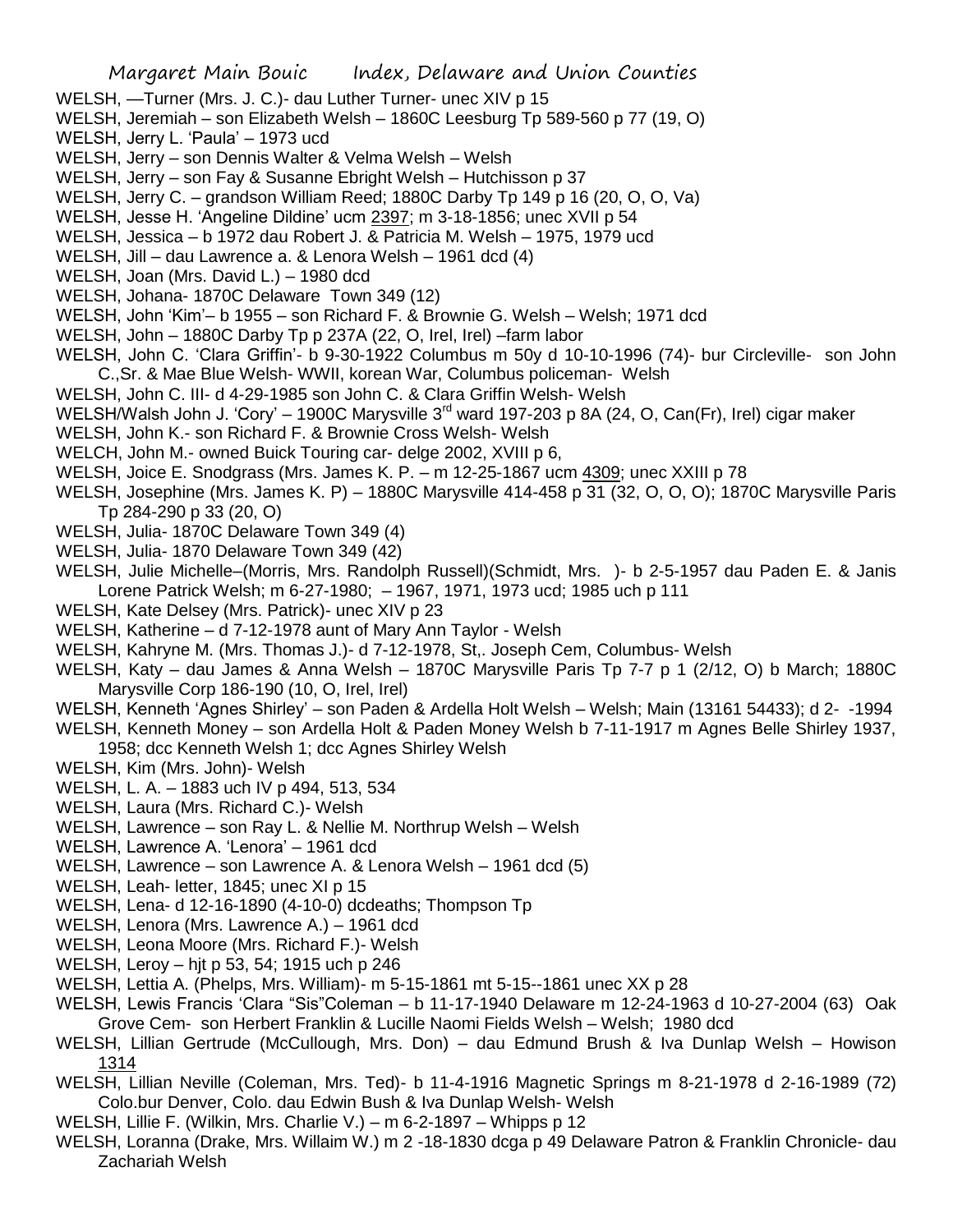- WELSH, Lottie B. dau James K. P. & Josephine Welsh –1870C Marysville Paris Tp 284-296 p 33 (1, O); 1880C Marysville 414-458 p 31 (11, O, O, O);
- WELSH, Louis Hays son James K. P. & Josephine Welsh 1850C Marysville 414-458 p 31 (3, O, O, O)
- WELSH, Lucille Naomi Fields (Mrs. Herbert Franklin) -d 11-13-1974 (61) bur Oak Grove Cem Welsh
- WELSH, Lucretia C. Beckley (Mrs. Wattie L.) b 4-14-1902; d 2- -1978 (75) dau David & Phoebe Hill Beckley 1967, 1971, 1973, 1975 ucd
- WELSH, Lucus A. –son D. D. & Mary Welsh 1860C Marysville 1508-1500 p 198 (11, O)
- WELSH, Lynda (Rodgers, Mrs. Paul) dau Dennis Walter & Velma Welsh Welsh
- WELSH, Lynn (Dennis, Mrs. Thomas) dau Dennis Walter & Velma Welsh Welsh
- WELSH, Maggie- 1870C Delaware Town 349 (18)
- WELSH, Margaret- 1870C Thompson Tp 496 (24)
- WELSH, Margaret A. Davids (Mrs. James M.) mt 9-3-1862 unec XXI p 52, XXII p 9; 1880C Marysville 371- 407 p 27 (43, O, Pa, Pa)
- WELSH, Margaret Scott (Mrs. David) m 9-7-1837 ucm 438
- WELSH, Margaret Jane Howison (Mrs. William Wesley) b 1845; d 1935 Howison 173- dau Sanford & Melissa Fleming Howison – 1880C Sc Tp 65; Newhouse Cem p 4; Pabst 3:6, 17, 21; dcbirths (Hosea)
- WELSH, Margaret b 1834; d 1895 Powell p 44 Oak Grove Cem
- WELSH, Margaret Flenniken (Mrs. ) dau James & Jane Dunlap Flenniken Powers p 135
- WELCH, Margarett W.- Union Co Prob. Ct. Vol II p 21
- WELSH, Maria dau Gaylord & Doris Welsh 1959 ucd (13)
- WELSH, Mariah Hempstead (Mrs. James) license 10-11-1843 ucm 913; d Friday, (86) unec XXI p 9; 1860C Paris Tp Marysville 1430-1420 p 188 (35, NY)
- WELSH, Marion Grace (Webb, Mrs. Richard) dau Edmund Brush & Iva Dunlap Welsh Howison 1312
- WELSH, Martha Wakeman (Mrs. Paul) dau Grover & Ruth M. Jones Wakeman Wakeman
- WELSH, Mary- 1870C Delaware Town 349 (16)
- WELSH, Mary Shaw (Mrs. Isaac) m 1-29-1807 onwq I
- WELSH, Mary A. dau D. D. & Mary Welsh; 1860C Marysville 1508-1500 p 198 (15, O)
- WELSH, Mary Alice (Arthur, Mrs. Francis T.) m 5-10-1864; unec XXI p 18; Welsh
- WELSH, Mary Ann- Union Co Prob. Ct. Vol I p 14
- WELSH, Mary A. Reed (Mrs. Franklin) m 10-5-1858 ucm 2778; mt 10-6-1858; unec XVIII p 66
- WELSH, Mary F. –dau Frederick & Sopha Welsh 1850C Troy 2643 p 138 (5, O)
- WELSH, Mary Elizabeth Hempstead (Mrs. David D.)- b 1818; m 9-29-1839; dau Nathan & Polly Hempstead d 10-3-1903 (84 y 10 m) b NY Oakdale Cem 1819 (94C); 1860C Marysville 1508-1500 p 198 (42, NY); 1880 C Marysville 6 -9 p1 (62, NY, NY, NY)
- WELSH, Mary Foley (Mrs. Edward P.)- m10-18-1869 dcm 763; delge 1999 p 22
- WELSH, Mary dau James M & Maria Hempstead Welsh 1860C Marysville 1430-1420 p 188 (2, O)
- WELSH, Mary Kathleen b 12-11-1956 dau Harold B. & Virginia Jane Jones Welsh; Welsh; 1961 dcd (4) 1969, 1971 dcd; Weiser p 17
- WELSH, Mary R. dau W. Scott & Ella Welsh 1910C Jerome Tp Plain City 84-89 p 4A (16, O, O, O)
- WELSH, Mary Ann (Click, Mrs. George)– dau Watt L. & Roxie Evans Welsh Welsh; 1949 ucd
- WELSH, Mary K 1980 dcd
- WELSH, Mary (Staufer or Stouffer, Mrs. Isaac) ucm 2700; m 3-4-1858 dau Benjamin & Elizabeth Welsh 1883 uch V p 447; unec XVIII p 56
- WELSH, Mathias 'Elizabeth Devereaw' ucm 3177; m 4-30-1861; 1883 uch IV p 474, 536 p 197; 1860C Union Tp 688-694 (20, Ireland) railroad labor
- WELSH, Matthew- son john c. & Clara Griffin Welsh- Welsh
- WELSH, Melinda (Byxby, Mrs. Ebenezer) m 6-16-1822 dcga p 5 –Delaware Patron & Franklin Chronicle
- WELSH, Melphie G. Welsh –Welsh
- WELSH, Michael 1883 uch IV p 486
- WELSH, Michael b 1960 son Jerry L. & Paula Welsh 1973 ucd
- WELSH, Mike 'Robin O'Brien'- son Ed Welsh- Welsh
- WELSH, Mike S. 1961 dcd
- WELSH, Michael W.- son Ev & Germaine Welsh- Welsh- engaged to Robin Lynn O'Brien
- WELSH, Mildred Elizabeth (Hill, Mrs. Dr. Paul F)(Berlet, Mrs. John) d 4-4-1996 (93) dau Edmund Brush & Iva Dunlap Welsh – Howison 1307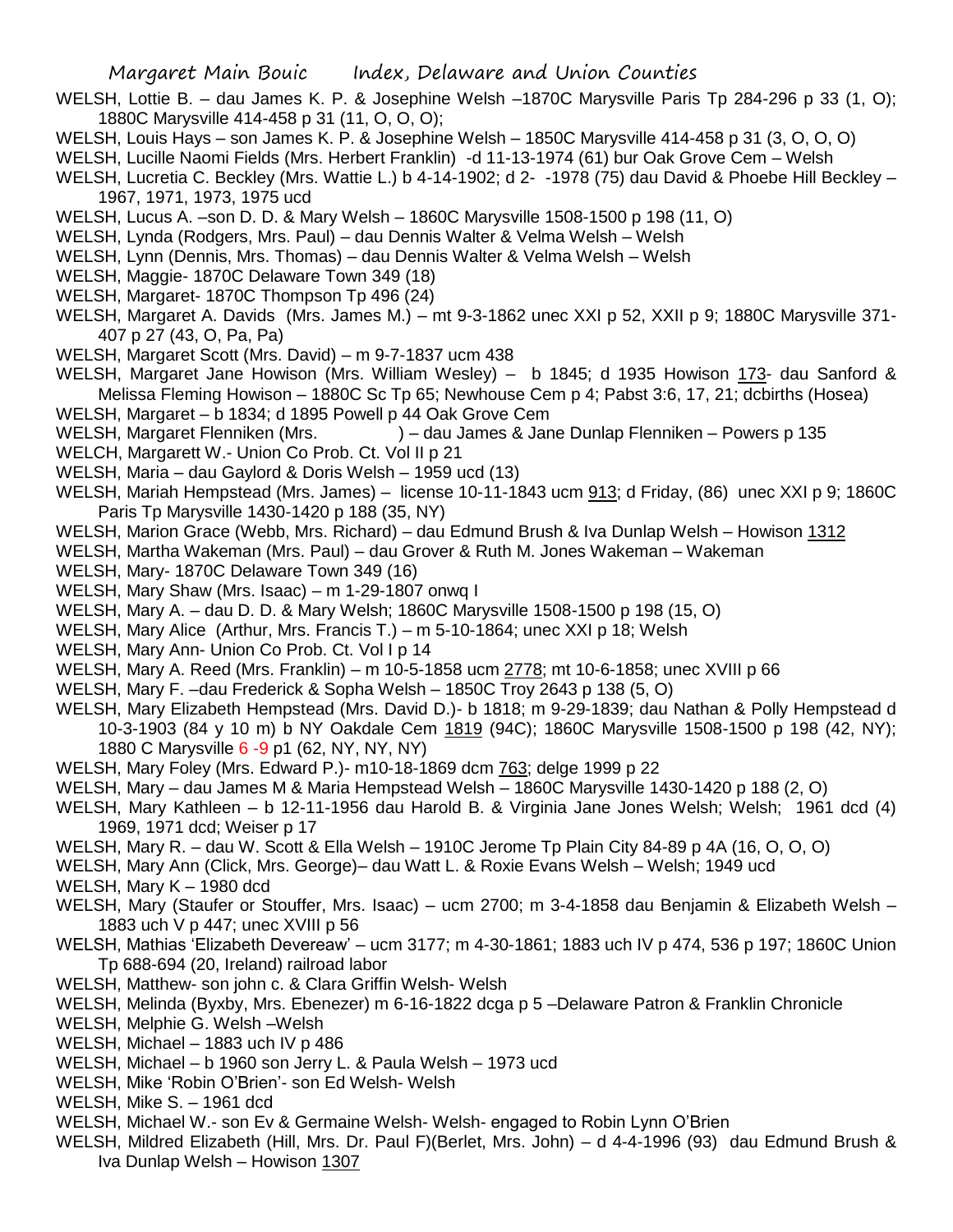WELSH, Miley – son Elizabeth Welsh – 1860C Leesburg Tp 589-560 p 77 (22, O)

WELSH, Minnie M. – b 1869; d 1884 Newhouse Cem p 4; dau William W. & Margaret J. Welsh; 1880C Sc Tp 65 – Howison 569U; 1870C Thompson Tp 496 (6m)

- WELSH, Moses 'Ellen Prichard' son Nancy Cannon & George Welsh b 3-27-1783 d 12-13-1863 m Elinor Prichard 1828, 1833; dcc Kenneth Welsh 8; 1883 uch V p 438
- WELSH, Nancy Burns (Mrs. Robert) ucm 3044; m 6-21-1860 mt 6-27-1860; 1880C Marysville 413-456 p 31 (75, Pa, Md, Md); 1860C Marysville 1500-1492 p 197 (56, Pa); 1870C Marysville Paris Tp 135-135 p 15 (65, O)
- WELSH, Nancy Cannon b 1763 d 9-3-1834 m George Welsh 5-4-1780; dcc Kenneth Welsh 17
- WELSH, Nathan son James M. & Mariah Hempstead Welsh mt 5-13-1863, unec XXII p 32; 1883 uch IV p 536, 485; 1860C Marysville 1430-1420 p 188 (16, O);
- WELSH, Nellie Grace dau W. Scott & Ella Welsh 1910C Jerome Tp Plain City 84-89 p 4A (6, O, O, O)
- WELSH, Nellie Franklin (Mrs. Clarence)- Welsh
- WELSH, Nellie M. Northrup (Mrs. Ray L.) b 5-18-1887; m 1910; d 10-4-1964 dau Charles & Ella Behrens Northrup – 1961, 1969, 1980 dcd
- WELSH, N. C. 1883 uch IV p 494, 521
- WELSH, Newton son Frederick & Sophia Welsh 1850C Troy Tp 1643 p 138 (9, O)
- WELSH, Nordine dau Edith Welsh 1860C Leesburg Tp 375 (17, O)
- WELSH, Norman b 1965 lived with Raymond C. & Mary Dort 1971, 1973 ucd
- WELSH, Paden Money 'Ardella Holt' b 9-10-1869 m 11-22-1910 (2); d 7-10-1941 son of Elizabeth Ann Money & George Carpenter Welsh; dcc Kenneth Welsh 2
- WELSH, Paden Eugene 'Janis L. Patrick' –son Wattie & Roxie Evans Welsh Welsh; 1967, 1971, 1973, 1975, 1979, 1981, 1983 ucd; 1985 uch p 1 m 10-26-1947
- WELSH, Patricia (Oswald, Mrs. Edward) b 1954 –dau Richard F. & Brownie Cross Welsh Welsh; 1971 dcd
- WELSH, Patricia Ann (Miller) dau Kenneth Money Welsh b 5-10-1940 m Kendall Miller; dcc Kenneth Welsh 1
- WELSH, Patricia (Allen, Mrs. John Wesley, Jr.) 1985 uch p 6
- WELSH, Patricia A. (Mrs. Robert J.) Welsh; 1973, 1975, 1979, 1981, 1983 ucd
- WELSH, Patrick 'Kate Delsey'- unec XIV p 66
- WELSH, Paul 'Martha Wakeman' d 1-5-1974 (61) brother Leroy Welsch– Welsh
- WELSH, Payder- 1870C Thompson Tp 496 (1)
- WELSH, Peter b 19-830; d 1865 Oak Grove Cem Powell p 444
- WELSH, Peter B. son Garison & Susanna Welsh 1880C Leesburg Tp 149-149 pc 182 (18, O, O, O)
- WELSH, Philander 'Sarah Abbott' ucm 1975 m 7-7-1853; unec XV p 39
- WELSH, Phyllis K. (Norris, Mrs. )(Mrs. Donald E.)- b 3-20-1937 Clayborn, O.- mother of Rodney Norris-Welsh
- WELSH, R. 1883 uch V p 51
- WELSH, Rachel b 1975 dau Robert J. & Patricia N,. Welsh 1975, 1979 ucd
- WELSH, Rawson (or Walsh?) 1883 uch V p 52, 55; Marysville p 50
- WELSH, Ray L. 'Nellie M. Northrup' b 2-1-1888; d 8-4-1967 bur. Prospect Cem son Howard & Lucy Lawrence Welsh – Welsh; 1961 dcd
- WELSH, Rebecca (Chaffee, Mrs. Michael)– dau Harold B. & Virginia J. Welsh Welsh; 1961 dcd (12)
- WELSH, Rebecca- dau Earl & Elsbeth Welsh- Welsh, engaged to Paul Groenewal
- WELSH, Richard C. b 1960 son Richard F. & Brownie Cross Welsh Welsh; 1971 dcd
- WELSH, Richard F. 'Brownie Cross 'Leona Moore'- b 7-18-1931 Columbus d 10-5-2005 (74) New Mexico-
- Oller Cem- son Clarence "Blackie" & Nellie Franklin Welsh- Welsh; 1969, 1971, 1980 dcd
	- WELSH, Robert- d 7-17-1890 Union Co Prob. Ct. Vol 3
	- WELSH, Robert 'Nancy Burns'- ucm 3044; m 6-21-1860 mt 6-27-1860; 1860C Marysville 1500-1492 p 197 (46, Pa) tavern keeper; 1870C Marysville Paris Tp 135-135 p 15 (55, O) auctioneer; 1880C Marysville 414- 457 p 31 (65, Pa, Md, Md)
	- WELSH, Robert J. 'Patricia M' son Watt L. & Roxie Welsh -Welsh; 1949, 1973, 1975, 1979 ucd
	- WELSH, Robert son Dennis Walter & Velma Welsh Welsh
	- WELSH, Robin O'Brien (Mrs. Mike)- dau Tom & Bev O'Brien- Welsh
	- WELSH, Rodney b 1960 lived with Raymond C. & Mary Dort 1971, 1973 ucd
	- WELSH, Ross 'Janet' –son Wattie & Roxie Evans Welsh- Welsh; 1949 ucd
	- WELSH, Roxie (Thompson, Mrs. ) sister Dennis Walter Welsh Welsh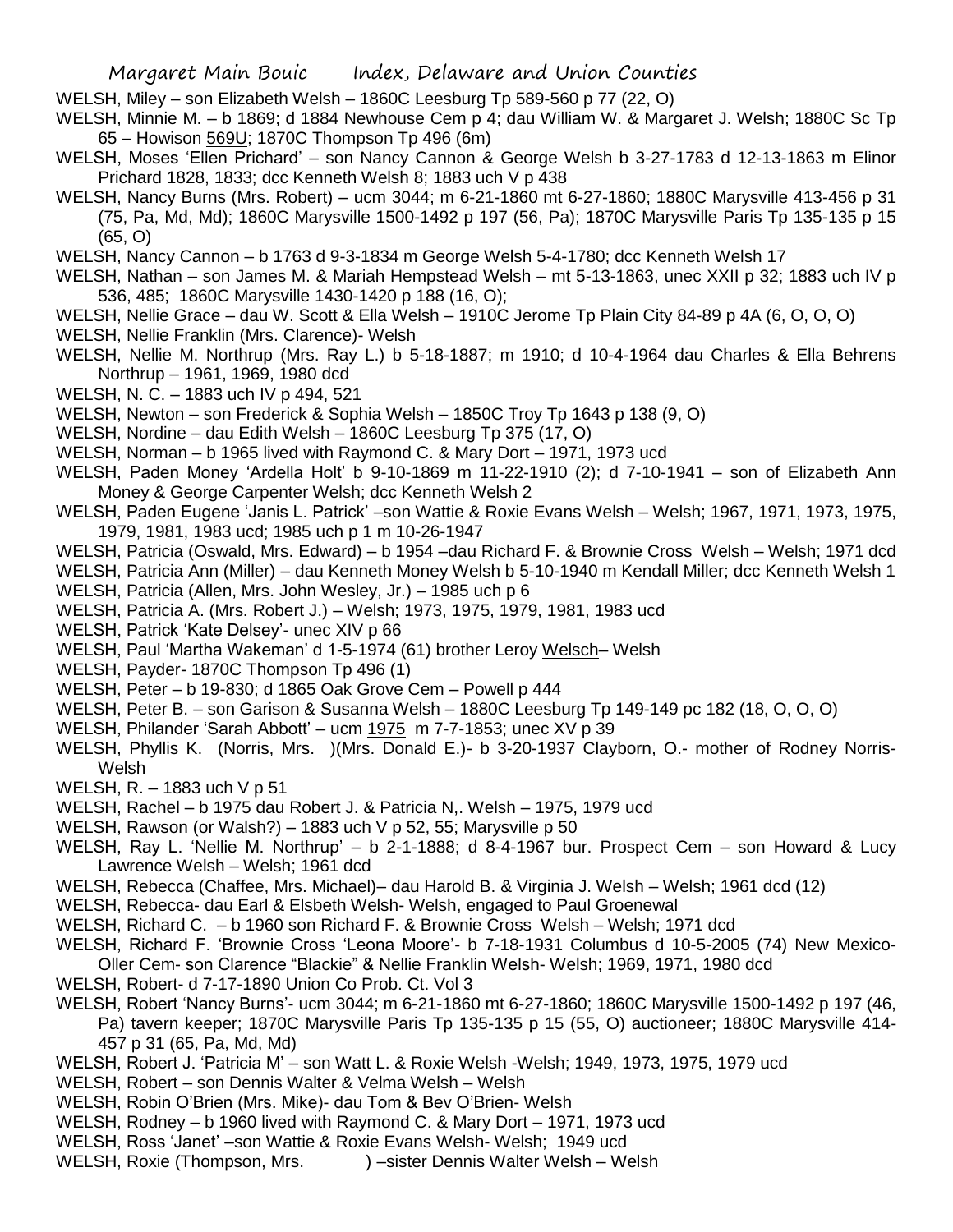- WELSH, Roxie (Mrs. Watt L.) 1949, 1959 ucd
- WELSH, Russell 'Betty L. Greenwood' m 8-2-1958 Weiser p 555
- WELSH, Russell Ghordon 'Vivian Faulkner' –b 2-7-1907n son Edmund Brush & Iva Dunlap Welsh Howison 1309; dcbirths; Welsh
- WELSH, Ruth- Claibourne Tp 1842, unec XII p 5
- WELSH, Samuel son Elizabeth Welsh 1850C Leesburg Tp 589-560 (6, O)
- WELSH, Sarah dau Abby Wells 1910C Millcreek Tp 82-86 p 4A (29, O, O, O)
- WELSH, Sarah Jane (Owens, Mrs. G. H.) 1880 dch p 637
- WELSH, Sarah Abbott (Mrs. Philander) m 7-7-1853 ucm 1975; unec XV p 39
- WELSH, Sarah Elliott (Mrs. David) ucm 983; m 8-3-1843
- WELSH, Sopha (Mrs. Frederick) 1850C Troy Tp 2643 p 138 (47, Vt)
- WELSH, Stanley –son Dennis Walter & Velma Welsh Welsh
- WELSH, Stanley- son Brush & Iva Dunlap Welsh- Welsh
- WELSH, Susan (Zacharias, Mrs. John)- dau Jack Welsh- parents of Sarah Elizabeth Zacharias, b 10–6–1983- Welsh
- WELSH, Susanna (Mrs. Garison) 1880C Leesburg Tp 149-149 p c 182 (45, O, Pa, Pa)
- WELSH, Suzanne Ebright (Mrs. Fay)(Collins, Mrs. Lee) dau Guy & Florence Hutchisson Ebright Hutchisson p 37
- WELSH, Tabitha or Telitha (Hoskins, Mrs. Henry Culwell) b 1842; m 10-8-1868 dau Moses & Ellen Prichard Welsh – delge 1998, XIV p 6 dcm 526; Hoskins p 4; Hoskins 3,4; 1883 uch V. p 438
- WELSH, Terry ch Gaylord & Doris Welsh 1959 ucd (8)
- WELSH, Terry E. 1973 ucd
- WELSH, Thomas Byron b 6-5-1935 son Clifford & Helen Virden Welsh Graham 12741112
- WELSH, Thomas J. 'Kathryne'- Welsh
- WELSH, Ty –stepson Larry Gene Dennis; son Betty Welsh 1985 uch p 41
- WELSH, Velma (Mrs. Dennis Walter) Welsh
- WELSH, Vicky (Corl, Mrs. Kenneth D.)- son Lewis Francis & Clara Coleman Welsh- Welsh
- WELSH, Virginia Jane Jones (Thomas, Mrs. Dr. Robert) (Mrs. Harold B) dau Fred E. & Mary Elizabeth Dildine Jones – b 3-12-1922 m(1) 10-17-1942 (2) 9-6-1953 – Weiser p 17
- WELSH, W. Scott 'Ella' 1910C Jerome Tp Plain City 84-89 p 4A (42, O, Mass, Pa) m 20 yr, road construction
- WELSH, Walter R. –son W. Scott & Ella Welsh 1910C Jerome Tp 84-89 p 4A (3, O, O, O)
- WELSH, Watt L. 'Roxie' 'Lucretia Beckley' b 1-2-1897 d 4-3-1982 (85) Claibourne Cem- son Paden M. & Addie Rogers Welsh – Welsh; 1949, 1959, 1967, 1971, 1973, 1975, 1979, 1981 ucd
- WELSH, William –son Frederick & Sopha Welsh 1850C Troy Tp 2643 p 138 (15, O)
- WELSH, William 1883 uch V p 726
- WELSH, William M.- 1870C Thompson Tp 496 (\*25)
- WELSH, William P. son D. D. & Mary Welsh- 1860C Marysville 1508-1500 p 198 (17, O); 1883 uch IV p 449, 492, 521
- WELSH, William W.- 1870C Delaware Town 349 (\*45)
- WELSH, William Wesley 'Margaret Jane Howison' 1880C Sc Tp 65- Pabst 3:6, 17, 21; Howison (173)
- WELSH, William –son James M. & Margaret a. Welsh 1880C Paris Tp Marysville 371-409 p 26 (18, O, O, O)
- WELSH, Zachariah dcga p 49 Delaware Patron & Franklin Chronicle
- WELCHANCE/WELSCHANCE, John 1880 dch p 319 1976 dch p 12
- WELSHANS, Clyde son John &Mabel Snyder Welshans Weiser
- WELSHANS, Eleanor dau John & Mabel Snyder Welshans Weiser p 529
- WELSHANS, John 'Mabel Snyder' Weiser p 529
- WELSHANS, Mabel Snyder (Mrs. John) dau Charles & Nora Wolfe Snyder Weiser p 529
- WELSHANS, Meredith son John & Mabel Snyder Weiser p 529
- WELCHAUS -----1880 dch p 399; 1908 dch p 246
- WELSBY, Celesta (Phelps, Mrs. William) ucm 3184; m 5-14-1861
- WELSHEIMER, Caroline- Union Co Prob. Ct. Vol I p 54
- WELSHEIMER, Elizabeth A. = Union Co Prob. Ct. Vol I p 54
- WELSHIMER, Amaliza or Anna E. (Mrs. Samuel) 1870C York Tp 105-103 p 14 (50, O); 1880C York Tp 32 p
	- 3 (59, O, Pa, Pa); dau L. & M. Griffith d 2-23-1888 (64-9-28) York Cem R10 L123 p 30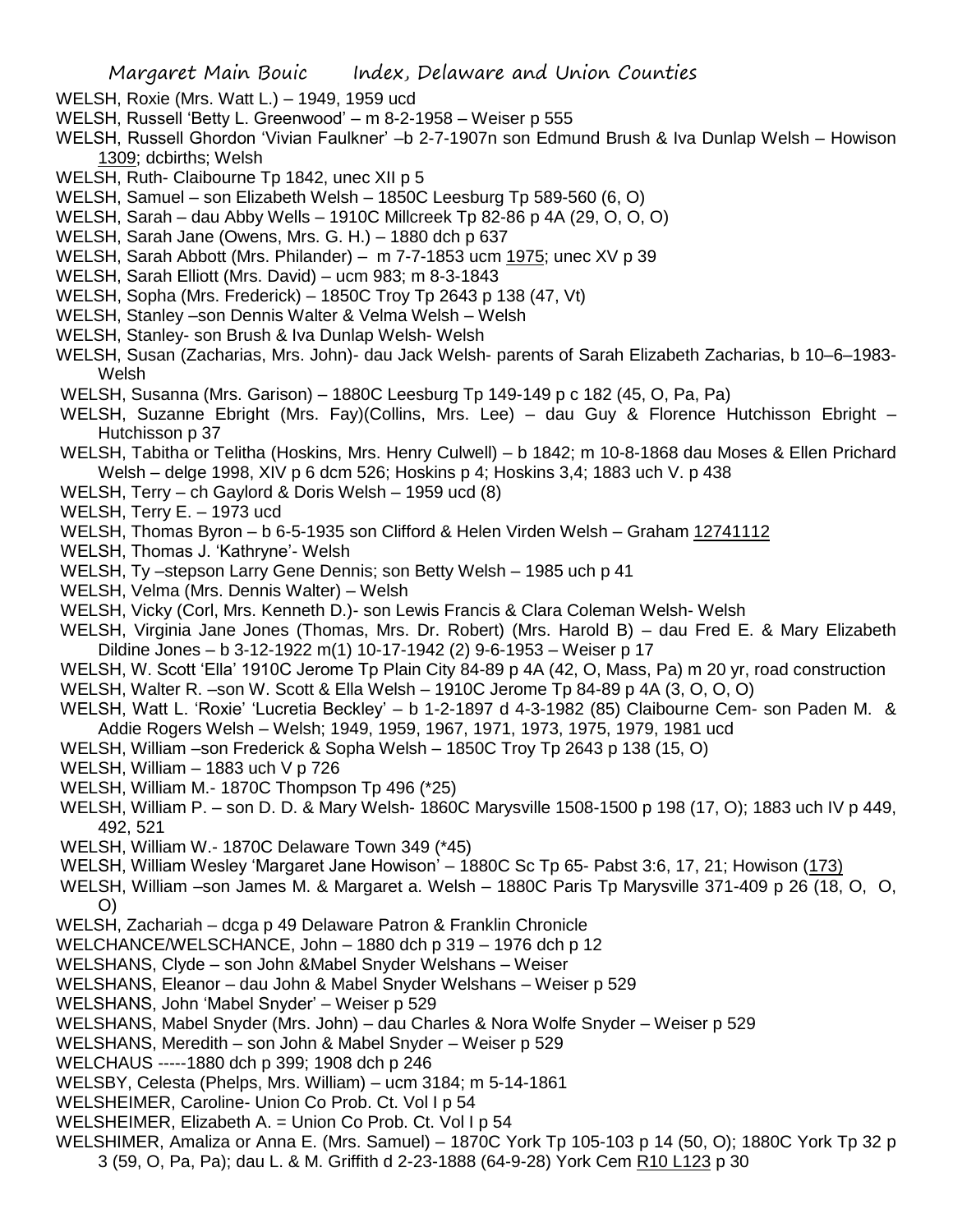- WELSHIMER, Ancel G. b 6-1885 son John & Nancy E. Welshimer 1900C York Tp 246-246 p 11A (14, O, O, O)
- WELSHIMER, Caroline Sidle (Mrs. I.) d 9-26-1874 (26-2-24) York Cem R10L123 p 30; 1870C York Tp 106- 104 p 14 (22, O)
- WELSHIMER, Eliza A. d 1-15-1877
- WELSHIMER, Elmer I. b 1878 d 9-17-1956 York Cem B 116 ½ p 72
- WELSHIMER, Elva dau John A. & Nancy E Welshimer 1900C York Tp 246-246 p 11A b Nov 1896 (3, O, O, O)
- WELSHIMER, Emma dau Samuel Welshimer 1880C York Tp 32 p 3 (17, O, O, O); 1870C York Tp 105- 103 p 14 (8, O)
- WELSHIMER, Grace d 10-27-1917 York Cem p 104
- WELSHIMER, Hattie E. b 1872 d 8-22-1965 York Cem B 116 ½ p 72
- WELSHIMER, Herbert –son Samuel & Lauria Welshimer 1880C York Tp 88 p 9 (4, O, O, O)
- WELSHIMER, Isaac 'Isabel' b 1-1849- son Samuel Welshimer 1880C York Tp 32 p 3 (31, O, O, O); 1900C Claibourne Tp 348-366 (51, O, O, O) m 17 yr, day labor; 1910C Claibourne Tp South Prect 20-20 p 1B (61, O, O, O) m 28 yr; 1915 uch p 482; d 10-25-1917 York Cem A50 p 52
- WELSHIMER, Isaac 'Caroline' 1870C York Tp 106-104 p 14 (22, O)
- WELSHIMER, Isabel (Mrs. Isaac) b 6-1847 1900C Claib Tp 348-366 (52, O, O, O) m 17 yr, no ch; 1910C Claib Tp South Prect 20-20 p 1B (62, O, O, O) m 28 yr, no ch; d 9-17-1934 York Cem A50 p 52
- WELSHIMER, Jesse 1910C Marysville  $4<sup>th</sup>$  Ward 165-180 (54, O, O, O) salesman, drug store
- WELSHIMER, John –son Samuel Welshimer 1880C York Tp 32 p 3 (20, O, O, O) b 1859 d 8-18-1923 York Cem B 144 p 75; 1870C York Tp 105-103 p 14 (10, O)
- WELSHIMER, John A. 'Nancy E.' 1900C York Tp 246-246p 118 (40, O, O, O) m 16 yr b 6-1859; 1910C York Tp 83-83 p 4A (50, O, O, O) m 26 yr, farmer
- WELSHIMER, John H. 'Lucinda Knox' m 9-8-1848 dcm
- WELSHIMER, Laura R. dau John A. & Nancy E. Welshimer 1900C York Tp 246-246 p 10B (20, O, O, O) teacher
- WELSHIMER, Lauria (Louisa Wilson?) (Mrs.  $) 1880C$  York Tp 88 p 9 (31, O, Va, Tenn)
- WELSHIMER, Louisa A. b Jan 1889 d 12-21-1972 York Cem B 144 p 75 ; 1900C York Tp 246-246 p 11A (11, O, O, O)
- WELSHIMER, Lucinda Know (Mrs. John H.) m 9-8-1840 dcm; d 9-20-1875 (58) Sunbury Cem Powell p 41
- WELSHIMER, Margaret A. –dau Samuel Welshimer 1880C 32 p 3 (24, O, O, O); 1870C York Tp 105-103 p 14 (14, O)
- WELSHIMER, Nancy Ellen (Mrs. John A.) b 1857 d 7-24-1943 York Cem B144 p 75; 1910C York Tp 83-83 p 4A (52, O, O, O) m 26 yr, 3 ch; 1900C York Tp 246-246 p 10B (43, O, O, O)b 5-1857 m 16yr, 3 ch
- WELSHIMER, Pearly –son Samuel & Lauria Welshimer 1880C York Tp 32 p 3 (7, O, O, O)- Pearly
- WELSHIMER, Samuel son F. & R. d 5-26-1887 (67-8-22) R10L123 p 30
- WELSHIMER, Samuel 'Louisa or Lauria Wilson' ucm 5069 m 4-18-1872; 1880C York Tp 88 p 9 (29, O, O, O); 1870C York Tp 105-103 p 146 (19, O) –son Samuel & Ann E. Welshimer
- WELSHIMER, Samuel 'Ameliza' 1870C York Tp 105-103 p 14 (52. O); 1880C York Tp 32 p 3 (60, P, Va, Va) WELSHIMER, Webster H. – unclaimed letter 4-1-1852 unec II p 46
- WELSHIMER, William –son Samuel & Lauria Wilson Welshimer 1880C York Tp 88 p 9 (11/12, O)
- WELSHONE, Mary (Cosgrove, Mrs. James Robert) Weiser p 515
- WELSON, John 'Nansey Whitaker' m 12-12-1818 onwq I
- WELSON, Nansey Whitaker (Mrs. John) m 12-12-1808 onwq I
- WELSTED, Sarah Hutchinson (Mrs. Rev. William) dau Thomas H. & Sarah Foster Hutchinson Hutchinson p 72
- WELSTED, Rev. William 'Sarah Hutchinson' Hutchisson p 72
- WELTA, Brenda (Schocker, Mrs. ) dau Edwin O. & Myrle v. Welta Welta; 1961 dcd (8)
- WELTA, Edwin O. 'Myrle V.' d 9-21-1981 (75); 1961 dcd; cremated Welta
- WELTA, Janine (Conklin, Mrs. )(Wilkins, Mrs.) dau Edwin O. & Myrle V. Welta Welta; 1961 dcd (15)
- WELTA, Karen (Campbell, Mrs. ) dau Edwin O. & Myrle V. Welta Welta; 1961 dcd (17)
- WELTA, Myrle V. (Mrs. Edwin O.) d 4-20-1985 cremated; Welta; 1961 dcd
- WELTA, Roger son Edwin O. & Myrle V. Welta Welta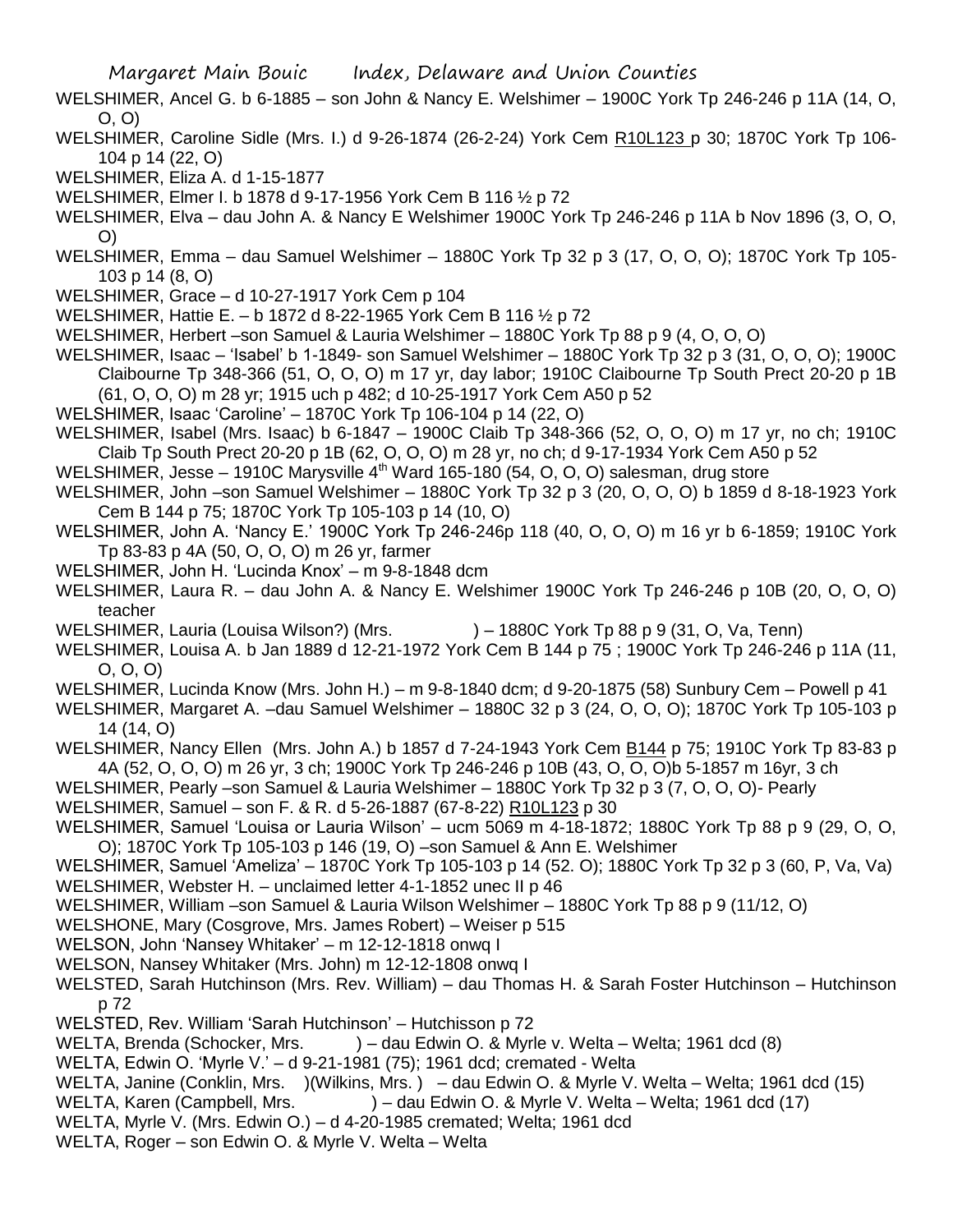WELTER, Catherine Louise Izor (Moats, Mrs. Leonard Garland)(Mrs. Robert Maxon) b 3-24-1916; m (1) 12-16- 1938 m (2) 4-6-1947 dau John Wesley & Bessie Luella Rabod Izor – Weiser p 725

WELTER, Gloria Jean – b 10-7-1948 dau Robert Maxon & Catherine Louise Izor Welter – Weiser p 725

- WELTER, Joseph B. 'Sarah Heller' m 5-3-1846 dcm
- WELTER, Robert Maxon 'Catherine Louise Izor' b 10-3-1920; m 4-6-1947 Weiser p 725

WELTER, Sarah Heller (Mrs. Joseph B.) m 5-3-1846 dcm

- WELTER, Sarah b 1811; d 1883 Pabst 2 p 86; Oak Grove Cem- Powell p 443
- WELTON, Harvey 'Lillian M.' d 1965 Welton
- WELTON, Gladys (McCauley, Mrs. ) dau Harvey & Lillian M. Welton Welton
- WELTON, Lillian M. (Mrs. Harvey) d age 75 Welton
- WELTSG, Lewis- 1870C Delaware Town 319 (\*21)
- WELTY, Bettijo Patrick (Mr. John J.)- m 11-26-1954- Welty
- WELTY, Cande S. Stuart (Mrs. Jerry L.)- m 12-31-1984 dau Robert Leopard & Ruth Ann Dotson- Welty
- WELTY, Cheryl Jo Fischer (Mrs. Daniel)- m 7-16-1983 dau Russell Fischer- Welty
- WELTY, Daniel Patrick 'Cheryl Jo Fischer''-m 7-16-1983 son John J. & Bettijo Patrick Welty- Welty
- WELTY, Dan 'Ruth Esther Reid' d 5-15-1968 (73) bur. Maple Grove Welty
- WELTY, Daniel son Dan & Ruth Esther Welty Welty
- WELTY, Elsie O. Stine (Mrs. Ernest G.) b 12-27-1890; d 9-30-1969 dau George & Emily Stine Welty
- WELTY, Ernest G. 'Elsie O. Stine' d 1935 Welty
- WELTY, Flossie Hall (Mrs. )- d Kansas City, 10-2-1986 sister George Hall, Inez Wendel- Welty
- WELTY, Grace Eiler (Mrs. Dr. Kenneth) b 2-21-1912; m 1940; d 10-8-1975 bur. Greenlawn Cem Welty
- WELTY, Jerry L. 'Cande S. Stuart' 'Jodi'-- m 12-31-1984 son John J. & Bettijo Patrick Welty- Welty
- WELTY, Jodi (Mrs. Jerry)- Welty
- WELTY, John –son Dan & Ruth Esther Reid Welty Welty
- WELTY, John 'Bettijo Patrick'- m 11-26-1954 Mechanicsburg- Welty
- WELTY, John Russell- b 7-3-1985 son Daniel Patrick & Cheryl Jo Fischer Welty- Welty
- WELTY, Dr. Kenneth 'Grace Eiler' son Ernest G. & Elsie O. Welty Welty
- WELTY, Kenneth –son Dr. Kenneth & Grace Eiler Welty Welty
- WELTY, Mary Ellen Shettel (Mrs. Mervie H.) b 1-25-1898; m 1-25-1926 dau John Ault & Elizabeth Jane Crowl Shettle – Weiser p 455
- WELTY, Mervie H. 'Mary Ellen Shettel' b 3-6-1902; m 1-25-1926 Weiser p 455
- WELTY, Ruth Esther Reid (Mrs. Dan) b 2-26-1893; m 1927; d 6-24-1967 dau Joseph & Bridget Bahan Reid – bur. Maple Grove – Welty
- WELTY, Theodore C. B 10–26-1929 Champaign Co d 10-16-1985 (55) Maple Grove Cem–son Dan/Dave & Ruth Esther Reid Welty – Welty
- WELTY, Tim son Ernest G. & Elsie O. Welty Welty
- WELTZ, Betty Jo (Weiser, Mrs. Richard Conrad) b 8-3-1926; m 6-18-1949- Weiser p 652
- WELTZ, Joseph L.- d 7-30-1877 (3y6m) Thompson Tp; dcdeaths
- WELLWOOD (??), Catherine (Mrs. William) 1870C Washington Tp 48-45 p 9 (30. O)
- WELLWOOD (??), John –son William & Catherine Welwood -1870C Washington Tp 48-45 p 9 (2, O)
- WELLWOOD (??), William 'Catherine' 1870C Washington Tp 48-45 p 9 (35, O)
- WELLZ/WELTZ, Zelinda (Fout, Mrs. Andrew J.)- m 1-11-1858 ucm 2678; unec XVIII p
- WEMMER, Henry pallbearer for Mrs. Frederika Pfiffner (Mrs. Godfried)- dg 4-10-1914 Cry Ab p 111
- WEMMER, —Sautter (Mrs. Henry G.)- dau Frederick Sautter, dg 1-8-1901, delge 1995, XI p 22
- WEMMER, -William pallbearer for Mrs. Frederika Pfiffner (Mrs. Godfried dg 4-10-1914 Cry Ab p 111
- WEMSTAFF, Henry- dg 1-3-1902 p4c3; delge 1991, VII p 25
- WENBY, William Pabst 2 p 68
- WENCH, Frank 1883 uch IV p 494
- WEND, Gary L. 'Guadalupe' 1961 dcd
- WEND, Glenn –son Gary L. & Guadalupe Wend 1961 dcd (4 mo)
- WEND, Gregory (Mrs. Gary L.) 1961 dcd (2)
- WEND, Guadalupe (Mrs. Gary L.) 1961 dcd
- WENDALL, Jeanette Marie (Raudabaugh, Mrs. George Edward II) b 3-28-1935; m 6-9-1956 Weiser p 634
- WENDALL, Margaret (Martin, Mrs. Charles Reuben) McKitrick p 216
- WENDEL, Barbara dau Oscar & Ina Wendel 1949 ucd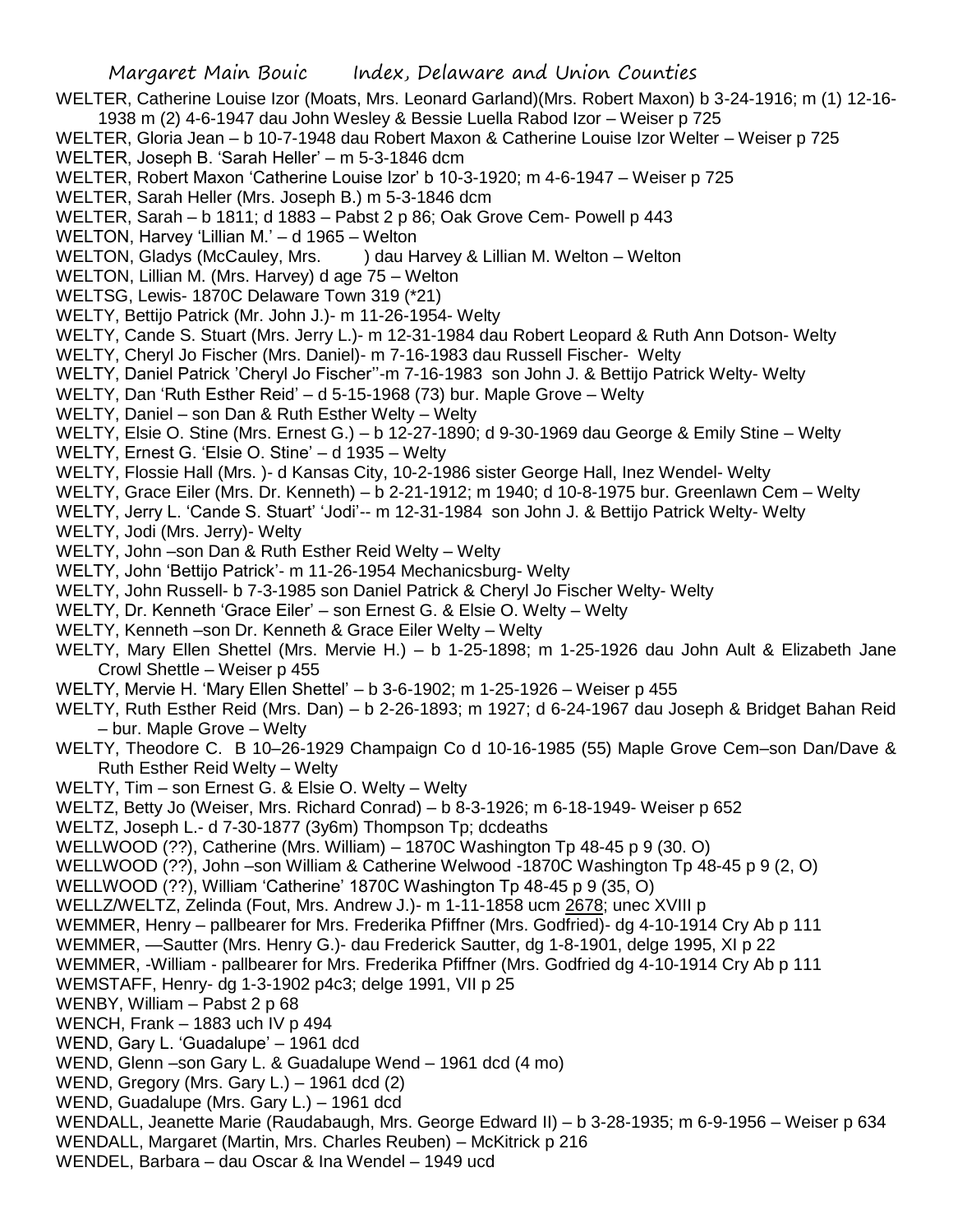- WENDEL, Barbara dau Elmer & Ines Wendel 1959 ucd (15)
- WENDEL, Daniel- son Tom & Norma Jean McCarty Wendel- Wendel
- WENDEL, Elmer 'Inez' 1967, 1971, 1973 ucd
- WENDEL, Fred son Oscar & Ina Wendel 1949 ucd
- WENDEL, Frieda (Grace, Mrs. ) dau Mary G. Wendel Wendel
- WENDEL, Ina (Mrs. Oscar) 1949 ucd
- WENDEL, Ines (Mrs. Elmer) 1959, 1967, 1971, 1973, 1975, 1979, 1981, 1983 ucd; DJ Cem p 124
- WENDEL, Martha dau Oscar & Ina Wendel 1949 ucd
- WENDEL, Martha dau Elmer & Inez Wendel 1959 ucd (16)
- WENDEL, Mary G. (Mrs.  $-$  ) d 6-25-1973 (87) bur. Eastlawn Cem Wendel
- WENDEL, ---------(Dewalt, Mrs. K. L.) –dau Mary G. Wendel Wendel
- WENDEL, Norma Jean McCarty (Mrs. Tom)- b 6-15-1966 d 3-6-2000 (33) Greenmound Cem- dau Harold "Sam" & Sharon Cain McCaarty- Wendel
- WENDEL, Oscar 'Ina' 1949 ucd
- WENDEL, Taylor- dau Tom & Norma Jean Wendel- Wendel
- WENDEL Tom 'Norma Jean McCarty; Wendel
- WENDELL, Harriet (Mrs. John D.)- divorce 3-11-1830, delge 1993, IX p 36
- WENDELL, John D. 'Harriet'- divorce 3-11-1830, delge 1993, IX p 36
- WENDELL, Margaret uccp p 44 JB 4 p 362; partition petition- unec V p 32
- WENDELL, Mrs. sister Mary Murfield dg 2-8-1910 Cry Ab p 95
- WENDLE, Joseph 1883 uch IV p 535
- WENDELGEST, James- son John Wendelgest- Wendelgest
- WENDELGEST, Jo Anne (Elias, Mrs. )- b 4-11-1931 d 6-8-1987 (56) Union Cem, Columbus, dau John Wendelgest- Wendelgest
- WENDELGEST, John- Wendelgest
- WENDELGEST, Rodney- son John Wendelgest- Wendelgest
- WENDER, Diana (Duncan, Mrs. Steven)- d 1997 dau Lois R. Wender- Wender
- WENDER, Lois R. d 12-7-1990 (83) Dublin Cem- Wender
- WENDLAND, Christina Lynn Beach (Mrs. Mark Jason)- m 8-31-dau David & Cheryl Beach- Wendland, Master of Divinity
- WENDLAND, Mark Jason 'Christina Lynn Beach'- m 8-31- Master of Divinity, Evangelical Lutheran Church-**Wendland**
- WENDLER, Margaret (Ulrich, Mrs. John Henry) b 12-6-1912; m 11-16-1935 Weiser p 48
- WENDLING, Albert G. brother Leonard E. Wendling Wendling
- WENDLING, Betty (Jeans, Mrs. ) dau Leonard E. & Hettie Wendling Wendling
- WENDLING, Hettie (Mrs. Leonard E.) Wendling
- WENDLING, Leonard E. 'Hettie' d 3-11-1962 (79) bur. Hudson, Ohio– Wendling
- WENDT, Alan Dean 'Katherine Rose'- Wendt
- WENDT, Joshua Dean- b 9-7-1997 son Alan Dean & Katherine Rose Wendt- Wendt
- WENDT, Katherine Rose (Mrs. Joshua Dean)- Wendt
- WENELL, Marissa- dau Robert M. & Susan Foster Wenell- Wenell
- WENELL, Bobby N.- b 10-10-1997 d 1-3-1998 Galena Cem- son Robert D. & Stephanie Cole Wenell- Wenell
- WENELL, Robert D/C. 'Stephanie Cole'-b 8-16-1971 m 7 y d 10-26-1998 Galena Cem- auto accident son Robert M. & Susan Foster Wenell- Wenell
- WENELL, Robert M. 'Susan Foster''Ann'- Wenell
- WENELL, Sarah- dau Robert D/C. & Stephanie Cole Wenell- Wenell
- WENELL, Seth- son Robert M. & Susan Foster Wenell- Wenell
- WENELL, Stephanie Cole (Mrs. Robert D.)- dau Steven & Anita Cole- Wenell
- WENELL, Susan Foster (Mrs. Robert M.)- Wenell, parents of Robert Wenell
- WENGER, A. C. 'Emma' Center Village Cem (3-5-11)
- WENGER, Amsey Caleb 'Mary Annetta Work' son Levi & Harrison Wenger Maugans Anc p 134; dcq HW:4
- WENGER, August L. 'Mayme' 1971, 1980 dcd
- WENGER, Augustus F.- 1940 draft, delge 1995, XI p 82
- WENGER, Barbara Jean White (Mrs. Herbert Russell II) m 9-16-1968 Maugans Anc 134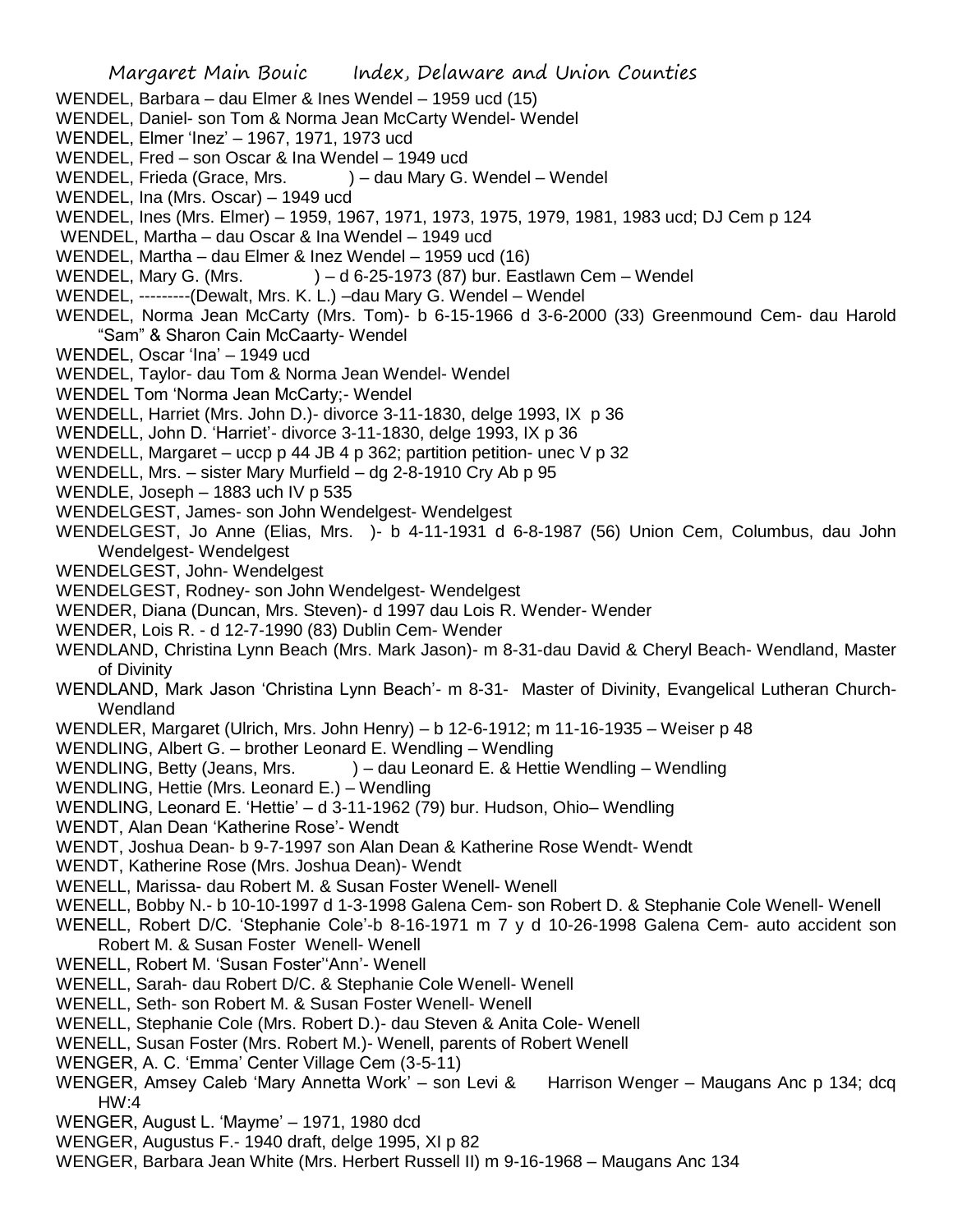WENGER, Betty (Clark, Mrs. Larry ) – dau Raymond R. & Edith Brown Wenger – Wenger; 1949, 1959 ucd

- WENGER, Charles R. 'Jane A.' –m 8-13-1962 son Raymond R. & Edith Brown Wenger Wenger; 1949, 1959, 1967, 1971, 1973, 1975,, 1979, 1981, 1983 ucd
- WENGER, Charmaine Stark (Mrs. F. Marion) b 5-27-1930; m 3-30-1951 dau Henry & Mildred Stark Maugans Anc p 134
- WENGER, Deborah b 5-4-1953 dau F. Marion & Charmaine Stark Wenger Maugans Anc 134
- WENGER, Dolores Irene Bisel (Mrs. Lawrence, Sr.) b 11-8-1920 Wva m 37y d 10-30-2003 (82) Trenton cem- Wenger; Maugans Anc p 134; 1980 dcd
- WENGER, Edith Brown (Mrs. Raymond R.) m 3-7-1921 d 3-30-1990 Oakdale B-x-25-N 1/2; 1949, 1959, 1967, 1971, 1973, 1975, 1979, 1981, 1983 ucd
- WENGER, Eloise (Mrs. George)- parents of Becky Wenger Hanby- Wenger
- WENGER, Emma. (Mrs. A. C or A. G.) d 6-14-1898 (37-4-28) C. V. Cem 3-5-11 Powell p 121; dcdeaths, Harlem Tp
- WENGER, Evelyn Carpenter (Mrs. Lawrence A.) b 9-30-1925; m 5-28-1944 dau Ed & Liva Carpenter Maugans Anc p 134
- WENGER, Flora M. –d 1-9-1897 G. v. Cem 3-5-12
- WENGER, Floss d 11-25-1894 (6 wks) G. V. Cem 3-5-13
- WENGER, Flossa- d 11-23-1894 (9d) Harlem Tp, dau A. C. Wenger
- WENGER, Fred son Raymond R. & Edith Brown Wenger 1949 ucd
- WENGER, Gayla Ann b 1964 (3) m 4-3-1982- dau Charles R. & Jane A. Wenger Wenger; 1967, 1971, 1973, 1975, 1979, 1981 ucd
- WENGER, Eloise (Mrs. George)- Wenger
- WENGER, George L. 'Margaret E.' son Raymond R. & Edith Brown Wenger Wenger; 1959, 1967, 1971, 1973, 1975, 1979, 1981, 1983 ucd
- WENGER, George d 7-6-1930 (71 y) b Franklin Co; Oakdale Cem 4259 (F125)
- WENGER, George 'Lydia A.' b 10-1858; 1900C Taylor Tp 31-32 p A-1 (41, O, Ger, Ger) farmer; 1910C Taylor Tp 250-257 p 10B (56, O, Ger, Ger) m 21 y
- WENGER, Harvey H. 'Leota M. Chambers' m 11-30-1922 d 1983 son Amsey Caleb & Mary Annetta Work Wenger – dcq HW:1; LCW:1; Maugans Anc p 134
- WENGER, Herbert Russell 'Marjorie Norris' b 11-9-1924 son Harvey H. & Leota N. Chambers Wenger dcq MNW:1; LWC:1; Maugans Anc p 134
- WENGER, Herbert Russell Jr. 'Barbara Jean White' m 9-16-1968 son Herbert Russell & Marjorie Norris Wenger – dcq MNW:1; HW:1; Maugans Anc p 134
- WENGER, Irene (Mrs. Robert R.)- Wenger
- WENGER, Jane A. (Mrs. Charles R.) 1967, 1971, 1973, 1975, 1981, 1983 ucd
- WENGER, Jean (Sherburne, Mrs. ) dau Raymond R. & Edith Brown Wenger Wenger
- WENGER, Jerry Wenger
- WENDER, J. L.- tax duplicate, Galena- delge 1995, XI p 47
- WENGER, John H. 'Ollie C.' 1910C Jerome Tp 400-406 p 17B (44, Pa, Ger, Ger) m 17 y, farmer
- WENGER, John J.- d WWII son Raymond R. & Edith Brown Wenger- Wenger
- WENGER, Josephine (Murray, Mrs. Edward) –parents of Dianne Murray Marsh 1985 uch p 95
- WENGER, Joshua b 11-20-1976 son Jerry Wenger Wenger
- WENGER, Kathleen Adair (Casper, Mrs. James Carothers) dcq MNW:1; HW:1 b 9-12-1947 –Maugans Anc p 134
- WENGER, Kimberly b 1964/5 dau Charles R. & Jane A. Wenger 1967, 1971, 1973, 1975, 1979, 1981, 1983 ucd
- WENGER, Lawrence "Larry" 'Dolores Irene "Dee" Bisel'-m 37y- library research for Wenger, Bisel- delge 1992, VIII p 35; delge 1995, XI p 58. 83; Sunbury News 6-8-1995, delge 1991, VII p 11, 35, 55; delge 1995, XI p 38
- WENGER, Laura (Robinson, Mrs. Ray)- dau Raymond R. & Edith Brown Wenger- Wenger
- WENGER, Lawrence son Lawrence & Evelyn Carpenter Wenger b 7-22-1953 (Larry) dcq MNW:1; Maugans Anc p 134; treasurer, dcga, delge 1993, IX p 1, 26, 48; 1996,, XII p 34
- WENGER, Lawrence A. 'Evelyn Carpernter' 'Delores' –b 9-16-1923 m 5-28-1944 son Harvey H. & Leota M. Chambers Wenger – dcq LCW:1 MNW – Maugans Anc p 134; 1980 dcd
- WENGER, Levi ' Harrison' dcq HW:8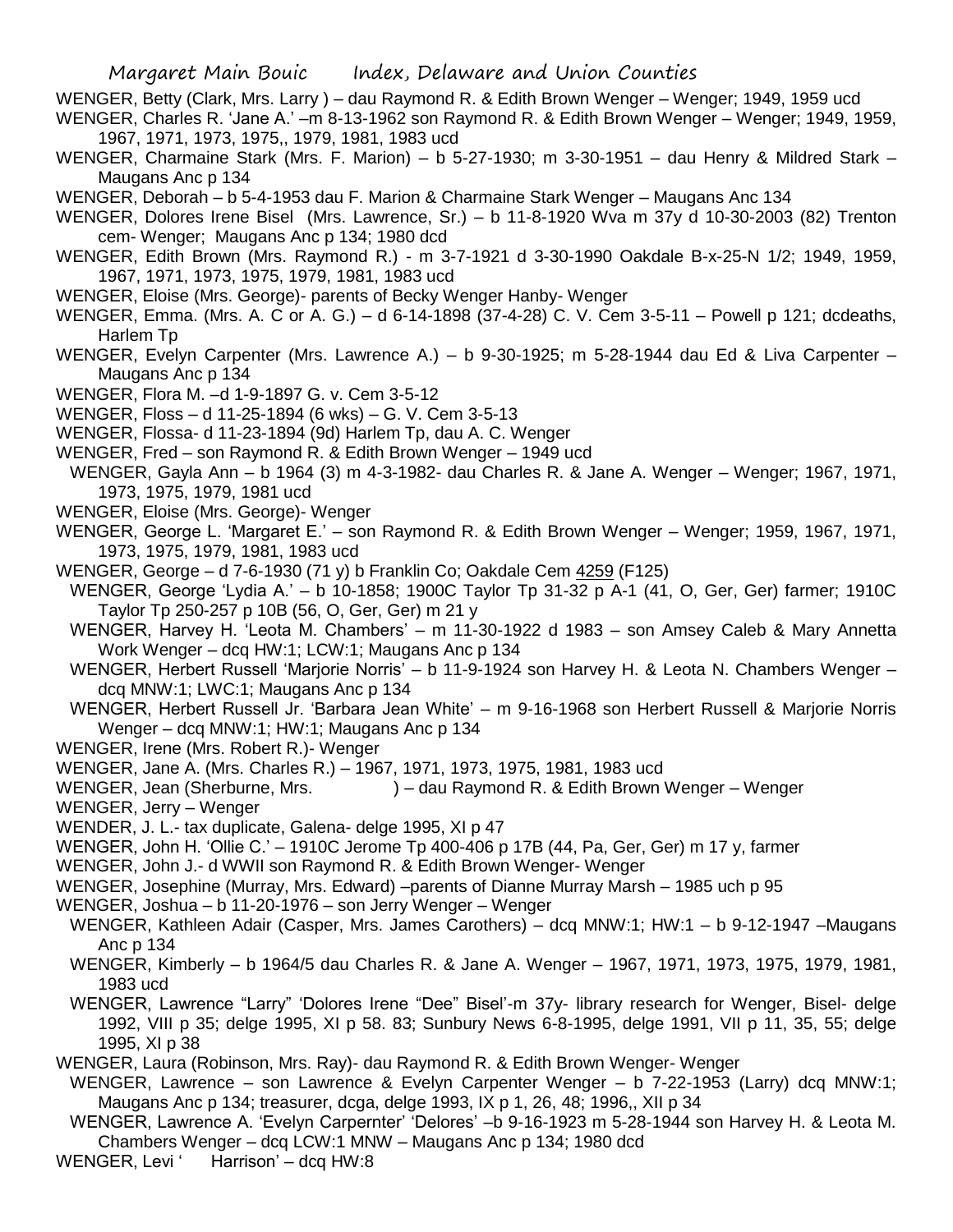- WENGER, Leota M. Chambers (Mrs. Harvey) b 1-22-1903; m 11-30-1922 d 5-12-1988 (85) Trenton Cem– dau Arthur & Clara Rider Chambers – dcq HW:3; LCW:1; Maugans Anc p 134
- WENGER, Lora or Laura (Robinson, Mrs. ) dau Raymond H. & Edith Brown Wenger Wenger
- WENGER, Lydia A. (Mrs. George) –b 9-1853; 1900C Taylor Tp 31-32 p A1 (46, O, Ger, Md) m 11 y 1 ch; 1910C Taylor Tp 250-257 p 10B (57, O, O, O) m 21 y
- WENGER, Marie (Weiser, Mrs. Henry Solomon) Weiser p 706
- WENGER, Margaret E. McConnahea (Mrs. George L.)- b 5-15-1927 Urbana m 12-23-1945 Ky d 12-10-2000 (73) Broadway Cem- dau Robert & Rosa Gordon McConnahea- Wenger; 1959, 1967, 1971, 1973, 1975, 1979, 1981, 1983 ucd
- WENGER, Marion 'Charmaine Stair' b 10-30-1927; m 3-30-1951 –son Harvey H. & Leota Chambers Wenger – Maugans Anc p 134; Wenger
- WENGER, Marjorie Norris (Mrs. Herbert Sussell) dau Merle Guy & Dotohy Richardson Norris dcq MNW:1; HW:1; Maugans Anc p 134
- WENGER, Mark M. 'Ruth Ann Furniss' b 8-21-1948; m 9-16-1972 son Herbert Russell & Marjorie Norris Wenger – dcq MNW:1; LCW:1; Maugans Anc p 134
- WENGER, Mary Annetta Work (Mrs. Amsey Caleb) dau Alexander & Lycia Denny Work dcq HW:5; Maugans Anc p 134
- WENGER, Mary Elizabeth (Weiser, Mrs. Jabetz) b 9-18-1754; d 9-17-1835 Weiser p 58, 62
- WENGER, Mary E.– dau Raymond R. & Edith Brown Wenger 1949 ucd; Wenger
- WENGER, Mayme (Mrs. August L.) 1971, 1980 dcd
- WENGER, Ollie C. (Mrs. John H.) 1910C Jerome Tp 400-406 p 17B (45, O, Pa, O) m 17 yr, no ch
- WENGER, Pamela Sue (Larabee, Mrs. Scott Eric) b 11-11-1949; m 6-19-1971; d 4-18-1972 bur. Trenton dau Lawrence Wenger; dcq LCM:1; Maugans Anc p 134
- WENGER, Patricia (McIntire, Mrs. Edward) b 8-11-1947 dau Lawrence & Evelyn Carpenter Wenger Maugans Anc p 134
- WENGER, Phyllis Jean (Kivlin, Mrs. Keith) b 3-18-1945 dau Lawrence & Evelyn Carpenter Wenger –Wenger
- WENGER, Raymond R.'Edith Brown' b 9–6-1895 Delaware m 3-7-1921 d 5-9-1985 (89) Oakdale B-x-25-N 1/2 son George & Lydia Weaver Wenger- 1910C Taylor Tp 250-251 p 10B (14, O, O, O)– WWI; 1949,
	- 1959, 1967, 1973, 1975, 1979, 1981, 1983 ucd
- WENGER, Rebecca Ellen (McCormick, Mrs. Rodney Louis) b 3-9-1951; m 10-15-1977 dau Herbert Russell & Marjorie Norris Wenger – Maugans Anc p 134 LCW:1; HW:1; MNW:1
- WENGER, Rebecca L. (Hanby, Mrs. Dan) dau George L. & Margaret E. McConnahea. Wenger Wenger; 1959 ucd (10)
- WENGER, Richard R. b 9-1895 son George & Lydia A. Wenger 1900C Taylor Tp 31-32 p A1 (4, O, O, O)
- WENGER, Robert 'Irene'– son George L. & Margaret E. McConnahea Wenger Wenger; 1959 ucd (11) 1967 ucd
- WENGER, Russell- son Harvey H. & Leota M. Chambers Wenger- Wenger
- WENGER, Ruth Ann Furniss (Mrs. Mark M.) m 9-16-1972 dau Robert Furniss Maugans Anc p 134
- WENGER, Steven b 1956 (7) son Charles R. & Jane A. Wenger 1967, 1971, 1973, 1979 ucd WENGER, Wesley A. – 1971 dcd
- WEGENROTH, Esther Lou (Mrs. Richard A.) 1961, 1969 dcd
- WEGENROTH, Gretchen b 1957 dau Richard A. & Esther Lou Wengenroth 1961, 1969 dcd
- WEGENROTH, Rachel b 1959, dau Richard A. & Esther Lou Wengenroth 1961, 1969 dcd
- WEGENROTH, Richard A. 'Esther Lou' 1961, 1969 dcd
- WENGERT, Robert 1980 dcd
- WENIG, Clifton H. 'Mildred L. Brudge'- m 1983 d 1993- Wenig
- WENIG, Dwight- son Clifton H; Wenig- Wenig
- WENIG, George- son Clifton H. Wenig- Wenig
- WENIG, Mildred L. Burdge (Weist, Mrs. Mac)(Beck, Mrs. Harry W.) (Mrs. Clifton H.)- b 1-4-1906 m(1) 1933 (2)
- 1964- (3) 1983 dau James Vesey & Maggie May Burdge- Wenig; sister Alonzo Burdge
- WENIG, Ralph- son Clifton H. Wenig- Wenig
- WENING, Herman E. 'Mary L. Walkey'- m 7-21-1928 d 1974- Wening
- WENING, John H.- son Herman E. & Mary L. Walkey Wening- Wening
- WENING, Joyce Veil (Mrs. William R.) –m 9-9-1967 Fla- Wening
- WENING, Laura dau William R. & Joyce Veil Wening Wening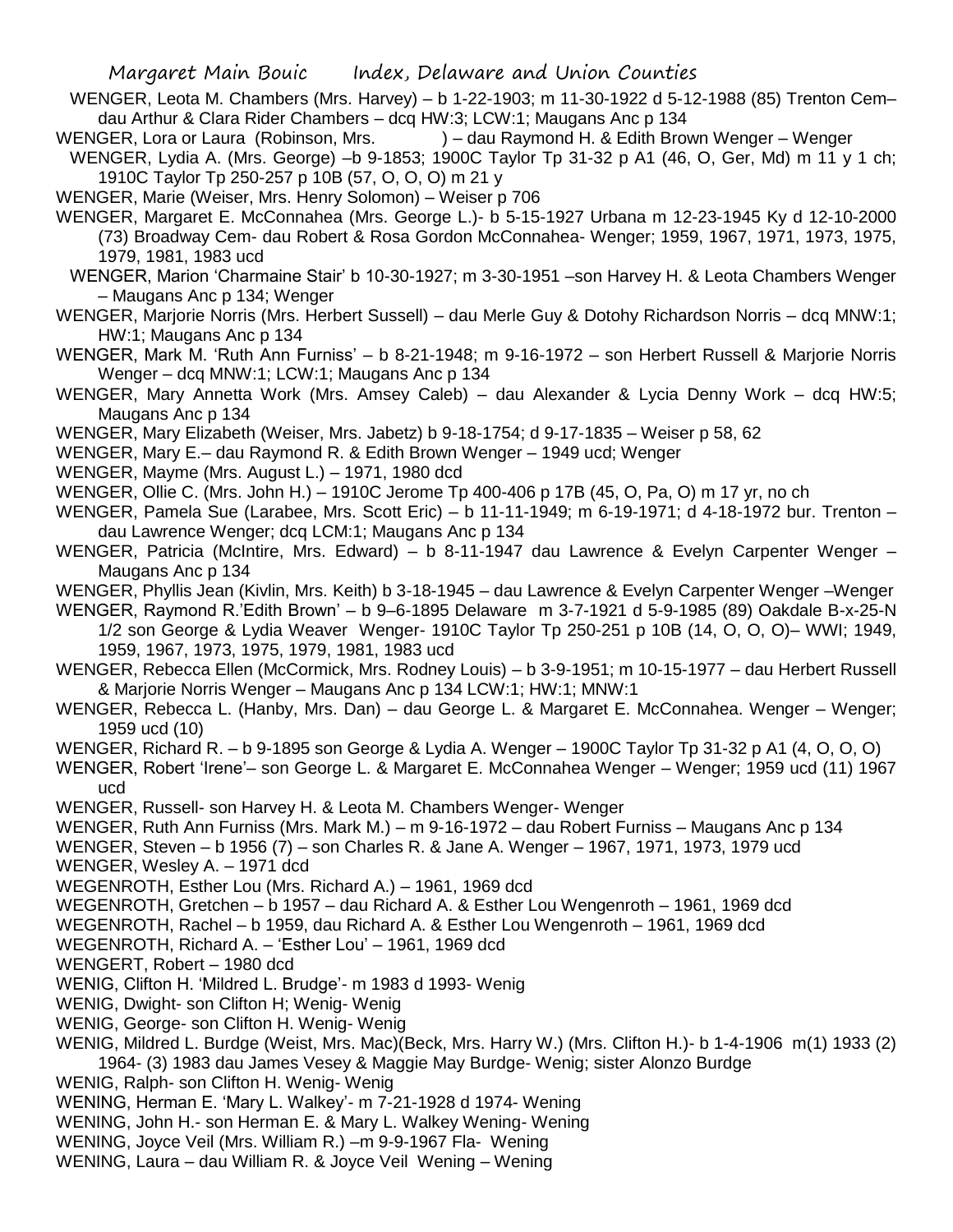- WENING, Mary L. Walkey (Mrs. Herman E.)- b 7-10-1906 Cleveland m 7-21-1928 d 3-29-1987 (80) Bur Dayton- dau Harry E. & Louisa Caargill Walkey- Wening
- WENING, Mary M. (Carson, Mrs. L. T.)- dau Herman E. & Mary L. Walkey Wening- Wening
- WENING, Richard E.- son Herman E. & Mary L. Walkey Wening- Wening
- WENING, Tamara Lee (Loveland, Mrs. Ronald Joseph)- m 10-20-1990 dau William R. & Joyce Veil Wening – Wening
- WENING, William R. 'Joyce' m 9-9-1967 Fla- son Herman E. & Mary L. Walkey Wening- Wening

WENKE, Betty Pauline Barry (Mrs. ) b 11-8-1932 dau William Bryan & Mary Pauline Sterling Barry –

- Maugans Anc p 20
- WENLOOK, Cristison Nash p 422
- WENMAN, Rev. J. E.- minister Dover Baptist Church- unec XXII p 14, XXIII, p 70
- WENNER, Adele (Richards, Mrs. Henry Melchior Muhlenberg Weiser p 226
- WENNER, Beth Bale (Mrs. Kevin) dau Warren Bale Wenner
- WENNER, Cheryl Ann (Smith, Mrs. Thomas Lynn)– m 5-21-1983 dau Kenneth A.Wenner Wenner
- WENNER, Emily Turner (Mrs. John) dau Thomas & Jane Teas Turner 1915 uch p 1018
- WENNER, Jacob 1880C Allen Tp 182-195 p 19 (35, Ger, Ger, Ger)
- WENNER, John 'Emily Turner' 1915 uch p 1018
- WENNER, Kenneth A. 'Norma A.' 1980 dcd; Wenner
- WENNER, Kevin 'Beth Bale' son Dr. Kenneth Wenner Wenner
- WENNER, Norma A. (Mrs. Kenneth A.) 1980 dcd
- WENNER, Vinnie Ribecca (Schell, Mrs. Vernie Herbert) b 10-23-1886; m 10-29-1927 Weiser p 720
- WENNING, Beverly Jane (Swanger, Mrs. ) dau John Ernest & Mineerva Catherine Brannon Wenning-**Wenning**
- WENNING, Carol Sue, (R. N.)- dau Paul Frederick & Ruth Walker Wenning- Wenning
- WENNING, David- letter 1845, unec XI p 15
- WENNING, Joanne (Milliron, Mrs. )- dau John Ernest & Minerva Catherine Brannon Wenning- Wenning
- WENNING, John Ernest 'Minerva Catherine Brannon'- Wenning
- WENNING, Mary Vella,( Ph D.) dau Paul Frederick & Ruth Walker Wenning- Wenning
- WENNING, Minerva Catherine Brannon (Mrs. John Ernest)- Wenning
- WENNING, Pam (Earp, Mrs. )- dau Paul Freerick & Ruth Walker Wenning- Wenning
- WENNING, Paul Frederick 'Ruth Walker'- b 5-30-1921 Mansfield d 7-23-1997 (76) WWII, Mansfield Cem-son John Ernest & Minerva Catherine Brannon Wenning- Wenning
- WENNING, Peggy Sue (Estep, Mrs. )- dau john Ernest & Minerva Catherine Brannon Wenning- Wenning WENPLE, Carol (Mrs. Ralph A. Jr.) – 1980 dcd
- WENPLE, Kelly b 1976 ch Ralph A. Jr. & Carol Wemple 1980 dcd
- WENPLE, Ralph A. Jr. 'Carol' 1980 dcd
- WENRICH, Amos Mader b 5-29-1842 son Daniel & Maria Lucinda Mader Wenrich Weiser p 487
- WENRICH, Daniel 'Maria Lucinda Mader' Weiser p 487
- WENRICH, John Joseph b 5-30-1840 –son Daniel & Maria Lucinda Mader Wenrich Weiser p 487
- WENRICH, Maria Lucinda Mader (Mrs. Daniel) dau Daniel & Anna Catharine Weiser Mader Weiser p 487
- WENRICH, Mary Catharine b 9-11-1844 dau Daniel & Maria Lucinda Mader Wenrich- Weiser p 487
- WENNELL, Libbie (Mrs. ) sister Phebe Smith (Mrs. Stewart) dg 5-30-1893 –Cry Ab p 12 WENSEL, George W. – Pabst 2 p 89
- WENSELL, Agnes- 1870C Delaware Town 317 (14)
- WENSELL, George- 1870C Delaware Town 317 (\*23)
- WENSELL, Maggie C. b Canada d 9-11-1882 (49y8m); dcdeaths; 1870C Delaware Town 317 (37)
- WENSELL, Mary A.- 1870C Delaware Town 317 (11)
- WENSELL, W. C.- b Delaware d 12-5-1882 (15y8m) Missouri- dcdeaths
- WENSELL, Willie H.- 1870C Delaware Town 317 (4)
- WENSLER, lloyd- dg 1-10-1908, delge 1992, VIII p 28
- WENT, Lee 1908 dch p 139
- WENTERBAUER, Anita D. (Mrs. John R.) 1971 dcd
- WENTERBAUER, John R. 'Anita D.' 1971 dcd
- WENTERBAUER, John b 1968 son John R. & Anita Wenterbauer 1971 dcd
- WENTERMUTE, Mrs. R. C. dau Dr. J. M. & Louisanna Gooding Cherry dg 1-3-1899 Cry Ab p 178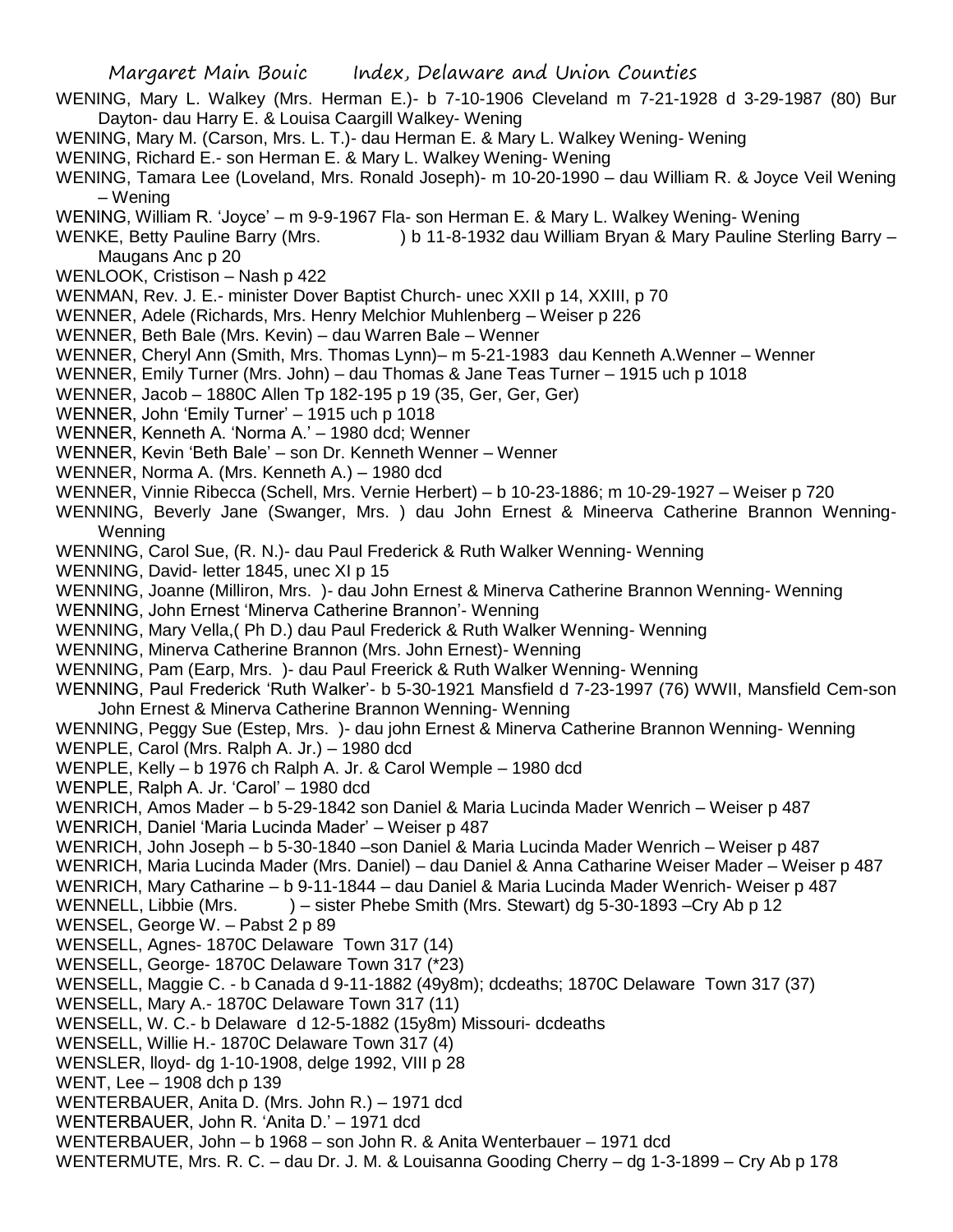WENTSELL, G. W. – 1880 dch p 412

WENTSTER, Carol Ann – dau Harry E. Wentster- Wenster

WENTSTER, Harry E. – Wentster

WENTWORTH, Elizabeth (Dunham, Mrs. Ray) – Pabst 1 p 31

WENTWORTH, Jay – dpc p 95, 111

WENTWORTH, Lizzie, Miss- letter 1863- delge 1991, VII p 10

WENTWORTH, Sir Thomas – Pabst 1 p 31

WENTSLER, Camille Gehm (Mrs. Harry E, Sr)- Wentlser

WENTSLER, Carol (Evans, Mrs. Dallas)- dau Harry E. & Mildred V. Hiteshue Wentsler- Wentsler

WENTSLER, Harry E.,Sr. 'Camille Gehm'- Wentsler

WENTSLER, Harry E. 'Mildred V. Hiteshue'- b 5-10-1913 Pa m 54 d 9-4-1990- Sunbury Mem. Pk.- son Harry E,Sr. & Camille Gehm Wentsler- Wentsler

WENTSLER, Mildred V. Hiteshue (Mrs. Harry E.)- b 6-1-1914 Pa m 54y d 11-25-1996- Sunbury Mem. Pk.- dau John H. & Jessie E. Prussia Hiteshue- Wentsler

WENTZ, Alexis Marie- b 5-14-1990 dau Neil Douglas & --- Scarpulla Wentz- Wentz

WENTZ, Ami- son Henry & Ella Hickle Wentz- brother Mary McDaniel- Wentz

WENTZ, Amy Sue (Gousios, Mrs. Tom) – b 6-8-1968 m 6-20-1992 – dau Thomas N. & Susan Wentz - Wentz engaged to Tom Gousios

WENTZ, Charles – son Dee & Margaret Turner Wentz – 1880C Marysville 481-528 p 38 (18, O, Pa, O)

WENTZ, Charles N. 'Rosa E. McBride' – ucm 7173 m 5-25-1882

WENTZ, Charles – son Levi C. & Margret Wentz 1870C Marysville 82-82 p 9 (9, O)

WENTZ, Cheryl (Scheiderer, Mrs. Daniel) – dau Robert & Kathryn Taylor Wentz – m 1-20-1963 – Rausch (18311); Wentz

WENTZ, Christine Corinne - b11-17-1988 dau Neil Douglas & Corinne Diane Scarpullo Wentz- Wentz

WENTZ, Corinne Diane Scarpullo (Mrs. Neil Douglas)- m 3-2-6-1988 dau Robert Scarpullo- Wentz

WENTZ, Cyra Jane- b 10-2-1995- dau Neil Douglas & Corinne Diane Scarpullo Wentz- Wentz

WENTZ, Dell- 1883, Delaware H. s.- delge 1991, VII p 6

WENTZ, Denise (Mrs. Michael)- Wentz

WENTZ, Edgar – son Lee & Margaret Turner Wentz – 1880C Marysville 481-528 p 38 (5, O, Pa, O)

WENTZ, Elizabeth A. (Sweston, Mrs. William) – m 9-6-1865 dcm

WENTZ, Elizabeth A. Colflesh (Mrs. Weneca P.) m 3-21-1838 dcm

WENTZ, Ella Hickle (Mrs. Henry)- Wentz

WENTZ, Grace Louise Gregg Sherman (Mrs. Raymond)- b 9-30-1998 d 8-21-1998 (69) Eastlawn Cem, Columbus- dau John Henry & Ruth Wigton Sherman- Wentz

WENTZ, Henry 'Ella Hickle'- parents of Mary McDaniel- Wentz

WENTZ, Howard E. II 'Lillian Jane Pursell'- d 1976- Wentz

WENTZ, Howard E III 'Martha'- son Howard E. II & Lillian Jane Pursell Wentz- Wentz

WENTZ, Idella, Miss – dau Dr. Levi Wentz – dg 5-19-1916 – Cry Ab p 63; 1870C Berlin Tp 224 (6)

WENTZ, Judy Van Brimmer (Mrs. Mike)(Christian, Mrs. Mark)- dau Edward & Annabelle VanBrimmer- Wentz

WENTZ, Karon (Freshwater, Mrs. Gary) – Freshwater p 143

WENTZ, Kathryn Taylor (Mrs. Robert)- b 1-5-1916 m 10-8-1938 Salem, Ohio- d 9-2-2001, Oakdale M-202-NW 1/4- Wentz

WENTZ, Kimberly- dau Michael & Judy VanBrimmer Wentz- Wentz

WENTZ, Dr. Levi or Lee - d Wed. (77) dg 5-19-1916 Cry Ab p 63; dg 5-23-1916 Cry Ab p 65; Pabst 2 p 64, 68; 1870C Berlin Tp 224 (\*30)

WENTZ, Lee C. 'Margaret Turner' – m 10-23-1860 ucm 3090; 1915 uch p 1018; 1880C Marysville 481-528 p 37 (42, Pa, Pa, Pa); unec XVI p 52a

WENTZ, Mrs. Lee – sister J. Dorwirk – dg 5-19-1916 – Cry Ab p 63; delge 1996, XII p 45, dg 2-26-1901

WENTZ, Dr. Lee – son Mrs. E. A. Langstaff – dg 2-18-1890 – Cry Ab p 7

WENTZ, Levi 'Sarah Doward' – m 10-16-1861 dcm

WENTZ, Levi C. 'Margret' – 1870C Marysville 82-82 p 9 (31, Pa) livery business

WENTZ, Lillian Jane Pursell (Mrs. Howard E. II)- b 10-4-1908 Lancaster d 2-15-2000 (91) Greenlawn Cem, Columbus- dau Frederick Wiley & Maude Seifert Pursell- Wentz

WENTZ, Margaret Ann – b 1840; d 1861 Oak Grove Cem – Powell p 444

WENTZ, Margret (Mrs. Levi C) 1870C Marysville 82-82 p 9 (28, O)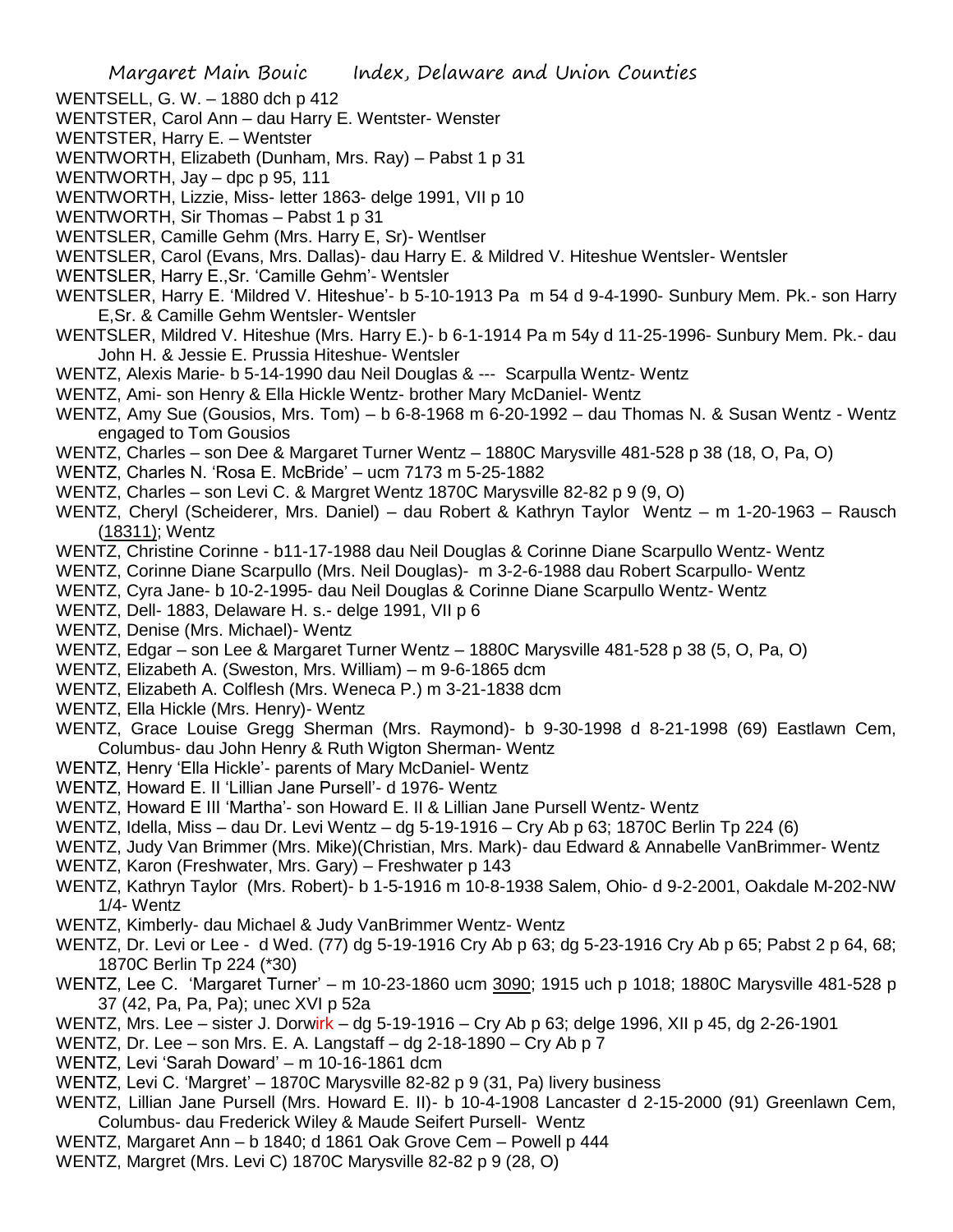- WENTZ, Margaret Turner (Mrs. Lee) dau Thomas & Jane Teas Turner ucm 3090; m 10-23-1860; 1915 uch p 1018; unec XVI p 52a; 1880C Marysville 481-528 p 37 (38, O, O, O)
- WENTZ, Martha (Mrs. Howard E. III)- Wentz
- WENTZ, Mary (McDaniel, Mrs. Russel )- b 9-24-1901 m 12-22-1920 d 5-9-1984 (82) Jackson Cem near Forest- dau Henry & Ella Hickle Wentz- Wentz
- WENTZ, Maud granddau Robert & Elizabeth Hill- 1880C Jerome Tp 66-66 p 8 (7, Missouri, O, O)
- WENTZ, Michael 'Denise'- son Michael & Judy Van Brimmer Wentz- Wentz
- WENTZ, Michael 'Mike' 'Judy Van Brimmer'- son Orville & Thelma Wentz- parents of Todd J. Wentz- Wentz
- WENTZ, Nancy L. (Mrs. Thomas K.) 1980 dcd
- WENTZ, Neil Douglas ' Corinne Diane Scarpullo'– b 1-1-1964 m 3-26-1988- son Thomas N. & Susan Wentz Wentz
- WENTZ, Olive Charlotte (Mrs. )- d 3-1-1985 (91) bur Salem, O.- mother of Robert & Charles Wentz- Wentz
- WENTZ, Orville 'Thelma'- Wentz
- WENTZ, Raymond 'Grace Louise Gregg Sherman'
- WENTZ, Robert "Kathryn Taylor ' m 51y- son Olive Charlotte Wentz; Wentz- see Rausch (18311)
- WENTZ, Robbie Oak Grove Cem Powell p 444
- WENTZ, Rosa E. McBride (Mrs. Charles) ucm 7173 m 5-25-1882
- WENTZ, Ruth A. Hill (Mrs. W. H.) dau Robert & Elizabeth M. Rea Hill 1883 uch V p 313
- WENTZ, Ruth Hill (Mrs. Wm. P.)- m 9-27-1870 165 dcm, delge 1999 p 65
- WENTZ, Sally Jane- dau Howard E. II & Lillian Jane Pursell Wentz- Wentz
- WENTZ, Sarah- Tax duplicate, Delaware City 1890/1 delge 1996m XII p 35
- WENTZ, Sarah Dorward (Mrs. Levi) m 10-16-1861 dcm; query Rose Schaer, delge 1993, IX p 79; 1870C Berlin Tp 224 (30)
- WENTZ, Sarah J. dau Lee & Margaret Turner Wentz- 1880C Marysville 481-528 p 38 (8, O, Pa, O)
- WENTZ, Seneca Perry 'Elizabeth A. Colflesh' –m 3-21-1838 dcm; Pabst Pion II p 152 b 1815; d 1862 Oak Grove Cem – Powell p 444; delge 1993, IX p 60
- WENTZ. Thelma (Mrs. Orville)- Wentz
- WENTZ, Thomas K. 'Nancy L.' 1980 dcd
- WENTZ, Thomas N. 'Susan'–son Robert Wentz US Air Force- Wentz
- WENTZ, Todd Joseph b 10-19-1977 d 12-31-1999 (22) Newhouse Cem- son Mike & Judy VanBrimmer Wentz- Wentz
- WENTZ, W. P. son Dr. Levi Wentz dg 5-19-1916 Cry Ab p 13
- WENTZ, W. R. 'Ruth A. Hill' 1883 uch V p 313
- WENTZ, William G.- 1870C Concord Tp 261 (\*23)
- WENTZ, William P.- 1870C Berlin Tp 224 (5)
- WENTZ, William P. 'Ruth A. Hill'- m 9-27-1870 dcm 165; delge 1999 p 65
- WENTZ, William b 1969 son Thomas K. & Nancy L. Wentz 1980 dcd
- WENTZ, William son Lee & Margaret Turner Wentz –1870C Marysville 82-82 p 9 (5, O); 1880C Marysville 481-528 p 38 (15, O, Pa, O)
- WENTZEL, Charles 1915 uch p 411
- WENTZELL, Clementine Weiser (Mrs. ) dau Jacob & Maria Magdalnea Kicholtz Weiser Weiser p 829
- WENZEL, Adolph 'Sevilla E. Dressler' b 5-31-1889; d 1-25-1964 son August & Anna Wenzel Wenzel
- WENZEL, Anna Adams (Mrs. August) -Wenzel
- WENZEL, August 'Anna Adams' Wenzel
- WENZEL, Barbara (Mrs. Paul) 1980 dcd
- WENZEL, Barbara (Mrs. Doug)- Wenzel
- WENZEL, Betty (Mrs. Hugo)- Wenzel
- WENZEL, Brook son Doug Wenzel Wenzel
- WENZEL, Casey son Doug Wenzel b 12-4-1977 Wenzel
- WENZEL, Doug 'Barbara'– son Paul H. & Sally Oxley Wenzel Wenzel
- WENZEL, E. 1915 uch p 230
- WENZEL, Emma dau August & Anna Adams Wenzel Wenzel
- WENZEL, Ernest m 12-29-1914 Wenzel
- WENZEL, Esther (Stowell, Mrs. Herbert) dau Ernest Wenzel Wenzel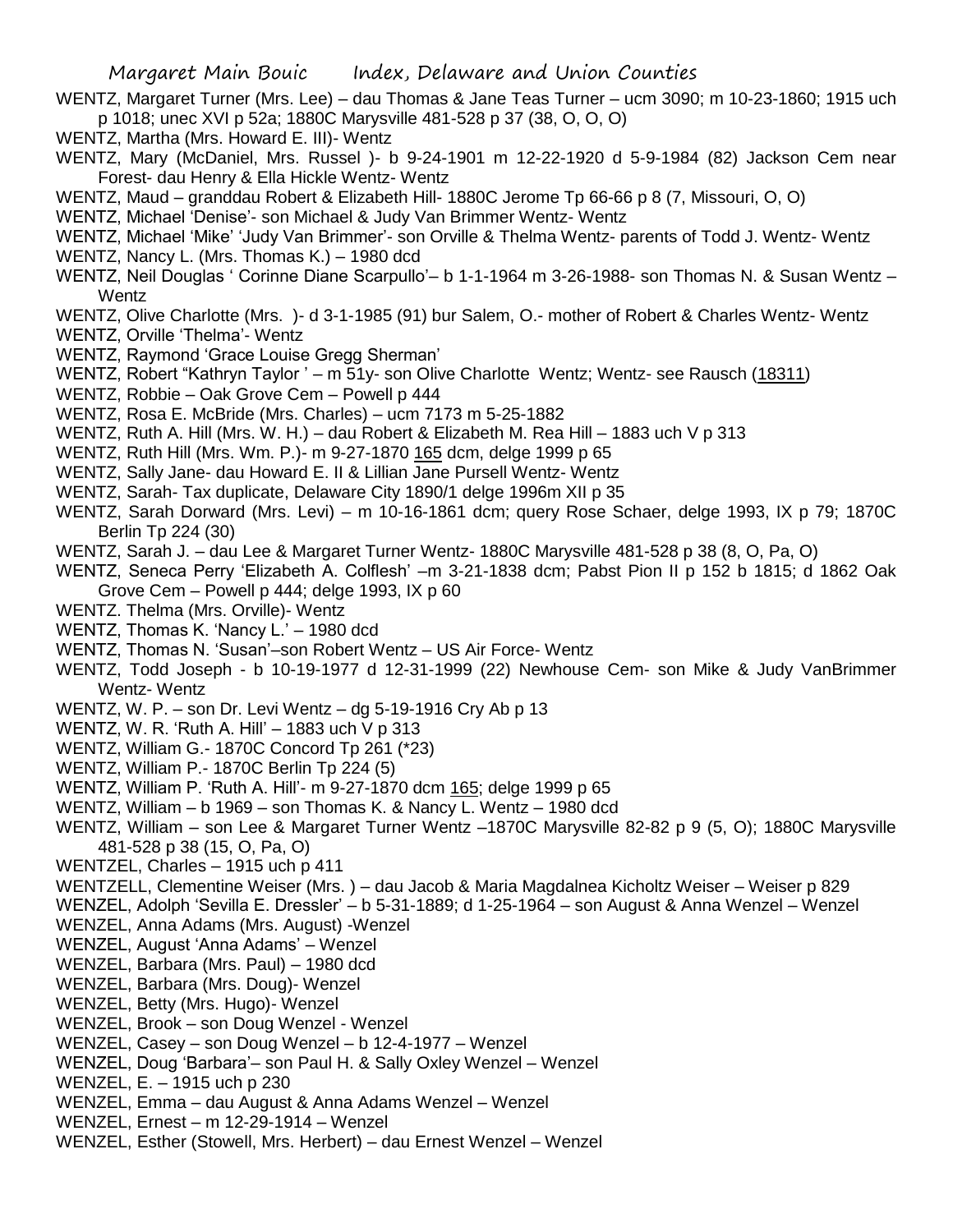- WENZEL, Florence E. dau Henry & Nellie C. Wenzel 1910C Jerome Tp Plain City 98-103 p 4B (22, O, O, O)
- WENZEL, Henry 'Nellie C.' 1910C Jerome Tp Plain City 98-103 p 4B (45, O, Ger, Ger) photographer, own office
- WENZEL, Hugo 'Betty' son Adolph & Sevilla E. Dressler Wenzel Wenzel
- WENZEL, Laura Elizabeth- d 10-27-1988, Oakdale Cem M-153-SW 1/4- dau Paul H. & Sally Oxley Wenzel-Wenzel
- WENZEL, Mabel (Mrs. Rowland)- Wenzel
- WENZEL, Mary (Mrs. Richard H.) –1969, 1971 dcd
- WENZEL, Miriam (Johnson, Mrs. Kenneth) dau Ernest Wenzel Wenzel
- WENZEL, Nellie C. (Mrs. Henry) 1910C Jerome Tp, Plain City 98-103 p 4B (44, O, Pa, Washington DC)m 23 y, 1 ch
- WENZEL, Paul H. 'Sally Oxley'- b 3-19-1917 Middletown m 3-24-1945 d 1-3-1999 (81), Oakdale M-152, NW 1/4- son Adolph & Sevilla Dressler Wenzel- Wensel
- WENZEL, Paul 'Barbara'– son Adolph & Sevilla E. Dressler Wenzel
- WENZEL, Paula (Burger, Mrs. Christopher C) m 11-28-1972- dau Paul H, & Sally Oxley Wenzel Wenzel
- WENZEL, Philip b 1962 son Richard M. & Mary Wenzel 1969 dcd, Wenzel
- WENZEL, Richard M. 'Mary' –1969, 1971, 1980 dcd
- WENZEL, Ronny b 1956 son Richard N. & Mary Wenzel "Ronnie in 1969 dcd
- WENZEL, Rowland 'Mabel'– son Adolph & Sevilla E. Dressler Wenzel Wenzel
- WENZEL, Ruth (Willer, Mrs. Earl) dau Ernest Wenzel Wenzel
- WENZEL, Sally Oxley (Mrs. Paul H.)- m 3-24-1945 d 4-24-1995- Oakdale M-152-SW 1/4; Wenzel
- WENZEL, Sarah (Klunk, Mrs. George) dau Paul H. & Sally Oxley Wenzel Wenzel
- WENZEL, Sevilla E. Dressler (Mrs. Adolph) b 11-28-1890; d 9-30-1982 dau William & Sarah Llink Dressler, bur. Dayton - Wenzel
- WENZEL, Tyler Theodore b 1-6-1983 son Doug Wenzel Wenzel
- WENTWORTH, Eliza L. (Maine, Mrs. Sidney O.) b 4-12-1818; m 11-28-1841- Asp (439)
- WENTWORTH, Elizabeth (Dunham, Mrs. Ray) Pabst 1 p 31
- WENTWORTH, Jay dpc p 95, 111
- WENTWORTH, Sir Thomas Pabst 1 p 31
- WENTZ, Amy Sue  $-$  b 6-8-1968  $-$  dau Thomas N. &  $-$  Wentz
- WENTZ, Charles son Dee & Margaret Turner Wentz 1880C Marysville 481-528 p 38 (18, O, Pa, O)
- WENTZ, Charles N. 'Rosa E. McBride' ucm 7173 m 5-25-1882
- WENTZ, Charles son Levi C. & Margret Wentz 1870C Marysville 82-82 p 9 (9, O)
- WENTZ, Cheryl (Scheiderer, Mrs. Daniel) dau Robert Wentz m 1-20-1963 Rausch (18311)
- WENTZ, Edgar son Lee & Margaret Turner Wentz 1880C Marysville 481-528 p 38 (5, O, Pa, O)
- WENTZ, Elizabeth A. (Sweston, Mrs. William) m 9-6-1865 dcm
- WENTZ, Elizabeth A. Colflesh (Mrs. Weneca P.) m 3-21-1838 dcm
- WENTZ, Idella, Miss dau Dr. Levi Wentz dg 5-19-1916 Cry Ab p 63
- WENTZ, Karon (Freshwater, Mrs. Gary) Freshwater p 143
- WENTZ, Dr. Levi or Lee Pabst 2:64, 68; d Wed. (77) dg 5-19-1916 Cry Ab p 63; dg 5-23-1916 Cry Ab p 65
- WENTZ, Margaret Turner (Mrs. Lee) dau Thomas & Jane Teas Turner ucm 3090; m 10-23-1860; 1915 uch p 1018; 1880C Marysville 481-528 p 37 (38, O, O, O)
- WENTZ, Lee 'Margaret Turner' ucm 3090; m 10-23-1860; 1915 uch p 1018; 1880C Marysville 481-528 p 37 (42, Pa, Pa, Pa)
- WENTZ, Mrs. Lee sister J. Dorwirk dg 5-19-1916 Cry Ab p 63
- WENTZ, Dr. Lee son Mrs. E. A. Langstaff dg 2-18-1890 Cry Ab p 7
- WENTZ, Levi 'Sarah Doward' m 10-16-1861 dcm
- WENTZ, Levi C. 'Margret' 1870C Marysville 82-82 p 9 (31, Pa) livery business
- WENTZ, Margaret Ann b 1840; d 1861 Oak Grove Cem Powell p 444
- WENTZ, Margret (Mrs. Levi C) 1870C Marysville 82-82 p 9 (28, O)
- WENTZ, Maud granddau Robert & Elizabeth Hill- 1880C Jerome Tp 66-66 p 8 (7, Missouri, O, O)
- WENTZ, Neil Douglas b 1-1-1964 son Thomas N. Wentz Wentz
- WENTZ, Robert see Rausch (18311)
- WENTZ, Robbie Oak Grove Cem Powell p 444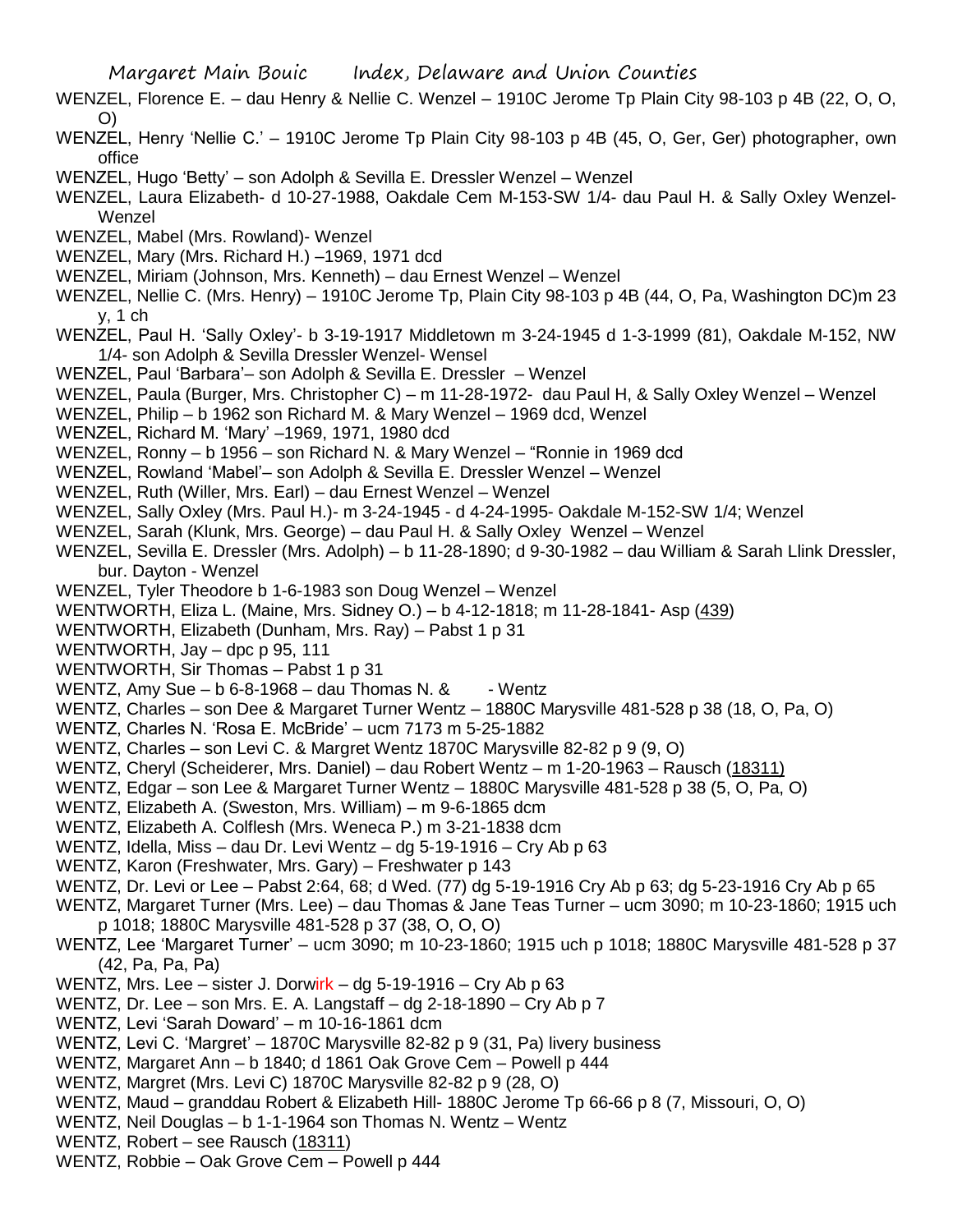- WENTZ, Rosa E. McBride (Mrs. Charles) ucm 7173 m 5-25-1882
- WENTZ, Nancy L. (Mrs. Thomas K.) 1980 dcd
- WENTZ, Ruth A. Hill (Mrs. W. H.) dau Robert & Elizabeth M. Rea Hill 1883 uch V p 313
- WENTZ, Sarah Dorward (Mrs. Levi) m 10-16-1861 dcm
- WENTZ, Sarah J. dau Lee & Margaret Turner Wentz- 1880C Marysville 481-528 p 38 (8, O, Pa, O)
- WENTZ, Seneca Perry 'Elizabeth A. Colflesh' –m 3-21-1838 dcm; Pabst Pion II p 152 b 1815; d 1862 Oak Grove Cem – Powell p 444
- WENTZ, Thomas K. 'Nancy L.' 1980 dcd
- WENTZ, Thomas N. –son Robert Wentz Wentz
- WENTZ, W. P. son Dr. Levi Wentz dg 5-19-1916 Cry Ab p 13
- WENTZ, W. R. 'Ruth A. Hill' 1883 uch V p 313
- WENTZ, William- Delaware H. S. 1884, delge 1991, VII p 6
- WENTZ, William b 1969 son Thomas K. & Nancy L. Wentz 1980 dcd
- WENTZ, William son Lee & Margaret Turner Wentz 1880C Marysville 481-528 p 38 (15, O, Pa, O)
- WENTZ, William son Levi & Margret Wentz 1870C Marysville 82-82 p 9 (5, O)
- WENTZEL, Charles 1915 uch p 411
- WENTZELL, Clementine Weiser (Mrs.) dau Jacob & Maria Magdalnea Kicholtz Weiser Weiser p 829
- WENZEL, Adolph 'Sevilla E. Dressler' b 5-31-1889; d 1-25-1964 son August & Anna Wenzel Wenzel
- WENZEL, Anna Adams (Mrs. August) -Wenzel
- WENZEL, August 'Anna Adams' Wenzel
- WENZEL, Barbara (Mrs. Paul) 1980 dcd
- WENZEL, Brook son Doug Wenzel Wenzel
- WENZEL, Casey son Doug Wenzel b 12-4-1977 Wenzel
- WENZEL, Doug son Paul Wenzel Wenzel
- WENZEL, E. 1915 uch p 230
- WENZEL, Emma dau August & Anna Adams Wenzel Wenzel
- WENZEL, Ernest m 12-29-1914 Wenzel
- WENZEL, Esther (Stowell, Mrs. Herbert) dau Ernest Wenzel Wenzel
- WENZEL, Florence E. dau Henry & Nellie C. Wenzel 1910C Jerome Tp Plain City 98-103 p 4B (22, O, O, O)
- WENZEL, Henry 'Nellie C.' 1910C Jerome Tp Plain City 98-103 p 4B (45, O, Ger, Ger) photographer, own office
- WENZEL, Hugo son Adolph & Sevilla E. Dressler Wenzel Wenzel
- WENZEL, Laura dau Paul Wenzel Wenzel
- WENZEL, Mary (Mrs. Richard H.) –1969, 1971 dcd
- WENZEL, Miriam (Johnson, Mrs. Kenneth) dau Ernest Wenzel Wenzel
- WENZEL, Nellie C. (Mrs. Henry) 1910C Jerome Tp, Plain City 98-103 p 4B (44, O, Pa, Washington DC)m 23 y, 1 ch
- WENZEL, Paul son Adolph & Sevilla E. Dressler 'Barbara' Wenzel
- WENZEL, Paula (Burger, Mrs. Christopher C) m 11-28-1972 dau Paul Wenzel Wenzel
- WENZEL, Philip b 1962 son Richard M. & Mary Wenzel 1969 dcd, Wenzel
- WENZEL, Richard M. 'Mary' –1969, 1971, 1980 dcd
- WENZEL, Ronny b 1956 son Richard N. & Mary Wenzel "Ronnie in 1969 dcd
- WENZEL, Rowland son Adolph & Sevilla E. Dressler Wenzel Wenzel
- WENZEL, Ruth (Willer, Mrs. Earl) dau Ernest Wenzel Wenzel
- WENZEL, Sarah dau Paul Wenzel Wenzel
- WENZEL, Sevilla E. Dressler (Mrs. Adolph) b 11-28-1890; d 9-30-1982 dau William & Sarah Llink Dressler, bur. Dayton - Wenzel
- WENZEL, Tyler Theodore b 1-6-1983 son Doug Wenzel Wenzel
- WENTWORTH, Eliza L. (Maine, Mrs. Sidney O.) b 4-12-1818; m 11-28-1841- Asp (439)
- WENZLAU, Charles N. II d 9-20-1977 (45) bur. Tipp City Wenzlau
- WENZLAU, Charles M. Wenzlau
- WENZLAU, Charles III son Charles N. Wenzlau II Wenzlau
- WENZLAU, Janet dau Thomas N. & Nancy Allen Wenslau Wenslau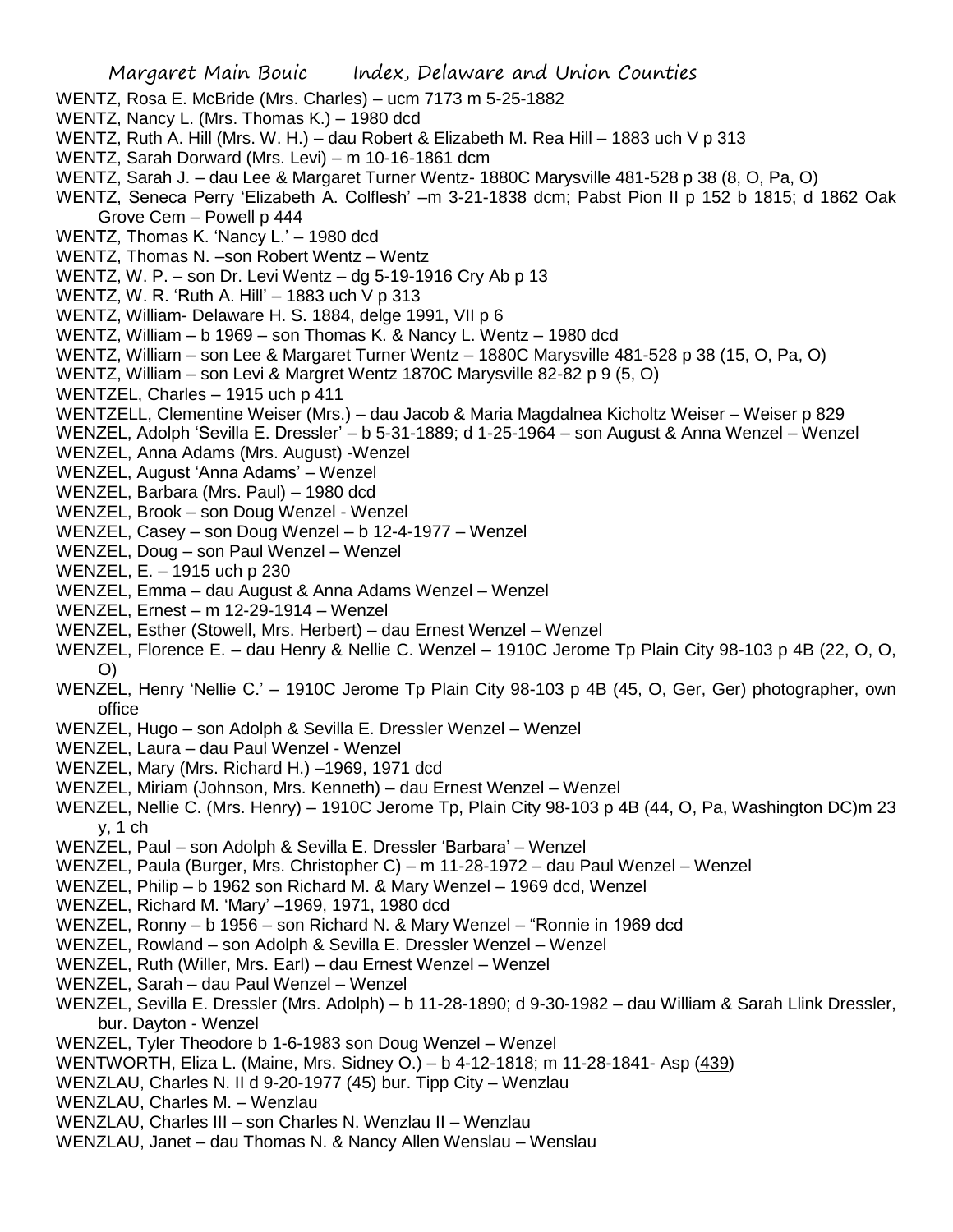WENZLAU, Kathy (Cremer, Mrs. Charles Frances III) – m 9-11-1982 dau Thomas N. & Nancy Allen Wenzlau – **Wenzlau** 

- WENZLAU, Nancy Allen dau Donald Allen Wenzlau
- WENZLAU, Thomas N. –'Nancy Allen' son Charles N. Wenzlau 1976 dch p 208
- WEPFER, Sally H.- query Crane, Chase, Hopkins- delge 2004 p 27, 42
- WEPRIN, Janie J. (Mrs. Michael W.)- 1979 ucd
- WEPRIN, Michael W. 'Jamie J' 1979 ucd
- WERBLENG, Ed funeral director for Mrs. Sarah A. Sebring dg 2-5-1892 Cry Ab p 84
- WERDEN, Ida (Mrs.) d Sunday dau of Mrs Bratten, sister of Mrs. C. L. Shoemaker dg 4-28-1903 Cry Ab p 183
- WERDEN, Rachel (Waterman, Mrs. Dr. John)- query from Russell C. Sage #307, unec XI p 62
- WERDEN, Sarah E. Cody (Mrs. Warner H.)- lic 2-3-1869 dcm delge 1998, XIV p 20
- WERDEN, Warner H. 'Sarah E. Cady' lic 612 dcm delge 1998 XIV p 29
- WERDS, Almira Morse (Mrs. James)- m 2-11-1846 Madison Co, unec X p 64
- WERDS, James 'Almira Morse'- m 2-11-1846 Madison Co, unec X p 64
- WERDS, Sarah Homes (Mrs. William)- m 10-14-1849 Madison Co, unec XI p 46
- WERDS, William 'Sarah Homes'- m 10-14-1849 Madison Co, unec XI p 46
- WERFELMAN, or Werfleman, Rev. Henry –'Louisa'- 1883 uch V. p 236; 1880C Darby Tp 62 p 240C (52, Ger, Ger, Ger)
- WERFELMAN, Lewesa dau J. H. & Louisa Werfelman 1880C Darby Tp 62 p 240C (14, O, Ger, Ger)
- WERFELMAN, Louisa Knust (Mrs. Rev. Henry C.) 1915 uch p 768; dau Rev John Werfelman 1880C Darby Tp 69 p 240C (49, Ger, Ger, Ger)
- WERFELMAN, Rev. John H. 1915 uch p 228, 768
- WERGON, George 1835 men p 25 #255 p 42 –Delaware Tp
- WERKING, James G. 'Orpha Jones' Maugans Anc p 64
- WERKING, Orpha Jones (Kershner, Mrs. Edward Ellsworth)(Mrs. James G.) b 9-8-1895 dau Iverson & Sarah Alice Hause Jones – Maugans Anc p 64
- WERKMAN, Dr. D. J. 'Sena Deboer' 1976 dch p 391
- WERKMAN, John 'Mary Reichelderfer' –b 5-26-1899 son Dr. D. J. & Sena Deboer Werkman d May 1969 Werkman -1976 dch p 391
- WERKMAN, Mary Reichelderfer (Mrs. John) d 12-7-1980 (80) bur. Tarlton, cremated- 1976 dch p 391, Werkman
- WERKMAN, Mary Reichelderfer (Mrs. John) d 12-7-1980 (80) bur. Tarlton, cremated- 1976 dch p 391, Werkman
- WERKMAN, Sena Deboer (Mrs. Dr. D. J.) 1976 dch p 391
- WERLEIN, Albrecht Pabst 2 p 83, 89
- WERLEIN, Esther (Weiser, Mrs. Solomon B.) m 7-24-1845 Weiser p 93
- WERLEIN, Susanna Pabst 2 p 83
- WERLEY, Carol dau John R. & Olga Werley b 1954 1969, 1971 dcd
- WERLEY, Christine dau John r. & Olga Werley 1971 dcd
- WERLEY, H. Chris 1969, 1971 dcd
- WERLEY, John R. 'Olga' 1969, 1971, 1980 dcd
- WERLEY, Marsha (Marcia) b 1951 dau John R. & Olga G. Werley -1969, 1971, dcd
- WERLEY, Olga G. (Mrs. John R.) 1969, 1971, 1980 dcd
- WERLEY, Tim b 1953 son John R. & Olga G. Werley 1969 dcd
- WERLEY, Weslay- letter 1844; unec XI p 15
- WERLIN, Carol Jeanne b 1- -1942 dau Charles White & Maxine Looker Werlin White 147
- WERLIN, Charles White 'Maxine Looker' b 6-25-1914; m 1937 son Charles H. & Mary White Merlin White 147
- WERLIN, Charles H. 'Mary Bennett White' d 8-17-1949 (87 yr) White (119)
- WERLIN, Mary Bennett White (Mrs. Charles H.) b 10-6-1872 dau Thornton Fleming & Cecilia Ann Nichols White 119
- WERLIN, Martha Ann (Draper, Mrs. Lee M.) dau Charles H. & Mary Bennett White Werlin White (146)
- WERLIN, Maxine Looker (Mrs. Charles White) m 1937 White (147)
- WERLIN, Mary Louise b 7-12-1943 dau Charles White & Maxine Looker Werlin see White 147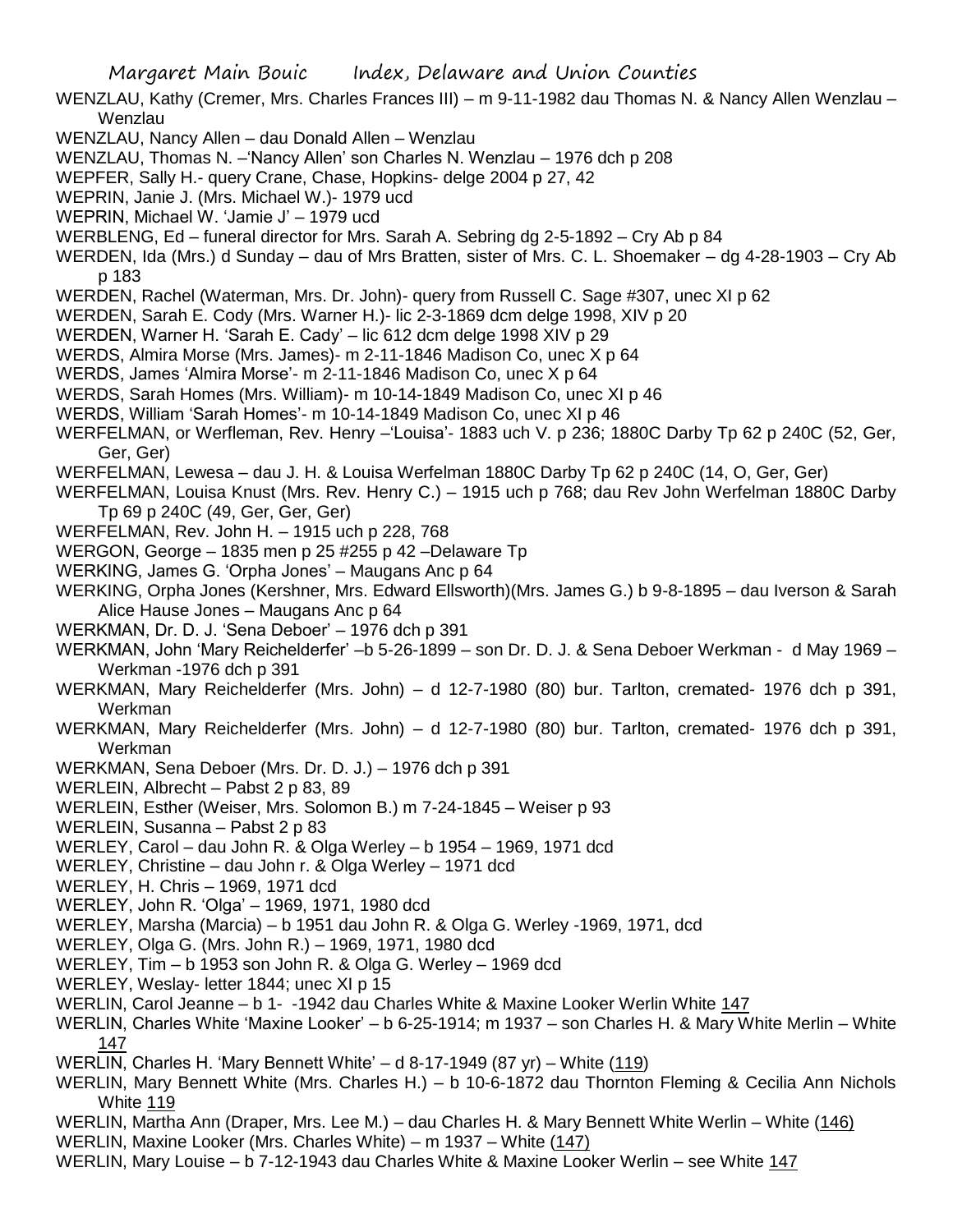Margaret Main Bouic Index, Delaware and Union Counties WERNEKE, Laurie – 1969 dcd WERNEKE, Caty b 1957 lived with Edwin H. & Lorene Lane – 1969 dcd WERNEKE, Curt –b 1957 lived with Edwin H. & Lorene Lane – 1969 dcd WERNEKE, Susan – b 1956 lived with Edwin H. & Lorene Lane – 1969 dcd WERNER, Mr. – pallbearer for Mrs. Esther Bauerlis – dg 6-30-1916 – Cry Ab p 72 WERNER, Adam – b 1978 son James D. & Towney Werner – 1980 dcd WERNER, Amy – b 1962 dau John E. Jr. & Beulah N. Werner – 1969, 1971 dcd WERNER, Annie – sister George Werner – Werner WERNER, Anthony – b 1953 son John E. Jr. & Beulah H. Werner – 1961, 1969, 1971 dcd WERNER, Alice Kurtz (Mrs. )dau John & Amy Breece Kurtz – dg 11-16-1909 Cry Ab p 71 WERNER, Beulah M. (Mrs. John E. Jr.) – 1961, 1969, 1971 dcd WERNER, Bishop Hazen G. – unvmec p 16- Sunbury p 46 WERNER, Rev. C.- delge 1995, XI p 75 WERNER, Christy (Payton, Mrs. David Eugene) – b 11-26-1949 div. Aug. 1976 – Warrington 7 (2) p 3 WERNER, David – b 1957 son John E. Jr. & Beulah M. Werner – 1961, 1969, 1971 dcd WERNER, David – b 1976 son James D. & Towney Warner – 1980 dcd WERNER, Dorothy (Spellman, Mrs. ) – dau Herman & Iva Mae Chapman Werner – Chapman, Werner WERNER, Edward – pallbearer for Mrs. Sophia Shultz – dg 11-16-1915- Cry Ab p 91; pallbearer for Henry Wurtzbacher – dg 4-12-1912 – Cry Ab p 115 WERNER, Gerald A. – 1980 dcd WERNER, George H. –b 6-12-1881; d 4-16-1966 (85) bur. Unionville Center; D. J. Cem p 38 or 48 WERNER, Grace Louise (McKittrick, Mrs. Joseph Terrence) dau Joseph & Louise Werner – McKittrick p 413, 414 WERNER, Bishop Hazen G.'Helen' - d 9-5-1988 (93) St. Petersburg- Werner WERNER, Helen (Mrs. Bishop Hazen G.)- Werner WERNER, Herman 'Iva Mae Chapman' – b 9-9-1889; m 1915; d 1-9-1981 bur. Price Cem – Werner WERNER, Hilda Kleinfelter (Mrs. Leroy) – dau Cosmus & Gertrude Arnold Kleinfelter – Weiser p 748 WERNER, Iva Mae Chapman (Mrs. Herman) – b 5-28-1896; m 1915; d 11-30-1979 bur. Price Cem – dau William & Anna Williams Chapman – Chapman – Werner WERNER, J. J. – attended funeral of John Kurtz – dg 11-16-1909 Cry Ab p 71 WERNER, James D. 'Towney' – 1980 dcd WERNER, Jeffrey – son John E. Jr. & Beulah M. Werner – 1961, 1969 dcd WERNER, John E. Jr. 'Beulah M' – 1961, 1969, 1971 dcd WERNER, John III – son John E. Jr. & Beulah M. Werner – 1961 dcd (14); 1969 dcd WERNER, John ' Ahrendt' – Ahrendt WERNER, Joseph 'Louise' McKitrick p 413 WERNER, Joseph b 3-20-1802 d 4-20-1879 (77 yr, 1 mo)- Trinity Lutheran Cem- D. J. Cem p 33; Union Co Prob. Ct. Vol II p 10 WERNER, Kate (Otte, Mrs. William) – m 1867; 1883 uch V p 126 WERNER, ----------Ahrendt (Mrs. John Jr.) – dau Fritz & Olive Brandeberry Ahrendt – Ahrendt WERNER, Leroy 'Hilda Kleinfelter' – Werner WERNER, Louise (Mrs. Joseph) – McKitrick p 413 WERNER, Michelle Anne (Menduni, Mrs. Carmine Louis) m 6-20-1970; dau John E. Jr. & Beulah M. Werner – 1961 dcd (11); 1969 dcd WERNER, Peter – b 1965 son John E. Jr. & Beulah M. Werner – 1961, 1969, 1971 dcd WERNER, Stewart- son Bishop Hazen G. & Helen Werner- Werner WERNER, Sylvia Kurtz (Mrs. ) – dau John & Amy Ann Breece Kurtz- dg 11-16-1909 Cry Ab p 71 WERNER, Towney (Mrs. James D.) – 1980 dcd WERNS, Jeff L. 'Phyllis A.' – 1980 dcd WERNS, Katherine – b 1978 – dau Jeff L. & Phyllis A. Werns – 1980 dcd WERNS, Phyllis A. (Mrs. Jeff L.) – 1980 dcd WERNTZ. Donald Reynolds 'Marie Gallagher''Elizabeth Beresh'- b 3-31-1921 Philadelphia d 7-5-2004 (83) Union Cem, Columbus- son Cecil & Margaret Renolds Werntz- Werntz WERNTZ, Elizabeth Beresh (Mrs. Donald Reynolds)- m 37y- Werntz WERNTZ, Marie Gallagher (Mrs. Donald Reynolds)- Werntz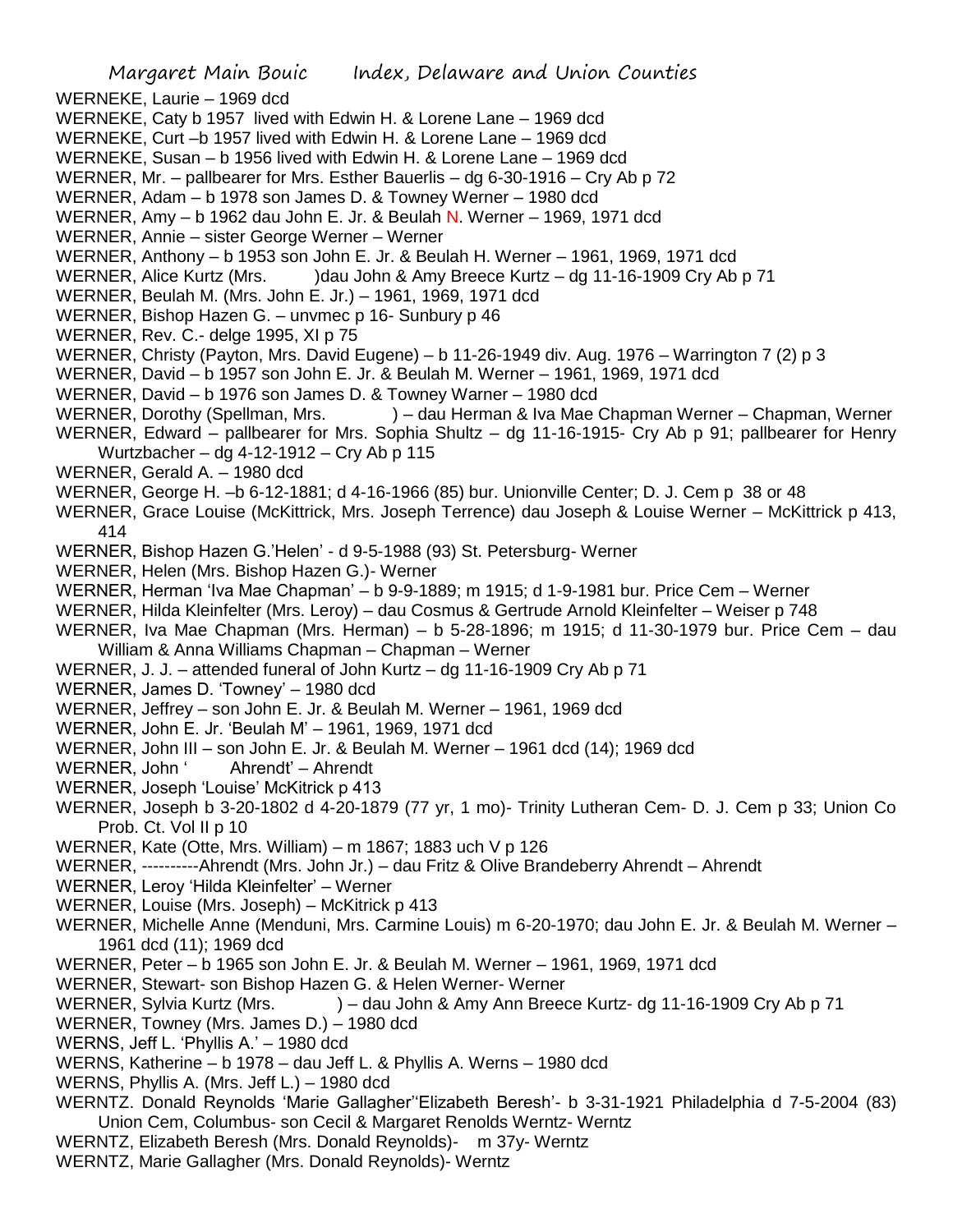Margaret Main Bouic Index, Delaware and Union Counties WERRICK, Carrie E. – dau John & Elvira Cameron Werrick – 1883 uch V p 655 WERRICK, Charlotte B. – dau John & Elvira Cameron Werrick – 1883 uch V p 655 WERRICK, Elvira Cameron (Mrs. John) – m 10-8-1858 dau Joseph & Sarah Reed Cameron- 1883 uch V p 655 WERRICK, J. A. – ch John & Elvira Cameron Werrick – 1883 uch V p 655 WERRICK, John 'Elvira Cameron' – b 4-16-1822 - son Thomas & Sarah Armstrong Werrick m 10-8-1858 – 1883 uch V p 654, 655 WERRICK, Sarah Armstrong (Mrs. Thomas) – 1883 uch V p 654 WERRICK, Sarah J. – dau John & Elvira Cameron Werrick – 1883 uch V p 655 WERRICK, Thomas 'Sarah Armstrong' – 1883 uch V p 654 WERRICK, W. W. – son John & Elvira Cameron Werrick – 1883 uch V p 655 WERRING, Anna (Heidenreich, Mrs. ) – sister Rudolph J. Werring – Werring WERRING, Charlotte J. b 1890, d 1959 Jerome IOOF Cem D. J. Cem p 109, 120 WERRING, Daisy E. (Mrs. Rudolph J.) – d 6-6-1978 (78) bur. Forest Lawn – Werring WERRING, Geneva (Murphy, Mrs. Donald) – dau Rudolph J. & Daisy E. Werring – Werring WERRING, Harold – brother Rudolph J. Werring – Werring WERRING, Irene (Ellis, Mrs. Merle) – dau Rudolph J. & Daisy E. Werring – Werring WERRING, Rudolph J. 'Daisy E.' – d 5-22-1969 (81) bur. Forest Lawn, Cols. – Werring WERST, Arthur A. 'Josephine Schleger' – d 2-24-1967 (78) bur. Milford Center 1949, 1959 ucd WERST, Arthurine (Thomas, Mrs. ) – dau Arthur A. & Josephine Schleger Werst – Werst WERST, Bob – son E. C. & Dorothy Sweeney Werst – Shields 6 WERST, Dorothy Sweeney (Mrs. E. C.) – dau Shields & Hildred Ashbaugh Sweeney – Shields 5, 6 WERST, E. C. 'Dorothy Sweeney' – Shields 5, 6 WERST, Eugene – son Arthur A. & Josephine Schleger Werst – Werst WERST, Georgia (Midgley, Mrs. ) – dau Arthur A. & Josephine Schlegel Werst – Werst WERST, George 'Mary Tryer' – Werst WERST, Josephine Schleger (Mrs. Arthur A.) – 1949 ucd WERST, Karen – dau E. C. & Dorothy Sweeney Werst – Shields 6 WERST, Lena May – d 4-27-1913 (10 days) Oakdale Cem 2546 (F145) WERST, Linda – dau E. C. & Dorothy Sweeney Werst – Shields 6 WERST, Mary Fryer (Mrs. George) – Werst WERSTLER, D. H. – 1969, 1971 ucd WERSTLER, Iva Bishop (Mrs. Ora) – Maugans Anc p 40 WERSTLER, Ora 'Iva Bishop' – Maugans Anc p 40 WERSTLER, Rubye (Papineau, Mrs. Milton Buff) – b 6-16-1922 dau Ora & Iva Bishop Werstler – Maugans Anc p 40 WERT, Anna Elizabeth (Law, Mrs. James M.) – b 12-5-1916; m 3-24-1940 – dau John Brungart & Gertrude Rossman – Weiser p 598 WERT, Anna Malissa Kehl (Mrs. John) – d 6-26-1931 dau John Michael & Arabella Beck Kehl – Weiser p 530 WERT, Anna (Erhard, Mrs. Allen C.) – b 6-16-1863; d 9-26-1919 – Weiser p 579 WERT, Bertha Sarah Buzzard (Mrs. Michae WERT, Bertha Sarah Buzzard (Mrs. Michael Hossman) – m 3-2-1929 – Weiser p 579 WERT, Beatrice Madaline (Vonada, Mrs. Philip A.) – b 12-16-1913; m 7-15-1934 – dau David Sparr & Eva Elizabeth Fleisher Wert – Weiser p 599 WERT, Charles – son John & Anna Malissa Kehl Wert – Weiser p 530 WERT, Clair – son John & Anna Malissa Kehl Wert – Weiser p 530 WERT, Claude Edward 'Lillian Pearl Frank' – b 8-12-1883; m 10-18-1905 son James a. & Miranda Brungart Wert – Weiser p 598 WERT, David Sparr 'Eva Elizabeth Fleisher' – b 5-14-1890; m 2-24-1912 – son James a. & Miranda Brungart Wert – Weiser p 598 WERT, Dean Edward – b 4-18-1950 son Dean Edward & Dorothy Boozer Wert – Weiser p 598

- WERT, Dean Edward 'Dorothy Boozer' b 2-3-1922; m 6-12-1949 son Claude Edward & Lillian Pearl Frank Wert – Weiser p 598
- WERT, Donald Standford b 11-3-1916; 5-15-1942 WWII son David Sparr & Eva Elizabeth Fleisher Wert Weiser p 599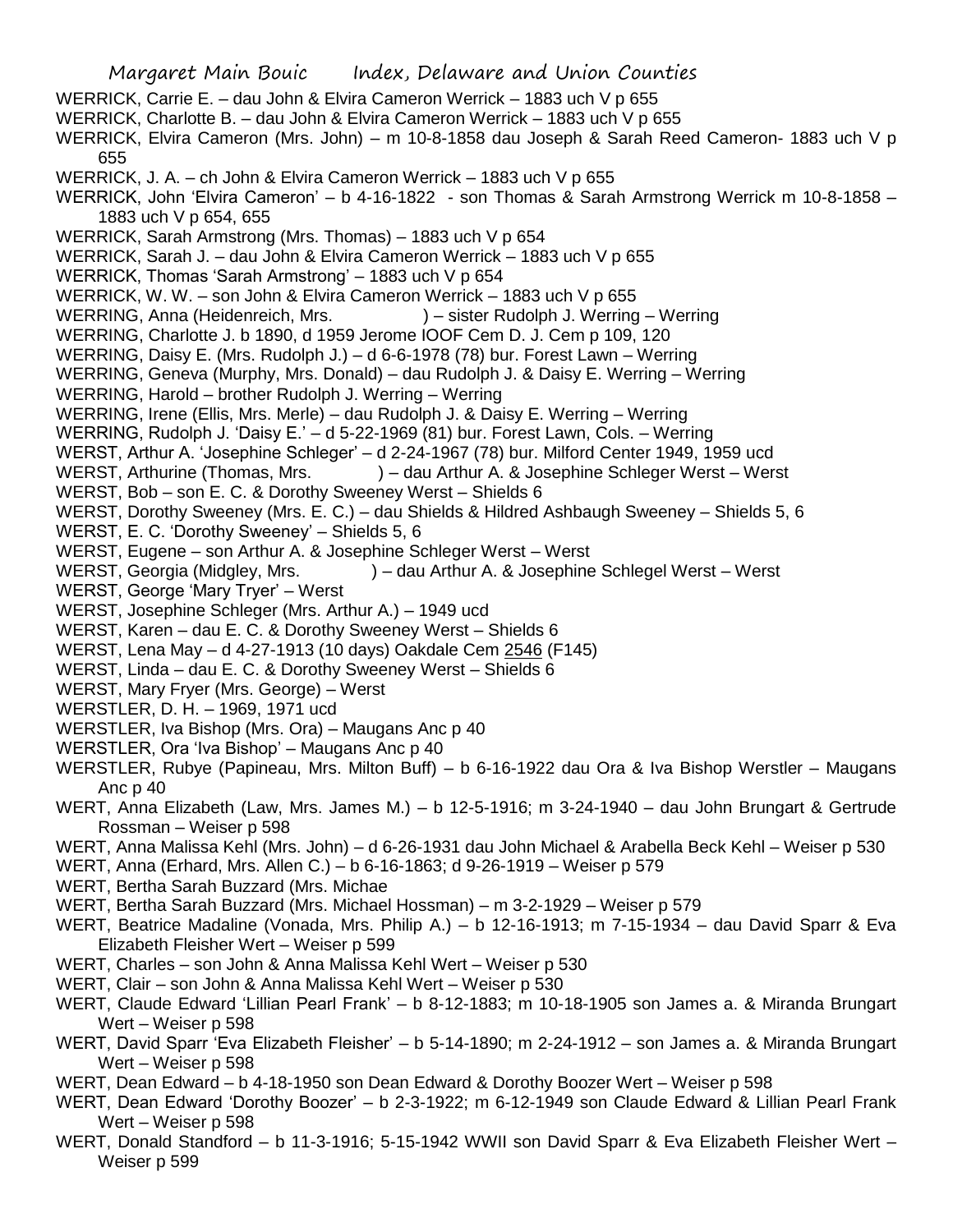- WERT, Dorothy Boozer (Mrs. Dean Edward) b 12-3-1930; m 6-12-1949 Weiser p 598
- WERT, Ernest son John & Anna Malissa Kehl Wert Weiser p 530
- WERT, Eleanor M. Culbertson (Mrs. James Kenneth) m 5-30-1936 Weiser p 597
- WERT, Eva Elizabeth Fleisher (Mrs. David Sparr) b 11-3-1890; m 2-24-1912; d 1-8-1959 Weiser p 598
- WERT, Gail Abbie b 5-14-1940 dau Michael Rossman & Bertha Sarah Buzzard Wert Weiser p 597
- WERT, George 1835 men p 25 # 240 p 42 Delaware Tp
- WERT, Gerturde Rossman (Mrs. John Brungart) b 4-10-1882; m 12-25-1902 Weiser p 597
- WERT, Grace dau John & Anna Malissa Kehl Wert Weiser p 530
- WERT, Israel B. 1835 men p 60 #156 p 112, Trenton Tp
- WERT, Jacob Cyrus 'Lyndall Whitehead' b 2-15-1915; m 5-17-1936 son Claude Edward & Lillian Pearl Frank Wert – Weiser p 598
- WERT, James A. 'Miranda Brungart' b 11-28-1854; m 3-9-1875 d 3-19-1941 Weiser p 594
- WERT, James Kenneth 'Eleanor M. Culbertson' b 3-21-1908; m 5-30-1936 d 4-17-1942 son John Brungart & Gertrude Rossman Wert – Weiser p 597
- WERT, J. B. 1880 dch p 282
- WERT, James Cyrus b 6-30-1945 son Jacob Cyrus & Lyndall Whitehead Wert Weiser 598
- WERT, Joanne Barbara (Blazier, Mrs. Philip Henry) b 11-11-1932; m 4-9-1954; dau John Brungart Jr. & Myla C. Spyker Wert – Weiser p 597
- WERT, Joanne b 4-12-1940 dau Jacob Cyrus & Lyndall Whitehead Wert Weiser p 597
- WERT, John Brungart 'Gertrude Rossman' b 7-22-1877; m 12-25-1902; son James A. & Miranda Brungart Wert – Weiser p 597
- WERT, John Brungart, Jr. 'Myla C. Spyker' b 12-22-1912; m 5-7-1932 son John Brungart & Rossman Wert p 597
- WERT, John 'Anna Malissa Kehl' Weiser p 530
- WERT, Kathryn Miranda (Breon, Mrs. Lynn) b 5-4-1906; m 12-3-1935 dau Claude Edward & Lillian Pearl Frank Wert – Weiser p 598
- WERT, Lillian Pearl Frank (Mrs. Claude Edward) b 7-21-1888; m 10-18-1905 p 598
- WERT, Lyndall Whitehead (Mrs. Jacob Cyrus) b 5-15-1915; m 5-17-1936 Weiser p 598
- WERT, Matilda (Allen, Mrs Ezekiel) m 4-7-1881 ucm 6953
- WERT, Margaret Lucille (Tronger, Mrs. Harry) b 7-2-1917; m 4-3-1939 dau Claude Edward & Lillian Pearl Frank Wert – Weiser p 598
- WERT, Martha Ruth (Dale, Mrs. Ralph H.) b 5-9-1910; m 7-21-1931 dau John Brungart & Gertrude Rossman Wert – Weiser p 597
- WERT, Martin Luther 'Mary I. Corman' b 11-25-1912; m 11-11-1935 son Claude Edward & Lillian Pearl Frank Wert – Weiser p 598
- WERT, Mary I. Corman (Mrs. Martin Luther) b 5-9-1906; m 11-11-1935 Weiser p 598
- WERT, Mary Ann (Frazier, Mrs. Don Evans) b 12-21-1937; m 8-3-1958 dau James Kenneth & Eleanor M. Culbertson Wert – Weiser p 597
- WERT, Mary Rebecca (Trevorow, Mrs. George Charles) b 12-31-1903; m 4-23-1927 dau John Brungart & Gertrude Rossman Wert – Weiser p 597
- WERT, May dau John & Anna Malissa Kehl Wert Weiser p 550
- WERT, Michael Rossman 'Bertha Sarah Buzzard' b 1-3-1903; m 3-2-1929 son John Brungart & Gertrude Rossman – Weiser p 597
- WERT, Miranda Brungart (Mrs. James A.) b 8-23-1854; m 3-9-1875 d 4-11-1935 dau Jacob & Sarah Corman Brungart – Weiser p 594
- WERT, Molly Isher (Mrs. Robert Linsey) m 11-23-1958 Weiser p 598
- WERT, Myla C. Spyker (Mrs. John Brungart, Jr.) m 5-7-1932 Weiser p 597
- WERT, Patricia (Travernier, Mrs. Jerry) b 6-19-1939; m 6-16-1957 dau Martin Luther & Mary I. Corman Wert Weiser p 598
- WERT, Paul son John & Anna Malissa Kehl Wert Weiser p 530
- WERT, Philip b 1-12-1922; d 5-12-1911 Pa, son Claude Edward & Lillian Pearl Frank Wert Weiser p 598
- WERT, Ralph son John & Anna Malissa Kehl Wert Weiser p 530
- WERT, Robert Linsey 'Molly Isher' b 3-29-1937; m 11-23-1958 son Jacob Cyrus & Lyndall Whitehead Wert Weiser p 598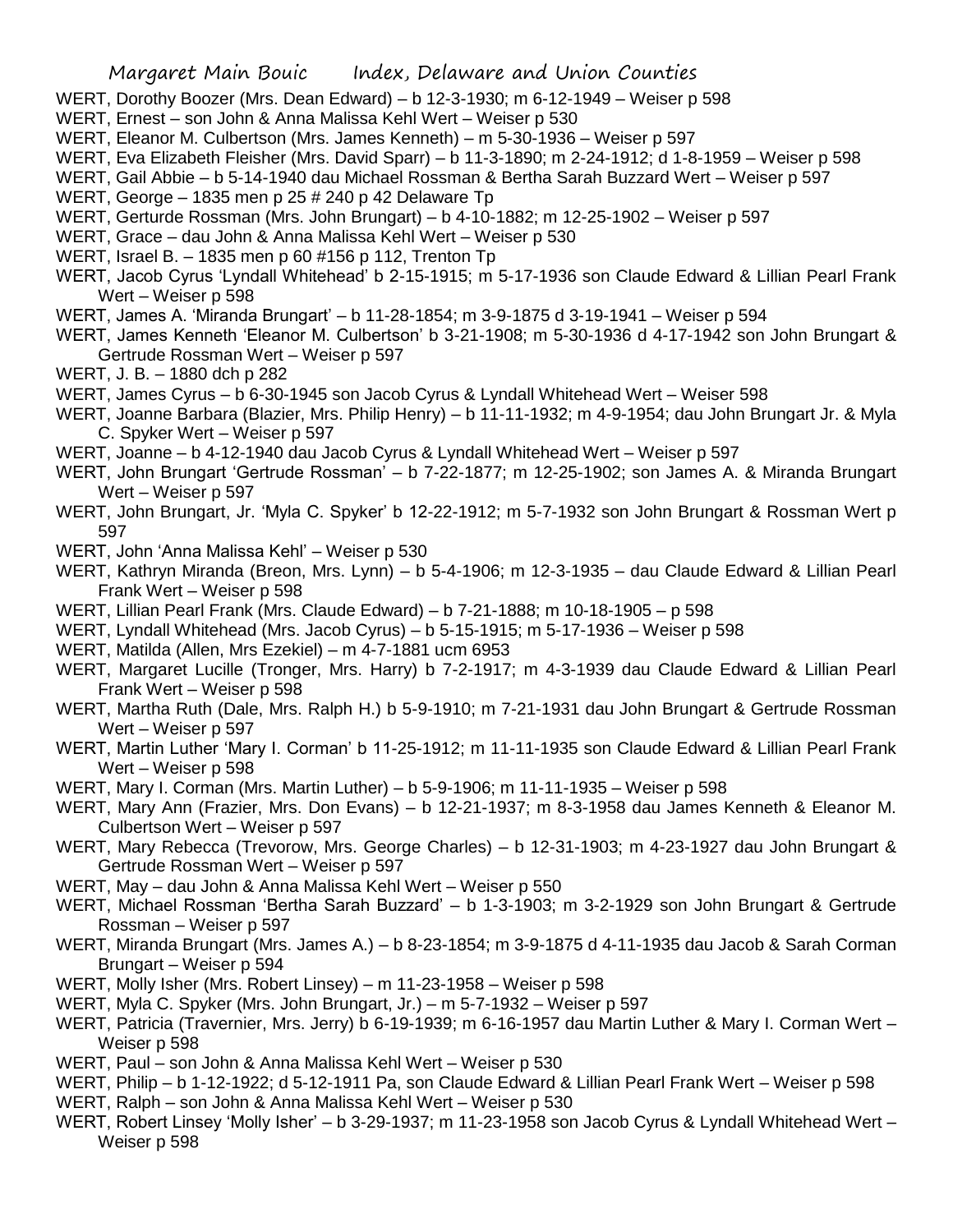- WERT, Ruth Naomi b 11-9-1939; d 7-23-1945 dau James Kenneth & Eleanor M. Culbertson Wert Weiser p 597
- WERT, Sarah Jane (Bohn, Mrs. David C.) b 10-16-1875; m 10-24-1894; d 4-20-1931 dau James A. & Miranda Brungart Wert – Weiser p 594
- WERTENBERGER, Charles H. 1908 dch p 256
- WERTH, Charles W. 'Sarah Freshwater' Freshwater p 229
- WERTH, Ida dau Charles W. & Sarah Freshwater Werth Freshwater p 229
- WERTH, Sarah Freshwater (Mrs. Charles W.) m 11-20-1877 dau Stephen Hill & Perlina Freese Freshwater Freshwater p 229
- WERTHEIM, Bernard 'Julia Frey' Wertheim
- WERTHEIM, Henrietta Hirsch (Mrs. Hughs Bernard) Wertheim
- WERTHEIM, Hughs Bernard 'Henrietta Hirsch' b 2-14-1876, Austria d 9-8-1959 bur. N. J. son Bernard & Julia Frey Wertheim – Wertheim
- WERTHEIM, Herta Roth (Mrs. John H) b 5-24-1902 Czechoslovakia, m 1-26-1935 d 9-30-1994 (92)- Wertheim; child welfare board, Marysville 1938-1957; 1973, 1975, 1979, 1981, 1983 ucd
- WERTHEIM, Ilona (Waldman, Mrs. ) dau Hughs Bernard & Henrietta Hirsch Wertheim Wertheim
- WERTHEIM, John H. 'Herta Roth' b 3-31-1906; m 1-26-1935; d 6-30-1982 son Hughes Bernard & Henrietta Hirsch Wertheim – Wertheim; 1967, 1971, 1973, 1975, 1979, 1981 ucd
- WERTHEIM, Ilona (Waldman, Mrs. )- dau Hughes Bernard & Henreitta Hirsch Wertheim- Wertheim
- WERTHEIM, Marianne (Makman, Mrs. Maynard)- dau John H. & Herta Roth Wertheim- Wertheim
- WERTMAN, ----(McKittrick, Mrs. George R.) b 1868; m 1888; d 1930
- WERTS, Barbara Jean (Moyer, Mrs. Donald Paul) b 5-20-1933; m 10-18-1953 dau Ray Denver & Edith Luella Rabold Werts – Weiser p 724
- WERTS, Betty Lou Zambrum (Mrs. Ronald Ray) b 8-23-1932 m 7-9-1955 Weiser p 724
- WERTS, Edith Luella Rabold (Mrs. Ray Denver) b 10-7-1914; m 2-4-1933 dau Hallie Vester & Eva Maude Loy Rabold – Weiser p 724
- WERTS, Franklin d 3-24-1884 (17-4-8) Harmony Chapel Cem Powell p 318
- WERTS, Hattie Pabst 2 p 89
- WERTS, Jane Ellen (Curtis, Mrs. Donald Dale) b 5-5-1940; m 5-6-1957 dau Ray Denver & Edith Luella Rabold Werts – Weiser p 724
- WERTS, Lillie J. d 3-19-1884 (19-1-29) Harmony Chapel Cem Powell p 318
- WERTS, Ray Denver 'Edith Luella Rabold' b 9-12-1911; m 2-4-1933 Weiser p 724
- WERTS, Ronald Ray 'Betty Lou Zambrum' b 2-18-1936; m 7-9-1955 son Ray Denver & Edith Luella Rabold Werts – Weiser p 724
- WERTS, Ronald Ray b 7-1-1957 son Ronald Ray & Betty Lou Zambrum Werts Weiser p 724
- WERTS, Rev. Samuel Pabst 8 p 67
- WERTZ, Alice Catherine b 1-17-1892 dau Israel C. & Olive Pearl Shettel Wertz Weiser p 457
- WERTZ, Amanda- (11-1998) dau Terry & Niki Kirby Wertz- Wertz; engaged to Zach Manning
- WERTZ, Benjamin F. 'Mary Amanda' b 3-9-1837; d 1-7-1815 Harmony Chapel Cem Powell p 318
- WERTZ, Betty Louise McGuire (Mrs. George Jacob) b 7-4-1925; m 2-14-1942 Weiser p 457
- WERTZ, Blanche (Moyer, Mrs. Harry Olive) m 10-18-1913 Weiser p 407
- WERTZ, Carla Rachelle Coe (Mrs. Terry Lee)- m 10-4-1997 dau Carl Robert Coe & Rebecca Mathys Erwin-**Wertz**
- WERTZ, Carrie Beth'- b 10-27-1998 dau Terry & Carla Wertz- Wertz
- WERTZ, Charles Eugene b 5-25-1945 son George Jacob & Betty Louise McGuire Wertz Weiser p 457
- WERTZ, Charles 'Susan Jane Francis'- son James B. & Judith Wertz- Wertz
- WERTZ, David N.- 1870C Brown Tp 247 (7)
- WERTZ, Debra Ann b 9-21-1955 dau George Jacob & Betty Louise McGuire Wertz p 457
- WERTZ, Dennis Craig b 4-11-1951 son Jerle Clarence & Hilda Lavine Lyter Wertz Weiser p 457
- WERTZ, Diane Nicol (Mrs. Edward) m 8-30-1980 dau Truman E. & Dorothy Burns Nicol b 10-7-1957; 1967, 1973 ucd; Rausch 193134, 144564, III p 286, 308; Wertz
- WERTZ, Edward A. 'Diane Nicol' m 8-30-1980 son Donald Wertz Rausch (193134), (144564)
- WERTZ, Ellen Mae b 1-17-1892 dau Israel C. & Olive Pearl Shettel Wertz Weiser 457
- WERTZ, Emma Johana (Huffman, Mrs. Charles Almanza)- b 11-29-1867 d 8-13-1922 Mich- ped Bruce Craig Harrison 15, #601; unec XVIII p 45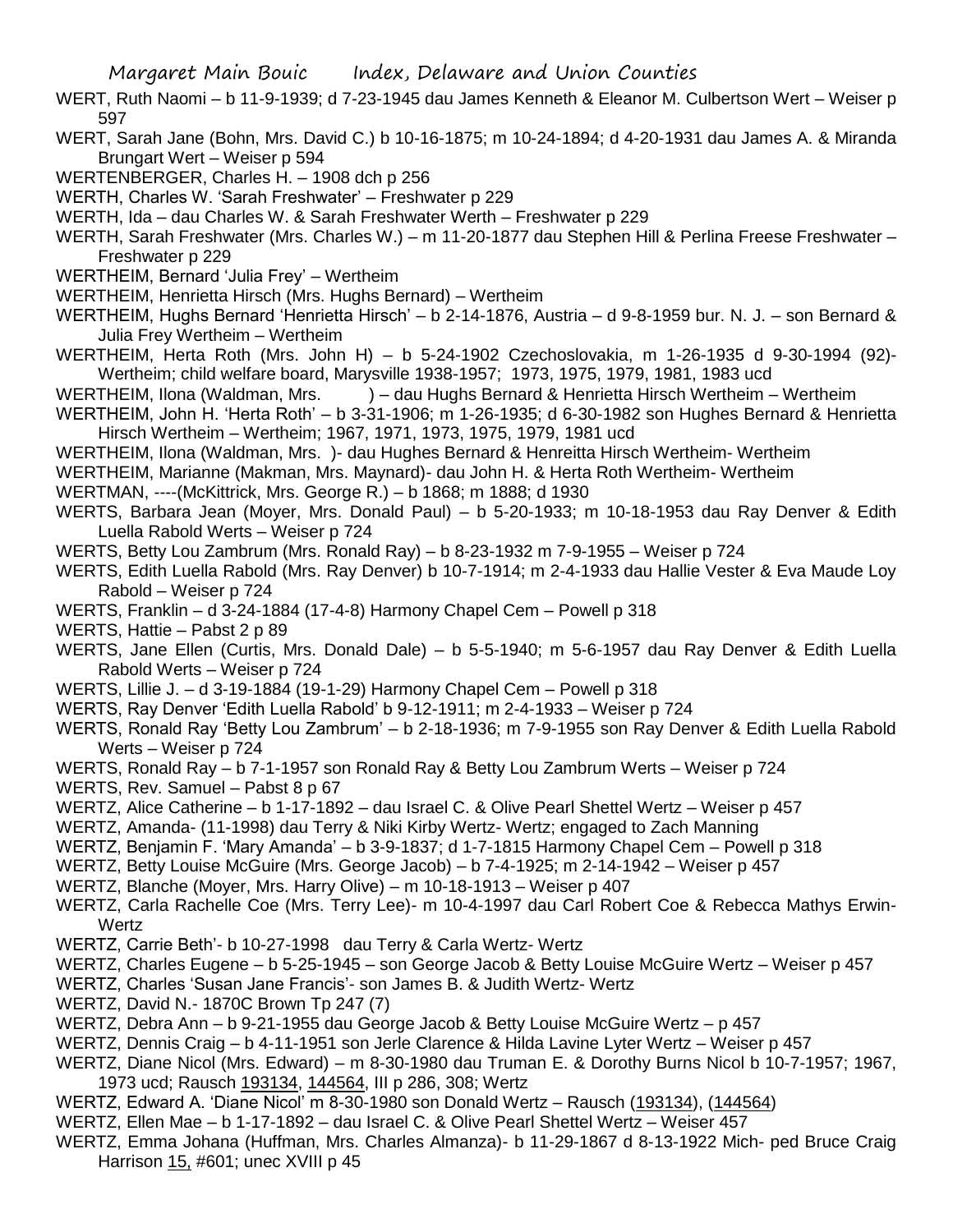- WERTZ, Erin Nicole- b 5-26-1983 dau Edward & Diane Nicol Wertz- Wertz
- WERTZ, Eva Warren (Creamer, Mrs. Augustus) (Mrs. Henry) dau Washington Jones & Belinda Newhouse Warren – Newhouse p 29, 13133; b 1857
- WERTZ, Fay Catherine Weary (Mrs. George Jacob) b 8-19-1897; m 3-13-1917 Weiser p 457
- WERTZ, George Jacob 'Fay Catherine Weary' b 12-20-1894; m 3-13-1917 son Israel C. & Olive Pearl Shettel Wertz – Weiser p 457
- WERTZ, George Jacob 'Betty Louise McGuire' b 1-7-1919; m 2-14-1942 son George Jacob & Fay Catherine Weary Wertz – Weiser p 457
- WERTZ, Henry 'Eva Warren' Newhouse p 39, (13133)
- WERTZ, Hilda Lavine Lyter (Mrs. Merle Clarence) d 9-27-1923 Weiser p 457; m 4-20-1946
- WERTZ, Israel C. 'Olive Pearl Shettel' m 1888 Weiser p 457
- WERTZ, Jan Renee b 6-28-1955 dau Merle Clarence & Hilda Lavine Lyter Wertz Weiser p 457
- WERTZ, Jacob pallbearer for Mr. August Swartz dg 8-14-1910 Cry Ab p 149
- WERTZ, Jacob F.- 1870C Brown Tp 247 (10)
- WERTZ, James B. 'Judith M.'- parents of Mary Carolyn Glassburn, Charles Wertz- Wertz
- WERTZ, Judith M. (Mrs. James B.)- Wertz
- WERTZ, Mary Carolyn (Glassburn, Mrs. Douglas L.)- m 8-14-1988 dau James B. & Judith M. Wertz- Wertz; parents of Nicholas Drby Glassburn, b 2-16-1997
- WERTZ, Merle Clarence 'Hilda Lavine Lyter' b 5-23-1920; m 4-20-1946 son George Jacob & Fay Catherine Weary Wertz – Weiser p 457
- WERTZ, Michael Theodore b 10-1-1952 son Merle Clarence & Hilda Lavine Lyter Wertz -Weiser p 457
- WERTZ, Mary Amanda (Mrs. Benjamin F.) b 3-6-1841; d 9-16-1873 Harmony Chapel Cem Powell p 318
- WERTZ, Nancy Lou b 8-8-1951 dau George Jacob & Betty Louise McGuire Wertz Weiser p 457
- WERTZ, Naomi Catherine (Womer, Mrs. Gene Arthur) b 2-24-1934; m 6-23-1952 dau George Jacob & Fay Catherine Weary Wertz – Weiser p 457
- WERTZ, Nevin Milton b 8-31-1890; d 8-3-1916 Pa son Israel C. & Olive Pearl Shettel Wertz Weiser p 457
- WERTZ, Niki Kirby (Mrs. Terry)- m 7-25-1981 dau Gene Kirby- Wertz
- WERTZ, Olive Pearl Shettel (Mrs. Israel C.) b 6-19-1870; m 1888; d 8-19-1909 Pa dau Jacob E. & Ellen J. Grissinger Shettel – Weiser p 457
- WERTZ, Pearl Olive (Wolf, Mrs. Bruce Elder) b 2-4-1893; m 4- -1917 dau Israel C. & Olive Pearl Shettel Wertz – Weiser p 457
- WERTZ, Ruth- b d Concord Tp 1-8-1878 (1d) dau W. P. & Ruth Wertz- dcdeaths
- WERTZ, Ruth Virginia (Canoring, Mrs. Carl Albert) b 4-27-1936; m 12-31-1955 dau George Jacob & Fay Catherine Weary Wertz – Weiser p 457
- WERTZ, Sarah (2-1998) dau Terry & Carltz Wertz- Wertz
- WERTZ, Susan Jane Francis (Mrs. Charles)- m 7-6-1997 dau John Francis & Jerry Burgess- Weertz
- WERTZ, Terry 'Niki Kirby'- m 7-25-1981- son Robert Wertz- Wertz
- WERTZ, Terry Lee 'Carla Rachelle Coe''Wendy Silver'- m 10-4-1997 m(2) 7-31-2004 son Robert & Velma Wertz- Wertz
- WERTZ, Samuel Pabst 8 p 71
- WERTZ Scott Tyler- b 7-12-1985 son Edward A. & Diane Nicol Wertz- Wertz
- WERTZ. Wendy Lynn Silver,(Mrs. Terry Lee)- m 7-31-2004- dau Ralph & Jeanne Silver- Wertz
- WERTZBAUGH, David 'Ella Warner' ucm 6168; m 12-13-1897
- WERTZBAUGH, Ella Warner (Mrs. David) ucm 6168; m 12-13-1897
- WERY, Aaron Ray b 1-21-1982 twin son Robert C. & Sharon Wery Wery
- WERY, Amber Day b 1-21-1982 twin dau Robert C. & Sharon Wery Wery
- WERY, Sharon (Mrs. Robert C.) Wery
- WERY, Robert 'Sharon' Wery
- WERZ, Mariah- Union Co Prob. Ct. Vol II p 7
- WESCOCK, Sall granddau of Peter Parker dcw Bk 2 p 192
- WESCOCK, Thomas son-in-law of Peter Parker dcw Bk 2 p 192
- WESCOTT, Ethel Miller (Mrs. William) b 8-28-1913; m 8-18-1933 dau George & Lulu Bell Winkleman Miller Weiser p 761
- WESCOTT, John Robert 'Mary Frances Holmes'- b 1860 NY- ped Cheryl Posey Hemingway 22; unec XI p 20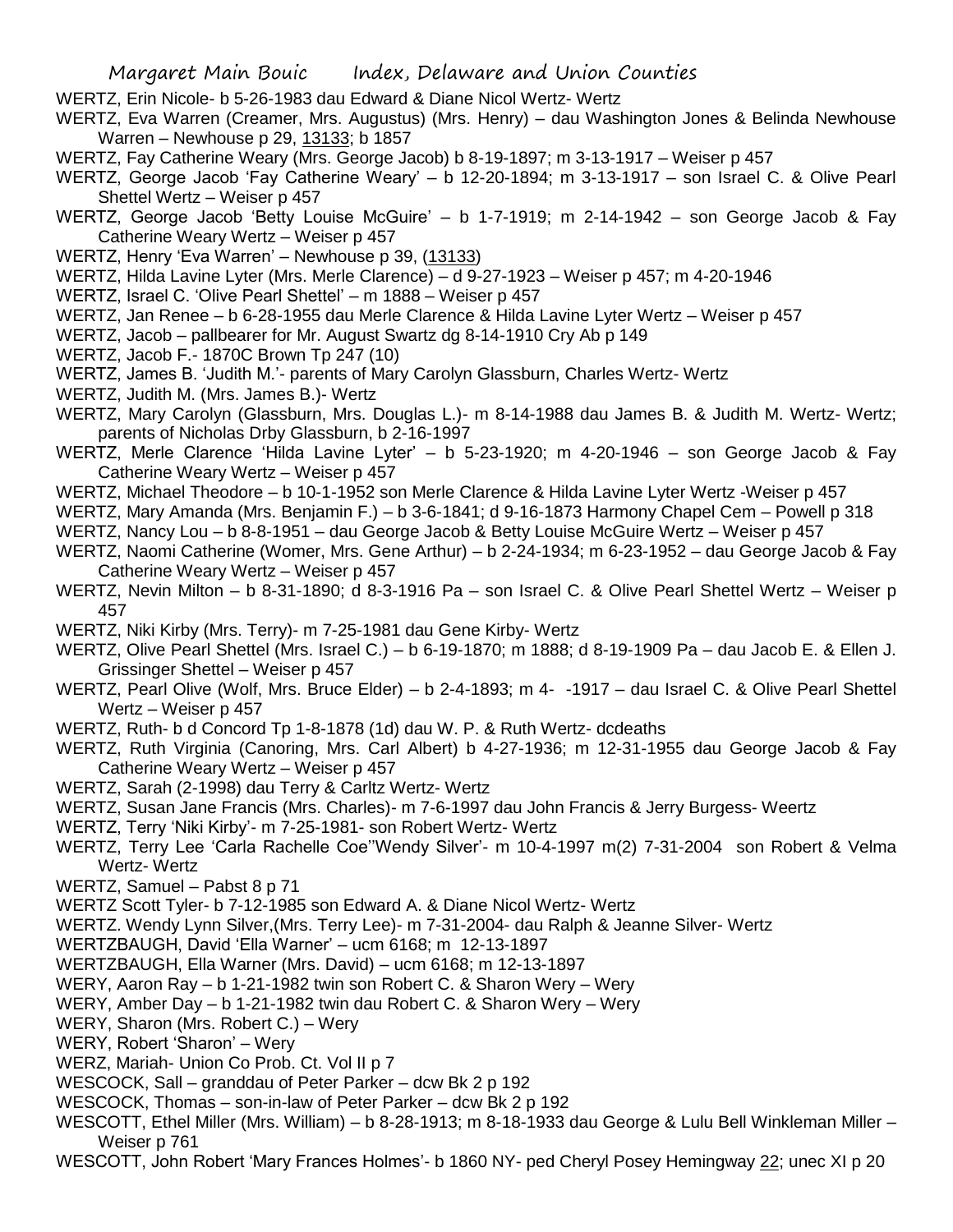WESCOTT, Joyce – b 1-7-1936 dau William & Ethel Miller Wescott – Weiser p 761

WESCOTT, Mary Frances Holmes (Mrs. John Robert)- ped Cheryl Posey Hemingway 23; unec XI p 20

WESCOTT, Mary Louise (Endriss, Mrs. George Washington) ped Cheryl Posey Hemingway #313 11 dau John Robert & Mary Frances Holmes Wescott- unec XI p 19

- WESCOTT, Mercena Maine (Mrs. Oliver) dau Oliver & Nancy Wilcox Maine Asp 531
- WESCOTT, Oliver 'Mercena Maine' Asp (531)
- WESCOTT, Sally b 3-8-1933 dau William & Ethel Miller Wescott Weiser p 761
- WESCOTT, T. P.- dg 1-3-1902 p2c3, delge 1991++, VII p 25
- WESCOTT, William 'Ethel Miller' b 10-15-1911; m 8-18-1933 Weiser p 761
- WESHLER, William 1860C Paris Tp 1345-1334 p 179 (15, Pa) lived with B. F. & Caroline Beck
- WESKET, Candia (Loonay, Mrs. John)- m 8-10-1870 dcm, delge 1999, p 64
- WESLER, Cona Lud 1910C Jerome Tp 165-170 (80, Ger, Ger, Ger) m 57 y, father-in-law of Douglass & Mary Wollam
- WESLER, Christina (Mrs. Cona L.) 1910C Jerome Tp 165-170 (76, O, Ger, Ger) m 57 y, 5 ch, 2 living
- WESLEY, Catharine (Piersol, Mrs. John) dau Samuel & Christina Wesley (or Westley) b 1-9-1814; d 8-22-
	- 1877 Piersol 1, 2: 1883 uch V p 351 dege 74; unec VIII p 70, 71; ped Virginia Smith 21; unec XXI p 57
- WESLEY, Charles 'Nellie Cody' 1915 uch p 1073
- WESLEY, Christine dau Charles & Nellie Cody Wesley 1915 uch p 1073
- WESLEY, Christina (Mrs. Samuel Wesley or Westley) 1883 uch p 351 b Jan 16, 1814 -Church Book, Plow Lutheran & Reformed Church, Robeson Tp, Berks Co, Pa,
- WESLEY, Clara dau Charles & Nellie Cody Wesley 1915 uch p 1073
- WESLEY, Clark 'Manerva' b 1-1850 1900C Paris Tp 50-51 p B3 (50, O, Va, Va) m 28 y
- WESLEY, Elias b Dec 19, 1809 son Samuel & Christine Westley, Robeson Twp, Berks Co, Pa
- WESLEY, Gladys dau Charles & Nellie Cody Wesley 1915 uch p 1073
- WESLEY, George 1915 uch p 448; 1883 uch V p 402
- WESLEY, John dumch p 434
- WESLEY, Joh wsc Grah p 5
- WESLEY, Joseph 1820 Harmony Tp
- WESLEY, Manerva (Mrs. Clark) b 11-1844 1900C Paris Tp 50-51 p B3 (55, O, O, O) m 28 y 2 ch
- WESLEY, Michael b Nov 9, 1812 son Samuel & Christine Westley Christening record, Robeson Tp, Berks Co, Pa
- WESLEY, Nellie Cody (Mrs. Charles) dau Thomas & Augusta Gibson Cody 1915 uch p 1073
- WESLEY, Rieley b 6-1883 son Clark & Manerva Wesley 1900C Paris Tp 50-51 p B3 (16, O, O, )
- WESLEY, Samuel 'Christina' 1883 uch V p 351 b Aug 26, 1783 d Sept 5, 1815 Robeson (Plow Lutheran & Reformed Church Cem) Sect A., Berks Co, Pa – Adm Records Berks Co, Pa, Book 3, p 42
- WESLEY, Mrs. William P dau Dr. John Reynolds & Mary E. Howard McLeod dg 8-13-1909 Cry Ab p 54 WESLIE, Wilhelm – tax duplicate, Lewis Center – delge 1998, XIV p 35
- WESNEY, Judith Ann Wilkins (Mrs. Lindsey Alan) m 11-19-1977 dau L. Eugene Wilkins Wesney
- WESNEY, Lindsey Alan 'Judith Ann Wilkins' m 11-19-1977 son Leonard E. Wesney Wesney
- WESNEY, Leonard E. Wesney
- WESSEL, Carolyn S. (Mrs. Roger L.) 1983 ucd
- WESSEL, Jimmy b 1979 son Roger L. & Carolyn S. Wessel 1983 ucd
- WESSEL, Roger L. 'Carolyn S.' 1983 ucd
- WESSEL, Stacy b 1977 ch Roger L. & Carolyn S. Wessel 1983 ucd
- WESSEL, Tom J. 1980 dcd
- WESSELLS, Michael B. 1980 dcd
- WESSEN, Abigail Eames (Mrs. Samuel) b 9-22-1666; m 8-29-1688 dau Robert Eames Powers Pat p 33
- WESSEN, Samuel 'Abigail Eames' m 8-29-1688 Powers Pat p 33
- WESSNER, Curt Wessner
- WESSNER, Mark son Curt Wessner Wessner
- WESSON, family history, Delaware Gen Soc. library- delge 2004 p 24
- WESSON, Anna- 1870C Delaware Town 293 (20)
- WESSON, Joseph 1840C Marlborough Tp p 251 (50-60) –
- WESSON, Josh 1835men p 42 #123 p 75 Mlb SCIOTO d 7-7-1849; Pabst Pion I p 126, 127, 128
- WEST -----Nash p 69